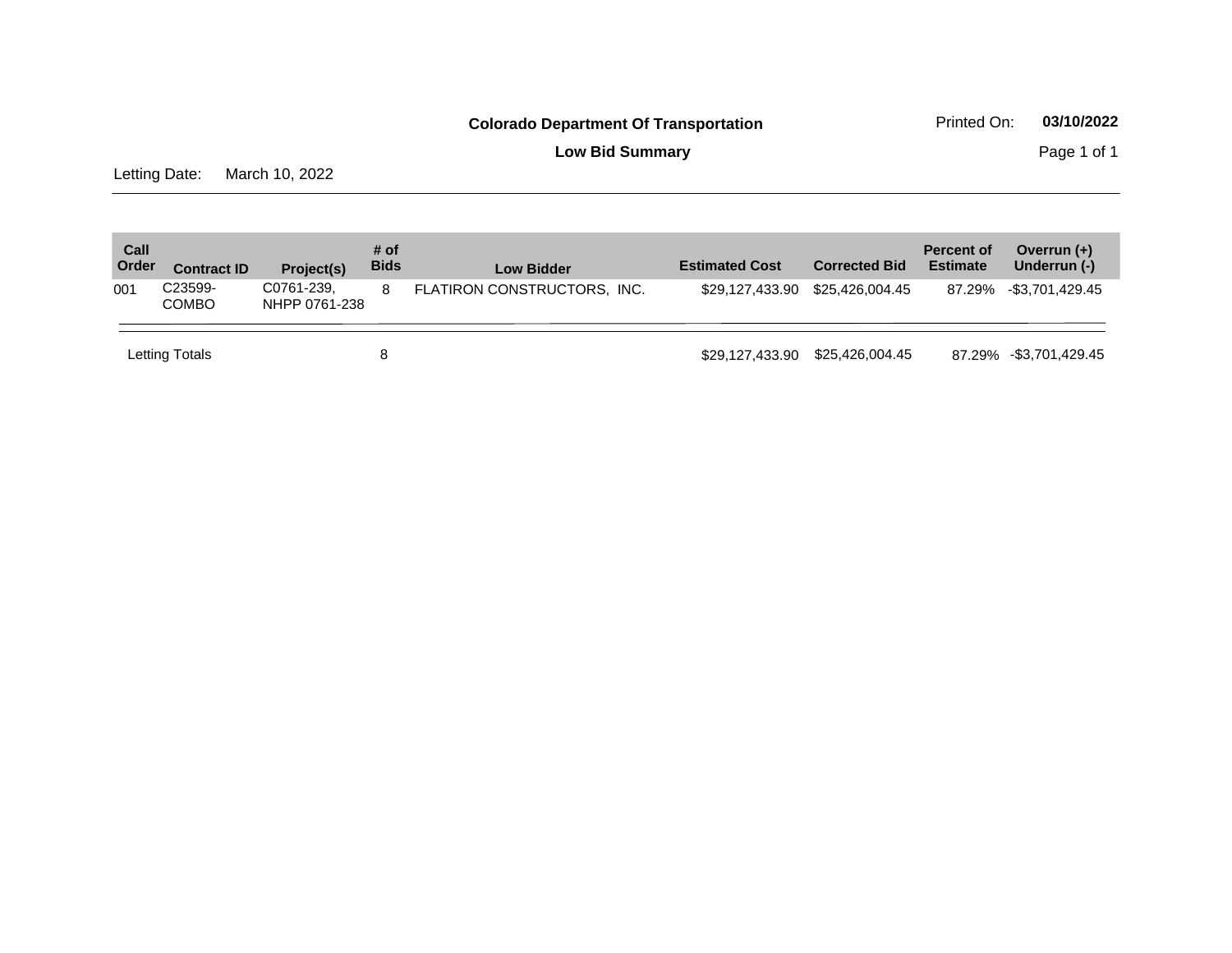|                              |              | <b>Colorado Department Of Transportation</b> | Printed On: | 03/10/2022  |
|------------------------------|--------------|----------------------------------------------|-------------|-------------|
|                              |              | <b>Vendor Ranking</b>                        |             | Page 1 of 1 |
| <b>Contract Description:</b> | Contract ID: | C23599-COMBO                                 |             |             |

I-76 COMBINED PROJECTES FOR RECONSTRUCTION OF ROADWAY AND REPLACING BRIDGES.

| Rank           | <b>Vendor ID</b> | <b>Vendor Name</b>                                         | <b>Total Bid</b> | <b>Percent Of</b><br><b>Low Bid</b> | <b>Percent Of</b><br><b>Estimate</b> |
|----------------|------------------|------------------------------------------------------------|------------------|-------------------------------------|--------------------------------------|
|                | 099H             | FLATIRON CONSTRUCTORS, INC.                                | \$25,426,004.45  | 100.00%                             | 87.29%                               |
| 2              | S4792            | VILLALOBOS CONCRETE INC                                    | \$26,008,178.96  | 102.29%                             | 89.29%                               |
| 3              | 1275A            | CASTLE ROCK CONSTRUCTION COMPANY OF COLORADO.<br>LLC.      | \$27,627,673.19  | 108.66%                             | 94.85%                               |
| 4              | 801A             | ZAK DIRT INCORPORATED                                      | \$28,411,909.78  | 111.74%                             | 97.54%                               |
| $\mathbf 0$    | -EST-            | <b>Engineer's Estimate</b>                                 | \$29,127,433.90  | 114.56%                             | 100.00%                              |
| 5              | 232A             | AMERICAN CIVIL CONSTRUCTORS, LLC. dba ACC Mountain<br>West | \$29,165,415.19  | 114.71%                             | 100.13%                              |
| 6              | 870A             | SEMA CONSTRUCTION, INC.                                    | \$30,395,765.59  | 119.55%                             | 104.35%                              |
| $\overline{7}$ | 090A             | IHC Scott, Inc.                                            | \$30,960,592.49  | 121.77%                             | 106.29%                              |
| 8              | 011A             | AMES CONSTRUCTION INCORPORATED                             | \$31,240,737.50  | 122.87%                             | 107.26%                              |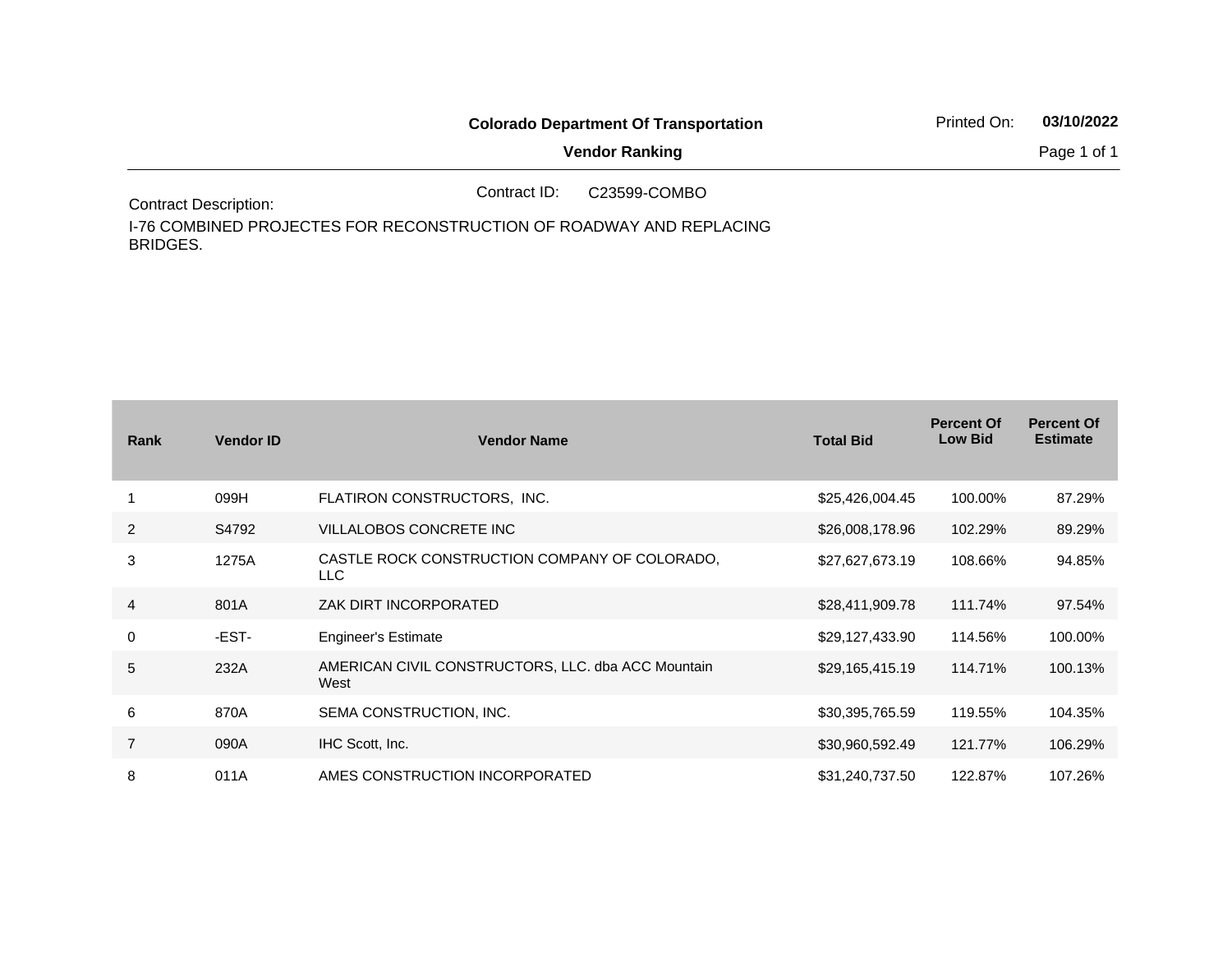Tabulation of Bids **Page 1 of 52** 

|                  |                                                  | Contract ID:           | C23599-COMBO                              |               |                   |                                                            |                   |                                                          |
|------------------|--------------------------------------------------|------------------------|-------------------------------------------|---------------|-------------------|------------------------------------------------------------|-------------------|----------------------------------------------------------|
|                  |                                                  |                        | $(0)$ -EST-<br><b>Engineer's Estimate</b> |               |                   | $(1)$ 099H<br><b>FLATIRON</b><br><b>CONSTRUCTORS, INC.</b> |                   | $(2)$ S4792<br><b>VILLALOBOS</b><br><b>CONCRETE INC.</b> |
| <b>Item Code</b> | <b>Description</b>                               | Quantity               | <b>Unit Price</b>                         | <b>Amount</b> | <b>Unit Price</b> | <b>Amount</b>                                              | <b>Unit Price</b> | Amount                                                   |
| <b>SECTION:</b>  | 0001<br><b>Bid Items</b>                         |                        |                                           |               |                   | LCC:                                                       |                   |                                                          |
| 201-00001        | Clearing and Grubbing                            | 1.000 ACRE             | 8,000.00000                               | 8,000.00      | 20,000.00000      | 20,000.00                                                  | 42,000.00000      | 42,000.00                                                |
| 202-00001        | <b>Removal of Structure</b>                      | 1.000 EACH             | 75,000.00000                              | 75,000.00     | 2,500.00000       | 2,500.00                                                   | 5,000.00000       | 5,000.00                                                 |
|                  | 202-00019 Removal of Inlet                       | 3.000 EACH             | 1,200.00000                               | 3,600.00      | 1,800.00000       | 5,400.00                                                   | 892.50000         | 2,677.50                                                 |
|                  | 202-00023 Removal of Embankment Protector Type 3 | 5.000 EACH             | 1,000.00000                               | 5,000.00      | 850.00000         | 4,250.00                                                   | 1,100.00000       | 5,500.00                                                 |
|                  | 202-00024 Removal of Embankment Protector Type 5 | 2.000 EACH             | 500.00000                                 | 1,000.00      | 1,050.00000       | 2,100.00                                                   | 1,500.00000       | 3,000.00                                                 |
|                  | 202-00026 Removal of Slope and Ditch Paving      | 1,252.000<br><b>SY</b> | 25.00000                                  | 31,300.00     |                   | 27.00000 33,804.00                                         | 22.00000          | 27,544.00                                                |
|                  | 202-00027 Removal of Riprap                      | 209.000<br><b>SY</b>   | 40.00000                                  | 8,360.00      | 15.00000          | 3,135.00                                                   | 78.75000          | 16,458.75                                                |
|                  | 202-00035 Removal of Pipe                        | 782.000<br>LF          | 29.00000                                  | 22,678.00     |                   | 28.00000 21,896.00                                         | 36.75000          | 28,738.50                                                |
|                  | 202-00037 Removal of End Section                 | 2.000 EACH             | 500.00000                                 | 1,000.00      | 600.00000         | 1.200.00                                                   | 583.00000         | 1,166.00                                                 |
|                  | 202-00040 Removal of Electrical Conduit          | LF<br>100.000          | 16.00000                                  | 1,600.00      | 12.00000          | 1,200.00                                                   | 64.20000          | 6,420.00                                                 |
|                  | 202-00090 Removal of Delineator                  | 34.000 EACH            | 10.00000                                  | 340.00        | 20.00000          | 680.00                                                     | 10.50000          | 357.00                                                   |
| 202-00190        | Removal of Concrete Median Cover<br>Material     | SY<br>200.000          | 15.00000                                  | 3,000.00      | 14.00000          | 2,800.00                                                   | 22.00000          | 4,400.00                                                 |
| 202-00200        | <b>Removal of Sidewalk</b>                       | SY<br>131.000          | 30.00000                                  | 3,930.00      | 11.00000          | 1,441.00                                                   | 22.00000          | 2,882.00                                                 |
| 202-00201        | <b>Removal of Curb</b>                           | 271.000<br>LF          | 11.00000                                  | 2,981.00      | 6.50000           | 1,761.50                                                   | 22.00000          | 5,962.00                                                 |
|                  | 202-00202 Removal of Gutter                      | 119.000<br>LF          | 16.00000                                  | 1,904.00      | 7.00000           | 833.00                                                     | 22.00000          | 2,618.00                                                 |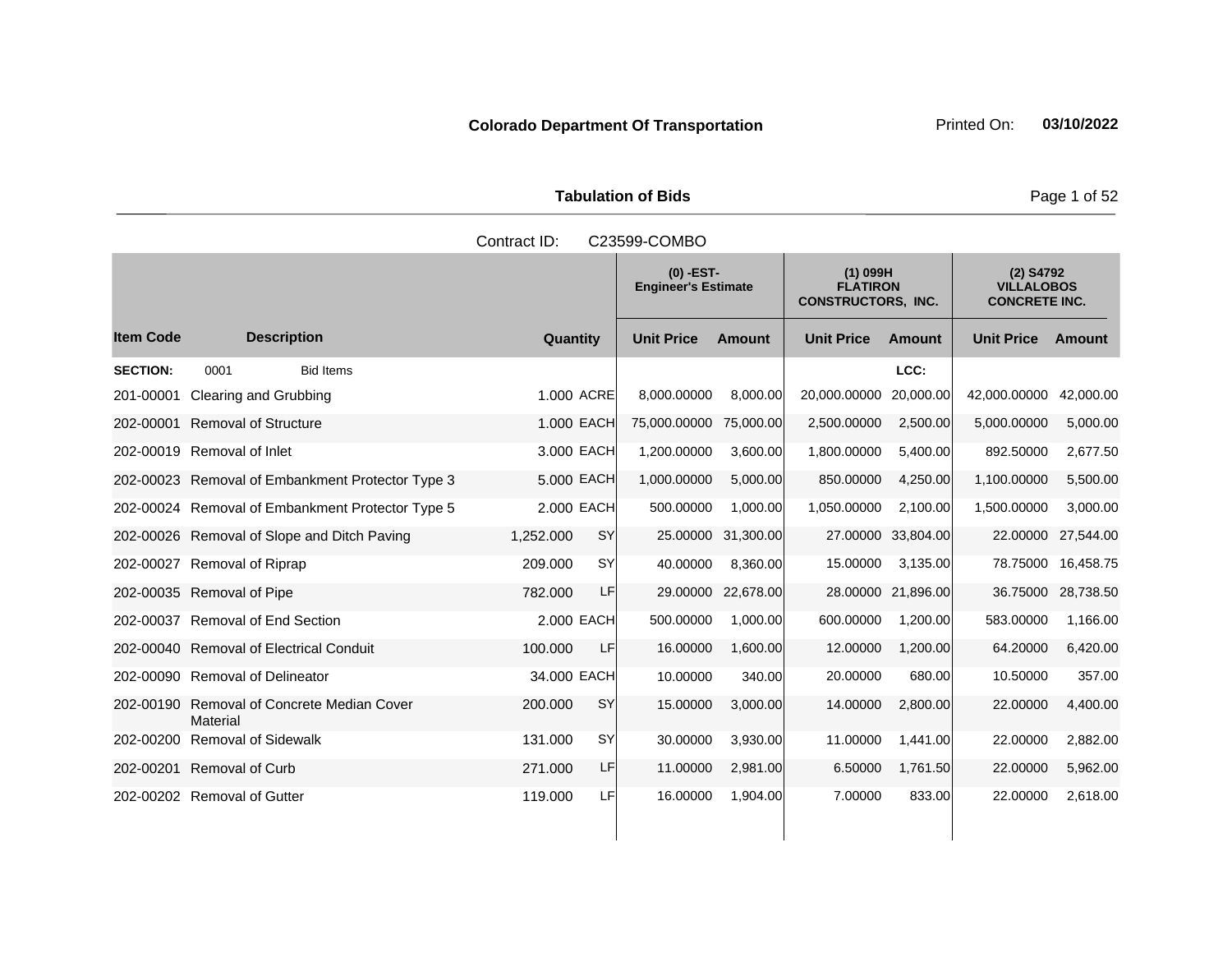Tabulation of Bids **Page 2 of 52** 

|                  |                                                    | Contract ID:                              |            | C23599-COMBO             |                                                            |                          |                                                          |                          |                     |
|------------------|----------------------------------------------------|-------------------------------------------|------------|--------------------------|------------------------------------------------------------|--------------------------|----------------------------------------------------------|--------------------------|---------------------|
|                  |                                                    | $(0)$ -EST-<br><b>Engineer's Estimate</b> |            |                          | $(1)$ 099H<br><b>FLATIRON</b><br><b>CONSTRUCTORS, INC.</b> |                          | $(2)$ S4792<br><b>VILLALOBOS</b><br><b>CONCRETE INC.</b> |                          |                     |
| <b>Item Code</b> | <b>Description</b>                                 | Quantity                                  |            | <b>Unit Price</b>        | <b>Amount</b>                                              | <b>Unit Price</b>        | Amount                                                   | <b>Unit Price</b>        | Amount              |
| <b>SECTION:</b>  | 0001<br><b>Bid Items</b>                           |                                           |            |                          |                                                            |                          | LCC:                                                     |                          |                     |
|                  | 202-00203 Removal of Curb and Gutter               | 200.000                                   | LF         | 13.00000                 | 2,600.00                                                   | 7.00000                  | 1,400.00                                                 | 16.00000                 | 3,200.00            |
|                  | 202-00210 Removal of Concrete Pavement             | 38,581.000                                | <b>SY</b>  |                          | 21.00000 810,201.00                                        |                          | 7.00000 270,067.00                                       |                          | 16.00000 617,296.00 |
|                  | 202-00220 Removal of Asphalt Mat                   | 69,358.000                                | <b>SY</b>  |                          | 11.00000 762,938.00                                        |                          | 4.50000312,111.00                                        |                          | 4.87000 337,773.46  |
|                  | 202-00240 Removal of Asphalt Mat (Planing)         | 14,018.000                                | <b>SY</b>  |                          | 7.50000 105,135.00                                         |                          | 3.50000 49,063.00                                        |                          | 2.90000 40,652.20   |
|                  | 202-00250 Removal of Pavement Marking              | 30,000.000                                | SF         |                          | 1.00000 30,000.00                                          |                          | 1.50000 45,000.00                                        |                          | 2.35000 70,500.00   |
|                  | 202-00400 Removal of Bridge                        |                                           | 2.000 EACH | 120,000.00000 240,000.00 |                                                            | 100,000.00000 200,000.00 |                                                          | 128,000.00000 256,000.00 |                     |
|                  | 202-00425 Removal of Bridge Railing                | 29.000                                    | LF         | 40.00000                 | 1,160.00                                                   | 125.00000                | 3,625.00                                                 | 333.00000                | 9,657.00            |
|                  | 202-00503 Removal of Portions of Present Structure | 55.000                                    | <b>SY</b>  | 800.00000                | 44,000.00                                                  | 230.00000 12,650.00      |                                                          | 328.00000                | 18,040.00           |
|                  | 202-00805 Removal of Overhead Sign Structure       |                                           | 2.000 EACH | 7,000.00000              | 14,000.00                                                  | 7,500.00000 15,000.00    |                                                          | 18,539.00000             | 37,078.00           |
|                  | 202-00810 Removal of Ground Sign                   | 32.000 EACH                               |            | 120.00000                | 3,840.00                                                   | 100.00000                | 3,200.00                                                 | 181.00000                | 5,792.00            |
| 202-00821        | Removal of Sign Panel                              |                                           | 4.000 EACH | 80.00000                 | 320.00                                                     | 600.00000                | 2,400.00                                                 | 1,707.00000              | 6,828.00            |
|                  | 202-00827 Removal of Pull Box                      |                                           | 1.000 EACH | 465.00000                | 465.00                                                     | 100.00000                | 100.00                                                   | 369.00000                | 369.00              |
|                  | 202-00895 Removal of Impact Attenuator             |                                           | 4.000 EACH | 1,800.00000              | 7,200.00                                                   | 1,800.00000              | 7,200.00                                                 | 1,606.00000              | 6,424.00            |
|                  | 202-01000 Removal of Fence                         | 1,886.000                                 | LF         | 1.50000                  | 2,829.00                                                   |                          | 6.00000 11,316.00                                        | 5.20000                  | 9,807.20            |
|                  | 202-01130 Removal of Guardrail Type 3              | 16,888.000                                | LF         |                          | 6.00000 101,328.00                                         |                          | 4.00000 67,552.00                                        | 3.75000                  | 63,330.00           |
|                  | 202-01170 Removal of Guardrail Type 7              | 6,766.000                                 | LF         |                          | 18.00000 121,788.00                                        |                          | 13.00000 87,958.00                                       |                          | 23.00000 155,618.00 |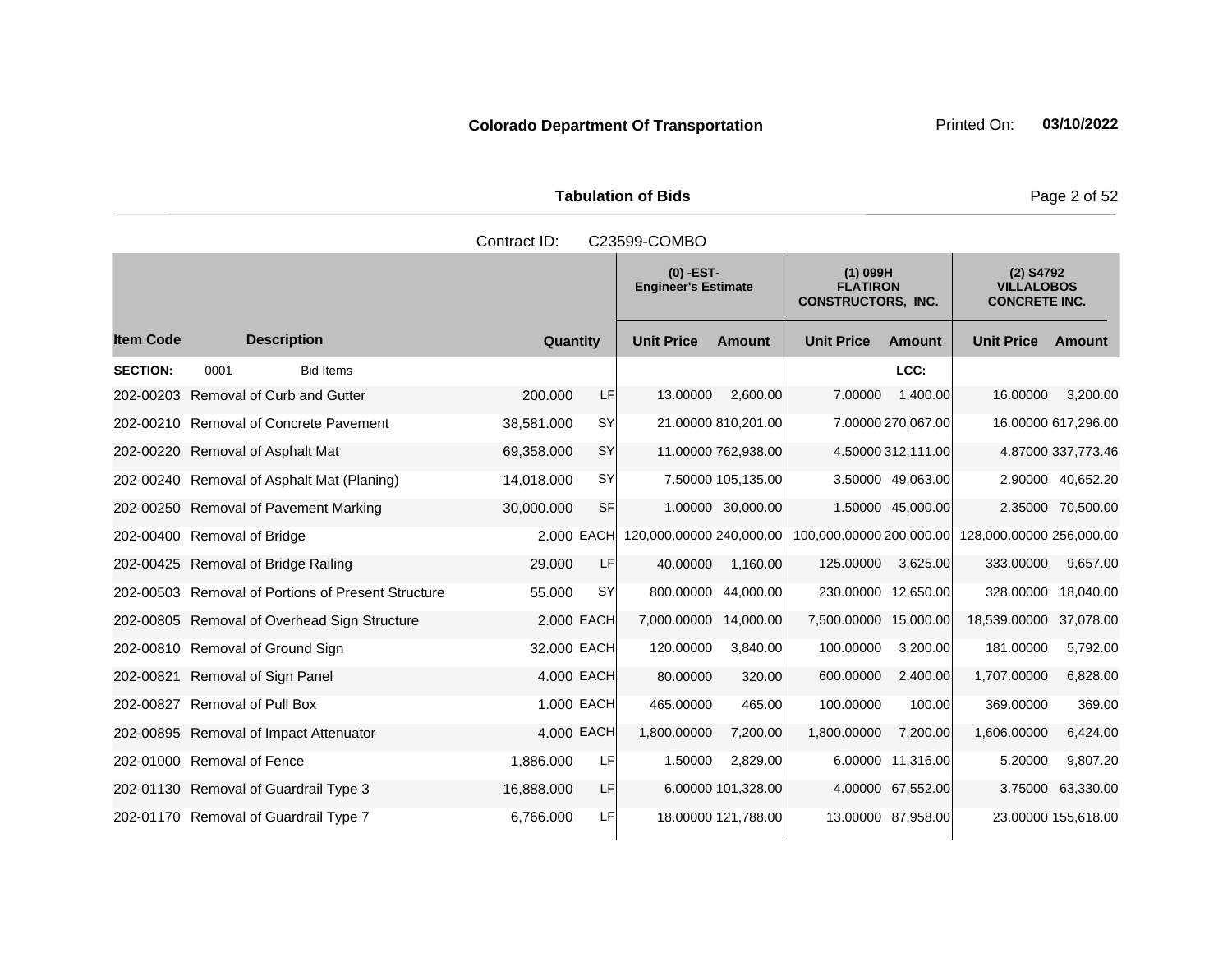Tabulation of Bids **Page 3 of 52** 

|                     | Contract ID:<br>C23599-COMBO                                   |                         |                                           |                                                            |                                                          |  |  |  |  |  |
|---------------------|----------------------------------------------------------------|-------------------------|-------------------------------------------|------------------------------------------------------------|----------------------------------------------------------|--|--|--|--|--|
|                     |                                                                |                         | $(0)$ -EST-<br><b>Engineer's Estimate</b> | $(1)$ 099H<br><b>FLATIRON</b><br><b>CONSTRUCTORS, INC.</b> | $(2)$ S4792<br><b>VILLALOBOS</b><br><b>CONCRETE INC.</b> |  |  |  |  |  |
| <b>Item Code</b>    | <b>Description</b>                                             | Quantity                | <b>Unit Price</b><br><b>Amount</b>        | <b>Unit Price</b><br><b>Amount</b>                         | <b>Unit Price</b><br>Amount                              |  |  |  |  |  |
| <b>SECTION:</b>     | <b>Bid Items</b><br>0001                                       |                         |                                           | LCC:                                                       |                                                          |  |  |  |  |  |
|                     | 202-01300 Removal of End Anchorage                             | 9.000 EACH              | 340.00000<br>3,060.00                     | 300.00000<br>2,700.00                                      | 2,315.25<br>257.25000                                    |  |  |  |  |  |
|                     | 202-04001 Plug Culvert                                         | 1.000 EACH              | 3,820.00000<br>3,820.00                   | 2,500.00000<br>2,500.00                                    | 8,500.00000<br>8,500.00                                  |  |  |  |  |  |
|                     | 202-04002 Clean Culvert                                        | 5.000 EACH              | 1,700.00000<br>8,500.00                   | 2,000.00000 10,000.00                                      | 600.00000<br>3,000.00                                    |  |  |  |  |  |
|                     | 203-00010 Unclassified Excavation (Complete In Place)          | CY<br>33,816.000        | 30.00000 1,014,480.<br>ΩOΙ                | 18.00000 608,688.00                                        | 22.00000 743,952.00                                      |  |  |  |  |  |
|                     | 203-00050 Unsuitable Material                                  | CY<br>725.000           | 100.00000 72,500.00                       | 22.00000 15,950.00                                         | 46.00000 33,350.00                                       |  |  |  |  |  |
|                     | 203-00062 Embankment Material (Complete In Place)<br>(Special) | <b>CY</b><br>24,521.000 | 24.00000 588,504.00                       | 19.75000 484,289.75                                        | 27.00000 662,067.00                                      |  |  |  |  |  |
|                     | 203-01100 Proof Rolling                                        | 750,000 HOUR            | 140.00000 105,000.00                      | 110.00000 82,500.00                                        | 115,00000<br>86,250.00                                   |  |  |  |  |  |
| 203-01500 Blading   |                                                                | 30.000 HOUR             | 150.00000<br>4,500.00                     | 130.00000<br>3,900.00                                      | 125.00000<br>3,750.00                                    |  |  |  |  |  |
| 203-01550 Dozing    |                                                                | 30.000 HOUR             | 160.00000<br>4,800.00                     | 135.00000<br>4,050.00                                      | 185.00000<br>5,550.00                                    |  |  |  |  |  |
|                     | 203-01594 Combination Loader                                   | 30,000 HOUR             | 150.00000<br>4,500.00                     | 100.00000<br>3,000.00                                      | 145.00000<br>4,350.00                                    |  |  |  |  |  |
| 203-01597 Potholing |                                                                | 750,000 HOUR            | 280.00000 210,000.00                      | 185.00000 138,750.00                                       | 225.00000 168,750.00                                     |  |  |  |  |  |
|                     | 206-00000 Structure Excavation                                 | CY<br>3,576.000         | 22.00000 78,672.00                        | 27.00000 96.552.00                                         | 21.20000<br>75,811.20                                    |  |  |  |  |  |
|                     | 206-00060 Structure Backfill (Special) (Flow-Fill)             | <b>CY</b><br>160.000    | 180.00000 28,800.00                       | 150.00000 24,000.00                                        | 48,960.00<br>306.00000                                   |  |  |  |  |  |
|                     | 206-00100 Structure Backfill (Class 1)                         | CY<br>1,678.000         | 44.00000 73,832.00                        | 43.00000 72,154.00                                         | 69,385.30<br>41.35000                                    |  |  |  |  |  |
|                     | 206-00200 Structure Backfill (Class 2)                         | 172.000<br>CY           | 40.00000<br>6,880.00                      | 43.00000<br>7,396.00                                       | 21.20000<br>3,646.40                                     |  |  |  |  |  |
|                     |                                                                |                         |                                           |                                                            |                                                          |  |  |  |  |  |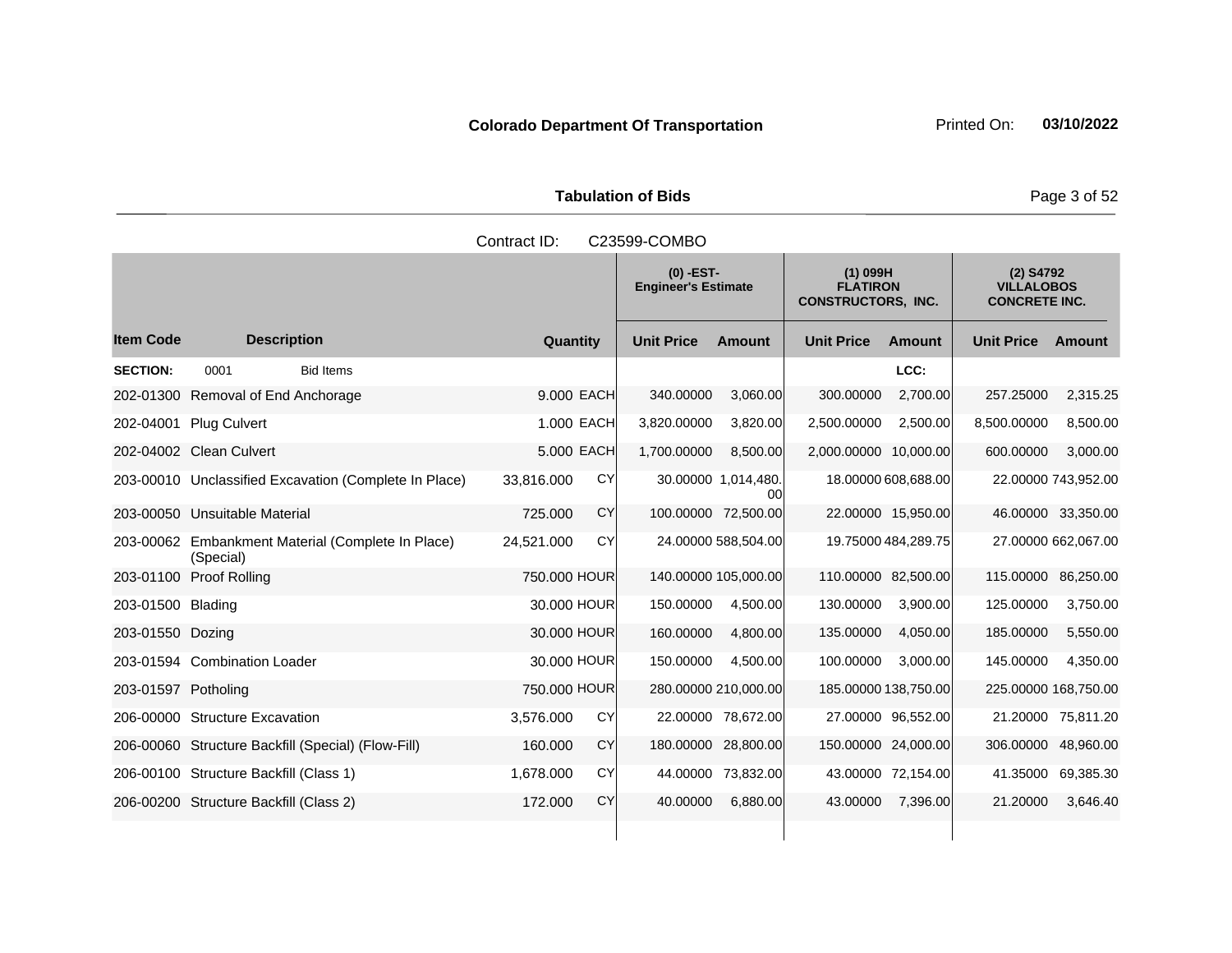Tabulation of Bids **Page 4 of 52** 

|                      |                                                                 | Contract ID: |           | C23599-COMBO                              |                    |                                                            |                    |                                                        |                    |
|----------------------|-----------------------------------------------------------------|--------------|-----------|-------------------------------------------|--------------------|------------------------------------------------------------|--------------------|--------------------------------------------------------|--------------------|
|                      |                                                                 |              |           | $(0)$ -EST-<br><b>Engineer's Estimate</b> |                    | $(1)$ 099H<br><b>FLATIRON</b><br><b>CONSTRUCTORS, INC.</b> |                    | (2) S4792<br><b>VILLALOBOS</b><br><b>CONCRETE INC.</b> |                    |
| <b>Item Code</b>     | <b>Description</b>                                              | Quantity     |           | <b>Unit Price</b>                         | <b>Amount</b>      | <b>Unit Price</b>                                          | <b>Amount</b>      | <b>Unit Price</b>                                      | Amount             |
| <b>SECTION:</b>      | <b>Bid Items</b><br>0001                                        |              |           |                                           |                    |                                                            | LCC:               |                                                        |                    |
|                      | 206-00360 Mechanical Reinforcement of Soil                      | 1,641.000    | CY        |                                           | 22.00000 36,102.00 | 20.00000                                                   | 32,820.00          |                                                        | 29.68000 48,704.88 |
|                      | 206-00530 Filter Material (Class C)                             | 117.000      | CY        | 125.00000 14,625.00                       |                    | 75.00000                                                   | 8,775.00           | 195.00000 22,815.00                                    |                    |
|                      | 206-01781 Shoring (Area 1)                                      | 1.000        | L S       | 44,000.00000 44,000.00                    |                    | 6,000.00000                                                | 6,000.00           | 12,720.00000 12,720.00                                 |                    |
|                      | 206-01782 Shoring (Area 2)                                      | 1.000        | L S       | 40,000.00000 40,000.00                    |                    | 5,000.00000                                                | 5,000.00           | 12,720.00000 12,720.00                                 |                    |
|                      | 206-01783 Shoring (Area 3)                                      | 1.000        | L S       | 16,000.00000 16,000.00                    |                    | 5,000.00000                                                | 5,000.00           | 14,840.00000 14,840.00                                 |                    |
|                      | 206-01784 Shoring (Area 4)                                      | 1.000        | L S       | 18,000.00000 18,000.00                    |                    | 4,000.00000                                                | 4,000.00           | 12,720.00000 12,720.00                                 |                    |
|                      | 206-01785 Shoring (Area 5)                                      | 1.000        | L S       | 18,000.00000 18,000.00                    |                    | 4,000.00000                                                | 4,000.00           | 12,720.00000 12,720.00                                 |                    |
|                      | 206-01786 Shoring (Area 6)                                      | 1.000        | L S       | 42,000.00000 42,000.00                    |                    | 4,000.00000                                                | 4,000.00           | 16,960.00000                                           | 16,960.00          |
|                      | 207-00700 Topsoil (Onsite)                                      | 4,073.000    | CY        |                                           | 15.00000 61,095.00 |                                                            | 11.00000 44,803.00 | 22,00000                                               | 89,606.00          |
|                      | 207-00702 Topsoil (Offsite)                                     | 118.000      | CY        | 50.00000                                  | 5,900.00           | 55.00000                                                   | 6,490.00           | 45.00000                                               | 5,310.00           |
|                      | 207-00704 Subgrade Soil Preparation                             | 25,091.000   | <b>SY</b> | 2.00000                                   | 50,182.00          |                                                            | 2.50000 62,727.50  | 3.50000                                                | 87,818.50          |
|                      | 208-00002 Erosion Log Type 1 (12 Inch)                          | 420.000      | LF        | 6.00000                                   | 2,520.00           | 5.00000                                                    | 2,100.00           | 5.22000                                                | 2,192.40           |
| 208-00020 Silt Fence |                                                                 | 16,270.000   | LF        |                                           | 2.25000 36,607.50  |                                                            | 1.25000 20,337.50  | 1.26000                                                | 20,500.20          |
|                      | 208-00035 Aggregate Bag                                         | 90.000       | LF        | 9.00000                                   | 810.00             | 7.25000                                                    | 652.50             | 7.50000                                                | 675.00             |
|                      | 208-00046 Pre-fabricated Concrete Washout Structure<br>(Type 1) | 5.000 EACH   |           | 3,000.00000 15,000.00                     |                    | 1,100.00000                                                | 5,500.00           | 2,500.00000                                            | 12,500.00          |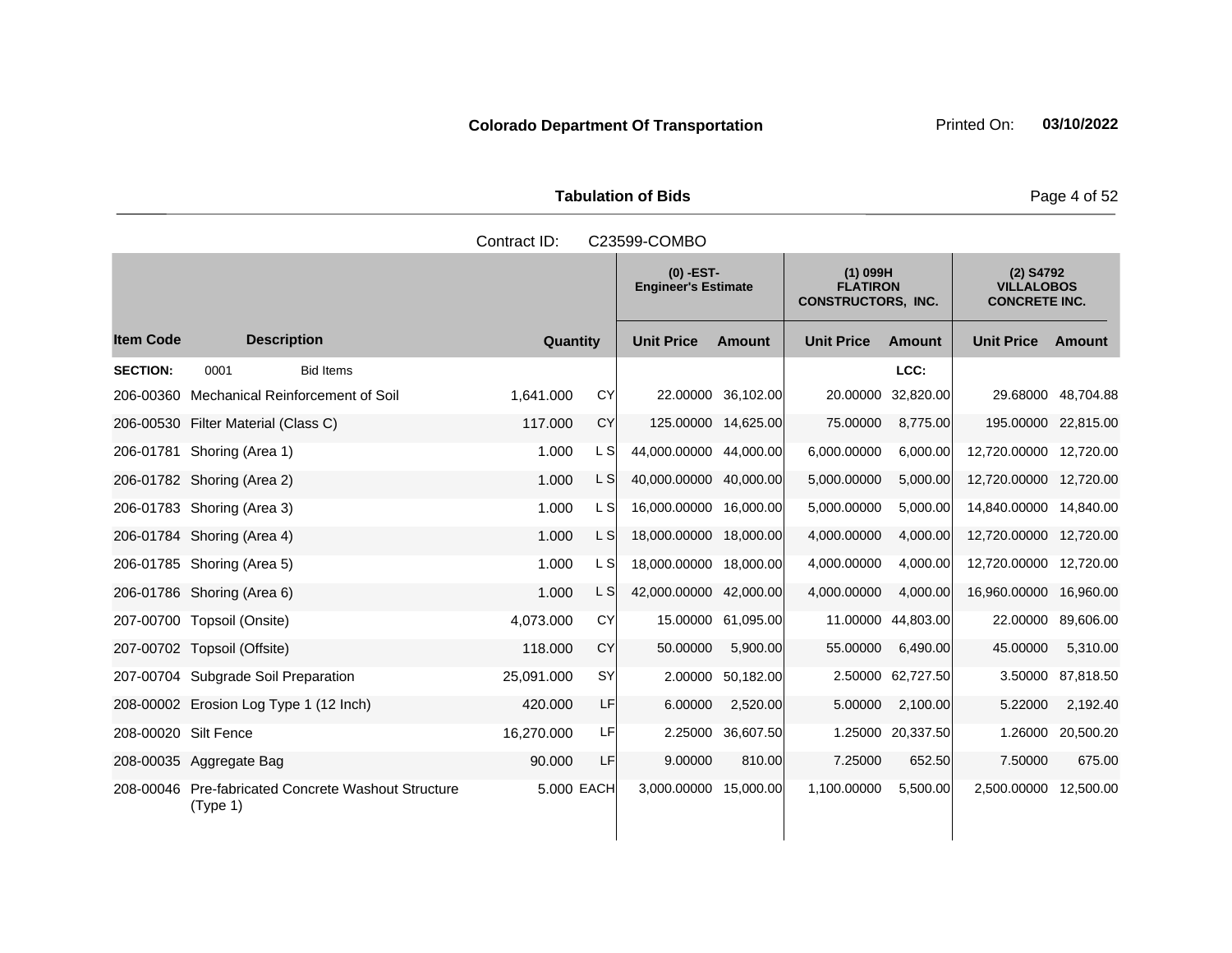Tabulation of Bids **Page 5 of 52** 

|                  |                                                           | Contract ID: |            | C23599-COMBO                              |                    |                                                            |               |                                                          |           |
|------------------|-----------------------------------------------------------|--------------|------------|-------------------------------------------|--------------------|------------------------------------------------------------|---------------|----------------------------------------------------------|-----------|
|                  |                                                           |              |            | $(0)$ -EST-<br><b>Engineer's Estimate</b> |                    | $(1)$ 099H<br><b>FLATIRON</b><br><b>CONSTRUCTORS, INC.</b> |               | $(2)$ S4792<br><b>VILLALOBOS</b><br><b>CONCRETE INC.</b> |           |
| <b>Item Code</b> | <b>Description</b>                                        | Quantity     |            | <b>Unit Price</b>                         | <b>Amount</b>      | <b>Unit Price</b>                                          | <b>Amount</b> | <b>Unit Price</b>                                        | Amount    |
| <b>SECTION:</b>  | <b>Bid Items</b><br>0001                                  |              |            |                                           |                    |                                                            | LCC:          |                                                          |           |
| 208-00051        | Storm Drain Inlet Protection (Type I)                     | 500.000      | <b>LF</b>  | 19.00000                                  | 9,500.00           | 10.00000                                                   | 5,000.00      | 9.45000                                                  | 4,725.00  |
|                  | 208-00075 Pre-fabricated Vehicle Tracking Pad             |              | 5.000 EACH | 4,600.00000                               | 23,000.00          | 2,700.00000 13,500.00                                      |               | 4,500.00000                                              | 22,500.00 |
|                  | 208-00103 Removal and Disposal of Sediment (Labor)        | 20.000 HOUR  |            | 60.00000                                  | 1,200.00           | 60.00000                                                   | 1,200.00      | 55.00000                                                 | 1,100.00  |
|                  | 208-00105 Removal and Disposal of Sediment<br>(Equipment) | 20.000 HOUR  |            | 140.00000                                 | 2,800.00           | 100.00000                                                  | 2,000.00      | 75.00000                                                 | 1,500.00  |
|                  | 208-00106 Sweeping (Sediment Removal)                     | 20,000 HOUR  |            | 150.00000                                 | 3.000.00           | 100.00000                                                  | 2,000.00      | 220.00000                                                | 4,400.00  |
|                  | 208-00207 Erosion Control Management                      | 546.000      | <b>DAY</b> | 250.00000 136,500.00                      |                    | 10.00000                                                   | 5,460.00      | 300.00000 163,800.00                                     |           |
|                  | 208-00400 Water Control                                   | 1.000        | L S        | 30,000.00000 30,000.00                    |                    | 1,000.00000                                                | 1,000.00      | 7,000.00000                                              | 7,000.00  |
|                  | 210-00815 Reset Sign Panel                                |              | 1.000 EACH | 250.00000                                 | 250.00             | 200.00000                                                  | 200.00        | 3,700.00000                                              | 3,700.00  |
|                  | 210-01200 Reset End Anchorage                             |              | 2.000 EACH | 2,000.00000                               | 4,000.00           | 1,650.00000                                                | 3,300.00      | 1,559.25000                                              | 3,118.50  |
|                  | 210-02900 Relay Riprap                                    | 120.000      | CY         | 48.00000                                  | 5,760.00           | 35.00000                                                   | 4,200.00      | 43.00000                                                 | 5,160.00  |
|                  | 210-04020 Modify Inlet                                    |              | 1.000 EACH | 3,500.00000                               | 3,500.00           | 2,500.00000                                                | 2,500.00      | 2,625.00000                                              | 2,625.00  |
|                  | 211-03005 Dewatering                                      | 1.000        | L S        | 10,000.00000 10,000.00                    |                    | 1,000.00000                                                | 1,000.00      | 70,000.00000                                             | 70,000.00 |
| 212-00700        | Organic Fertilizer                                        | 3,900.000    | <b>LB</b>  |                                           | 3.00000 11,700.00  | 0.35000                                                    | 1,365.00      | 0.36000                                                  | 1,404.00  |
| 212-00701        | Compost (Mechanically Applied)                            | 211.000      | CY         |                                           | 50.00000 10,550.00 | 39.00000                                                   | 8,229.00      | 36.00000                                                 | 7,596.00  |
| 212-00702        | <b>Biotic Soil Amendments (Hydraulically</b><br>Applied)  | 650.000      | <b>LB</b>  | 1.00000                                   | 650.00             | 1.50000                                                    | 975.00        | 1.46000                                                  | 949.00    |
|                  |                                                           |              |            |                                           |                    |                                                            |               |                                                          |           |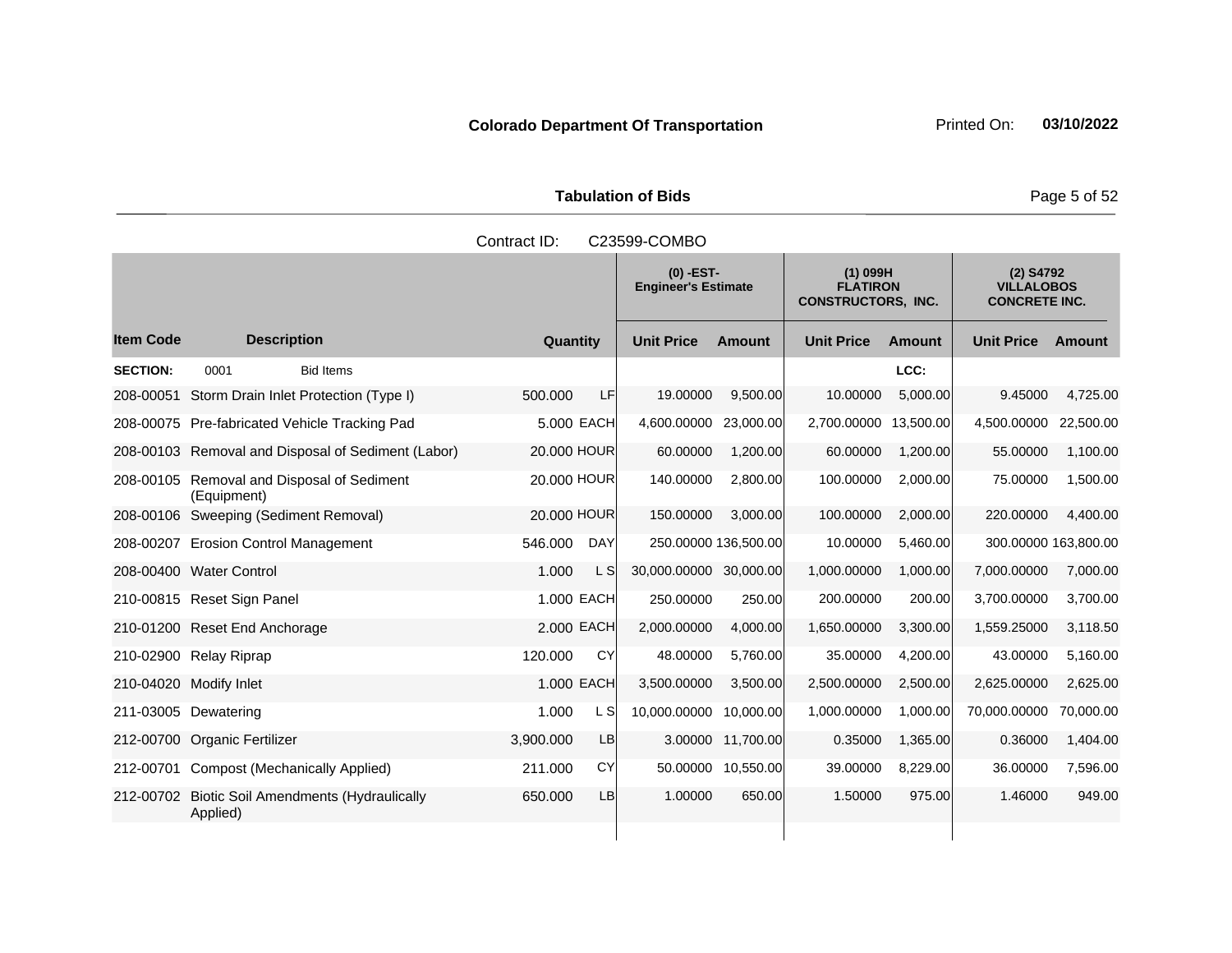Tabulation of Bids **Page 6 of 52** 

|                   |                                                                     | Contract ID:           | C23599-COMBO                              |                   |                                                            |                   |                                                        |           |
|-------------------|---------------------------------------------------------------------|------------------------|-------------------------------------------|-------------------|------------------------------------------------------------|-------------------|--------------------------------------------------------|-----------|
|                   |                                                                     |                        | $(0)$ -EST-<br><b>Engineer's Estimate</b> |                   | $(1)$ 099H<br><b>FLATIRON</b><br><b>CONSTRUCTORS, INC.</b> |                   | (2) S4792<br><b>VILLALOBOS</b><br><b>CONCRETE INC.</b> |           |
| <b>Item Code</b>  | <b>Description</b>                                                  | Quantity               | <b>Unit Price</b>                         | <b>Amount</b>     | <b>Unit Price</b>                                          | <b>Amount</b>     | <b>Unit Price</b>                                      | Amount    |
| <b>SECTION:</b>   | <b>Bid Items</b><br>0001                                            |                        |                                           |                   |                                                            | LCC:              |                                                        |           |
| 212-00703 Humate  |                                                                     | 1,300.000<br><b>LB</b> | 3.60000                                   | 4,680.00          | 0.75000                                                    | 975.00            | 0.73000                                                | 949.00    |
|                   | 212-00706 Seeding (Native) Drill                                    | 3.250 ACRE             | 2,000.00000                               | 6,500.00          | 500.00000                                                  | 1,625.00          | 488.00000                                              | 1,586.00  |
|                   | 212-00707 Seeding (Native) Hydraulic                                | 3.250 ACRE             | 2,000.00000                               | 6,500.00          | 1,000.00000                                                | 3,250.00          | 971.00000                                              | 3,155.75  |
|                   | 212-00709 Seeding (Wetland) Drill                                   | 0.050 ACRE             | 5,000.00000                               | 250.00            | 15,500.00000                                               | 775.00            | 15,750.00000                                           | 787.50    |
|                   | 213-00002 Mulching (Weed Free Hay)                                  | 1.910 ACRE             | 4,000.00000                               | 7,640.00          | 1,100.00000                                                | 2,101.00          | 1,024.00000                                            | 1,955.84  |
|                   | 213-00012 Spray-on Mulch Blanket                                    | 0.290 ACRE             | 4,000.00000                               | 1,160.00          | 5,500.00000                                                | 1,595.00          | 5,250.00000                                            | 1,522.50  |
|                   | 213-00061 Mulch Tackifier                                           | LB<br>230,000          | 5.00000                                   | 1,150.00          | 3.50000                                                    | 805.00            | 3.50000                                                | 805.00    |
|                   | 213-00700 Landscape Boulder                                         | 180.000 EACH           | 300.00000                                 | 54,000.00         | 195.00000 35,100.00                                        |                   | 465.00000                                              | 83,700.00 |
| 216-00101         | Soil Retention Blanket (Straw-Coconut)<br>(Photodegradable Class 1) | SY<br>21,975.000       |                                           | 3.20000 70,320.00 |                                                            | 2.50000 54,937.50 | 2.52000                                                | 55,377.00 |
|                   | 217-00020 Herbicide Treatment                                       | 40.000 HOUR            | 180.00000                                 | 7,200.00          | 185.00000                                                  | 7,400.00          | 91.80000                                               | 3,672.00  |
|                   | 240-00000 Wildlife Biologist                                        | 250.000 HOUR           | 160.00000                                 | 40,000.00         | 120.00000 30,000.00                                        |                   | 122.85000                                              | 30,712.50 |
|                   | 240-00010 Removal of Nests                                          | 80.000 HOUR            | 120.00000                                 | 9,600.00          | 100.00000                                                  | 8,000.00          | 103.00000                                              | 8,240.00  |
| 240-00020 Netting |                                                                     | SY<br>300.000          | 32.00000                                  | 9,600.00          | 10.00000                                                   | 3,000.00          | 8.13000                                                | 2,439.00  |
|                   | 240-00100 Prairie Dog Management                                    | 1.000<br>L S           | 10,000.00000                              | 10,000.00         | 15,000.00000 15,000.00                                     |                   | 15,000.00000                                           | 15,000.00 |
|                   | 250-00050 Monitoring Technician                                     | 30.000 HOUR            | 140.00000                                 | 4,200.00          | 115.00000                                                  | 3,450.00          | 109.20000                                              | 3,276.00  |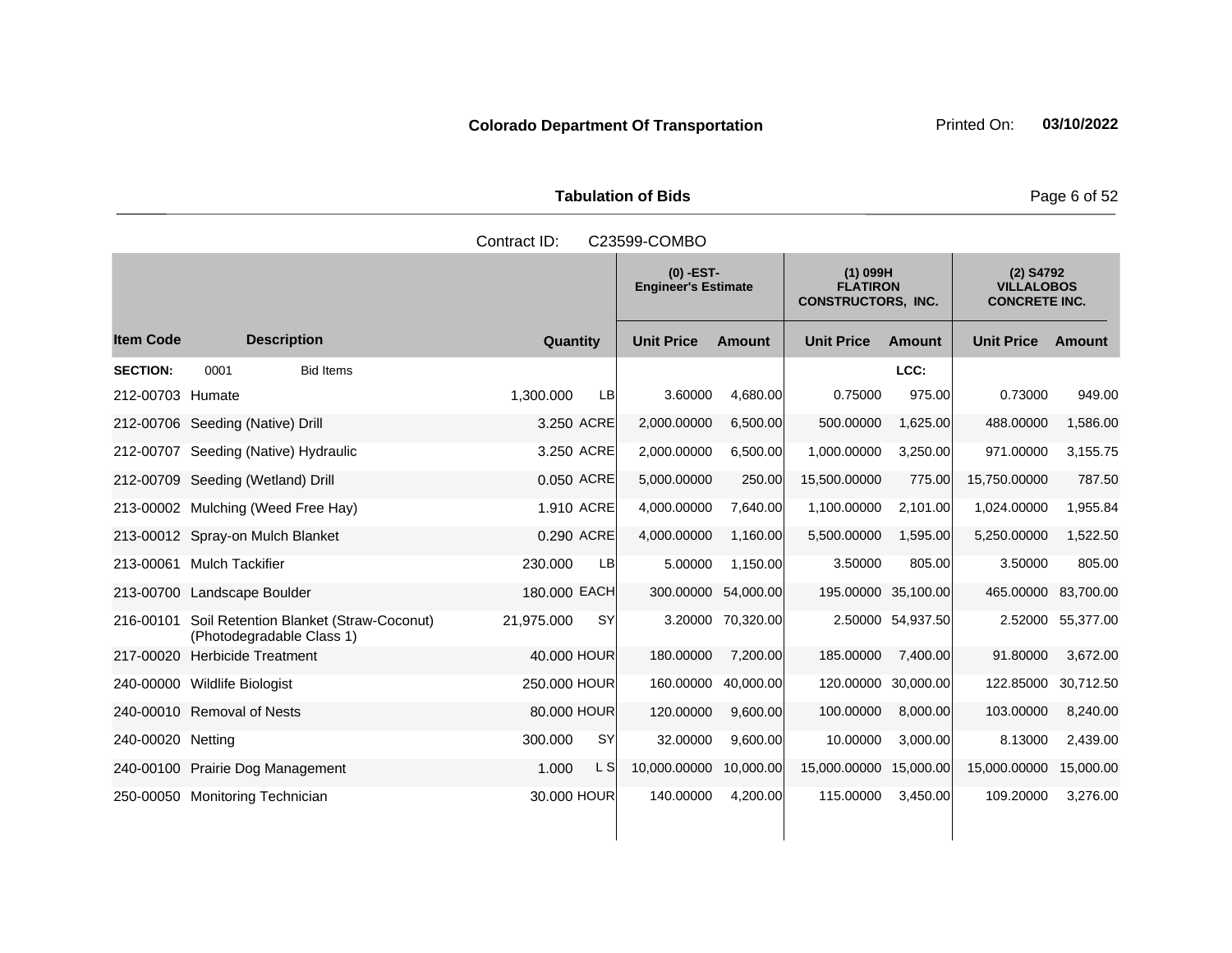Tabulation of Bids **Page 7 of 52** 

|                    |                                                  | Contract ID: |            | C23599-COMBO                              |                           |                                                            |                                                          |                      |                           |
|--------------------|--------------------------------------------------|--------------|------------|-------------------------------------------|---------------------------|------------------------------------------------------------|----------------------------------------------------------|----------------------|---------------------------|
|                    |                                                  |              |            | $(0)$ -EST-<br><b>Engineer's Estimate</b> |                           | $(1)$ 099H<br><b>FLATIRON</b><br><b>CONSTRUCTORS, INC.</b> | $(2)$ S4792<br><b>VILLALOBOS</b><br><b>CONCRETE INC.</b> |                      |                           |
| <b>Item Code</b>   | <b>Description</b>                               | Quantity     |            | <b>Unit Price</b>                         | <b>Amount</b>             | <b>Unit Price</b>                                          | <b>Amount</b>                                            | <b>Unit Price</b>    | Amount                    |
| <b>SECTION:</b>    | 0001<br><b>Bid Items</b>                         |              |            |                                           |                           |                                                            | LCC:                                                     |                      |                           |
|                    | 250-00110 Health and Safety Officer              | 20.000 HOUR  |            | 160.00000                                 | 3,200.00                  | 125.00000                                                  | 2,500.00                                                 | 124.00000            | 2,480.00                  |
|                    | 304-06007 Aggregate Base Course (Class 6)        | 16,146.000   | CY         |                                           | 60.00000 968,760.00       |                                                            | 41.00000 661,986.00                                      |                      | 22.00000 355,212.00       |
|                    | 306-01000 Reconditioning                         | 49,883.000   | <b>SY</b>  |                                           | 1.40000 69,836.20         |                                                            | 2.20000 109,742.60                                       |                      | 5.22000 260,389.26        |
|                    | 403-00720 Hot Mix Asphalt (Patching) (Asphalt)   | 482.000      | <b>TON</b> | 220.00000 106,040.00                      |                           | 250.00000 120,500.00                                       |                                                          | 247.00000 119,054.00 |                           |
| 403-09221          | Stone Matrix Asphalt (Fibers) (Asphalt)          | 2,642.000    | <b>TON</b> | 140.00000 369,880.00                      |                           | 185.00000 488,770.00                                       |                                                          | 178.50000 471,597.00 |                           |
| 403-33841          | Hot Mix Asphalt (Grading S) (100) (PG 64-<br>22) | 2,353.000    | <b>TON</b> | 110.00000 258,830.00                      |                           | 100.00000 235,300.00                                       |                                                          |                      | 95.00000 223,535.00       |
|                    | 403-40000 HMA Safety Edge                        | 360.000      | LF         | 2.50000                                   | 900.00                    | 20.00000                                                   | 7,200.00                                                 | 21.00000             | 7,560.00                  |
|                    | 411-10255 Emulsified Asphalt (Slow-Setting)      | 1,248.000    | GAL        | 6.00000                                   | 7,488.00                  | 3.75000                                                    | 4,680.00                                                 | 3.68000              | 4,592.64                  |
|                    | 412-00800 Concrete Pavement (8 Inch)             | 40.000       | SY         | 45.00000                                  | 1,800.00                  | 90.00000                                                   | 3,600.00                                                 | 75.00000             | 3,000.00                  |
|                    | 412-01050 Concrete Pavement (10-1/2 Inch)        | 68,317.000   | <b>SY</b>  |                                           | 90.00000 6,148,530.<br>00 |                                                            | 78.00000 5,328,726.<br>00                                |                      | 72.00000 4,918,824.<br>00 |
|                    | 412-02000 Concrete Safety Edge                   | 4,871.000    | LF         |                                           | 6.00000 29,226.00         |                                                            | 4.00000 19,484.00                                        | 5.00000              | 24,355.00                 |
|                    | 420-00113 Geotextile (Drainage) (Class 2)        | 22,000       | SY         | 20.00000                                  | 440.00                    | 44.00000                                                   | 968.00                                                   | 50.00000             | 1,100.00                  |
| 502-00460 Pile Tip |                                                  | 37.000 EACH  |            | 200.00000                                 | 7,400.00                  | 300.00000 11,100.00                                        |                                                          | 159.00000            | 5,883.00                  |
|                    | 502-02012 Static Pile Load Test                  | 1.000 EACH   |            | 10,000.00000 10,000.00                    |                           | 12,000.00000 12,000.00                                     |                                                          | 15,900.00000         | 15,900.00                 |
|                    | 502-11274 Steel Piling (HP 12x74)                | 1,258.000    | LF         |                                           | 86.00000 108,188.00       | 200.00000 251,600.00                                       |                                                          | 115.00000 144,670.00 |                           |
|                    |                                                  |              |            |                                           |                           |                                                            |                                                          |                      |                           |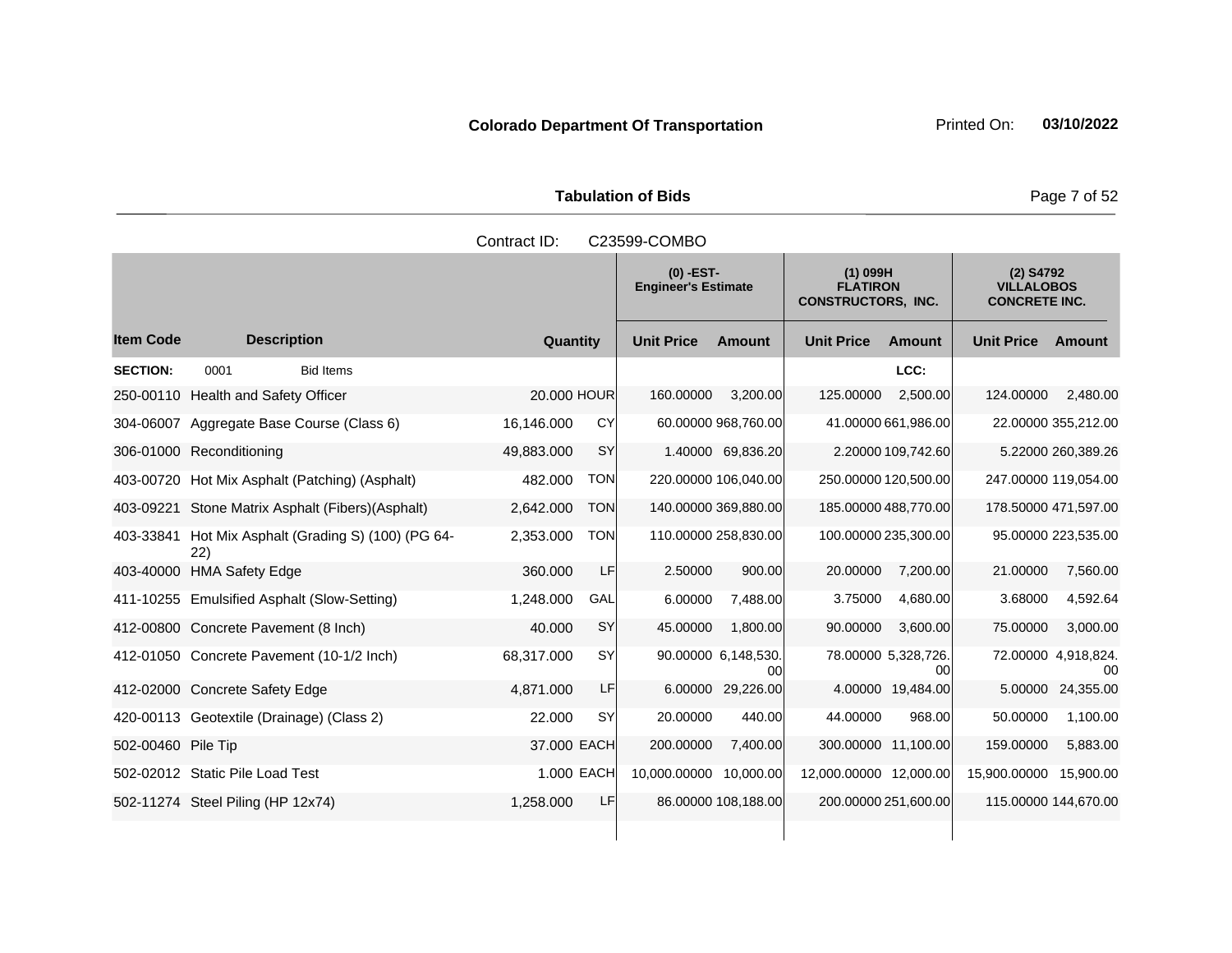Tabulation of Bids **Page 8 of 52** 

|                  |                                                 | Contract ID: |            | C23599-COMBO           |                                                                                                         |                        |                    |                                                          |                    |
|------------------|-------------------------------------------------|--------------|------------|------------------------|---------------------------------------------------------------------------------------------------------|------------------------|--------------------|----------------------------------------------------------|--------------------|
|                  |                                                 |              |            |                        | $(0)$ -EST-<br>$(1)$ 099H<br><b>FLATIRON</b><br><b>Engineer's Estimate</b><br><b>CONSTRUCTORS, INC.</b> |                        |                    | $(2)$ S4792<br><b>VILLALOBOS</b><br><b>CONCRETE INC.</b> |                    |
| <b>Item Code</b> | <b>Description</b>                              | Quantity     |            | <b>Unit Price</b>      | <b>Amount</b>                                                                                           | <b>Unit Price</b>      | <b>Amount</b>      | <b>Unit Price</b>                                        | <b>Amount</b>      |
| <b>SECTION:</b>  | <b>Bid Items</b><br>0001                        |              |            |                        |                                                                                                         |                        | LCC:               |                                                          |                    |
| 503-00018        | Drilled Shaft (18 Inch)                         | 16.000       | LF         | 320.00000              | 5,120.00                                                                                                | 210.00000              | 3,360.00           | 266.00000                                                | 4,256.00           |
|                  | 503-00024 Drilled Shaft (24 Inch)               | 8.000        | LF         | 350.00000              | 2.800.00                                                                                                | 410.00000              | 3,280.00           | 409.00000                                                | 3,272.00           |
|                  | 503-00030 Drilled Shaft (30 Inch)               | 329.000      | LF         |                        | 420.00000 138,180.00                                                                                    | 350.00000 115,150.00   |                    | 294.00000                                                | 96,726.00          |
|                  | 503-00036 Drilled Shaft (36 Inch)               | 19.000       | LF         |                        | 580.00000 11,020.00                                                                                     | 465.00000              | 8,835.00           | 461.00000                                                | 8,759.00           |
|                  | 503-00042 Drilled Shaft (42 Inch)               | 17.000       | LF         |                        | 600.00000 10,200.00                                                                                     | 550.00000              | 9,350.00           | 745.00000                                                | 12,665.00          |
|                  | 503-00048 Drilled Shaft (48 Inch)               | 36.000       | LF         |                        | 880.00000 31,680.00                                                                                     | 600.00000 21,600.00    |                    | 761.00000                                                | 27,396.00          |
|                  | 503-00310 Crosshole Sonic Logging Testing       |              | 7.000 EACH | 2,800.00000            | 19.600.00                                                                                               | 2,500.00000 17,500.00  |                    | 3,710.00000                                              | 25,970.00          |
|                  | 506-00409 Soil Riprap (9 Inch)                  | 19.000       | CY         | 160.00000              | 3,040.00                                                                                                | 160.00000              | 3,040.00           | 110.00000                                                | 2,090.00           |
|                  | 507-00000 Concrete Slope and Ditch Paving       | 6.500        | CY         | 1,200.00000            | 7,800.00                                                                                                | 1,900.00000 12,350.00  |                    | 1,250.00000                                              | 8,125.00           |
| 507-00100        | Concrete Slope and Ditch Paving<br>(Reinforced) | 208.000      | CY         |                        | 800.00000 166,400.00                                                                                    | 660.00000 137,280.00   |                    | 900.00000 187,200.00                                     |                    |
| 515-00120        | Waterproofing (Membrane)                        | 3,126.000    | SY         |                        | 22.00000 68,772.00                                                                                      |                        | 19.00000 59,394.00 |                                                          | 21.20000 66,271.20 |
|                  | 518-01004 Bridge Expansion Device (0-4 Inch)    | 440.000      | LF         |                        | 380.00000 167,200.00                                                                                    | 350.00000 154,000.00   |                    | 545.90000 240,196.00                                     |                    |
|                  | 601-03040 Concrete Class D (Bridge)             | 40.000       | CY         | 1,200.00000 48,000.00  |                                                                                                         | 820.00000 32,800.00    |                    | 1,538.00000 61,520.00                                    |                    |
|                  | 601-04550 Concrete Class G                      | 1,521.000    | CY         | 1,200.00000 1,825,200. | 00                                                                                                      | 1,030.00000 1,566,630. | 00                 | 969.00000 1,473,849.                                     | 00                 |
|                  | 601-40300 Structural Concrete Coating           | 4,097.000    | SY         |                        | 19.00000 77,843.00                                                                                      |                        | 10.00000 40,970.00 |                                                          | 10.60000 43,428.20 |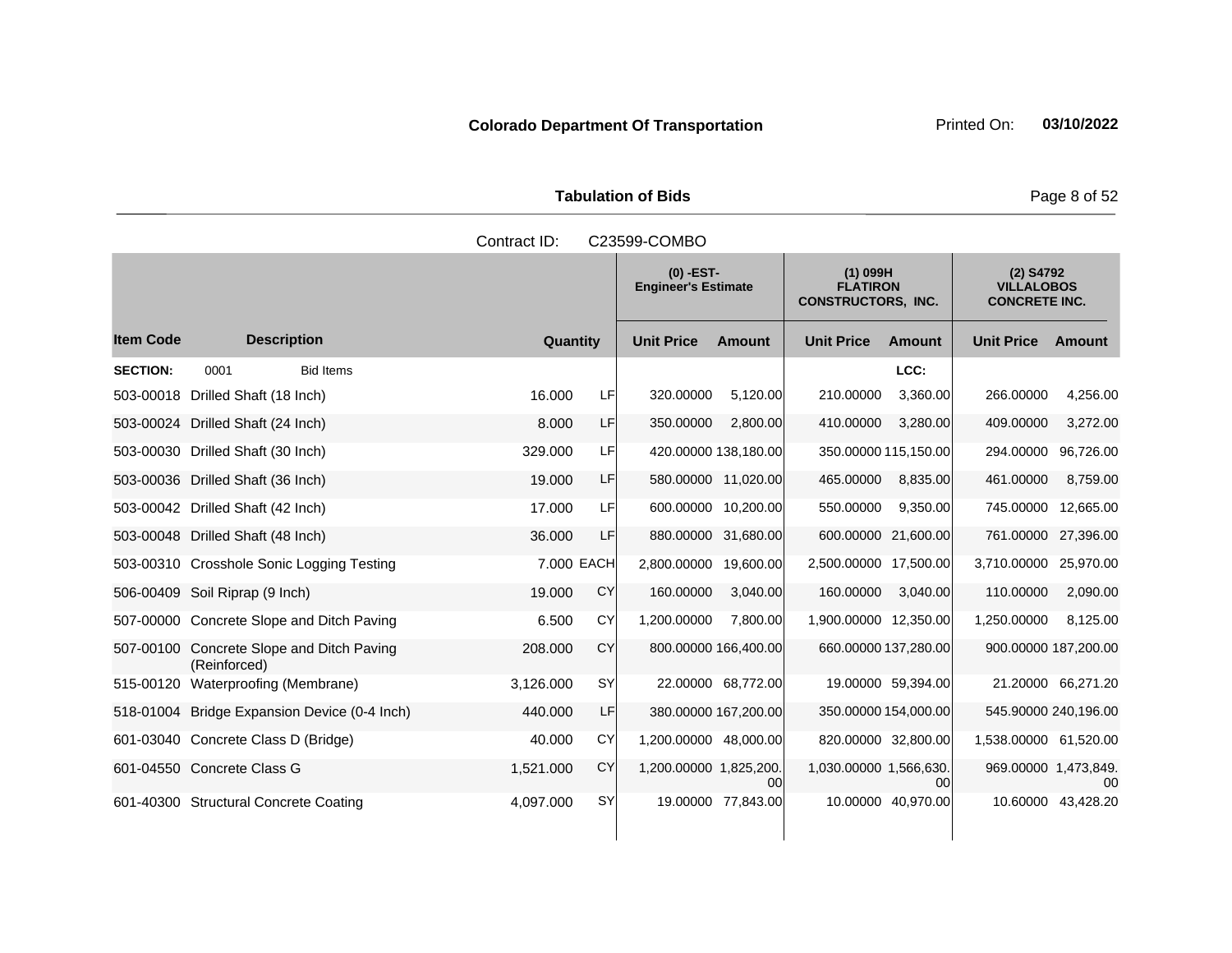Tabulation of Bids **Page 9 of 52** 

|                  |                                                                           | Contract ID: |            | C23599-COMBO                              |                            |                                                            |                     |                                                          |                     |
|------------------|---------------------------------------------------------------------------|--------------|------------|-------------------------------------------|----------------------------|------------------------------------------------------------|---------------------|----------------------------------------------------------|---------------------|
|                  |                                                                           |              |            | $(0)$ -EST-<br><b>Engineer's Estimate</b> |                            | $(1)$ 099H<br><b>FLATIRON</b><br><b>CONSTRUCTORS, INC.</b> |                     | $(2)$ S4792<br><b>VILLALOBOS</b><br><b>CONCRETE INC.</b> |                     |
| <b>Item Code</b> | <b>Description</b>                                                        | Quantity     |            | <b>Unit Price</b>                         | <b>Amount</b>              | <b>Unit Price</b>                                          | <b>Amount</b>       | <b>Unit Price</b>                                        | Amount              |
| <b>SECTION:</b>  | 0001<br><b>Bid Items</b>                                                  |              |            |                                           |                            |                                                            | LCC:                |                                                          |                     |
| 601-40301        | <b>Structural Concrete Coating</b>                                        | 194.000      | SFI        | 12.00000                                  | 2,328.00                   | 1.10000                                                    | 213.40              | 2.12000                                                  | 411.28              |
|                  | 602-00020 Reinforcing Steel (Epoxy Coated)                                | 316,162.000  | LB         |                                           | 1.60000 505,859.20         |                                                            | 1.35000 426,818.70  |                                                          | 1.59000 502,697.58  |
|                  | 603-05018 18 Inch Reinforced Concrete End Section                         |              | 2.000 EACH | 1,400.00000                               | 2,800.00                   | 1,900.00000                                                | 3,800.00            | 2,756.25000                                              | 5,512.50            |
|                  | 603-05024 24 Inch Reinforced Concrete End Section                         |              | 2.000 EACH | 1,600.00000                               | 3,200.00                   | 2,100.00000                                                | 4,200.00            | 3,045.00000                                              | 6,090.00            |
|                  | 603-05118 23x14 Inch Reinforced Concrete End<br><b>Section Elliptical</b> |              | 1.000 EACH | 4,000.00000                               | 4,000.00                   | 2,250.00000                                                | 2,250.00            | 3,150.00000                                              | 3,150.00            |
|                  | 604-26005 Vane Grate Inlet (Double) (5 Foot)                              |              | 1.000 EACH | 9,000.00000                               | 9,000.00                   | 3,900.00000                                                | 3,900.00            | 7,663.00000                                              | 7,663.00            |
|                  | 604-30015 Maintenance Hole Slab Base (15 Foot)                            |              | 1.000 EACH | 9,000.00000                               | 9,000.00                   | 9,100.00000                                                | 9,100.00            | 6,825.00000                                              | 6,825.00            |
|                  | 606-00302 Guardrail Type 3 (31 Inch Midwest Guardrail<br>System)          | 10,803.000   | LF         |                                           | 40.00000 432,120.00        |                                                            | 37.50000 405,112.50 |                                                          | 35.00000 378,105.00 |
|                  | 606-00305 Guardrail Type 3 (Special)                                      | 1,584.000    | LF         |                                           | 52.00000 82,368.00         |                                                            | 41.00000 64,944.00  | 38.12000                                                 | 60,382.08           |
|                  | 606-00350 Guardrail Type 3 (Double) (6-3 Post<br>Spacing)                 | 564.000      | LF         |                                           | 58.00000 32,712.00         |                                                            | 69.00000 38,916.00  |                                                          | 64.16000 36,186.24  |
|                  | 606-00910 Guardrail Type 9 (Style CA)                                     | 1,414.000    | LF         |                                           | 140.00000 197,960.00       |                                                            | 90.00000 127,260.00 | 118.00000 166,852.00                                     |                     |
|                  | 606-00915 Guardrail Type 9 (Style CG)                                     | 8,760.000    | LF         |                                           | 155.00000 1,357,800.<br>00 |                                                            | 96.00000 840,960.00 | 125.76000 1,101,657.                                     | 60                  |
|                  | 606-00917 Guardrail Type 9 (Style CG) (Special)                           | 186,000      | LF         | 150.00000                                 | 27,900.00                  |                                                            | 235.00000 43,710.00 | 309.00000                                                | 57,474.00           |
|                  | 606-00931 Guardrail Type 9 (Style CD) (Special)                           | 80.000       | LF         | 175.00000                                 | 14,000.00                  |                                                            | 370.00000 29,600.00 | 115.00000                                                | 9,200.00            |
|                  | 606-00940 Guardrail Type 9 (Style CE)                                     | 521.000      | LF         |                                           | 170.00000 88,570.00        |                                                            | 180.00000 93,780.00 | 260.00000 135,460.00                                     |                     |

Contract ID: C23599-COMBO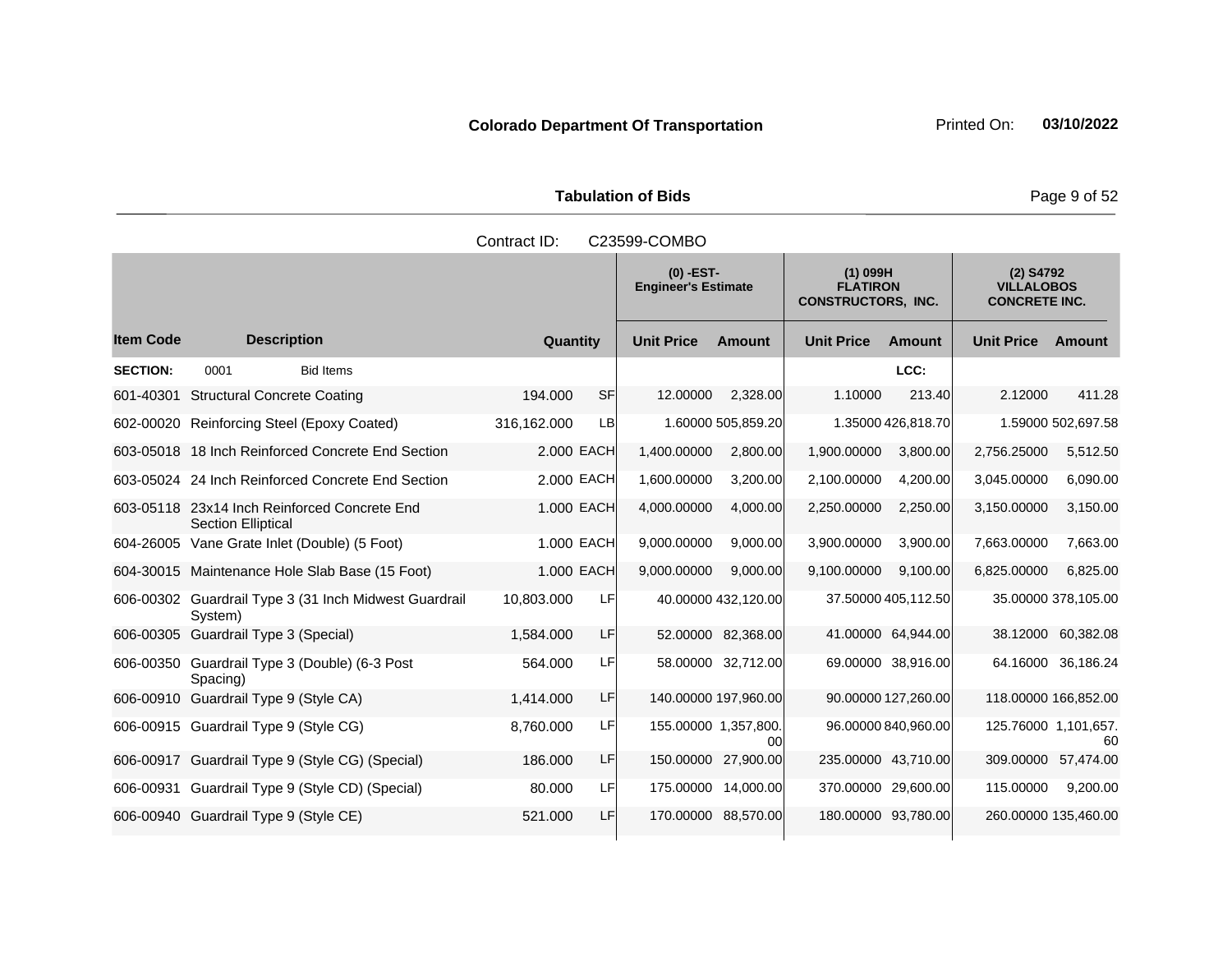**Tabulation of Bids** Page 10 of 52

**Quantity Unit Price Unit Price Item Code Amount Unit Price Amount Ext Ext Unit Price Amount Ext (0) -EST-Engineer's Estimate (1) 099H FLATIRON CONSTRUCTORS, INC. (2) S4792 VILLALOBOS CONCRETE INC. Description SECTION:** 0001 Bid Items **LCC:** 606-01340 End Anchorage Type 3D 5.000 EACH 1,800.00000 9,000.00 1,100.00000 5,500.00 1,063.00000 5,315.00 606-01370 Transition Type 3G 11.000 EACH 3,200.00000 35,200.00 4,500.00000 49,500.00 4,500.00000 49,500.00 606-01372 Transition Type GR9-GR3 1.000 EACH 5,000.00000 5,000.00 5,900.00000 5,900.00 9,010.00000 9,010.00 606-01380 Transition Type 3H 9.000 EACH 1,800.00000 16,200.00 1,600.00000 14,400.00 1,560.00000 14,040.00 606-01407 Transition Type BR9-GR3 4.000 EACH 2,400.00000 9,600.00 6,000.00000 24,000.00 4,500.00000 18,000.00 606-01460 Median Terminal 1.000 EACH 12,000.00000 12,000.00 11,000.00000 11,000.00 11,062.00000 11,062.00 606-02003 End Anchorage (Nonflared) 4.000 EACH 3,600.00000 14,400.00 4,000.00000 16,000.00 3,911.00000 15,644.00 606-02005 End Anchorage (Flared) 1.000 EACH 3,600.00000 3,600.00 4,200.00000 4,200.00 4,090.00000 4,090.00 606-10700 Bridge Rail Type 7  $29.000$  LF  $240.00000$  6,960.00 200.00000 5,800.00 180.20000 5,225.80 606-10705 Bridge Rail Type 7 (Special) 15.000 LF 150.00000 2,250.00 250.00000 3,750.00 445.20000 6,678.00 606-10900 Bridge Rail Type 9 435.000 LF 420.00000 182,700.00 370.00000 160,950.00 337.00000 146,595.00 607-11525 Fence (Plastic) 2,390.000 LF 6.00000 14,340.00 5.00000 11,950.00 4.73000 11,304.70 607-53137 Fence Chain Link (Special) (36 Inch) 435.000 LF 44.00000 19,140.00 80.00000 34,800.00 76.02000 33,068.70 608-00006 Concrete Sidewalk (6 Inch) 124.000 SY 70.00000 8,680.00 70.00000 8,680.00 55.00000 6,820.00 609-21010 Curb and Gutter Type 2 (Section I-B) 100.000 LF 30.00000 3,000.00 28.00000 2,800.00 28.00000 2,800.00 609-21020 Curb and Gutter Type 2 (Section II-B) 140.000 LF 35.00000 4,900.00 28.00000 3,920.00 29.00000 4,060.00 Contract ID: C23599-COMBO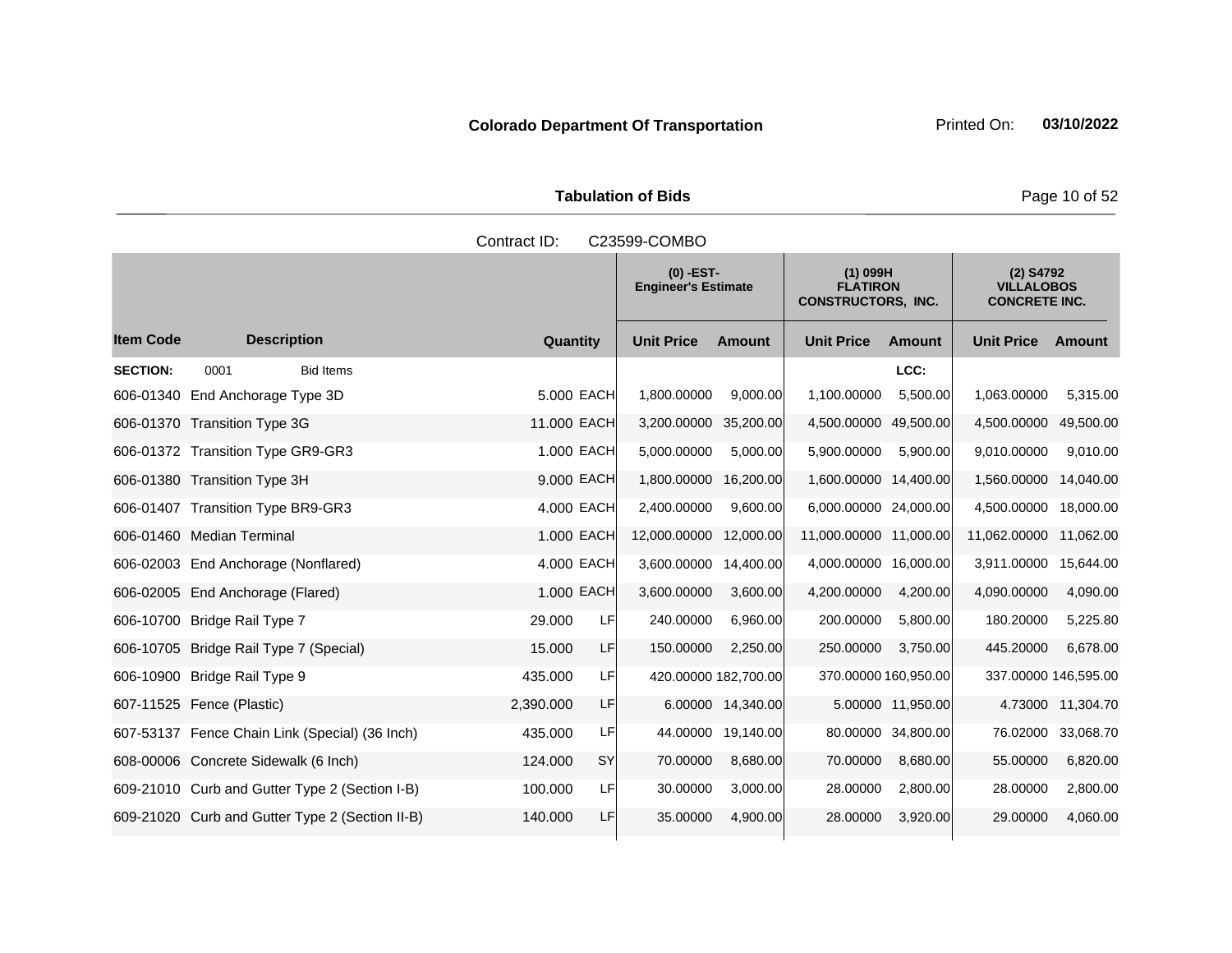Tabulation of Bids **Page 11 of 52** 

|                  | Contract ID:<br>C23599-COMBO                  |              |           |                                           |                    |                                                            |                    |                                                          |                    |  |  |
|------------------|-----------------------------------------------|--------------|-----------|-------------------------------------------|--------------------|------------------------------------------------------------|--------------------|----------------------------------------------------------|--------------------|--|--|
|                  |                                               |              |           | $(0)$ -EST-<br><b>Engineer's Estimate</b> |                    | $(1)$ 099H<br><b>FLATIRON</b><br><b>CONSTRUCTORS, INC.</b> |                    | $(2)$ S4792<br><b>VILLALOBOS</b><br><b>CONCRETE INC.</b> |                    |  |  |
| <b>Item Code</b> | <b>Description</b>                            | Quantity     |           | <b>Unit Price</b>                         | <b>Amount</b>      | <b>Unit Price</b>                                          | <b>Amount</b>      | <b>Unit Price</b>                                        | Amount             |  |  |
| <b>SECTION:</b>  | 0001<br><b>Bid Items</b>                      |              |           |                                           |                    |                                                            | LCC:               |                                                          |                    |  |  |
| 609-60011        | Curb Type 6 (Section M)                       | 1,250.000    | LF        | 16.00000                                  | 20,000.00          |                                                            | 53.00000 66,250.00 |                                                          | 30.00000 37,500.00 |  |  |
|                  | 610-00030 Median Cover Material (Concrete)    | 1,800.000    | <b>SF</b> |                                           | 13.00000 23,400.00 |                                                            | 10.00000 18,000.00 | 10.00000                                                 | 18,000.00          |  |  |
| 612-00001        | Delineator (Type I)                           | 350.000 EACH |           | 28.00000                                  | 9,800.00           |                                                            | 33.00000 11,550.00 |                                                          | 98.58000 34,503.00 |  |  |
|                  | 612-00003 Delineator (Type III)               | 5.000 EACH   |           | 50.00000                                  | 250.00             | 38.00000                                                   | 190.00             | 101.00000                                                | 505.00             |  |  |
|                  | 613-00100 1 Inch Electrical Conduit           | 397.000      | LF        | 22.00000                                  | 8,734.00           |                                                            | 30.00000 11,910.00 | 35.00000                                                 | 13,895.00          |  |  |
|                  | 613-00200 2 Inch Electrical Conduit           | 175.000      | LF        | 24.00000                                  | 4,200.00           | 46.00000                                                   | 8,050.00           | 40.00000                                                 | 7,000.00           |  |  |
|                  | 613-00206 2 Inch Electrical Conduit (Bored)   | 725.000      | LF        | 24.00000                                  | 17,400.00          |                                                            | 31.00000 22,475.00 | 44.00000                                                 | 31,900.00          |  |  |
|                  | 613-00400 4 Inch Electrical Conduit           | 200.000      | LF        | 40.00000                                  | 8,000.00           | 46.00000                                                   | 9,200.00           | 40.28000                                                 | 8,056.00           |  |  |
|                  | 613-00408 4 Inch Electrical Conduit (Bored)   | 1,600.000    | LF        | 15.00000                                  | 24,000.00          |                                                            | 38.00000 60,800.00 | 34.65000                                                 | 55,440.00          |  |  |
|                  | 613-01100 1 Inch Electrical Conduit (Plastic) | 397.000      | LF        | 15.00000                                  | 5,955.00           |                                                            | 30.00000 11,910.00 | 17.76000                                                 | 7,050.72           |  |  |
|                  | 613-01200 2 Inch Electrical Conduit (Plastic) | 1,402.000    | LF        | 6.00000                                   | 8,412.00           |                                                            | 33.50000 46.967.00 | 24.38000                                                 | 34,180.76          |  |  |
|                  | 613-07001 Type One Pull Box                   | 5.000 EACH   |           | 800.00000                                 | 4,000.00           | 1,400.00000                                                | 7,000.00           | 1,506.00000                                              | 7,530.00           |  |  |
|                  | 613-07003 Type Three Pull Box                 | 12.000 EACH  |           | 2,000.00000                               | 24,000.00          | 1,700.00000 20,400.00                                      |                    | 2,457.00000                                              | 29,484.00          |  |  |
|                  | 613-07004 Type Four Pull Box                  | 2.000 EACH   |           | 1,800.00000                               | 3,600.00           | 2,550.00000                                                | 5,100.00           | 3,496.00000                                              | 6,992.00           |  |  |
| 613-10000 Wiring |                                               | 1.000        | L SI      | 30,000.00000                              | 30,000.00          | 130,000.00000 130,000.00                                   |                    | 26,565.00000                                             | 26,565.00          |  |  |
|                  | 613-13100 Luminare Mounting Support System    | 1.000        | L S       | 50,000.00000                              | 50,000.00          | 8,500.00000                                                | 8,500.00           | 19,784.00000                                             | 19.784.00          |  |  |
|                  |                                               |              |           |                                           |                    |                                                            |                    |                                                          |                    |  |  |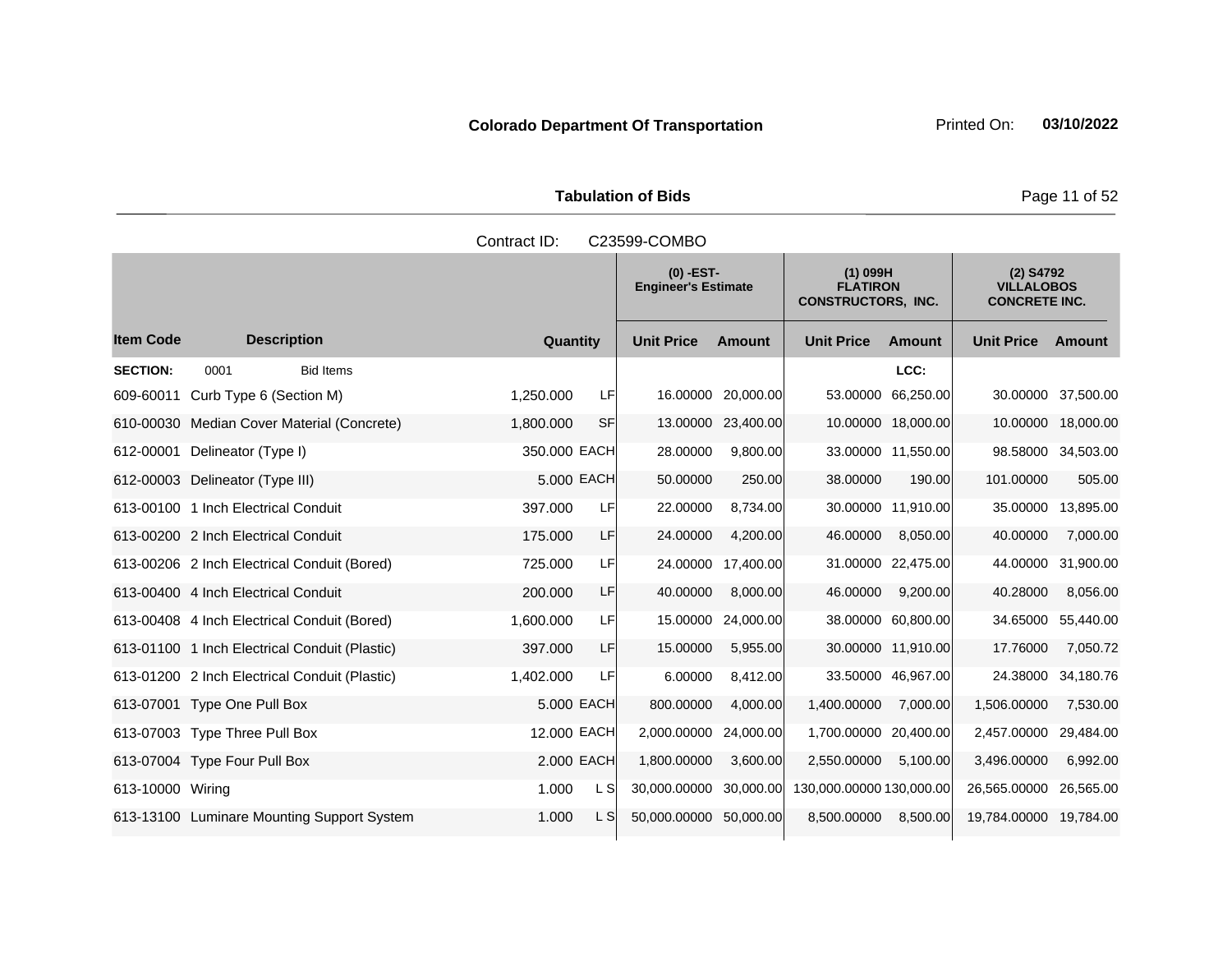Tabulation of Bids **Page 12 of 52** 

|                  |                                                                           | Contract ID: |           | C23599-COMBO                              |               |                                                            |                                                          |                         |           |
|------------------|---------------------------------------------------------------------------|--------------|-----------|-------------------------------------------|---------------|------------------------------------------------------------|----------------------------------------------------------|-------------------------|-----------|
|                  |                                                                           |              |           | $(0)$ -EST-<br><b>Engineer's Estimate</b> |               | $(1)$ 099H<br><b>FLATIRON</b><br><b>CONSTRUCTORS, INC.</b> | $(2)$ S4792<br><b>VILLALOBOS</b><br><b>CONCRETE INC.</b> |                         |           |
| <b>Item Code</b> | <b>Description</b>                                                        | Quantity     |           | <b>Unit Price</b>                         | <b>Amount</b> | <b>Unit Price</b>                                          | <b>Amount</b>                                            | <b>Unit Price</b>       | Amount    |
| <b>SECTION:</b>  | <b>Bid Items</b><br>0001                                                  |              |           |                                           |               |                                                            | LCC:                                                     |                         |           |
|                  | 613-50100 Lighting Control Center                                         | 1.000 EACH   |           | 9,000.00000                               | 9,000.00      | 7,300.00000                                                | 7,300.00                                                 | 13,020.00000            | 13,020.00 |
| 614-00011        | Sign Panel (Class I)                                                      | 51.000       | <b>SF</b> | 34.00000                                  | 1,734.00      | 31.00000                                                   | 1,581.00                                                 | 48.76000                | 2,486.76  |
|                  | 614-00012 Sign Panel (Class II)                                           | 248.000      | <b>SF</b> | 36.00000                                  | 8,928.00      | 33.00000                                                   | 8,184.00                                                 | 49.35000                | 12,238.80 |
|                  | 614-00013 Sign Panel (Class III)                                          | 563.000      | <b>SF</b> | 38.00000                                  | 21,394.00     |                                                            | 34.00000 19,142.00                                       | 47.25000                | 26,601.75 |
|                  | 614-01026 Steel Signpost (W 10x26)                                        | 45.000       | LF        | 150.00000                                 | 6,750.00      | 80.00000                                                   | 3,600.00                                                 | 130.00000               | 5,850.00  |
|                  | 614-01226 Steel Signpost (W 12x26)                                        | 46.000       | LF        | 160.00000                                 | 7,360.00      | 90.00000                                                   | 4,140.00                                                 | 133.00000               | 6,118.00  |
|                  | 614-01502 Steel Sign Support (2-Inch Round) (Post &<br>Socket)            | 20.000       | LF        | 30.00000                                  | 600.00        | 40.00000                                                   | 800.00                                                   | 27.56000                | 551.20    |
|                  | 614-01554 Steel Signpost (4 Inch Round) (Slipbase)                        | 36.000       | LF        | 60.00000                                  | 2,160.00      | 83.00000                                                   | 2,988.00                                                 | 71.00000                | 2,556.00  |
|                  | 614-01583 Steel Sign Support (2-1/2 In Round Sch 80)<br>(Post & Slipbase) | 25.000 EACH  |           | 600.00000 15,000.00                       |               |                                                            | 400.00000 10,000.00                                      | 724.00000               | 18,100.00 |
|                  | 614-03006 Concrete Footing (Type 6)                                       | 2.000 EACH   |           | 4,500.00000                               | 9,000.00      | 2,300.00000                                                | 4,600.00                                                 | 2,226.00000             | 4,452.00  |
|                  | 614-03007 Concrete Footing (Type 7)                                       | 2,000 EACH   |           | 4,500.00000                               | 9,000.00      | 3,300.00000                                                | 6,600.00                                                 | 2,357.00000             | 4,714.00  |
| 614-31800        | Monotube Overhead Sign Cantilever (18)<br>Inch Diameter)                  | 1.000 EACH   |           | 30,000.00000                              | 30,000.00     | 47,000.00000 47,000.00                                     |                                                          | 50,086.00000            | 50,086.00 |
| 614-32000        | Monotube Overhead Sign Cantilever (20<br>Inch Diameter)                   | 2,000 EACH   |           | 40,000.00000                              | 80,000.00     | 51,000.00000 102,000.00                                    |                                                          | 54,508.00000 109,016.00 |           |
|                  | 614-70024 1310nm SFP Optic Module                                         | 4.000 EACH   |           | 500.00000                                 | 2,000.00      | 160.00000                                                  | 640.00                                                   | 173.25000               | 693.00    |
|                  | 614-70030 Optical Attenuator                                              | 4.000 EACH   |           | 500.00000                                 | 2,000.00      | 125.00000                                                  | 500.00                                                   | 136.50000               | 546.00    |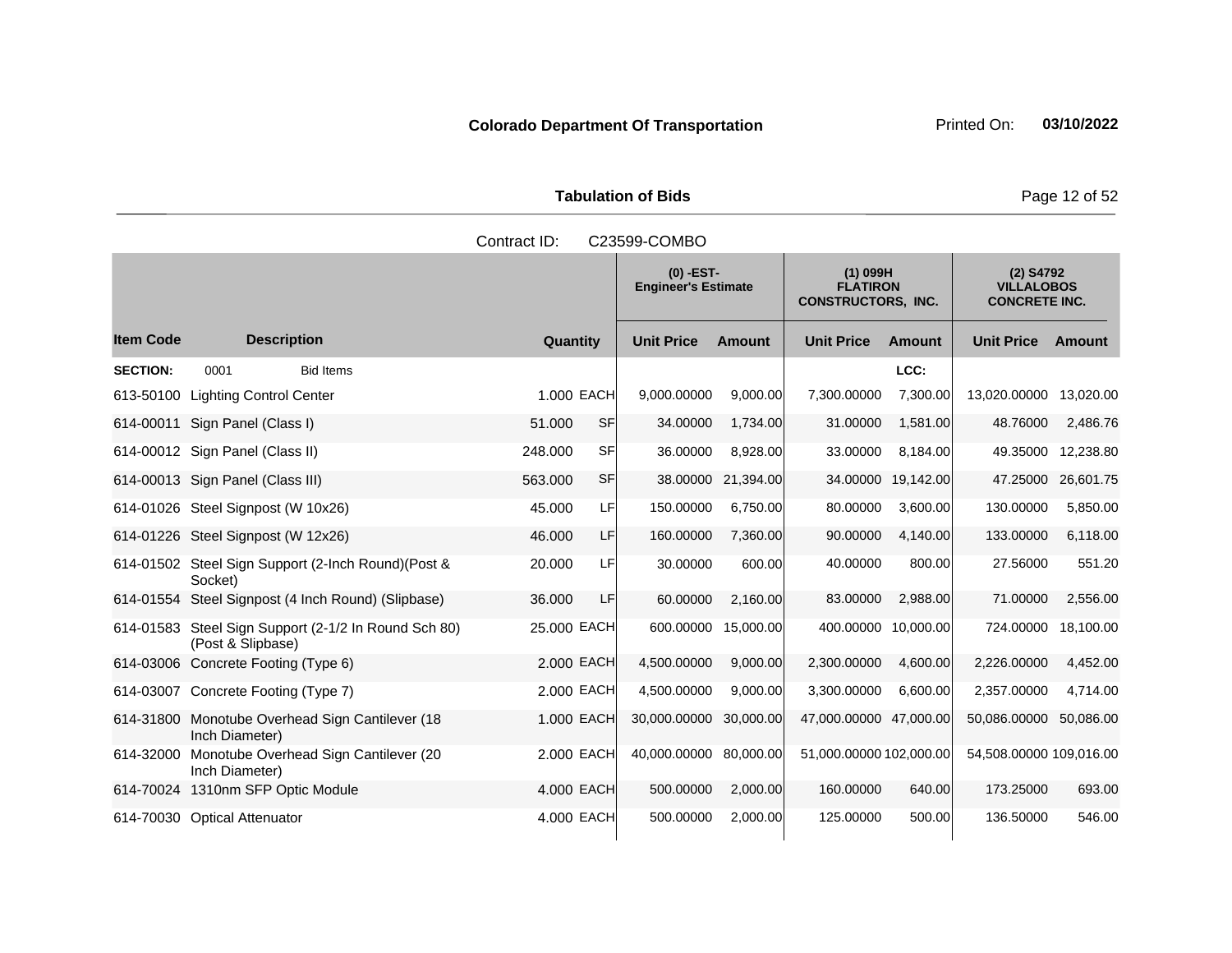Tabulation of Bids **Page 13 of 52** 

|                  | Contract ID:<br>C23599-COMBO                                      |                 |                                           |               |                                                            |               |                                                          |           |  |  |  |
|------------------|-------------------------------------------------------------------|-----------------|-------------------------------------------|---------------|------------------------------------------------------------|---------------|----------------------------------------------------------|-----------|--|--|--|
|                  |                                                                   |                 | $(0)$ -EST-<br><b>Engineer's Estimate</b> |               | $(1)$ 099H<br><b>FLATIRON</b><br><b>CONSTRUCTORS, INC.</b> |               | $(2)$ S4792<br><b>VILLALOBOS</b><br><b>CONCRETE INC.</b> |           |  |  |  |
| <b>Item Code</b> | <b>Description</b>                                                | <b>Quantity</b> | <b>Unit Price</b>                         | <b>Amount</b> | <b>Unit Price</b>                                          | <b>Amount</b> | <b>Unit Price</b>                                        | Amount    |  |  |  |
| <b>SECTION:</b>  | 0001<br><b>Bid Items</b>                                          |                 |                                           |               |                                                            | LCC:          |                                                          |           |  |  |  |
|                  | 614-70225 Traffic Signal Face (12-12)                             | 2.000 EACH      | 750.00000                                 | 1,500.00      | 550.00000                                                  | 1,100.00      | 674.00000                                                | 1,348.00  |  |  |  |
|                  | 614-70336 Traffic Signal Face (12-12-12)                          | 4.000 EACH      | 1,000.00000                               | 4,000.00      | 750.00000                                                  | 3,000.00      | 866.00000                                                | 3,464.00  |  |  |  |
|                  | 614-72830 Communications Cabinet                                  | 1.000 EACH      | 16,000.00000                              | 16,000.00     | 16,000.00000 16,000.00                                     |               | 14,500.00000                                             | 14,500.00 |  |  |  |
|                  | 614-72884 Traffic Signal Vehicle Detector (Micro Wave<br>Type)    | 2.000 EACH      | 12,000.00000                              | 24,000.00     | 17,300.00000 34,600.00                                     |               | 11,172.00000                                             | 22,344.00 |  |  |  |
|                  | 614-72887 Microwave Vehicle Radar Detector                        | 1.000 EACH      | 8,000.00000                               | 8,000.00      | 12,800.00000 12,800.00                                     |               | 15,884.00000                                             | 15,884.00 |  |  |  |
|                  | 614-80000 Flashing Beacon                                         | 2.000 EACH      | 3,400.00000                               | 6.800.00      | 5,500.00000 11,000.00                                      |               | 3,304.00000                                              | 6,608.00  |  |  |  |
|                  | 614-81000 Traffic Signal-Light Pole Steel                         | 2.000 EACH      | 12,000.00000 24,000.00                    |               | 7,000.00000 14,000.00                                      |               | 5,996.00000                                              | 11,992.00 |  |  |  |
|                  | 614-81145 Traffic Signal-Light Pole Steel (1-45 Foot<br>Mast Arm) | 1.000 EACH      | 22,000.00000 22,000.00                    |               | 30,000.00000 30,000.00                                     |               | 25,919.00000 25,919.00                                   |           |  |  |  |
| 614-85001        | Impact Attenuator                                                 | 5.000 EACH      | 22,000.00000 110,000.00                   |               | 39,000.00000 195,000.00                                    |               | 23,500.00000 117,500.00                                  |           |  |  |  |
|                  | 614-86007 Serial to IP Converter                                  | 1.000 EACH      | 1,500.00000                               | 1,500.00      | 3,900.00000                                                | 3,900.00      | 2,668.00000                                              | 2,668.00  |  |  |  |
|                  | 614-86250 Ramp Metering Controller                                | 1.000 EACH      | 12,000.00000                              | 12,000.00     | 7,900.00000                                                | 7,900.00      | 7,050.00000                                              | 7,050.00  |  |  |  |
|                  | 614-87010 Fiber Optic Cable (Single Mode) (12 Fiber)              | 225.000<br>LF   | 20.00000                                  | 4,500.00      | 8.00000                                                    | 1,800.00      | 9.00000                                                  | 2,025.00  |  |  |  |
|                  | 614-87012 Fiber Optic Termination Panel (12 Fiber)                | 1.000 EACH      | 1,400.00000                               | 1,400.00      | 1,600.00000                                                | 1,600.00      | 1,707.00000                                              | 1,707.00  |  |  |  |
|                  | 614-87015 Buffer Tube Fan Out Kit                                 | 1.000 EACH      | 200.00000                                 | 200.00        | 190.00000                                                  | 190.00        | 206.00000                                                | 206.00    |  |  |  |
|                  | 614-87320 Closed Circuit Television                               | 1.000 EACH      | 8,000.00000                               | 8,000.00      | 5,900.00000                                                | 5,900.00      | 7,313.00000                                              | 7,313.00  |  |  |  |
|                  |                                                                   |                 |                                           |               |                                                            |               |                                                          |           |  |  |  |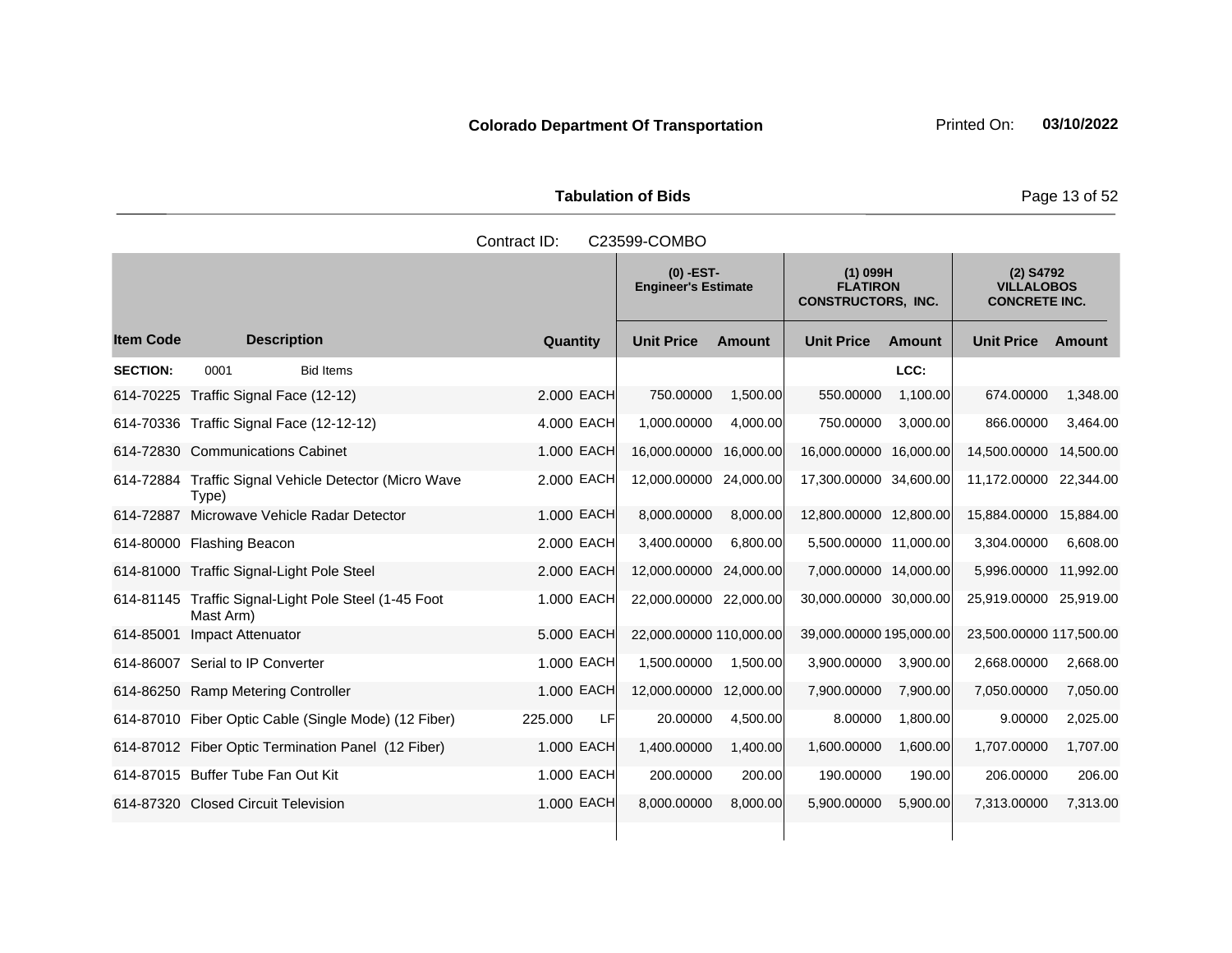Tabulation of Bids **Page 14 of 52** 

|                  |                                                            | Contract ID:    |           | C23599-COMBO                              |                     |                                                            |                     |                                                          |                     |
|------------------|------------------------------------------------------------|-----------------|-----------|-------------------------------------------|---------------------|------------------------------------------------------------|---------------------|----------------------------------------------------------|---------------------|
|                  |                                                            |                 |           | $(0)$ -EST-<br><b>Engineer's Estimate</b> |                     | $(1)$ 099H<br><b>FLATIRON</b><br><b>CONSTRUCTORS, INC.</b> |                     | $(2)$ S4792<br><b>VILLALOBOS</b><br><b>CONCRETE INC.</b> |                     |
| <b>Item Code</b> | <b>Description</b>                                         | <b>Quantity</b> |           | <b>Unit Price</b>                         | Amount              | <b>Unit Price</b>                                          | <b>Amount</b>       | <b>Unit Price</b>                                        | Amount              |
| <b>SECTION:</b>  | 0001<br><b>Bid Items</b>                                   |                 |           |                                           |                     |                                                            | LCC:                |                                                          |                     |
|                  | 614-87350 Test Fiber Optic Cable                           | 1.000           | L S       | 5,000.00000                               | 5,000.00            | 6,100.00000                                                | 6,100.00            | 2,310.00000                                              | 2,310.00            |
|                  | 614-87400 Breakaway Tapered ITS Pole Steel (30<br>Feet) xx | 1.000 EACH      |           | 8,000.00000                               | 8,000.00            | 8,300.00000                                                | 8,300.00            | 5,932.00000                                              | 5,932.00            |
|                  | 614-87512 Splice Fiber Optic Cable (12 Strand)             | 1.000 EACH      |           | 2,600.00000                               | 2,600.00            | 1,250.00000                                                | 1,250.00            | 1,365.00000                                              | 1,365.00            |
|                  | 614-87692 Ethernet Switch Type II                          | 1.000 EACH      |           | 8,000.00000                               | 8,000.00            | 6,400.00000                                                | 6,400.00            | 6,480.00000                                              | 6,480.00            |
|                  | 615-00030 Embankment Protector Type 3                      | 5,000 EACH      |           | 2,400.00000                               | 12,000.00           | 2,200.00000 11,000.00                                      |                     | 4,536.00000                                              | 22,680.00           |
|                  | 615-00050 Embankment Protector Type 5                      | 1.000 EACH      |           | 2,800.00000                               | 2,800.00            | 1,400.00000                                                | 1,400.00            | 9,700.00000                                              | 9,700.00            |
|                  | 618-01137 Prestressed Concrete I (CBT 37.5)                | 2,614.000       | LFI       | 320.00000 836,480.00                      |                     | 395.00000 1,032,530.                                       | 00                  | 307.00000 802,498.00                                     |                     |
|                  | 620-00005 Field Office (Special)                           | 1.000 EACH      |           | 250,000.00000 250,000.00                  |                     | 433,500.00000 433,500.00                                   |                     | 75,000.00000 75,000.00                                   |                     |
|                  | 620-00012 Field Laboratory (Class 2)                       | 1.000 EACH      |           | 120,000.00000 120,000.00                  |                     | 80,000.00000 80,000.00                                     |                     | 42,000.00000                                             | 42,000.00           |
|                  | 620-00020 Sanitary Facility                                | 2.000 EACH      |           | 5,000.00000 10,000.00                     |                     | 7,000.00000 14,000.00                                      |                     | 3,000.00000                                              | 6,000.00            |
|                  | 621-00450 Detour Pavement                                  | 8,810.000       | <b>SY</b> |                                           | 62.00000 546,220.00 |                                                            | 58.00000 510,980.00 |                                                          | 49.56000 436,623.60 |
|                  | 624-20301 Detour Drainage Pipe (Class 0)                   | 1.000           | L SI      | 20,000.00000 20,000.00                    |                     | 7,500.00000                                                | 7,500.00            | 32,000.00000 32,000.00                                   |                     |
|                  | 624-27015 15 Inch Drainage Pipe (Class 7)                  | 137.000         | LF.       |                                           | 75.00000 10,275.00  | 60.00000                                                   | 8,220.00            |                                                          | 94.50000 12,946.50  |
|                  | 624-27024 24 Inch Drainage Pipe (Class 7)                  | 143.000         | LF.       |                                           | 95.00000 13,585.00  | 105.00000 15,015.00                                        |                     | 195.00000 27,885.00                                      |                     |
|                  | 624-29015 15 Inch Drainage Pipe (Class 9)                  | 276.000         | LF        | 160.00000 44,160.00                       |                     |                                                            | 59.00000 16,284.00  | 105.00000 28,980.00                                      |                     |

Contract ID: C23599-COMBO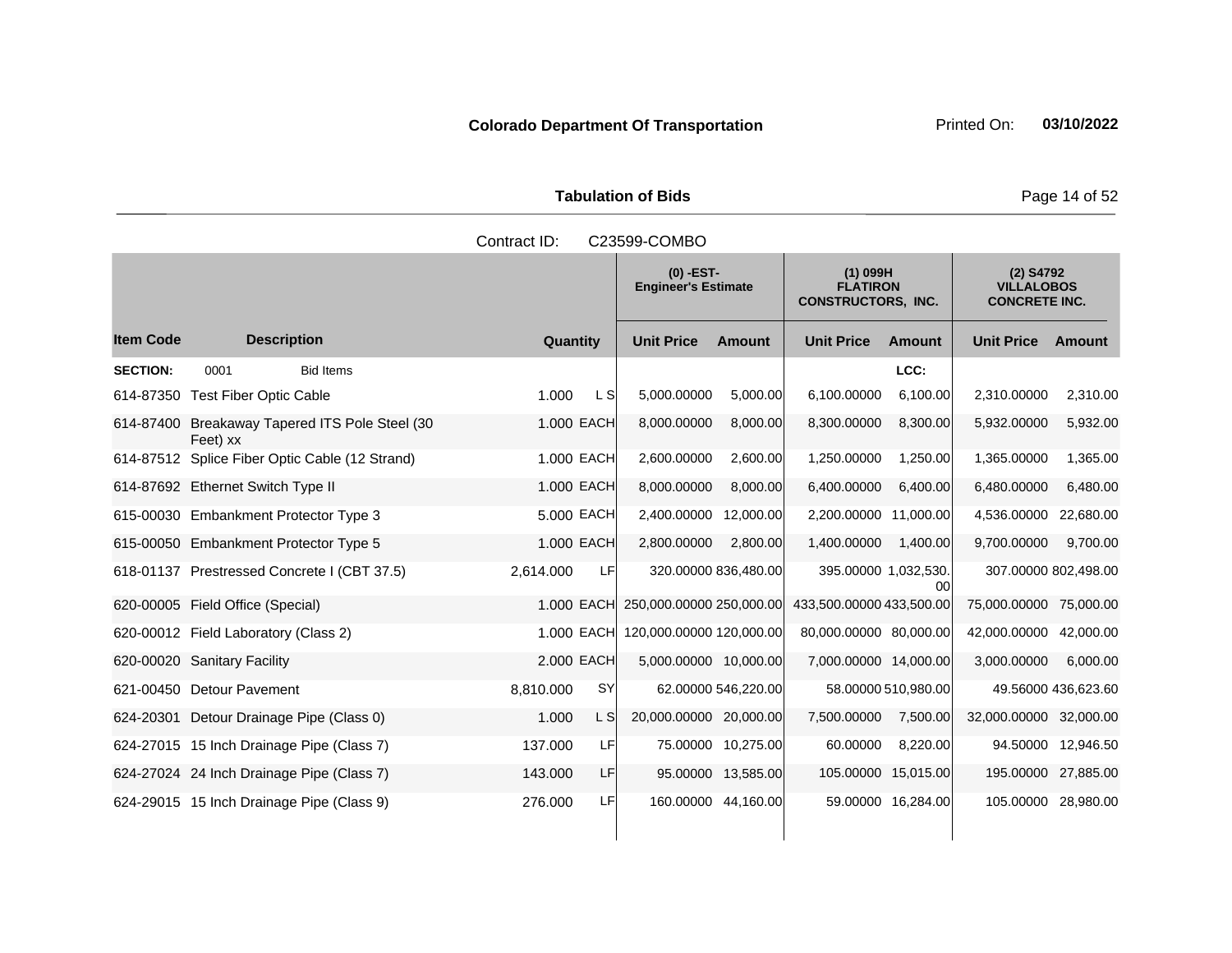Tabulation of Bids **Page 15 of 52** 

|                  |                                                                      | Contract ID:   |            | C23599-COMBO                              |                      |                                                            |                     |                                                          |                     |
|------------------|----------------------------------------------------------------------|----------------|------------|-------------------------------------------|----------------------|------------------------------------------------------------|---------------------|----------------------------------------------------------|---------------------|
|                  |                                                                      |                |            | $(0)$ -EST-<br><b>Engineer's Estimate</b> |                      | $(1)$ 099H<br><b>FLATIRON</b><br><b>CONSTRUCTORS, INC.</b> |                     | $(2)$ S4792<br><b>VILLALOBOS</b><br><b>CONCRETE INC.</b> |                     |
| <b>Item Code</b> | <b>Description</b>                                                   | Quantity       |            | <b>Unit Price</b>                         | <b>Amount</b>        | <b>Unit Price</b>                                          | Amount              | <b>Unit Price Amount</b>                                 |                     |
| <b>SECTION:</b>  | 0001<br><b>Bid Items</b>                                             |                |            |                                           |                      |                                                            | LCC:                |                                                          |                     |
|                  | 624-29018 18 Inch Drainage Pipe (Class 9)                            | 163.000        | LF         |                                           | 160.00000 26,080.00  |                                                            | 79.00000 12,877.00  | 195.00000 31,785.00                                      |                     |
|                  | 624-29024 24 Inch Drainage Pipe (Class 9)                            | 155.000        | LF         |                                           | 220.00000 34,100.00  | 105.00000 16,275.00                                        |                     | 226.00000 35,030.00                                      |                     |
|                  | 624-49018 18 Inch Equivalent Drainage Pipe Elliptical<br>(Class 9)   | 589.000        | LF         |                                           | 90.00000 53,010.00   |                                                            | 64.00000 37,696.00  | 137.00000 80,693.00                                      |                     |
|                  | 625-00000 Construction Surveying                                     | 1.000          | L SI       | 192,000.00000 192,000.00                  |                      |                                                            |                     | 188,000.00000 188,000.00 150,000.00000 150,000.00        |                     |
|                  | 626-00000 Mobilization                                               | 2.000          | L S        | 1,000,000. 2,000,000.<br>00000            | 00l                  | 1,150,000. 2,300,000.<br>00000                             | 00                  | 736,000.00000 1,472,000.                                 | 00                  |
|                  | 626-01113 Public Information Management (Tier III)                   | 800.000        | DAY        |                                           | 120.00000 96,000.00  | 125.00000 100,000.00                                       |                     |                                                          | 59.00000 47,200.00  |
|                  | 627-00008 Modified Epoxy Pavement Marking                            | 324.000        | <b>GAL</b> |                                           | 70.00000 22,680.00   | 150.00000 48,600.00                                        |                     |                                                          | 89.25000 28,917.00  |
|                  | 627-00013 Pavement Marking Paint (High Build)                        | 2,510.000      | GAL        |                                           | 125.00000 313,750.00 |                                                            | 80.00000 200,800.00 |                                                          | 47.70000 119,727.00 |
|                  | 627-01010 Preformed Plastic Pavement Marking (Type<br>I)(Inlaid)     | 6,008.000      | SF         |                                           | 12.00000 72,096.00   |                                                            | 19.00000 114,152.00 |                                                          | 12.72000 76,421.76  |
| 627-01011        | <b>Preformed Plastic Pavement Marking</b><br>(Contrast)(Inlaid)      | 3,004.000      | SFI        |                                           | 12.00000 36,048.00   |                                                            | 18.50000 55,574.00  |                                                          | 13.75000 41,305.00  |
|                  | 627-02010 Preformed Plastic Pavement Marking (Type<br>II) (Inlaid)   | 352.000        | SF         | 22.00000                                  | 7,744.00             | 25.00000                                                   | 8,800.00            | 13.75000                                                 | 4,840.00            |
| 627-30410        | <b>Preformed Thermoplastic Pavement</b><br>Marking (Xwalk-Stop Line) | 68.000         | SF         | 44.00000                                  | 2,992.00             | 18.00000                                                   | 1,224.00            | 22.00000                                                 | 1,496.00            |
| 630-00000        | Flagging                                                             | 2,000.000 HOUR |            | 30.00000                                  | 60,000.00            |                                                            | 39.00000 78,000.00  | 37.00000                                                 | 74,000.00           |
|                  | 630-00007 Traffic Control Inspection                                 | 206.000        | DAY        |                                           | 400.00000 82,400.00  | 170.00000 35,020.00                                        |                     | 157.50000 32,445.00                                      |                     |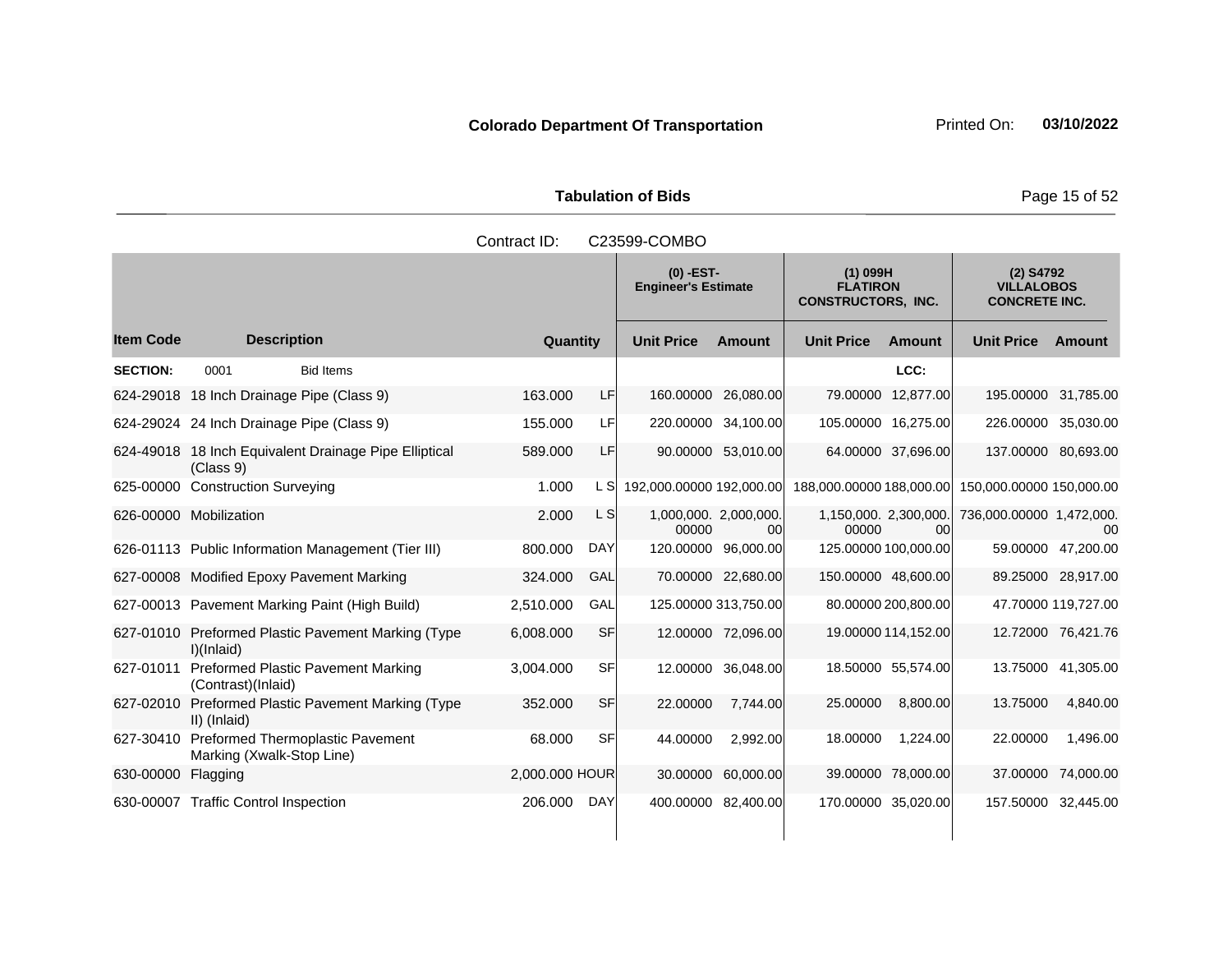Tabulation of Bids **Page 16 of 52** 

|                 |                                                                          | Contract ID: |            | C23599-COMBO                                                                                            |                      |                        |                                                        |                        |           |
|-----------------|--------------------------------------------------------------------------|--------------|------------|---------------------------------------------------------------------------------------------------------|----------------------|------------------------|--------------------------------------------------------|------------------------|-----------|
|                 |                                                                          |              |            | $(0)$ -EST-<br>$(1)$ 099H<br><b>FLATIRON</b><br><b>Engineer's Estimate</b><br><b>CONSTRUCTORS, INC.</b> |                      |                        | (2) S4792<br><b>VILLALOBOS</b><br><b>CONCRETE INC.</b> |                        |           |
| ltem Code       | <b>Description</b>                                                       | Quantity     |            | <b>Unit Price</b>                                                                                       | <b>Amount</b>        | <b>Unit Price</b>      | <b>Amount</b>                                          | <b>Unit Price</b>      | Amount    |
| <b>SECTION:</b> | 0001<br><b>Bid Items</b>                                                 |              |            |                                                                                                         |                      |                        | LCC:                                                   |                        |           |
|                 | 630-00012 Traffic Control Management                                     | 516,000      | <b>DAY</b> | 1,200.00000 619,200.00                                                                                  |                      | 1,600.00000 825,600.00 |                                                        | 1,575.00000 812,700.00 |           |
|                 | 630-00015 Uniformed Traffic Control Coordination                         | 150.000 HOUR |            | 35.00000                                                                                                | 5,250.00             | 11.00000               | 1,650.00                                               | 11.00000               | 1,650.00  |
|                 | 630-00030 Courtesy Patrol                                                | 722,000      | <b>DAY</b> |                                                                                                         | 870.00000 628,140.00 | 1,490.00000 1,075,780. | 00                                                     | 1,484.00000 1,071,448. | 00        |
| 630-00040       | <b>Traffic Incident Management Plan</b><br>Development                   | 1.000        | L S        | 4.000.00000                                                                                             | 4.000.00             | 3.300.00000            | 3,300.00                                               | 3.150.00000            | 3,150.00  |
| 630-00041       | Traffic Incident Management Plan<br>Implementation                       | 24.000       | <b>MON</b> |                                                                                                         | 800.00000 19,200.00  |                        | 450.00000 10,800.00                                    | 420.00000 10,080.00    |           |
| 630-80001       | Flashing Beacon (Portable)                                               | 61.000 EACH  |            | 1,000.00000 61,000.00                                                                                   |                      | 1.050.00000 64.050.00  |                                                        | 1,050.00000            | 64,050.00 |
|                 | 630-80335 Barricade (Type 3 M-A) (Temporary)                             | 55.000 EACH  |            | 150.00000                                                                                               | 8,250.00             | 110.00000              | 6,050.00                                               | 105.00000              | 5,775.00  |
|                 | 630-80341 Construction Traffic Sign (Panel Size A)                       | 281.000 EACH |            | 50.00000                                                                                                | 14,050.00            |                        | 110.00000 30,910.00                                    | 105.00000              | 29,505.00 |
|                 | 630-80342 Construction Traffic Sign (Panel Size B)                       | 145.000 EACH |            |                                                                                                         | 70.00000 10,150.00   |                        | 110.00000 15,950.00                                    | 105.00000              | 15,225.00 |
|                 | 630-80343 Construction Traffic Sign (Panel Size C)                       | 72.000 EACH  |            | 90.00000                                                                                                | 6,480.00             | 110.00000              | 7,920.00                                               | 105.00000              | 7,560.00  |
|                 | 630-80344 Construction Traffic Sign (Special)                            | 520,000      | <b>SF</b>  | 30.00000                                                                                                | 15,600.00            |                        | 28.00000 14,560.00                                     | 30.00000               | 15,600.00 |
|                 | 630-80354 Vertical Panel (With Light) (Steady Burn)                      | 250.000 EACH |            |                                                                                                         | 40.00000 10,000.00   |                        | 55.00000 13,750.00                                     | 52.50000               | 13,125.00 |
|                 | 630-80355 Portable Message Sign Panel                                    | 9.000 EACH   |            | 5,500.00000                                                                                             | 49,500.00            | 11,000.00000 99,000.00 |                                                        | 10,500.00000           | 94,500.00 |
|                 | 630-80358 Advance Warning Flashing or Sequencing<br>Arrow Panel (C Type) | 11,000 EACH  |            | 1,600.00000 17,600.00                                                                                   |                      | 4,200.00000 46,200.00  |                                                        | 4,200.00000            | 46,200.00 |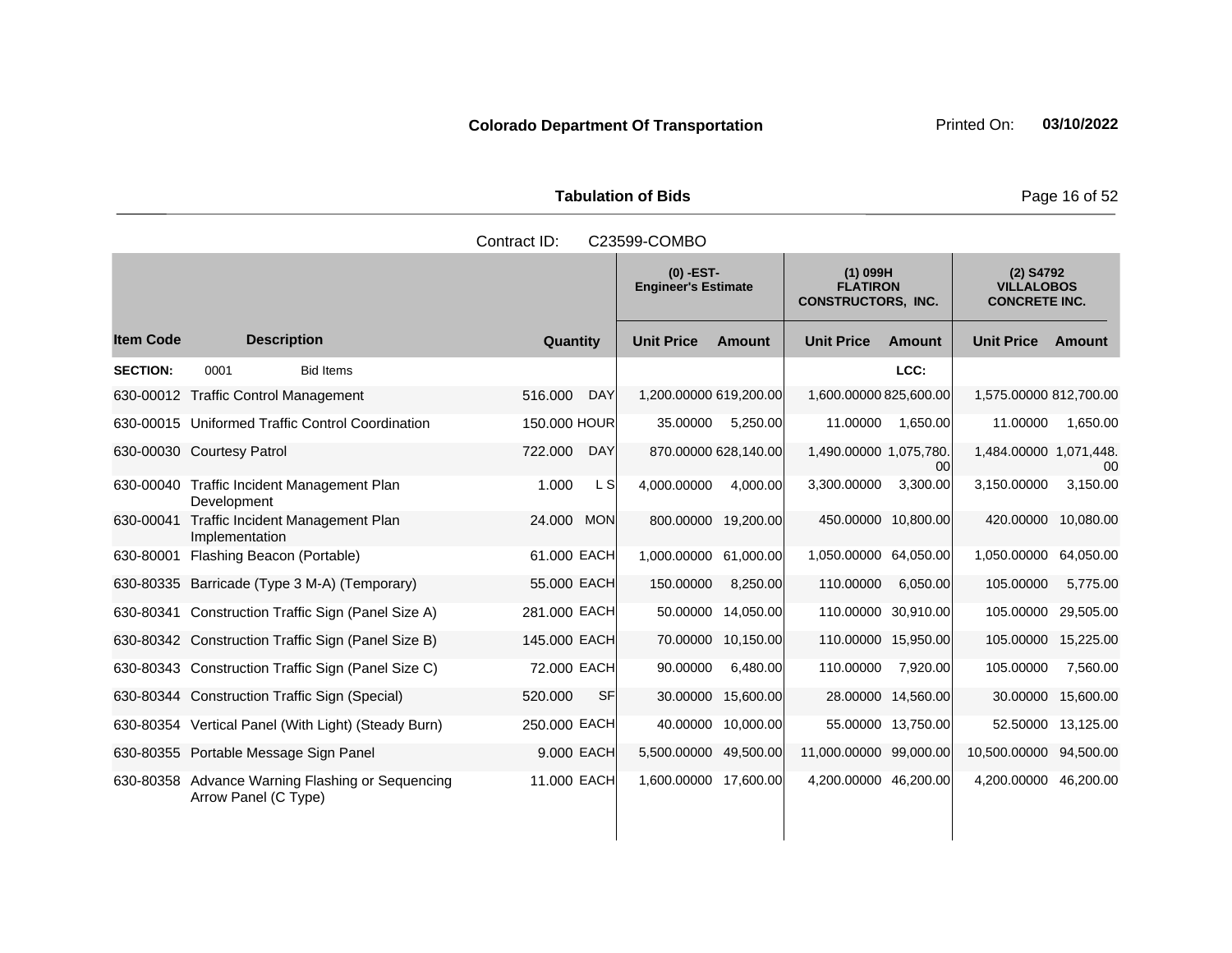Tabulation of Bids **Page 17 of 52** 

|                        |                                                        |                       | $(0)$ -EST-<br><b>Engineer's Estimate</b> |                           | $(1)$ 099H<br><b>FLATIRON</b><br><b>CONSTRUCTORS, INC.</b> |                     | (2) S4792<br><b>VILLALOBOS</b><br><b>CONCRETE INC.</b> |                           |
|------------------------|--------------------------------------------------------|-----------------------|-------------------------------------------|---------------------------|------------------------------------------------------------|---------------------|--------------------------------------------------------|---------------------------|
| <b>Item Code</b>       | <b>Description</b>                                     | Quantity              | <b>Unit Price</b>                         | <b>Amount</b>             | <b>Unit Price</b>                                          | Amount              | <b>Unit Price</b>                                      | Amount                    |
| <b>SECTION:</b>        | <b>Bid Items</b><br>0001                               |                       |                                           |                           |                                                            | LCC:                |                                                        |                           |
| 630-80363              | Drum Channelizing Device (With Light)<br>(Flashing)    | 80.000 EACH           | 40.00000                                  | 3,200.00                  | 85.00000                                                   | 6,800.00            | 84.00000                                               | 6,720.00                  |
| 630-80364              | Drum Channelizing Device (With Light)<br>(Steady Burn) | 350,000 EACH          | 40.00000                                  | 14,000.00                 |                                                            | 85.00000 29,750.00  | 84.00000                                               | 29,400.00                 |
| 630-80367              | <b>Portable Traffic Speed Monitor</b>                  | 2,000 EACH            | 6,000.00000 12,000.00                     |                           | 4,200.00000                                                | 8,400.00            | 4,000.00000                                            | 8,000.00                  |
|                        | 630-80370 Barrier (Temporary)                          | 30,800.000<br>LF      |                                           | 43.00000 1,324,400.<br>00 |                                                            | 25.00000 770,000.00 |                                                        | 52.00000 1,601,600.<br>00 |
| 630-80372              | Concrete Barrier (Temporary) (Furnish and<br>Install)  | LF<br>5,630.000       |                                           | 40.00000 225,200.00       |                                                            | 50.00000 281,500.00 |                                                        | 83.00000 467,290.00       |
| 630-80378              | Glare Screen (Temporary)                               | 22,580.000<br>LFI     |                                           | 32.00000 722,560.00       |                                                            | 18.00000 406,440.00 |                                                        | 22.00000 496,760.00       |
|                        | 630-80380 Traffic Cone                                 | 300,000 EACH          | 9.00000                                   | 2,700.00                  | 11.00000                                                   | 3,300.00            | 11.00000                                               | 3,300.00                  |
| 630-85010              | Impact Attenuator (Temporary)                          | 19.000 EACH           | 9,000.00000 171,000.00                    |                           | 5,000.00000 95,000.00                                      |                     | 9,700.00000 184,300.00                                 |                           |
| 630-85041              | <b>Mobile Attenuator</b>                               | 200.000<br><b>DAY</b> |                                           | 800.00000 160,000.00      | 510.00000 102,000.00                                       |                     | 525.00000 105,000.00                                   |                           |
|                        | 632-00000 Night Work Lighting                          | 1.000<br>L Sl         | 144,000.00000 144,000.00                  |                           |                                                            |                     | 80,000.00000 80,000.00 132,000.00000 132,000.00        |                           |
| <b>Section Totals:</b> |                                                        |                       |                                           | \$29,127,433.90           |                                                            | \$25,426,004.45     |                                                        | \$26,008,178.96           |
|                        | <b>Contract Grand Totals</b>                           |                       |                                           | \$29,127,433.90           |                                                            | \$25,426,004.45     |                                                        | \$26,008,178.96           |

Contract ID: C23599-COMBO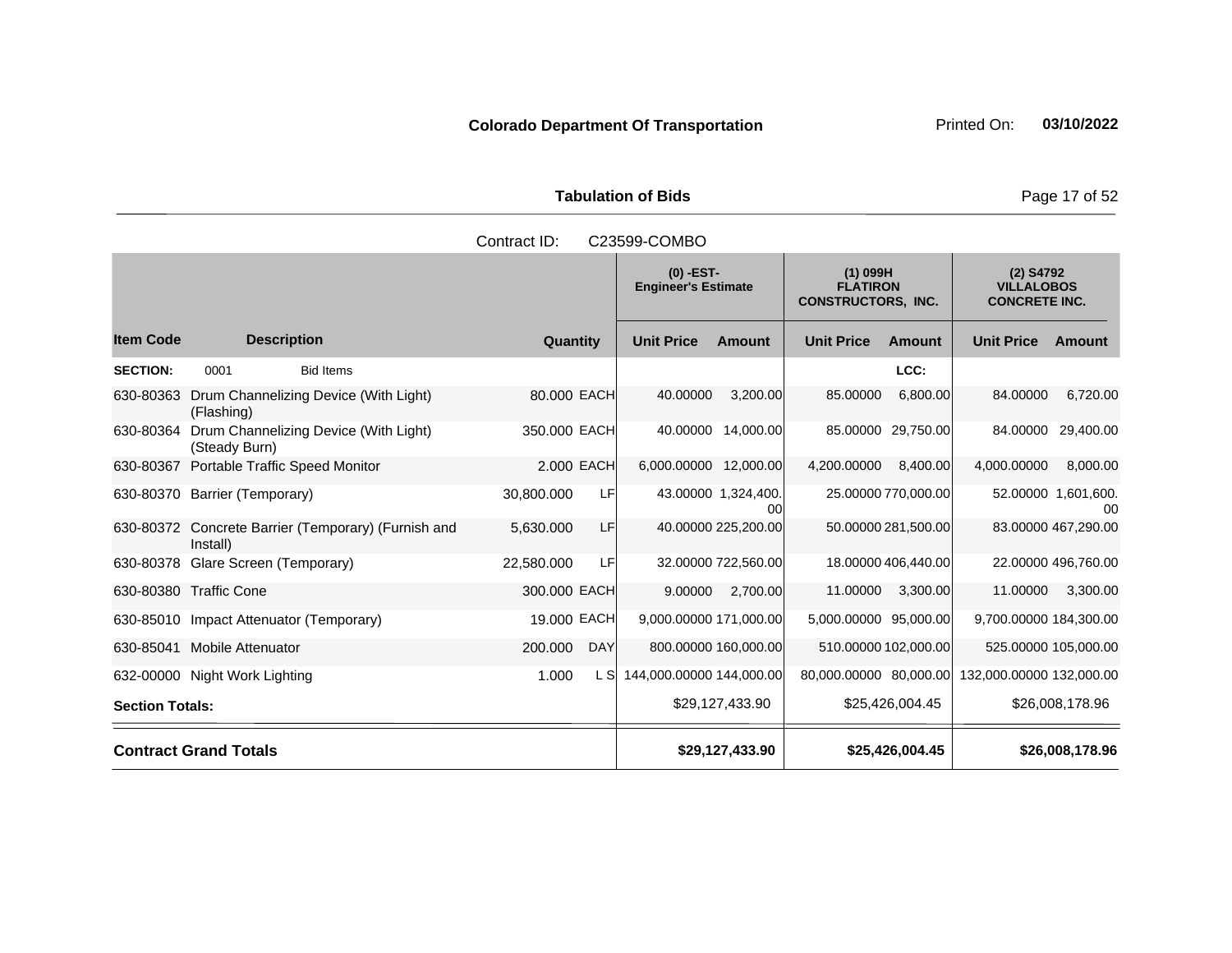Tabulation of Bids **Page 18 of 52** 

| Contract ID:<br>C23599-COMBO |                                                  |                 |           |                                                                   |                    |                            |                    |                                                               |               |  |
|------------------------------|--------------------------------------------------|-----------------|-----------|-------------------------------------------------------------------|--------------------|----------------------------|--------------------|---------------------------------------------------------------|---------------|--|
|                              |                                                  |                 |           | (3) 1275A<br><b>CASTLE ROCK CONST.</b><br><b>CO. OF COLO, LLC</b> |                    | (4) 801A<br>ZAK DIRT, INC. |                    | (5) 232A<br><b>AMERICAN CIVIL</b><br><b>CONSTRUCTORS, LLC</b> |               |  |
| <b>Item Code</b>             | <b>Description</b>                               | <b>Quantity</b> |           | <b>Unit Price</b>                                                 | <b>Amount</b>      | <b>Unit Price</b>          | <b>Amount</b>      | <b>Unit Price</b>                                             | <b>Amount</b> |  |
| <b>SECTION:</b>              | <b>Bid Items</b><br>0001                         |                 |           |                                                                   |                    |                            | LCC:               |                                                               |               |  |
| 201-00001                    | <b>Clearing and Grubbing</b>                     | 1.000 ACRE      |           | 60,494.54000                                                      | 60,494.54          | 20,000.00000               | 20,000.00          | 12,000.00000                                                  | 12,000.00     |  |
|                              | 202-00001 Removal of Structure                   | 1.000 EACH      |           | 3,221.38000                                                       | 3,221.38           | 3,500.00000                | 3,500.00           | 1,160.00000                                                   | 1,160.00      |  |
|                              | 202-00019 Removal of Inlet                       | 3.000 EACH      |           | 1,708.62000                                                       | 5,125.86           | 2,500.00000                | 7,500.00           | 1,010.00000                                                   | 3,030.00      |  |
|                              | 202-00023 Removal of Embankment Protector Type 3 | 5.000 EACH      |           | 739.69000                                                         | 3,698.45           | 1,600.00000                | 8,000.00           | 1,760.00000                                                   | 8,800.00      |  |
|                              | 202-00024 Removal of Embankment Protector Type 5 | 2.000 EACH      |           | 216.37000                                                         | 432.74             | 500.00000                  | 1,000.00           | 1,760.00000                                                   | 3,520.00      |  |
|                              | 202-00026 Removal of Slope and Ditch Paving      | 1,252.000       | SY        | 13.36000                                                          | 16,726.72          | 15.00000                   | 18,780.00          | 14.00000                                                      | 17,528.00     |  |
|                              | 202-00027 Removal of Riprap                      | 209.000         | SY        | 20.53000                                                          | 4,290.77           | 23.00000                   | 4,807.00           | 24.00000                                                      | 5,016.00      |  |
|                              | 202-00035 Removal of Pipe                        | 782.000         | LF        |                                                                   | 42.85000 33,508.70 |                            | 65.00000 50,830.00 | 58.00000                                                      | 45,356.00     |  |
|                              | 202-00037 Removal of End Section                 | 2.000 EACH      |           | 282.32000                                                         | 564.64             | 600.00000                  | 1,200.00           | 467.00000                                                     | 934.00        |  |
|                              | 202-00040 Removal of Electrical Conduit          | 100.000         | LF        | 26.18000                                                          | 2,618.00           | 75.00000                   | 7,500.00           | 78.00000                                                      | 7,800.00      |  |
|                              | 202-00090 Removal of Delineator                  | 34.000 EACH     |           | 15.29000                                                          | 519.86             | 18.00000                   | 612.00             | 31.00000                                                      | 1,054.00      |  |
| 202-00190                    | Removal of Concrete Median Cover<br>Material     | 200.000         | SY        | 6.67000                                                           | 1,334.00           | 7.00000                    | 1,400.00           | 23.00000                                                      | 4,600.00      |  |
|                              | 202-00200 Removal of Sidewalk                    | 131.000         | <b>SY</b> | 11.68000                                                          | 1,530.08           | 10.00000                   | 1,310.00           | 11.00000                                                      | 1,441.00      |  |
|                              | 202-00201 Removal of Curb                        | 271.000         | LF        | 3.56000                                                           | 964.76             | 9.00000                    | 2,439.00           | 5.00000                                                       | 1,355.00      |  |
|                              | 202-00202 Removal of Gutter                      | 119.000         | LF        | 3.77000                                                           | 448.63             | 11.00000                   | 1,309.00           | 8.00000                                                       | 952.00        |  |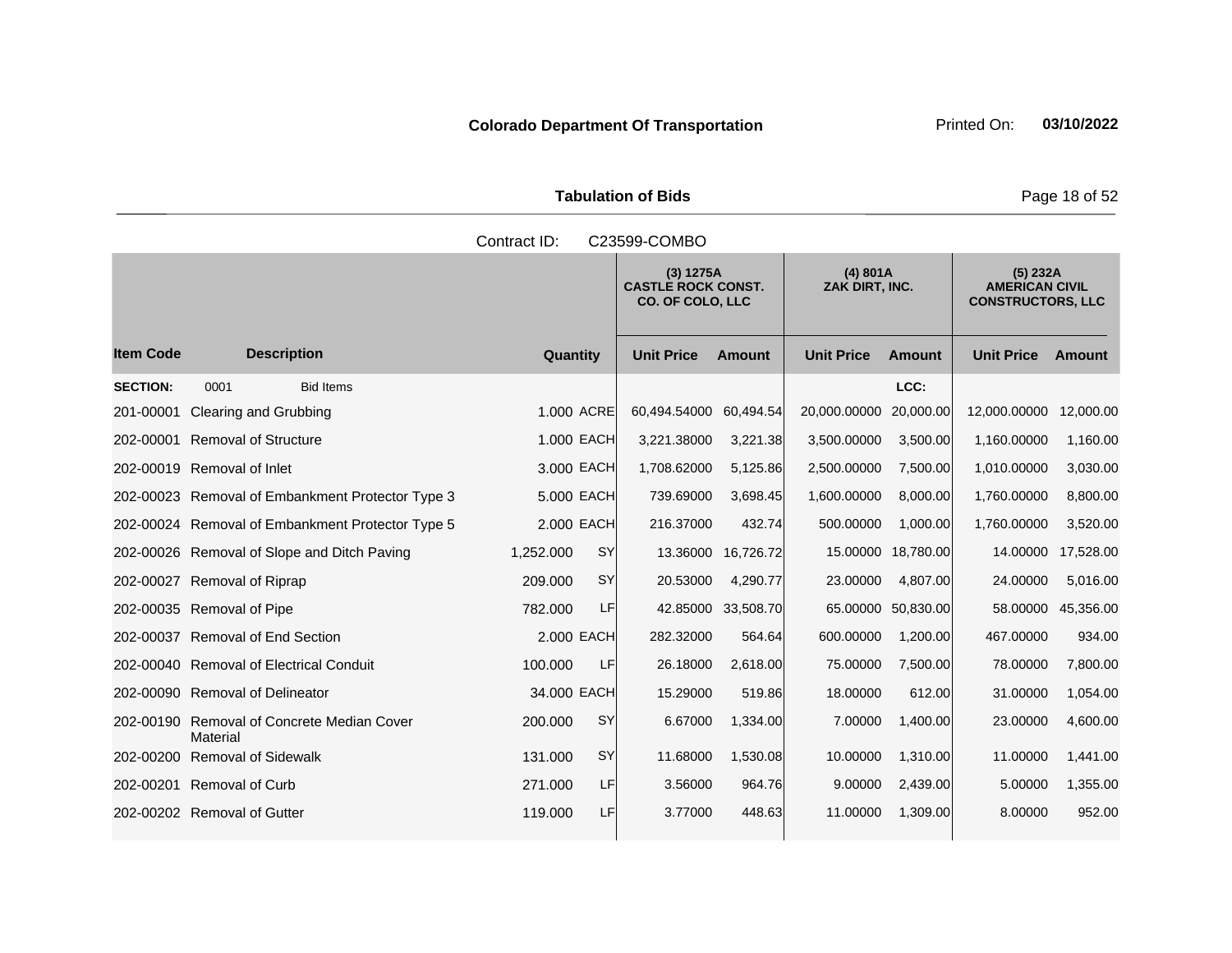Tabulation of Bids **Page 19 of 52** 

|                  | Contract ID:<br>C23599-COMBO                       |                         |                                                                                                 |                     |                         |                                                                        |                         |                     |  |  |  |
|------------------|----------------------------------------------------|-------------------------|-------------------------------------------------------------------------------------------------|---------------------|-------------------------|------------------------------------------------------------------------|-------------------------|---------------------|--|--|--|
|                  |                                                    |                         | (4) 801A<br>(3) 1275A<br><b>CASTLE ROCK CONST.</b><br>ZAK DIRT, INC.<br><b>CO. OF COLO, LLC</b> |                     |                         | (5) 232A<br><b>AMERICAN CIVIL</b><br><b>CONSTRUCTORS, LLC</b><br>dba A |                         |                     |  |  |  |
| <b>Item Code</b> | <b>Description</b>                                 | <b>Quantity</b>         | <b>Unit Price</b>                                                                               | <b>Amount</b>       | <b>Unit Price</b>       | <b>Amount</b>                                                          | <b>Unit Price</b>       | Amount              |  |  |  |
| <b>SECTION:</b>  | <b>Bid Items</b><br>0001                           |                         |                                                                                                 |                     |                         | LCC:                                                                   |                         |                     |  |  |  |
|                  | 202-00203 Removal of Curb and Gutter               | LF<br>200.000           | 3.56000                                                                                         | 712.00              | 9.00000                 | 1,800.00                                                               | 7.00000                 | 1,400.00            |  |  |  |
|                  | 202-00210 Removal of Concrete Pavement             | <b>SY</b><br>38,581.000 |                                                                                                 | 3.84000 148,151.04  |                         | 6.30000 243,060.30                                                     |                         | 12.00000 462,972.00 |  |  |  |
|                  | 202-00220 Removal of Asphalt Mat                   | 69,358.000<br><b>SY</b> |                                                                                                 | 4.80000 332,918.40  |                         | 4.80000 332,918.40                                                     |                         | 6.00000 416,148.00  |  |  |  |
|                  | 202-00240 Removal of Asphalt Mat (Planing)         | 14,018.000<br><b>SY</b> |                                                                                                 | 3.11000 43,595.98   |                         | 7.00000 98,126.00                                                      |                         | 5.00000 70,090.00   |  |  |  |
|                  | 202-00250 Removal of Pavement Marking              | 30,000.000<br><b>SF</b> |                                                                                                 | 0.88000 26,400.00   |                         | 0.95000 28,500.00                                                      | 1.00000                 | 30,000.00           |  |  |  |
|                  | 202-00400 Removal of Bridge                        | 2,000 EACH              | 104,469.29000 208,938.58                                                                        |                     | 95,000.00000 190,000.00 |                                                                        | 84,300.00000 168,600.00 |                     |  |  |  |
|                  | 202-00425 Removal of Bridge Railing                | 29.000<br>LF            | 19.50000                                                                                        | 565.50              | 150.00000               | 4,350.00                                                               | 16.00000                | 464.00              |  |  |  |
|                  | 202-00503 Removal of Portions of Present Structure | SY<br>55.000            |                                                                                                 | 501.23000 27,567.65 | 400.00000 22,000.00     |                                                                        | 491.00000               | 27,005.00           |  |  |  |
|                  | 202-00805 Removal of Overhead Sign Structure       | 2.000 EACH              | 19,239.00000 38,478.00                                                                          |                     | 21,000.00000 42,000.00  |                                                                        | 22,600.00000            | 45,200.00           |  |  |  |
|                  | 202-00810 Removal of Ground Sign                   | 32.000 EACH             | 137.50000                                                                                       | 4,400.00            | 200.00000               | 6,400.00                                                               | 220.00000               | 7,040.00            |  |  |  |
|                  | 202-00821 Removal of Sign Panel                    | 4.000 EACH              | 110.00000                                                                                       | 440.00              | 1,900.00000             | 7,600.00                                                               | 2,080.00000             | 8,320.00            |  |  |  |
|                  | 202-00827 Removal of Pull Box                      | 1.000 EACH              | 345.00000                                                                                       | 345.00              | 450.00000               | 450.00                                                                 | 446.00000               | 446.00              |  |  |  |
|                  | 202-00895 Removal of Impact Attenuator             | 4,000 EACH              | 1,683.00000                                                                                     | 6,732.00            | 2,500.00000 10,000.00   |                                                                        | 1,870.00000             | 7,480.00            |  |  |  |
|                  | 202-01000 Removal of Fence                         | LF<br>1,886.000         | 5.45000                                                                                         | 10,278.70           |                         | 6.00000 11,316.00                                                      | 6.00000                 | 11,316.00           |  |  |  |
|                  | 202-01130 Removal of Guardrail Type 3              | 16,888.000<br>LF        |                                                                                                 | 3.91000 66,032.08   |                         | 4.15000 70,085.20                                                      | 4.00000                 | 67,552.00           |  |  |  |
|                  |                                                    |                         |                                                                                                 |                     |                         |                                                                        |                         |                     |  |  |  |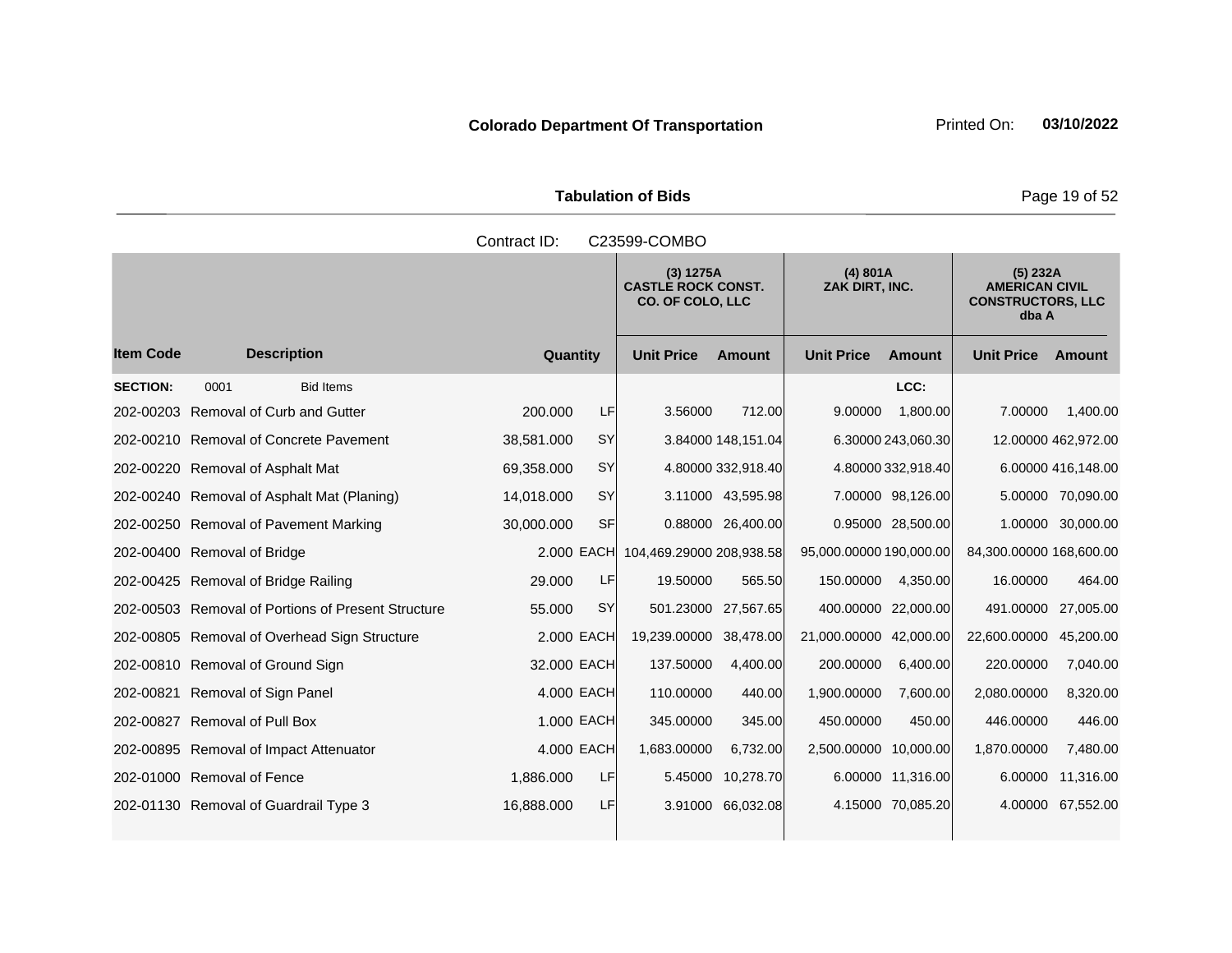Tabulation of Bids **Page 20 of 52** 

|                     | Contract ID:<br>C23599-COMBO                                   |                         |                                                                   |                     |                            |                     |                                                                        |                     |  |  |  |
|---------------------|----------------------------------------------------------------|-------------------------|-------------------------------------------------------------------|---------------------|----------------------------|---------------------|------------------------------------------------------------------------|---------------------|--|--|--|
|                     |                                                                |                         | (3) 1275A<br><b>CASTLE ROCK CONST.</b><br><b>CO. OF COLO, LLC</b> |                     | (4) 801A<br>ZAK DIRT, INC. |                     | (5) 232A<br><b>AMERICAN CIVIL</b><br><b>CONSTRUCTORS, LLC</b><br>dba A |                     |  |  |  |
| <b>Item Code</b>    | <b>Description</b>                                             | <b>Quantity</b>         | <b>Unit Price</b>                                                 | <b>Amount</b>       | <b>Unit Price</b>          | <b>Amount</b>       | <b>Unit Price</b>                                                      | Amount              |  |  |  |
| <b>SECTION:</b>     | 0001<br><b>Bid Items</b>                                       |                         |                                                                   |                     |                            | LCC:                |                                                                        |                     |  |  |  |
|                     | 202-01170 Removal of Guardrail Type 7                          | 6,766.000<br>LF         |                                                                   | 14.30000 96,753.80  |                            | 12.00000 81,192.00  | 13.00000                                                               | 87,958.00           |  |  |  |
|                     | 202-01300 Removal of End Anchorage                             | 9,000 EACH              | 269.50000                                                         | 2,425.50            | 300.00000                  | 2,700.00            | 299.00000                                                              | 2,691.00            |  |  |  |
| 202-04001           | <b>Plug Culvert</b>                                            | 1.000 EACH              | 1,195.69000                                                       | 1,195.69            | 1,500.00000                | 1,500.00            | 3,760.00000                                                            | 3,760.00            |  |  |  |
|                     | 202-04002 Clean Culvert                                        | 5.000 EACH              | 2,387.30000 11,936.50                                             |                     | 2,750.00000 13,750.00      |                     | 3,270.00000 16,350.00                                                  |                     |  |  |  |
|                     | 203-00010 Unclassified Excavation (Complete In Place)          | <b>CY</b><br>33,816.000 |                                                                   | 28.38000 959,698.08 |                            | 19.00000 642,504.00 |                                                                        | 20.00000 676,320.00 |  |  |  |
|                     | 203-00050 Unsuitable Material                                  | CY<br>725.000           | 113.88000 82,563.00                                               |                     |                            | 30.00000 21,750.00  |                                                                        | 27.00000 19,575.00  |  |  |  |
|                     | 203-00062 Embankment Material (Complete In Place)<br>(Special) | CY<br>24,521.000        |                                                                   | 24.01000 588,749.21 |                            | 19.00000 465,899.00 |                                                                        | 8.00000 196.168.00  |  |  |  |
|                     | 203-01100 Proof Rolling                                        | 750.000 HOUR            |                                                                   | 90.00000 67,500.00  |                            | 90.00000 67,500.00  | 202.00000 151,500.00                                                   |                     |  |  |  |
| 203-01500 Blading   |                                                                | 30,000 HOUR             | 110.00000                                                         | 3,300.00            | 150.00000                  | 4,500.00            | 279.00000                                                              | 8,370.00            |  |  |  |
| 203-01550 Dozing    |                                                                | 30.000 HOUR             | 110.00000                                                         | 3,300.00            | 150.00000                  | 4,500.00            | 232.00000                                                              | 6,960.00            |  |  |  |
|                     | 203-01594 Combination Loader                                   | 30.000 HOUR             | 100.00000                                                         | 3,000.00            | 100.00000                  | 3,000.00            | 227.00000                                                              | 6,810.00            |  |  |  |
| 203-01597 Potholing |                                                                | 750.000 HOUR            | 291.50000 218,625.00                                              |                     | 210.00000 157,500.00       |                     | 323.00000 242,250.00                                                   |                     |  |  |  |
|                     | 206-00000 Structure Excavation                                 | CY<br>3,576.000         |                                                                   | 25.65000 91,724.40  |                            | 24.00000 85,824.00  | 17.00000                                                               | 60,792.00           |  |  |  |
|                     | 206-00060 Structure Backfill (Special) (Flow-Fill)             | CY<br>160.000           | 131.62000 21,059.20                                               |                     | 280.00000 44,800.00        |                     | 386.00000                                                              | 61,760.00           |  |  |  |
|                     | 206-00100 Structure Backfill (Class 1)                         | <b>CY</b><br>1,678.000  |                                                                   | 54.64000 91,685.92  |                            | 50.00000 83,900.00  |                                                                        | 46.00000 77,188.00  |  |  |  |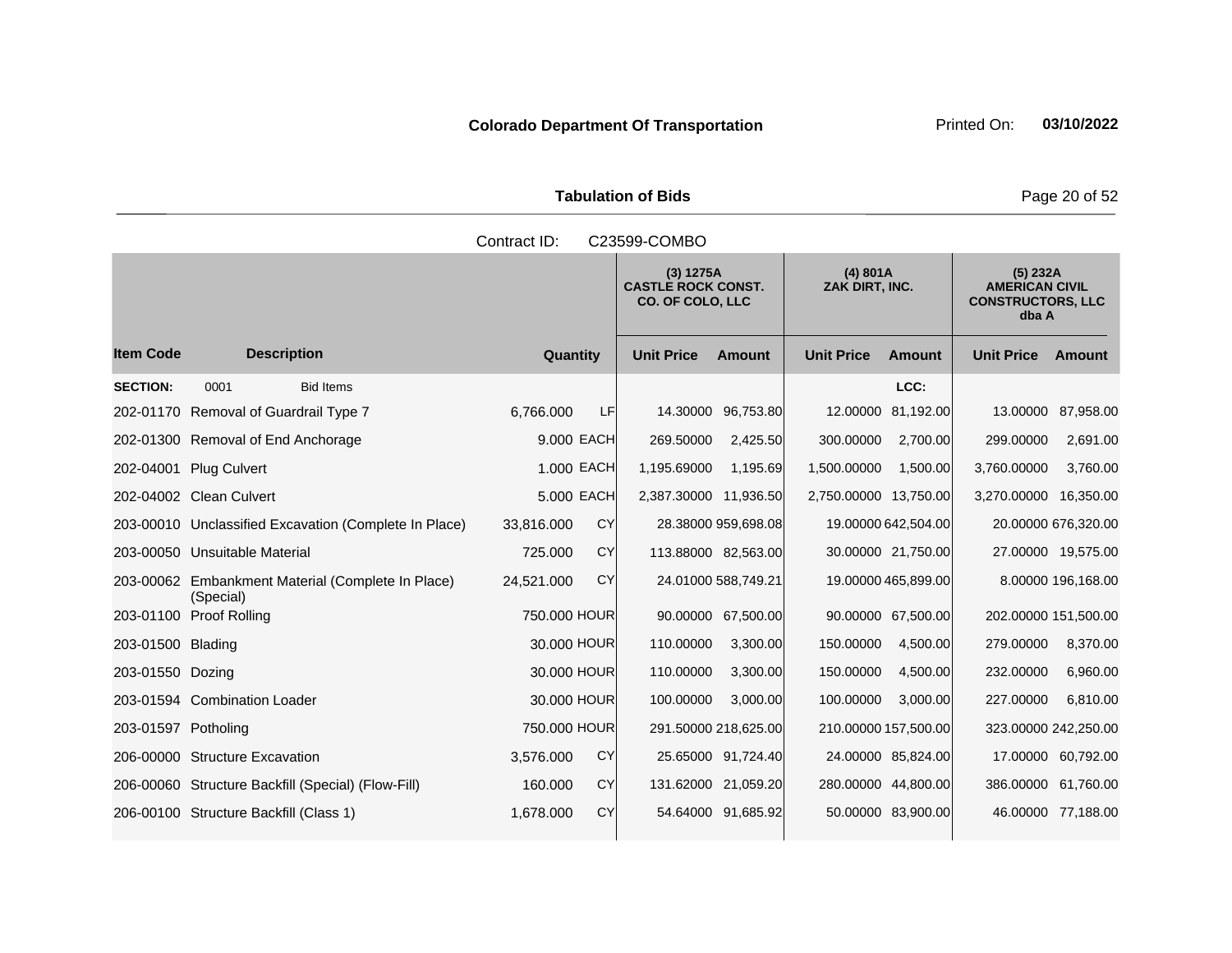Tabulation of Bids **Page 21 of 52** 

|                      | Contract ID:<br>C23599-COMBO               |                 |      |                                                                   |                            |                        |                                                                          |                        |           |  |
|----------------------|--------------------------------------------|-----------------|------|-------------------------------------------------------------------|----------------------------|------------------------|--------------------------------------------------------------------------|------------------------|-----------|--|
|                      |                                            |                 |      | (3) 1275A<br><b>CASTLE ROCK CONST.</b><br><b>CO. OF COLO, LLC</b> | (4) 801A<br>ZAK DIRT, INC. |                        | $(5)$ 232A<br><b>AMERICAN CIVIL</b><br><b>CONSTRUCTORS, LLC</b><br>dba A |                        |           |  |
| <b>Item Code</b>     | <b>Description</b>                         | <b>Quantity</b> |      | <b>Unit Price</b>                                                 | <b>Amount</b>              | <b>Unit Price</b>      | <b>Amount</b>                                                            | <b>Unit Price</b>      | Amount    |  |
| <b>SECTION:</b>      | <b>Bid Items</b><br>0001                   |                 |      |                                                                   |                            |                        | LCC:                                                                     |                        |           |  |
|                      | 206-00200 Structure Backfill (Class 2)     | 172,000         | CY   | 26.35000                                                          | 4,532.20                   | 24.00000               | 4,128.00                                                                 | 14.00000               | 2,408.00  |  |
|                      | 206-00360 Mechanical Reinforcement of Soil | 1,641.000       | CY   | 16.44000                                                          | 26,978.04                  |                        | 17.00000 27,897.00                                                       | 16.00000               | 26,256.00 |  |
|                      | 206-00530 Filter Material (Class C)        | 117.000         | CY   | 59.04000                                                          | 6,907.68                   | 67.00000               | 7,839.00                                                                 | 149.00000 17,433.00    |           |  |
|                      | 206-01781 Shoring (Area 1)                 | 1.000           | L SI | 19,096.00000 19,096.00                                            |                            | 35,000.00000 35,000.00 |                                                                          | 24,900.00000 24,900.00 |           |  |
|                      | 206-01782 Shoring (Area 2)                 | 1.000           | L S  | 19,096.00000 19,096.00                                            |                            | 35,000.00000 35,000.00 |                                                                          | 24,900.00000 24,900.00 |           |  |
|                      | 206-01783 Shoring (Area 3)                 | 1.000           | L SI | 19,096.00000 19,096.00                                            |                            | 25,000.00000 25,000.00 |                                                                          | 37,000.00000 37,000.00 |           |  |
|                      | 206-01784 Shoring (Area 4)                 | 1.000           | L S  | 17,360.00000 17,360.00                                            |                            | 30,000.00000 30,000.00 |                                                                          | 20,600.00000 20,600.00 |           |  |
|                      | 206-01785 Shoring (Area 5)                 | 1.000           | L S  | 19,096.00000 19,096.00                                            |                            | 30,000.00000 30,000.00 |                                                                          | 20,600.00000           | 20,600.00 |  |
|                      | 206-01786 Shoring (Area 6)                 | 1.000           | L SI | 19,096.00000 19,096.00                                            |                            | 20,000.00000 20,000.00 |                                                                          | 30,900.00000           | 30,900.00 |  |
|                      | 207-00700 Topsoil (Onsite)                 | 4,073.000       | CY   | 12.36000                                                          | 50,342.28                  |                        | 19.00000 77,387.00                                                       | 11.00000               | 44,803.00 |  |
|                      | 207-00702 Topsoil (Offsite)                | 118.000         | CY   | 47.29000                                                          | 5,580.22                   | 53.00000               | 6,254.00                                                                 | 78.00000               | 9,204.00  |  |
|                      | 207-00704 Subgrade Soil Preparation        | 25,091.000      | SY   | 0.56000                                                           | 14,050.96                  | 0.28000                | 7,025.48                                                                 | 1.00000                | 25,091.00 |  |
|                      | 208-00002 Erosion Log Type 1 (12 Inch)     | 420.000         | LF   | 5.23000                                                           | 2,196.60                   | 6.00000                | 2,520.00                                                                 | 6.00000                | 2,520.00  |  |
| 208-00020 Silt Fence |                                            | 16,270.000      | LF   | 1.32000                                                           | 21,476.40                  |                        | 2.40000 39,048.00                                                        | 2.00000                | 32,540.00 |  |
|                      | 208-00035 Aggregate Bag                    | 90.000          | LF   | 7.00000                                                           | 630.00                     | 11.00000               | 990.00                                                                   | 9.00000                | 810.00    |  |
|                      |                                            |                 |      |                                                                   |                            |                        |                                                                          |                        |           |  |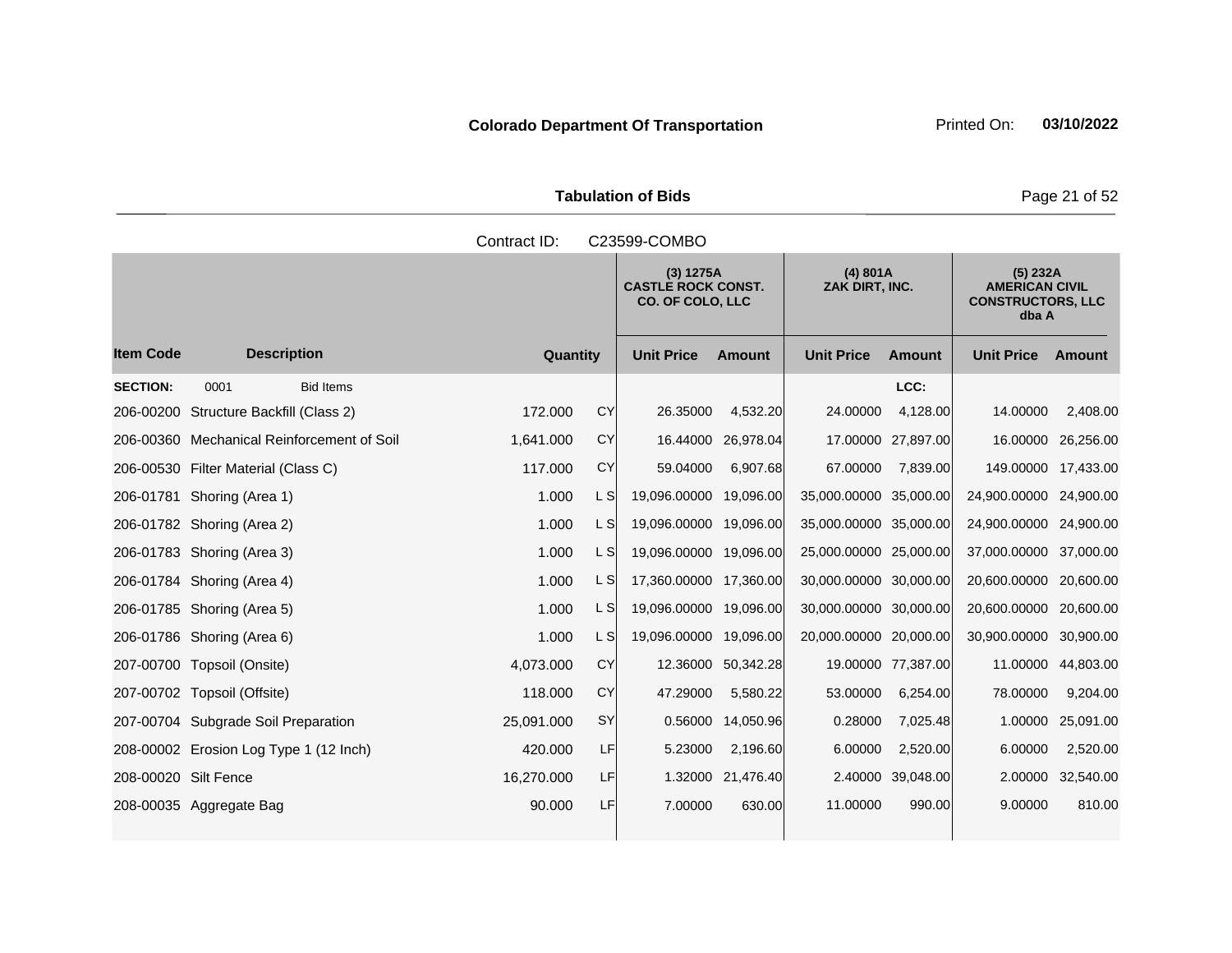Tabulation of Bids **Page 22 of 52** 

|                  |                                                                 | Contract ID:          | C23599-COMBO                                                      |               |                            |                      |                                                                        |                    |
|------------------|-----------------------------------------------------------------|-----------------------|-------------------------------------------------------------------|---------------|----------------------------|----------------------|------------------------------------------------------------------------|--------------------|
|                  |                                                                 |                       | (3) 1275A<br><b>CASTLE ROCK CONST.</b><br><b>CO. OF COLO, LLC</b> |               | (4) 801A<br>ZAK DIRT, INC. |                      | (5) 232A<br><b>AMERICAN CIVIL</b><br><b>CONSTRUCTORS, LLC</b><br>dba A |                    |
| <b>Item Code</b> | <b>Description</b>                                              | Quantity              | <b>Unit Price</b>                                                 | <b>Amount</b> | <b>Unit Price</b>          | <b>Amount</b>        | <b>Unit Price</b>                                                      | Amount             |
| <b>SECTION:</b>  | 0001<br><b>Bid Items</b>                                        |                       |                                                                   |               |                            | LCC:                 |                                                                        |                    |
|                  | 208-00046 Pre-fabricated Concrete Washout Structure<br>(Type 1) | 5,000 EACH            | 4,400.00000 22,000.00                                             |               | 6,000.00000                | 30,000.00            | 5,140.00000                                                            | 25,700.00          |
| 208-00051        | Storm Drain Inlet Protection (Type I)                           | 500.000               | <b>LF</b><br>9.90000                                              | 4,950.00      | 11.00000                   | 5,500.00             | 9.00000                                                                | 4,500.00           |
|                  | 208-00075 Pre-fabricated Vehicle Tracking Pad                   | 5,000 EACH            | 1,500.00000                                                       | 7,500.00      | 4,000.00000                | 20,000,00            | 17,300.00000                                                           | 86,500.00          |
|                  | 208-00103 Removal and Disposal of Sediment (Labor)              | 20.000 HOUR           | 75.00000                                                          | 1,500.00      | 65.00000                   | 1,300.00             | 210.00000                                                              | 4,200.00           |
|                  | 208-00105 Removal and Disposal of Sediment<br>(Equipment)       | 20,000 HOUR           | 175.00000                                                         | 3,500.00      | 175.00000                  | 3,500.00             | 225.00000                                                              | 4,500.00           |
|                  | 208-00106 Sweeping (Sediment Removal)                           | 20,000 HOUR           | 275.00000                                                         | 5,500.00      | 225.00000                  | 4,500.00             | 250.00000                                                              | 5,000.00           |
|                  | 208-00207 Erosion Control Management                            | <b>DAY</b><br>546.000 | 35.00000                                                          | 19,110.00     |                            | 300.00000 163,800.00 | 291.00000 158,886.00                                                   |                    |
|                  | 208-00400 Water Control                                         | 1.000                 | L S<br>15,084.57000 15,084.57                                     |               | 2,500.00000                | 2,500.00             | 12,100.00000                                                           | 12,100.00          |
|                  | 210-00815 Reset Sign Panel                                      | 1,000 EACH            | 137.50000                                                         | 137.50        | 1,500.00000                | 1,500.00             | 1,450.00000                                                            | 1,450.00           |
|                  | 210-01200 Reset End Anchorage                                   | 2,000 EACH            | 1,485.00000                                                       | 2,970.00      | 1,800.00000                | 3,600.00             | 1,810.00000                                                            | 3,620.00           |
|                  | 210-02900 Relay Riprap                                          | 120.000<br><b>CY</b>  | 61.21000                                                          | 7,345.20      | 35.00000                   | 4,200.00             | 54.00000                                                               | 6,480.00           |
|                  | 210-04020 Modify Inlet                                          | 1.000 EACH            | 1,717.84000                                                       | 1,717.84      | 3,500.00000                | 3,500.00             | 2,030.00000                                                            | 2,030.00           |
|                  | 211-03005 Dewatering                                            | 1.000                 | L S<br>4,584.04000                                                | 4,584.04      | 5,800.00000                | 5,800.00             | 27,100.00000                                                           | 27,100.00          |
|                  | 212-00700 Organic Fertilizer                                    | 3,900.000             | <b>LB</b><br>0.36000                                              | 1,404.00      | 1.00000                    | 3,900.00             | 0.77000                                                                | 3,003.00           |
|                  | 212-00701 Compost (Mechanically Applied)                        | 211.000               | <b>CY</b><br>37.73000                                             | 7,961.03      |                            | 75.00000 15,825.00   |                                                                        | 81.00000 17,091.00 |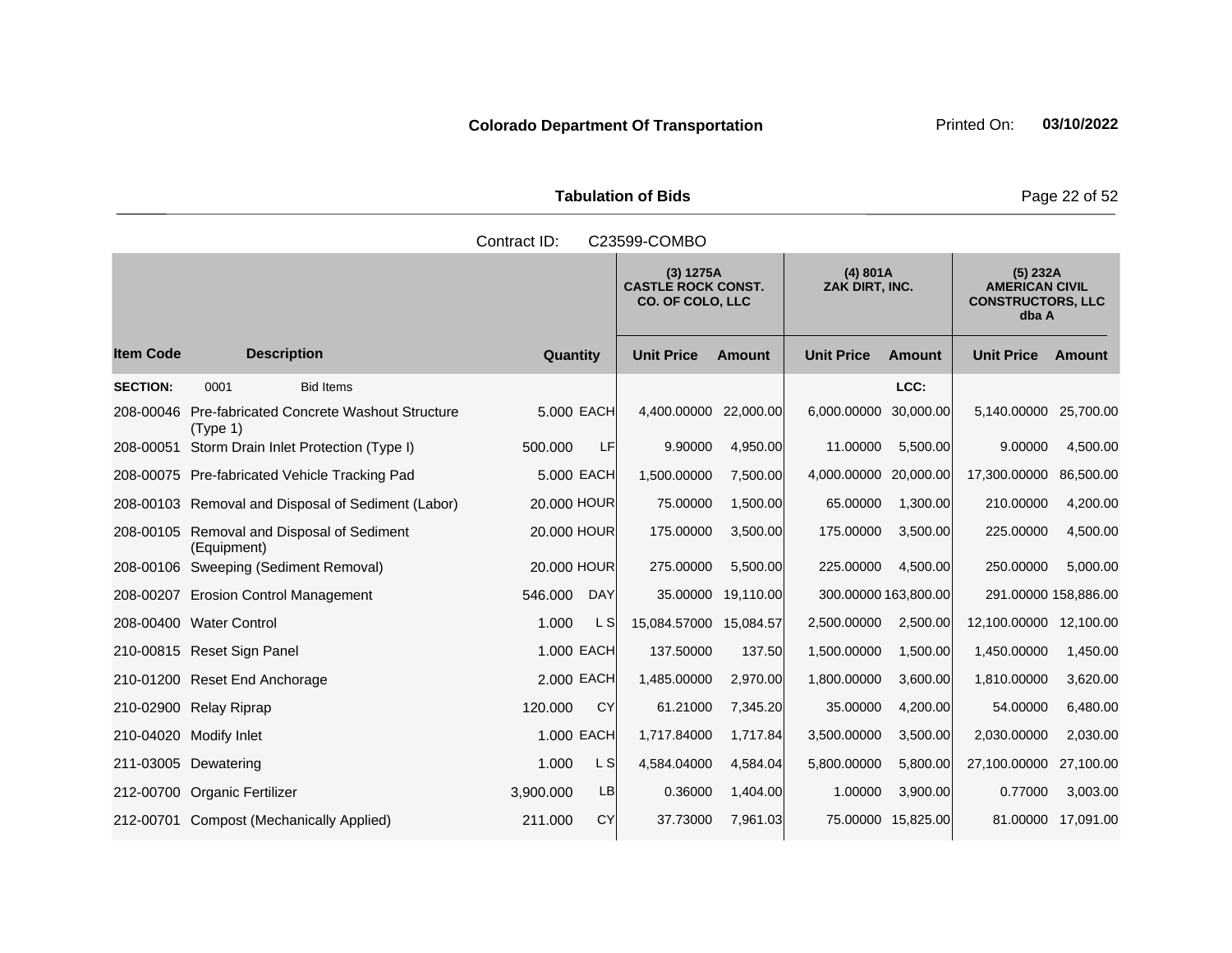Tabulation of Bids **Page 23 of 52** 

|                   |                                                                               | Contract ID:            | C23599-COMBO                                                      |                   |                            |                   |                                                                          |           |
|-------------------|-------------------------------------------------------------------------------|-------------------------|-------------------------------------------------------------------|-------------------|----------------------------|-------------------|--------------------------------------------------------------------------|-----------|
|                   |                                                                               |                         | (3) 1275A<br><b>CASTLE ROCK CONST.</b><br><b>CO. OF COLO, LLC</b> |                   | (4) 801A<br>ZAK DIRT, INC. |                   | $(5)$ 232A<br><b>AMERICAN CIVIL</b><br><b>CONSTRUCTORS, LLC</b><br>dba A |           |
| <b>Item Code</b>  | <b>Description</b>                                                            | <b>Quantity</b>         | <b>Unit Price</b>                                                 | <b>Amount</b>     | <b>Unit Price</b>          | <b>Amount</b>     | <b>Unit Price</b>                                                        | Amount    |
| <b>SECTION:</b>   | 0001<br><b>Bid Items</b>                                                      |                         |                                                                   |                   |                            | LCC:              |                                                                          |           |
|                   | 212-00702 Biotic Soil Amendments (Hydraulically<br>Applied)                   | <b>LB</b><br>650.000    | 1.53000                                                           | 994.50            | 1.75000                    | 1,137.50          | 2.00000                                                                  | 1,300.00  |
| 212-00703 Humate  |                                                                               | <b>LB</b><br>1.300.000  | 0.76000                                                           | 988.00            | 1.25000                    | 1,625.00          | 1.00000                                                                  | 1,300.00  |
|                   | 212-00706 Seeding (Native) Drill                                              | 3.250 ACRE              | 511.50000                                                         | 1,662.38          | 650.00000                  | 2,112.50          | 703.00000                                                                | 2,284.75  |
|                   | 212-00707 Seeding (Native) Hydraulic                                          | 3.250 ACRE              | 1,017.50000                                                       | 3,306.88          | 800.00000                  | 2,600.00          | 856.00000                                                                | 2,782.00  |
|                   | 212-00709 Seeding (Wetland) Drill                                             | 0.050 ACRE              | 16,500.00000                                                      | 825.00            | 2,400.00000                | 120.00            | 25,706.80000                                                             | 1,285.34  |
|                   | 213-00002 Mulching (Weed Free Hay)                                            | 1.910 ACRE              | 1,072.50000                                                       | 2,048.48          | 750.00000                  | 1,432.50          | 818.00000                                                                | 1,562.38  |
|                   | 213-00012 Spray-on Mulch Blanket                                              | 0.290 ACRE              | 5,500.00000                                                       | 1.595.00          | 5,400.00000                | 1,566.00          | 5,908.14000                                                              | 1,713.36  |
|                   | 213-00061 Mulch Tackifier                                                     | 230.000<br><b>LB</b>    | 3.58000                                                           | 823.40            | 4.00000                    | 920.00            | 4.00000                                                                  | 920.00    |
|                   | 213-00700 Landscape Boulder                                                   | 180.000 EACH            | 212.06000                                                         | 38,170.80         | 170.00000 30,600.00        |                   | 108.00000                                                                | 19,440.00 |
|                   | 216-00101 Soil Retention Blanket (Straw-Coconut)<br>(Photodegradable Class 1) | <b>SY</b><br>21,975.000 |                                                                   | 2.64000 58,014.00 |                            | 2.35000 51,641.25 | 3.00000                                                                  | 65,925.00 |
|                   | 217-00020 Herbicide Treatment                                                 | 40,000 HOUR             | 247.50000                                                         | 9.900.00          | 235.00000                  | 9,400.00          | 230.00000                                                                | 9,200.00  |
|                   | 240-00000 Wildlife Biologist                                                  | 250,000 HOUR            | 128.70000 32,175.00                                               |                   | 100.00000 25,000.00        |                   | 104.00000                                                                | 26,000.00 |
|                   | 240-00010 Removal of Nests                                                    | 80,000 HOUR             | 107.80000                                                         | 8,624.00          | 100.00000                  | 8,000.00          | 104.00000                                                                | 8,320.00  |
| 240-00020 Netting |                                                                               | <b>SY</b><br>300.000    | 8.53000                                                           | 2,559.00          | 13.00000                   | 3,900.00          | 18.00000                                                                 | 5,400.00  |
|                   | 240-00100 Prairie Dog Management                                              | 1.000<br>L SI           | 14,410.00000 14,410.00                                            |                   | 13,500.00000 13,500.00     |                   | 2.380.00000                                                              | 2,380.00  |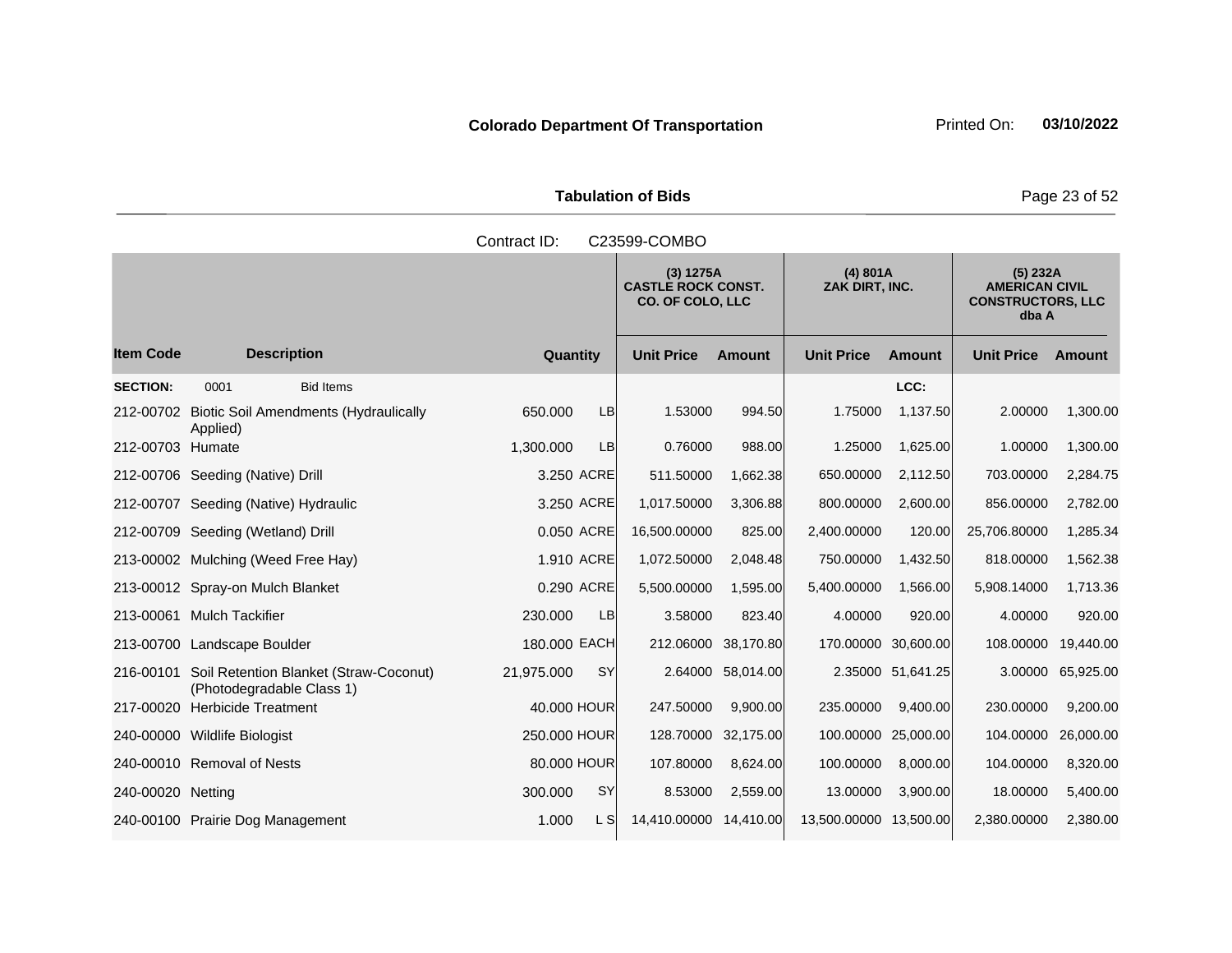Tabulation of Bids **Page 24 of 52** 

|                    |                                                            | Contract ID:            | C23599-COMBO                                                      |                                    |                                                                        |  |  |  |  |
|--------------------|------------------------------------------------------------|-------------------------|-------------------------------------------------------------------|------------------------------------|------------------------------------------------------------------------|--|--|--|--|
|                    |                                                            |                         | (3) 1275A<br><b>CASTLE ROCK CONST.</b><br><b>CO. OF COLO, LLC</b> | (4) 801A<br>ZAK DIRT, INC.         | (5) 232A<br><b>AMERICAN CIVIL</b><br><b>CONSTRUCTORS, LLC</b><br>dba A |  |  |  |  |
| <b>Item Code</b>   | <b>Description</b>                                         | Quantity                | <b>Unit Price</b><br><b>Amount</b>                                | <b>Unit Price</b><br><b>Amount</b> | <b>Unit Price</b><br>Amount                                            |  |  |  |  |
| <b>SECTION:</b>    | 0001<br><b>Bid Items</b>                                   |                         |                                                                   | LCC:                               |                                                                        |  |  |  |  |
|                    | 250-00050 Monitoring Technician                            | 30,000 HOUR             | 114.40000<br>3,432.00                                             | 175.00000<br>5,250.00              | 183.00000<br>5,490.00                                                  |  |  |  |  |
|                    | 250-00110 Health and Safety Officer                        | 20.000 HOUR             | 129.80000<br>2,596.00                                             | 175.00000<br>3,500.00              | 0.07000<br>1.40                                                        |  |  |  |  |
|                    | 304-06007 Aggregate Base Course (Class 6)                  | CY<br>16,146.000        | 33.72000 544,443.12                                               | 45.00000 726,570.00                | 70.00000 1,130,220.<br>00                                              |  |  |  |  |
|                    | 306-01000 Reconditioning                                   | <b>SY</b><br>49,883.000 | 1.64000 81,808.12                                                 | 2.25000 112,236.75                 | 5.00000 249,415.00                                                     |  |  |  |  |
|                    | 403-00720 Hot Mix Asphalt (Patching) (Asphalt)             | <b>TON</b><br>482.000   | 259.05000 124,862.10                                              | 350.00000 168,700.00               | 302.00000 145,564.00                                                   |  |  |  |  |
|                    | 403-09221 Stone Matrix Asphalt (Fibers)(Asphalt)           | 2,642.000<br><b>TON</b> | 187.00000 494,054.00                                              | 200.00000 528,400.00               | 218.00000 575,956.00                                                   |  |  |  |  |
|                    | 403-33841 Hot Mix Asphalt (Grading S) (100) (PG 64-<br>22) | 2,353.000<br><b>TON</b> | 99.55000 234,241.15                                               | 106.00000 249,418.00               | 116.00000 272,948.00                                                   |  |  |  |  |
|                    | 403-40000 HMA Safety Edge                                  | LF<br>360.000           | 22.00000<br>7,920.00                                              | 23.00000<br>8,280.00               | 26.00000<br>9,360.00                                                   |  |  |  |  |
|                    | 411-10255 Emulsified Asphalt (Slow-Setting)                | GAL<br>1,248.000        | 3.85000<br>4,804.80                                               | 4.50000<br>5,616.00                | 4,992.00<br>4.00000                                                    |  |  |  |  |
|                    | 412-00800 Concrete Pavement (8 Inch)                       | SY<br>40.000            | 86.28000<br>3,451.20                                              | 115.00000<br>4,600.00              | 118.00000<br>4,720.00                                                  |  |  |  |  |
|                    | 412-01050 Concrete Pavement (10-1/2 Inch)                  | SY<br>68,317.000        | 80.26000 5,483,122.<br>42                                         | 82.00000 5,601,994.<br>00          | 85.00000 5,806,945.<br>00                                              |  |  |  |  |
|                    | 412-02000 Concrete Safety Edge                             | LF<br>4,871.000         | 4.82000<br>23,478.22                                              | 5.50000 26,790.50                  | 34,097.00<br>7.00000                                                   |  |  |  |  |
|                    | 420-00113 Geotextile (Drainage) (Class 2)                  | SY<br>22.000            | 31.18000<br>685.96                                                | 25.00000<br>550.00                 | 462.00<br>21.00000                                                     |  |  |  |  |
| 502-00460 Pile Tip |                                                            | 37.000 EACH             | 143.22000<br>5,299.14                                             | 155.00000<br>5,735.00              | 126.00000<br>4,662.00                                                  |  |  |  |  |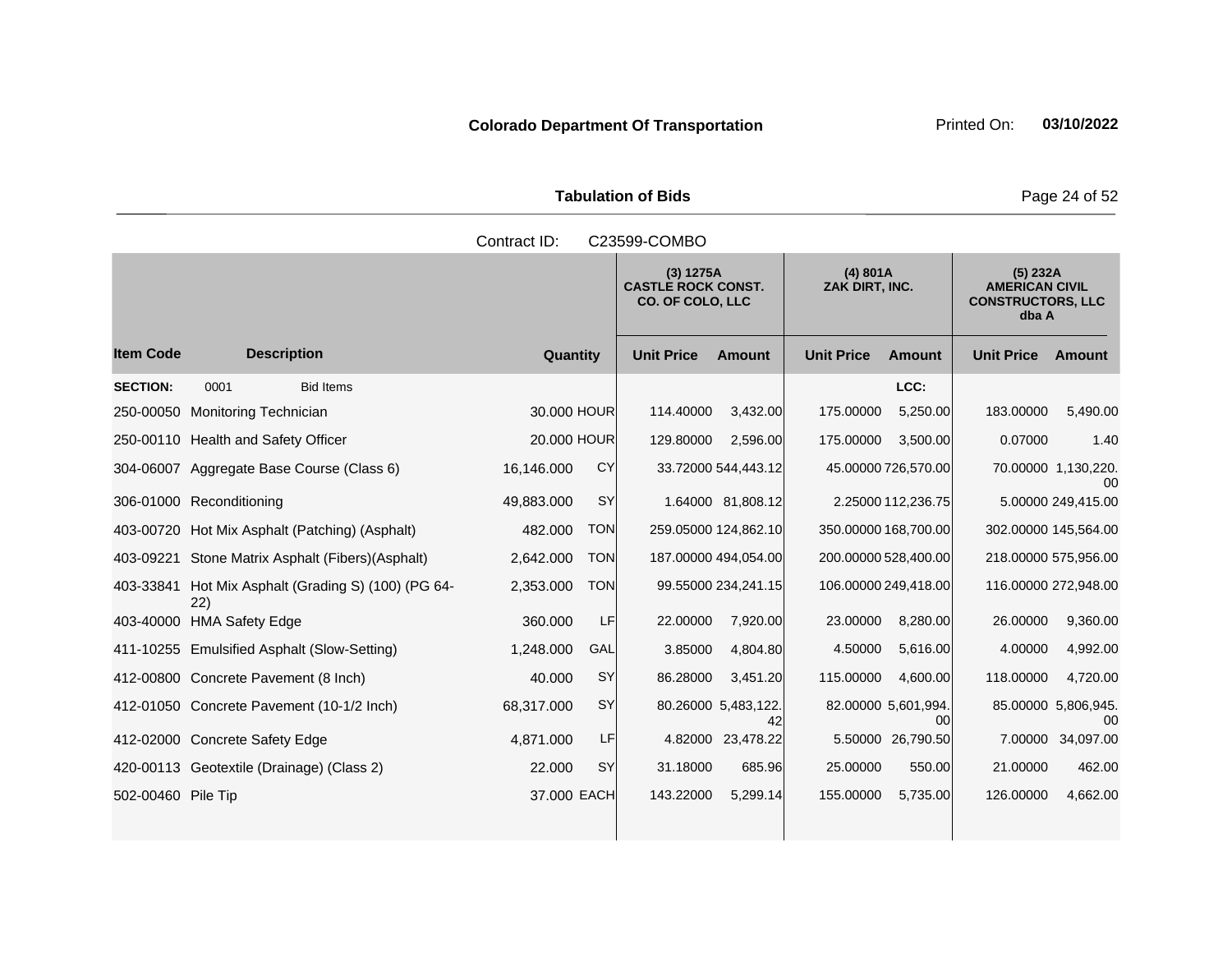Tabulation of Bids **Page 25 of 52** 

|                  |                                                           | Contract ID: | C23599-COMBO |                                                                                                 |                      |                        |                      |                                                                        |                    |  |
|------------------|-----------------------------------------------------------|--------------|--------------|-------------------------------------------------------------------------------------------------|----------------------|------------------------|----------------------|------------------------------------------------------------------------|--------------------|--|
|                  |                                                           |              |              | (4) 801A<br>(3) 1275A<br><b>CASTLE ROCK CONST.</b><br>ZAK DIRT, INC.<br><b>CO. OF COLO, LLC</b> |                      |                        |                      | (5) 232A<br><b>AMERICAN CIVIL</b><br><b>CONSTRUCTORS, LLC</b><br>dba A |                    |  |
| <b>Item Code</b> | <b>Description</b>                                        | Quantity     |              | <b>Unit Price</b>                                                                               | <b>Amount</b>        | <b>Unit Price</b>      | Amount               | <b>Unit Price</b>                                                      | Amount             |  |
| <b>SECTION:</b>  | 0001<br><b>Bid Items</b>                                  |              |              |                                                                                                 |                      |                        | LCC:                 |                                                                        |                    |  |
|                  | 502-02012 Static Pile Load Test                           | 1.000 EACH   |              | 4,946.61000                                                                                     | 4,946.61             | 12,500.00000 12,500.00 |                      | 18,100.00000 18,100.00                                                 |                    |  |
|                  | 502-11274 Steel Piling (HP 12x74)                         | 1,258.000    | LF           |                                                                                                 | 137.70000 173,226.60 |                        | 150.00000 188,700.00 | 118.00000 148,444.00                                                   |                    |  |
|                  | 503-00018 Drilled Shaft (18 Inch)                         | 16.000       | LF           | 276.10000                                                                                       | 4,417.60             | 295.00000              | 4,720.00             | 325.00000                                                              | 5,200.00           |  |
|                  | 503-00024 Drilled Shaft (24 Inch)                         | 8.000        | LF           | 424.60000                                                                                       | 3,396.80             | 455.00000              | 3,640.00             | 499.00000                                                              | 3,992.00           |  |
|                  | 503-00030 Drilled Shaft (30 Inch)                         | 329,000      | <b>LF</b>    |                                                                                                 | 460.64000 151,550.56 |                        | 505.00000 166,145.00 | 491.00000 161,539.00                                                   |                    |  |
|                  | 503-00036 Drilled Shaft (36 Inch)                         | 19.000       | LF           | 478.50000                                                                                       | 9,091.50             | 510.00000              | 9,690.00             | 563.00000 10,697.00                                                    |                    |  |
|                  | 503-00042 Drilled Shaft (42 Inch)                         | 17.000       | LF           |                                                                                                 | 781.00000 13,277.00  |                        | 835.00000 14,195.00  | 918.00000                                                              | 15,606.00          |  |
|                  | 503-00048 Drilled Shaft (48 Inch)                         | 36,000       | LF           |                                                                                                 | 725.00000 26,100.00  |                        | 850.00000 30,600.00  | 938.00000                                                              | 33,768.00          |  |
|                  | 503-00310 Crosshole Sonic Logging Testing                 | 7.000 EACH   |              | 5,500.00000 38,500.00                                                                           |                      | 1,100.00000            | 7,700.00             | 3,610.00000 25,270.00                                                  |                    |  |
|                  | 506-00409 Soil Riprap (9 Inch)                            | 19.000       | CY           | 125.43000                                                                                       | 2,383.17             | 155.00000              | 2,945.00             | 323.00000                                                              | 6,137.00           |  |
|                  | 507-00000 Concrete Slope and Ditch Paving                 | 6.500        | CY           | 880.00000                                                                                       | 5.720.00             | 1,300.00000            | 8,450.00             | 903.00000                                                              | 5,869.50           |  |
|                  | 507-00100 Concrete Slope and Ditch Paving<br>(Reinforced) | 208.000      | CY           |                                                                                                 | 803.55000 167,138.40 |                        | 600.00000 124,800.00 | 1,020.00000 212,160.00                                                 |                    |  |
|                  | 515-00120 Waterproofing (Membrane)                        | 3,126.000    | <b>SY</b>    |                                                                                                 | 22.13000 69,178.38   |                        | 20.00000 62,520.00   |                                                                        | 22.00000 68,772.00 |  |
|                  | 518-01004 Bridge Expansion Device (0-4 Inch)              | 440.000      | <b>LF</b>    |                                                                                                 | 265.88000 116,987.20 |                        | 275.00000 121,000.00 | 352.00000 154,880.00                                                   |                    |  |
|                  | 601-03040 Concrete Class D (Bridge)                       | 40.000       | CY           |                                                                                                 | 887.78000 35,511.20  |                        | 800.00000 32,000.00  | 977.00000 39,080.00                                                    |                    |  |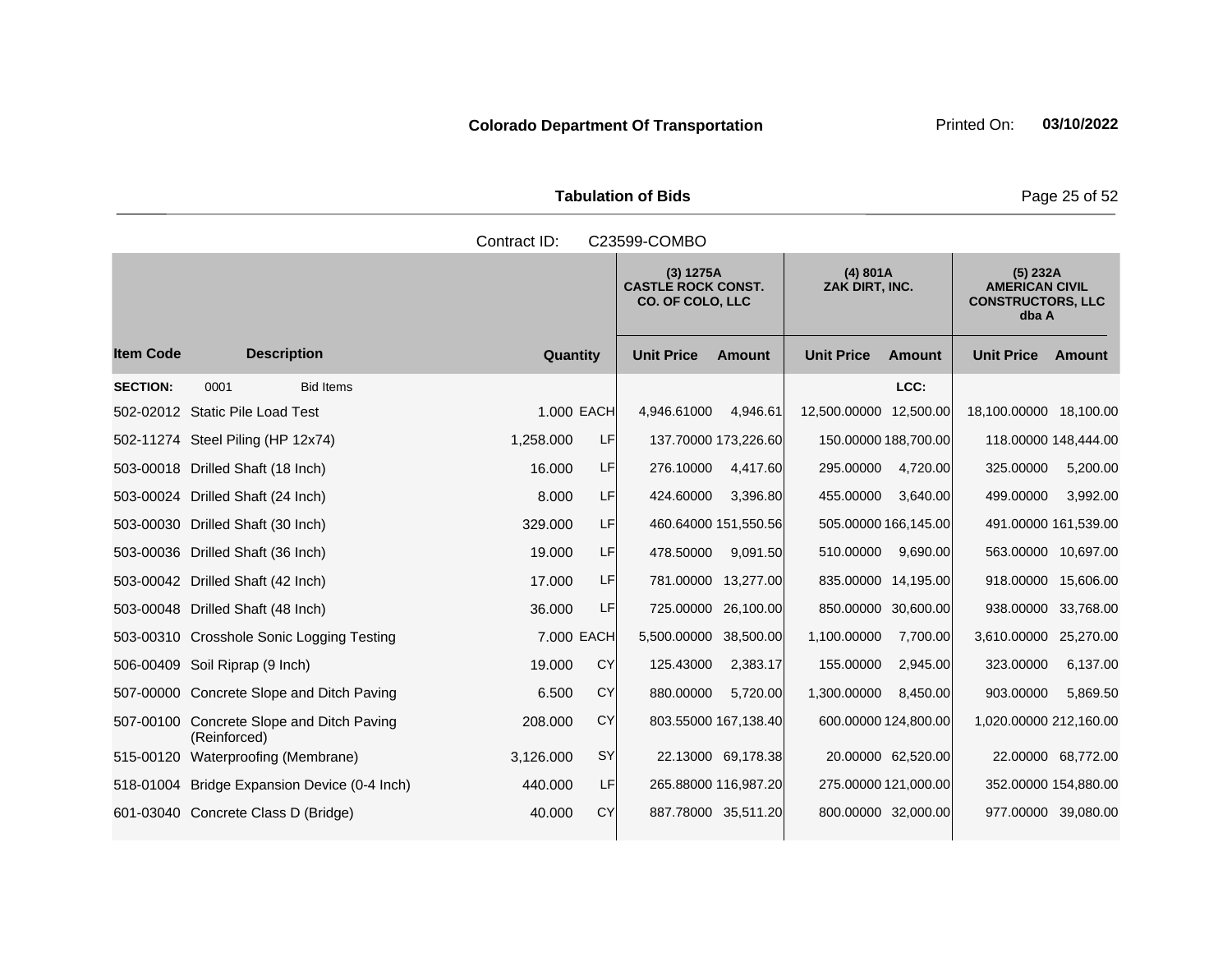Tabulation of Bids **Page 26 of 52** 

| Contract ID:<br>C23599-COMBO |                                                                           |             |     |                                                                   |                            |                            |                      |                                                                        |                     |
|------------------------------|---------------------------------------------------------------------------|-------------|-----|-------------------------------------------------------------------|----------------------------|----------------------------|----------------------|------------------------------------------------------------------------|---------------------|
|                              |                                                                           |             |     | (3) 1275A<br><b>CASTLE ROCK CONST.</b><br><b>CO. OF COLO, LLC</b> |                            | (4) 801A<br>ZAK DIRT, INC. |                      | (5) 232A<br><b>AMERICAN CIVIL</b><br><b>CONSTRUCTORS, LLC</b><br>dba A |                     |
| <b>Item Code</b>             | <b>Description</b>                                                        | Quantity    |     | <b>Unit Price</b>                                                 | <b>Amount</b>              | <b>Unit Price</b>          | <b>Amount</b>        | <b>Unit Price</b>                                                      | Amount              |
| <b>SECTION:</b>              | 0001<br><b>Bid Items</b>                                                  |             |     |                                                                   |                            |                            | LCC:                 |                                                                        |                     |
|                              | 601-04550 Concrete Class G                                                | 1,521.000   | CY  | 791.05000 1,203,187.                                              | 05                         | 965.00000 1,467,765.       | 00                   | 1,000.00000 1,521,000.                                                 | 00                  |
|                              | 601-40300 Structural Concrete Coating                                     | 4,097.000   | SY  |                                                                   | 18.82000 77,105.54         |                            | 20.00000 81,940.00   |                                                                        | 26.00000 106,522.00 |
|                              | 601-40301 Structural Concrete Coating                                     | 194.000     | SF  | 12.24000                                                          | 2,374.56                   | 3.00000                    | 582.00               | 7.00000                                                                | 1,358.00            |
|                              | 602-00020 Reinforcing Steel (Epoxy Coated)                                | 316,162.000 | LB  |                                                                   | 1.79000 565,929.98         |                            | 1.50000 474,243.00   |                                                                        | 1.50000 474,243.00  |
|                              | 603-05018 18 Inch Reinforced Concrete End Section                         | 2,000 EACH  |     | 1,395.26000                                                       | 2,790.52                   | 1,400.00000                | 2,800.00             | 1,660.00000                                                            | 3,320.00            |
|                              | 603-05024 24 Inch Reinforced Concrete End Section                         | 2.000 EACH  |     | 1,620.82000                                                       | 3,241.64                   | 1,600.00000                | 3,200.00             | 1,800.00000                                                            | 3,600.00            |
|                              | 603-05118 23x14 Inch Reinforced Concrete End<br><b>Section Elliptical</b> | 1.000 EACH  |     | 1,886.64000                                                       | 1,886.64                   | 1,800.00000                | 1,800.00             | 2,110.00000                                                            | 2,110.00            |
|                              | 604-26005 Vane Grate Inlet (Double) (5 Foot)                              | 1.000 EACH  |     | 8,578.25000                                                       | 8,578.25                   | 6,000.00000                | 6,000.00             | 9,020.00000                                                            | 9,020.00            |
|                              | 604-30015 Maintenance Hole Slab Base (15 Foot)                            | 1.000 EACH  |     | 12,530.08000 12,530.08                                            |                            | 10,500.00000 10,500.00     |                      | 9,090.00000                                                            | 9,090.00            |
|                              | 606-00302 Guardrail Type 3 (31 Inch Midwest Guardrail<br>System)          | 10,803.000  | LF  |                                                                   | 36.63000 395,713.89        |                            | 39.00000 421,317.00  |                                                                        | 41.00000 442,923.00 |
|                              | 606-00305 Guardrail Type 3 (Special)                                      | 1,584.000   | LF  |                                                                   | 39.93000 63,249.12         |                            | 42.50000 67,320.00   |                                                                        | 44.00000 69,696.00  |
|                              | 606-00350 Guardrail Type 3 (Double) (6-3 Post<br>Spacing)                 | 564.000     | LF  |                                                                   | 67.21000 37,906.44         |                            | 72.00000 40,608.00   |                                                                        | 75.00000 42,300.00  |
|                              | 606-00910 Guardrail Type 9 (Style CA)                                     | 1,414.000   | LF. |                                                                   | 116.07000 164,122.98       |                            | 144.00000 203,616.00 | 120.00000 169,680.00                                                   |                     |
|                              | 606-00915 Guardrail Type 9 (Style CG)                                     | 8,760.000   | LF  |                                                                   | 122.64000 1,074,326.<br>40 | 150.00000 1,314,000.       | 00                   | 100.00000 876,000.00                                                   |                     |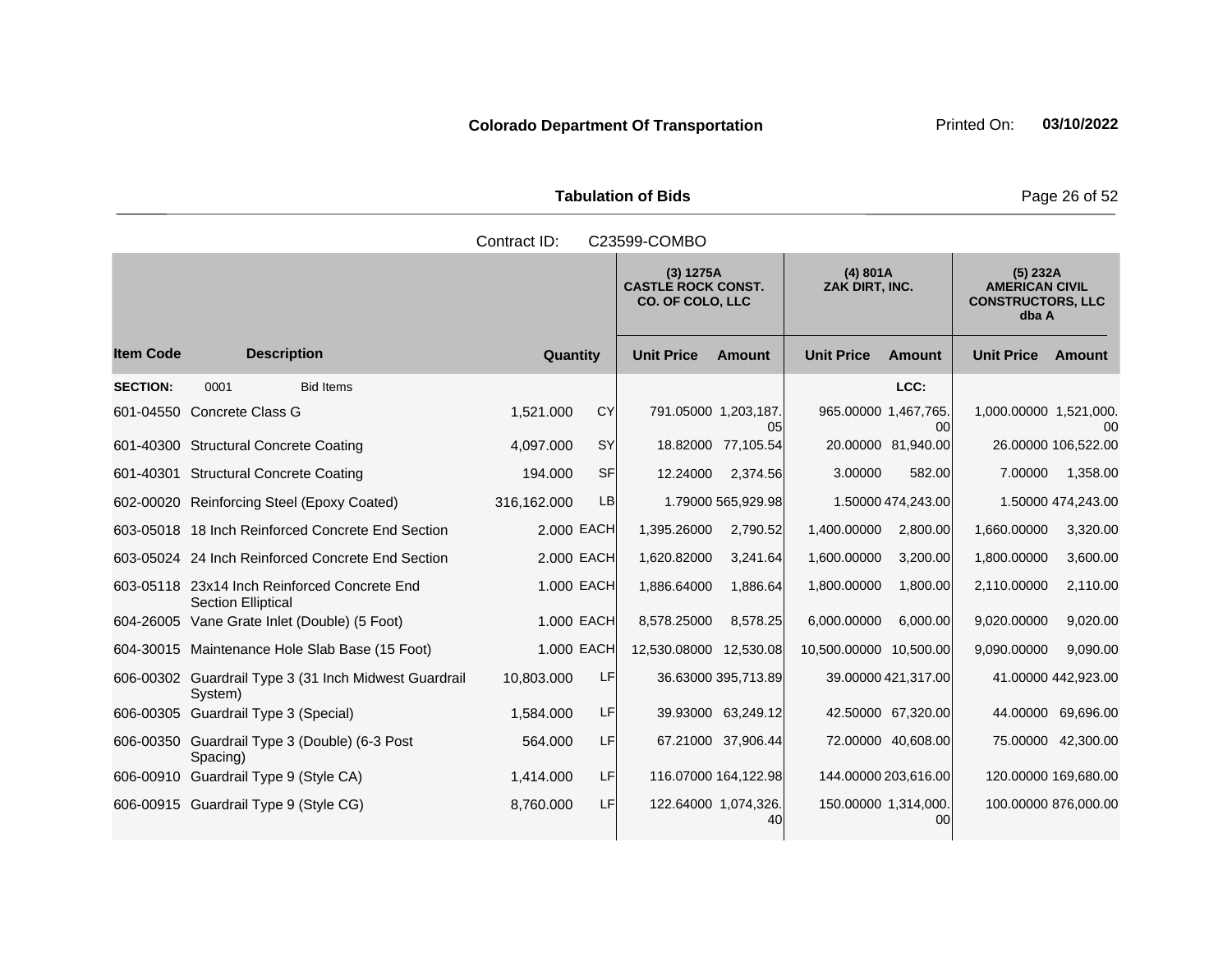Tabulation of Bids **Page 27 of 52** 

|                  |                                                 | Contract ID:    |                                                            | C23599-COMBO                       |                                                                        |  |  |  |  |  |  |  |
|------------------|-------------------------------------------------|-----------------|------------------------------------------------------------|------------------------------------|------------------------------------------------------------------------|--|--|--|--|--|--|--|
|                  |                                                 |                 | (3) 1275A<br><b>CASTLE ROCK CONST.</b><br>CO. OF COLO, LLC | (4) 801A<br>ZAK DIRT, INC.         | (5) 232A<br><b>AMERICAN CIVIL</b><br><b>CONSTRUCTORS, LLC</b><br>dba A |  |  |  |  |  |  |  |
| <b>Item Code</b> | <b>Description</b>                              | Quantity        | <b>Unit Price</b><br><b>Amount</b>                         | <b>Unit Price</b><br><b>Amount</b> | <b>Unit Price</b><br>Amount                                            |  |  |  |  |  |  |  |
| <b>SECTION:</b>  | <b>Bid Items</b><br>0001                        |                 |                                                            | LCC:                               |                                                                        |  |  |  |  |  |  |  |
|                  | 606-00917 Guardrail Type 9 (Style CG) (Special) | LF<br>186,000   | 301.48000 56,075.28                                        | 150.00000 27,900.00                | 340.00000 63,240.00                                                    |  |  |  |  |  |  |  |
|                  | 606-00931 Guardrail Type 9 (Style CD) (Special) | LF<br>80.000    | 110.67000<br>8,853.60                                      | 325.00000 26,000.00                | 425.00000 34,000.00                                                    |  |  |  |  |  |  |  |
|                  | 606-00940 Guardrail Type 9 (Style CE)           | LF<br>521.000   | 254.14000 132,406.94                                       | 240.00000 125,040.00               | 325.00000 169,325.00                                                   |  |  |  |  |  |  |  |
|                  | 606-01340 End Anchorage Type 3D                 | 5.000 EACH      | 1,011.70000<br>5,058.50                                    | 6,000.00<br>1,200.00000            | 1,240.00000<br>6,200.00                                                |  |  |  |  |  |  |  |
|                  | 606-01370 Transition Type 3G                    | 11.000 EACH     | 4,290.00000 47,190.00                                      | 4,600.00000 50,600.00              | 4,770.00000<br>52,470.00                                               |  |  |  |  |  |  |  |
|                  | 606-01372 Transition Type GR9-GR3               | 1.000 EACH      | 4,400.00000<br>4,400.00                                    | 9,900.00<br>9,900.00000            | 2,020.00<br>2,020.00000                                                |  |  |  |  |  |  |  |
|                  | 606-01380 Transition Type 3H                    | 9.000 EACH      | 1,634.22000 14,707.98                                      | 1,750.00000 15,750.00              | 16,380.00<br>1,820.00000                                               |  |  |  |  |  |  |  |
|                  | 606-01407 Transition Type BR9-GR3               | 4.000 EACH      | 4,087.28000 16,349.12                                      | 8,700.00000 34,800.00              | 2,020.00000<br>8,080.00                                                |  |  |  |  |  |  |  |
|                  | 606-01460 Median Terminal                       | 1.000 EACH      | 11,588.50000 11,588.50                                     | 12,300.00000 12,300.00             | 12,900.00<br>12,900.00000                                              |  |  |  |  |  |  |  |
|                  | 606-02003 End Anchorage (Nonflared)             | 4.000 EACH      | 4,097.50000 16,390.00                                      | 4,400.00000 17,600.00              | 4,550.00000<br>18,200.00                                               |  |  |  |  |  |  |  |
|                  | 606-02005 End Anchorage (Flared)                | 1.000 EACH      | 4,284.50000<br>4,284.50                                    | 4,600.00000<br>4,600.00            | 4,760.00000<br>4,760.00                                                |  |  |  |  |  |  |  |
| 606-10700        | Bridge Rail Type 7                              | LF<br>29.000    | 226.39000<br>6,565.31                                      | 560.00000 16,240.00                | 8,729.00<br>301.00000                                                  |  |  |  |  |  |  |  |
|                  | 606-10705 Bridge Rail Type 7 (Special)          | LF<br>15,000    | 260.41000<br>3,906.15                                      | 585.00000<br>8,775.00              | 331.00000<br>4,965.00                                                  |  |  |  |  |  |  |  |
|                  | 606-10900 Bridge Rail Type 9                    | LF<br>435.000   | 319.43000 138,952.05                                       | 330.00000 143,550.00               | 583.00000 253,605.00                                                   |  |  |  |  |  |  |  |
|                  | 607-11525 Fence (Plastic)                       | 2,390.000<br>LF | 4.95000 11,830.50                                          | 6.00000 14,340.00                  | 4,780.00<br>2.00000                                                    |  |  |  |  |  |  |  |
|                  |                                                 |                 |                                                            |                                    |                                                                        |  |  |  |  |  |  |  |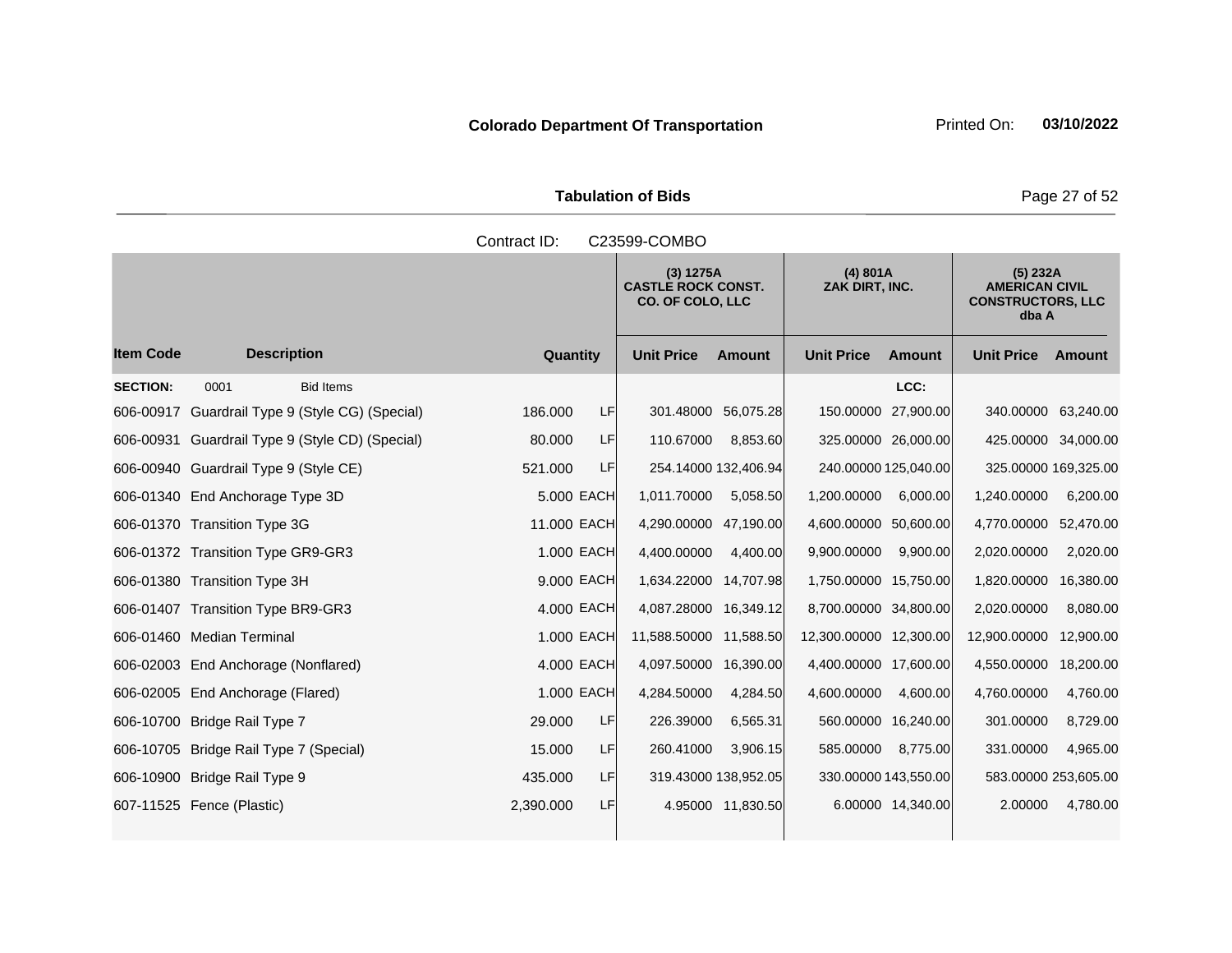Tabulation of Bids **Page 28 of 52** 

|                  |                                                 | Contract ID: |           | C23599-COMBO                                                      |                    |                            |                     |                                                                        |                    |
|------------------|-------------------------------------------------|--------------|-----------|-------------------------------------------------------------------|--------------------|----------------------------|---------------------|------------------------------------------------------------------------|--------------------|
|                  |                                                 |              |           | (3) 1275A<br><b>CASTLE ROCK CONST.</b><br><b>CO. OF COLO, LLC</b> |                    | (4) 801A<br>ZAK DIRT, INC. |                     | (5) 232A<br><b>AMERICAN CIVIL</b><br><b>CONSTRUCTORS, LLC</b><br>dba A |                    |
| <b>Item Code</b> | <b>Description</b>                              | Quantity     |           | <b>Unit Price</b>                                                 | <b>Amount</b>      | <b>Unit Price</b>          | <b>Amount</b>       | <b>Unit Price</b>                                                      | <b>Amount</b>      |
| <b>SECTION:</b>  | <b>Bid Items</b><br>0001                        |              |           |                                                                   |                    |                            | LCC:                |                                                                        |                    |
|                  | 607-53137 Fence Chain Link (Special) (36 Inch)  | 435.000      | LF        | 79.64000                                                          | 34,643.40          | 84.00000                   | 36,540.00           | 89.00000                                                               | 38,715.00          |
|                  | 608-00006 Concrete Sidewalk (6 Inch)            | 124.000      | SY        | 55.45000                                                          | 6,875.80           | 80.00000                   | 9,920.00            | 79.00000                                                               | 9,796.00           |
|                  | 609-21010 Curb and Gutter Type 2 (Section I-B)  | 100.000      | LF        | 54.36000                                                          | 5,436.00           | 40.00000                   | 4,000.00            | 38.00000                                                               | 3,800.00           |
|                  | 609-21020 Curb and Gutter Type 2 (Section II-B) | 140.000      | LF        | 56.51000                                                          | 7,911.40           | 45.00000                   | 6,300.00            | 43.00000                                                               | 6,020.00           |
| 609-60011        | Curb Type 6 (Section M)                         | 1,250.000    | LF        | 12.68000                                                          | 15,850.00          | 40.00000                   | 50,000.00           | 36.00000                                                               | 45,000.00          |
|                  | 610-00030 Median Cover Material (Concrete)      | 1,800.000    | <b>SF</b> | 12.52000                                                          | 22,536.00          |                            | 18.00000 32,400.00  | 12.00000                                                               | 21,600.00          |
| 612-00001        | Delineator (Type I)                             | 350.000 EACH |           | 23.00000                                                          | 8,050.00           |                            | 100.00000 35,000.00 | 120.00000                                                              | 42,000.00          |
|                  | 612-00003 Delineator (Type III)                 | 5,000 EACH   |           | 30.80000                                                          | 154.00             | 110.00000                  | 550.00              | 124.00000                                                              | 620.00             |
|                  | 613-00100 1 Inch Electrical Conduit             | 397.000      | LF        |                                                                   | 36.30000 14,411.10 |                            | 38.70000 15,363.90  | 43.00000                                                               | 17,071.00          |
|                  | 613-00200 2 Inch Electrical Conduit             | 175.000      | LF        | 41.80000                                                          | 7,315.00           | 44.50000                   | 7,787.50            | 49.00000                                                               | 8,575.00           |
|                  | 613-00206 2 Inch Electrical Conduit (Bored)     | 725.000      | LF        | 46.20000                                                          | 33,495.00          |                            | 49.20000 35,670.00  | 54.00000                                                               | 39,150.00          |
|                  | 613-00400 4 Inch Electrical Conduit             | 200.000      | LF        | 41.80000                                                          | 8,360.00           |                            | 50.00000 10,000.00  | 49.00000                                                               | 9,800.00           |
|                  | 613-00408 4 Inch Electrical Conduit (Bored)     | 1,600.000    | LF        | 36.30000                                                          | 58,080.00          |                            | 40.00000 64,000.00  | 43.00000                                                               | 68,800.00          |
|                  | 613-01100 1 Inch Electrical Conduit (Plastic)   | 397.000      | LF        | 18.26000                                                          | 7,249.22           | 20.00000                   | 7,940.00            | 21.00000                                                               | 8,337.00           |
|                  | 613-01200 2 Inch Electrical Conduit (Plastic)   | 1,402.000    | LF        |                                                                   | 25.30000 35,470.60 |                            | 27.00000 37,854.00  |                                                                        | 30.00000 42,060.00 |
|                  |                                                 |              |           |                                                                   |                    |                            |                     |                                                                        |                    |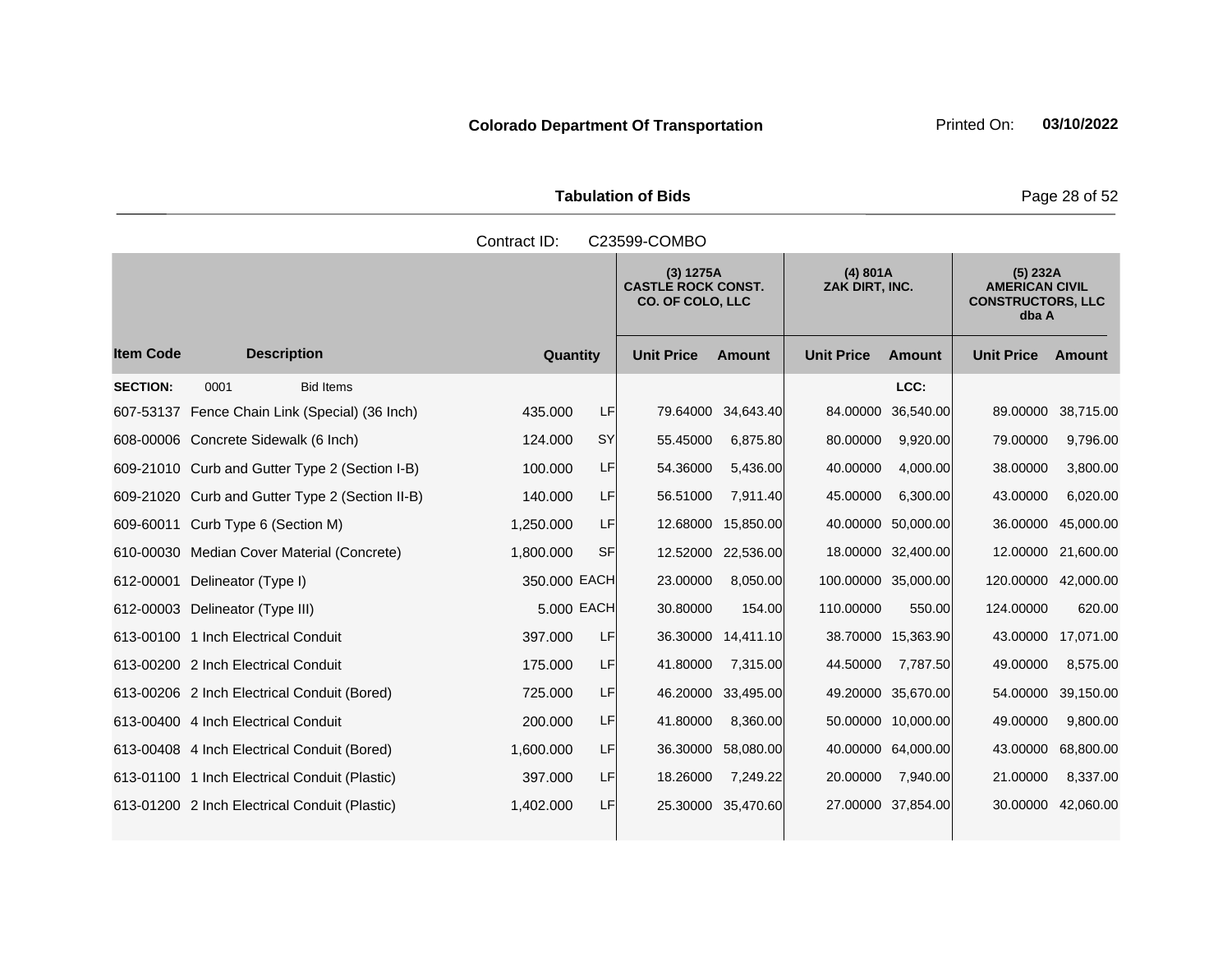Tabulation of Bids **Page 29 of 52** 

|                  |                                                                           | Contract ID: |            | C23599-COMBO                                                      |                     |                            |                     |                                                                          |           |
|------------------|---------------------------------------------------------------------------|--------------|------------|-------------------------------------------------------------------|---------------------|----------------------------|---------------------|--------------------------------------------------------------------------|-----------|
|                  |                                                                           |              |            | (3) 1275A<br><b>CASTLE ROCK CONST.</b><br><b>CO. OF COLO, LLC</b> |                     | (4) 801A<br>ZAK DIRT, INC. |                     | $(5)$ 232A<br><b>AMERICAN CIVIL</b><br><b>CONSTRUCTORS, LLC</b><br>dba A |           |
| <b>Item Code</b> | <b>Description</b>                                                        | Quantity     |            | <b>Unit Price</b>                                                 | <b>Amount</b>       | <b>Unit Price</b>          | <b>Amount</b>       | <b>Unit Price</b>                                                        | Amount    |
| <b>SECTION:</b>  | 0001<br><b>Bid Items</b>                                                  |              |            |                                                                   |                     |                            | LCC:                |                                                                          |           |
|                  | 613-07001 Type One Pull Box                                               |              | 5,000 EACH | 1,578.50000                                                       | 7,892.50            | 1,700.00000                | 8,500.00            | 1,860.00000                                                              | 9,300.00  |
|                  | 613-07003 Type Three Pull Box                                             | 12,000 EACH  |            | 2,574.00000 30,888.00                                             |                     | 2,750.00000 33,000.00      |                     | 3,030.00000                                                              | 36,360.00 |
|                  | 613-07004 Type Four Pull Box                                              |              | 2,000 EACH | 3,663.00000                                                       | 7,326.00            | 3,900.00000                | 7,800.00            | 4,310.00000                                                              | 8,620.00  |
| 613-10000 Wiring |                                                                           | 1.000        | L S        | 27,830.00000 27,830.00                                            |                     | 30,000.00000 30,000.00     |                     | 32,700.00000                                                             | 32,700.00 |
|                  | 613-13100 Luminare Mounting Support System                                | 1.000        | L S        | 20,726.20000 20,726.20                                            |                     | 22,000.00000 22,000.00     |                     | 24,400.00000                                                             | 24,400.00 |
|                  | 613-50100 Lighting Control Center                                         |              | 1.000 EACH | 13,640.00000 13,640.00                                            |                     | 14,500.00000 14,500.00     |                     | 16,000.00000                                                             | 16,000.00 |
|                  | 614-00011 Sign Panel (Class I)                                            | 51.000       | SF         | 26.40000                                                          | 1,346.40            | 54.00000                   | 2,754.00            | 59.00000                                                                 | 3,009.00  |
|                  | 614-00012 Sign Panel (Class II)                                           | 248.000      | <b>SF</b>  | 29.70000                                                          | 7,365.60            |                            | 55.00000 13,640.00  | 61.00000                                                                 | 15,128.00 |
|                  | 614-00013 Sign Panel (Class III)                                          | 563.000      | SF         | 33.00000                                                          | 18,579.00           |                            | 53.00000 29,839.00  | 58.00000                                                                 | 32,654.00 |
|                  | 614-01026 Steel Signpost (W 10x26)                                        | 45.000       | LF         | 132.00000                                                         | 5,940.00            | 145.00000                  | 6,525.00            | 160.00000                                                                | 7,200.00  |
|                  | 614-01226 Steel Signpost (W 12x26)                                        | 46.000       | LF.        | 154.00000                                                         | 7,084.00            | 150.00000                  | 6,900.00            | 164.00000                                                                | 7,544.00  |
|                  | 614-01502 Steel Sign Support (2-Inch Round)(Post &<br>Socket)             | 20.000       | LF         | 38.50000                                                          | 770.00              | 31.00000                   | 620.00              | 34.00000                                                                 | 680.00    |
|                  | 614-01554 Steel Signpost (4 Inch Round) (Slipbase)                        | 36.000       | LF.        | 71.50000                                                          | 2,574.00            | 80.00000                   | 2,880.00            | 88.00000                                                                 | 3,168.00  |
|                  | 614-01583 Steel Sign Support (2-1/2 In Round Sch 80)<br>(Post & Slipbase) | 25.000 EACH  |            |                                                                   | 550.00000 13,750.00 |                            | 810.00000 20,250.00 | 892.00000                                                                | 22,300.00 |
|                  | 614-03006 Concrete Footing (Type 6)                                       |              | 2.000 EACH | 3,850.00000                                                       | 7,700.00            | 2.500.00000                | 5,000.00            | 2.740.00000                                                              | 5,480.00  |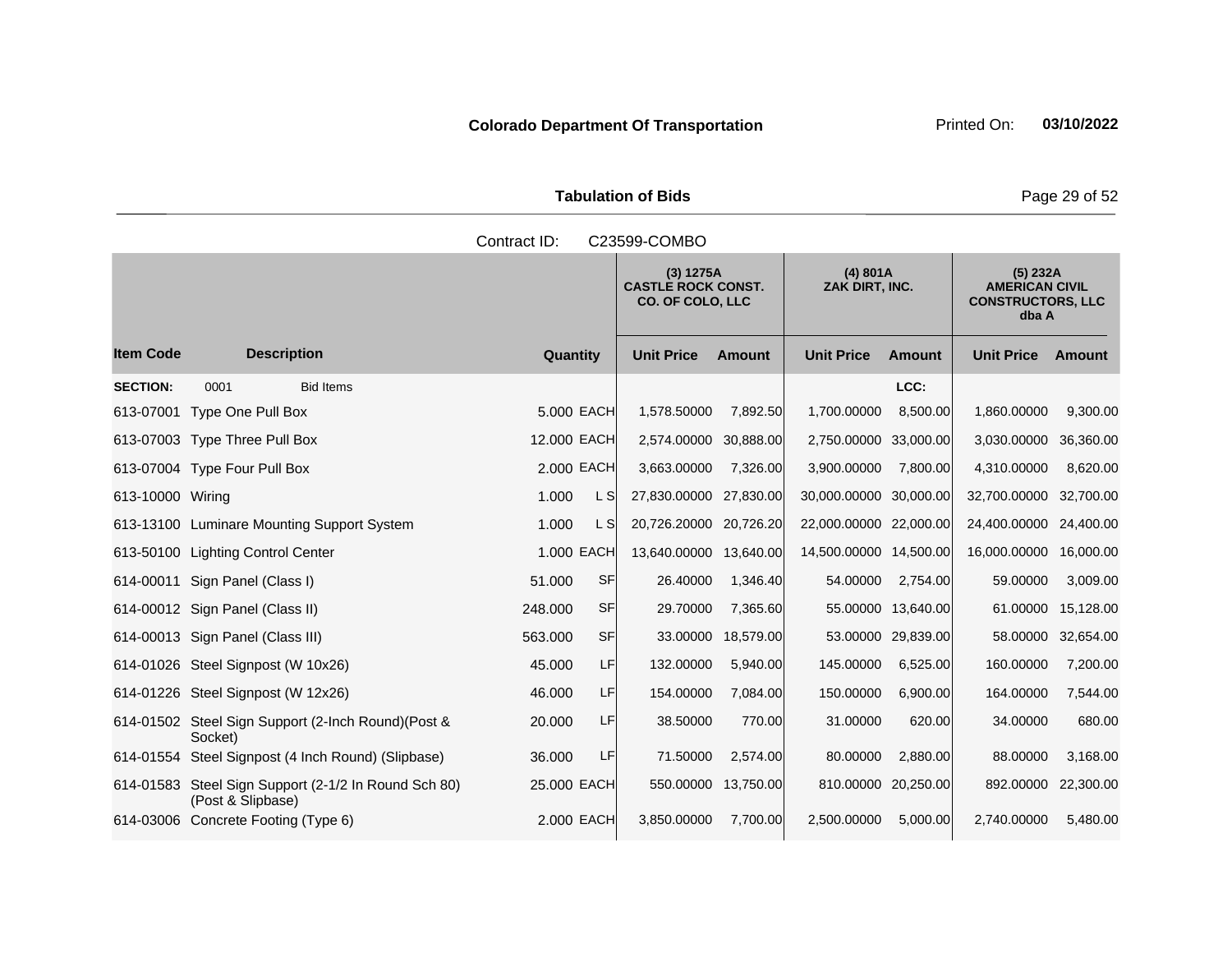Tabulation of Bids **Page 30 of 52** 

|                 |                                                                   | Contract ID: | C23599-COMBO                                               |               |                            |               |                                                                        |           |
|-----------------|-------------------------------------------------------------------|--------------|------------------------------------------------------------|---------------|----------------------------|---------------|------------------------------------------------------------------------|-----------|
|                 |                                                                   |              | (3) 1275A<br><b>CASTLE ROCK CONST.</b><br>CO. OF COLO, LLC |               | (4) 801A<br>ZAK DIRT, INC. |               | (5) 232A<br><b>AMERICAN CIVIL</b><br><b>CONSTRUCTORS, LLC</b><br>dba A |           |
| ltem Code       | <b>Description</b>                                                | Quantity     | <b>Unit Price</b>                                          | <b>Amount</b> | <b>Unit Price</b>          | <b>Amount</b> | <b>Unit Price</b>                                                      | Amount    |
| <b>SECTION:</b> | 0001<br><b>Bid Items</b>                                          |              |                                                            |               |                            | LCC:          |                                                                        |           |
|                 | 614-03007 Concrete Footing (Type 7)                               | 2,000 EACH   | 4,400.00000                                                | 8,800.00      | 2,700.00000                | 5,400.00      | 2,900.00000                                                            | 5,800.00  |
|                 | 614-31800 Monotube Overhead Sign Cantilever (18<br>Inch Diameter) | 1.000 EACH   | 52,471.10000 52,471.10                                     |               | 56,000.00000 56,000.00     |               | 61,700.00000 61,700.00                                                 |           |
|                 | 614-32000 Monotube Overhead Sign Cantilever (20<br>Inch Diameter) | 2.000 EACH   | 51,913.00000 103,826.00                                    |               | 61,000.00000 122,000.00    |               | 67,100.00000 134,200.00                                                |           |
|                 | 614-70024 1310nm SFP Optic Module                                 | 4.000 EACH   | 181.50000                                                  | 726.00        | 195.00000                  | 780.00        | 213.00000                                                              | 852.00    |
|                 | 614-70030 Optical Attenuator                                      | 4.000 EACH   | 143.00000                                                  | 572.00        | 150.00000                  | 600.00        | 168.00000                                                              | 672.00    |
|                 | 614-70225 Traffic Signal Face (12-12)                             | 2.000 EACH   | 706.20000                                                  | 1,412.40      | 750.00000                  | 1,500.00      | 830.00000                                                              | 1,660.00  |
|                 | 614-70336 Traffic Signal Face (12-12-12)                          | 4.000 EACH   | 907.50000                                                  | 3,630.00      | 970.00000                  | 3,880.00      | 1,070.00000                                                            | 4,280.00  |
|                 | 614-72830 Communications Cabinet                                  | 1.000 EACH   | 15,184.40000 15,184.40                                     |               | 16,500.00000 16,500.00     |               | 17,900.00000                                                           | 17,900.00 |
|                 | 614-72884 Traffic Signal Vehicle Detector (Micro Wave<br>Type)    | 2,000 EACH   | 11,704.00000 23,408.00                                     |               | 12,500.00000 25,000.00     |               | 13,800.00000                                                           | 27,600.00 |
|                 | 614-72887 Microwave Vehicle Radar Detector                        | 1.000 EACH   | 16,640.80000 16,640.80                                     |               | 18,000.00000 18,000.00     |               | 19,600.00000                                                           | 19,600.00 |
|                 | 614-80000 Flashing Beacon                                         | 2,000 EACH   | 3,147.00000                                                | 6,294.00      | 3,690.00000                | 7,380.00      | 4,070.00000                                                            | 8,140.00  |
|                 | 614-81000 Traffic Signal-Light Pole Steel                         | 2.000 EACH   | 6,282.10000 12,564.20                                      |               | 6,690.00000 13,380.00      |               | 7,390.00000 14,780.00                                                  |           |
|                 | 614-81145 Traffic Signal-Light Pole Steel (1-45 Foot<br>Mast Arm) | 1.000 EACH   | 27,153.50000 27,153.50                                     |               | 29,000.00000 29,000.00     |               | 31,900.00000 31,900.00                                                 |           |
|                 | 614-85001 Impact Attenuator                                       | 5.000 EACH   | 35,805.00000 179,025.00                                    |               | 44,000.00000 220,000.00    |               | 27,000.00000 135,000.00                                                |           |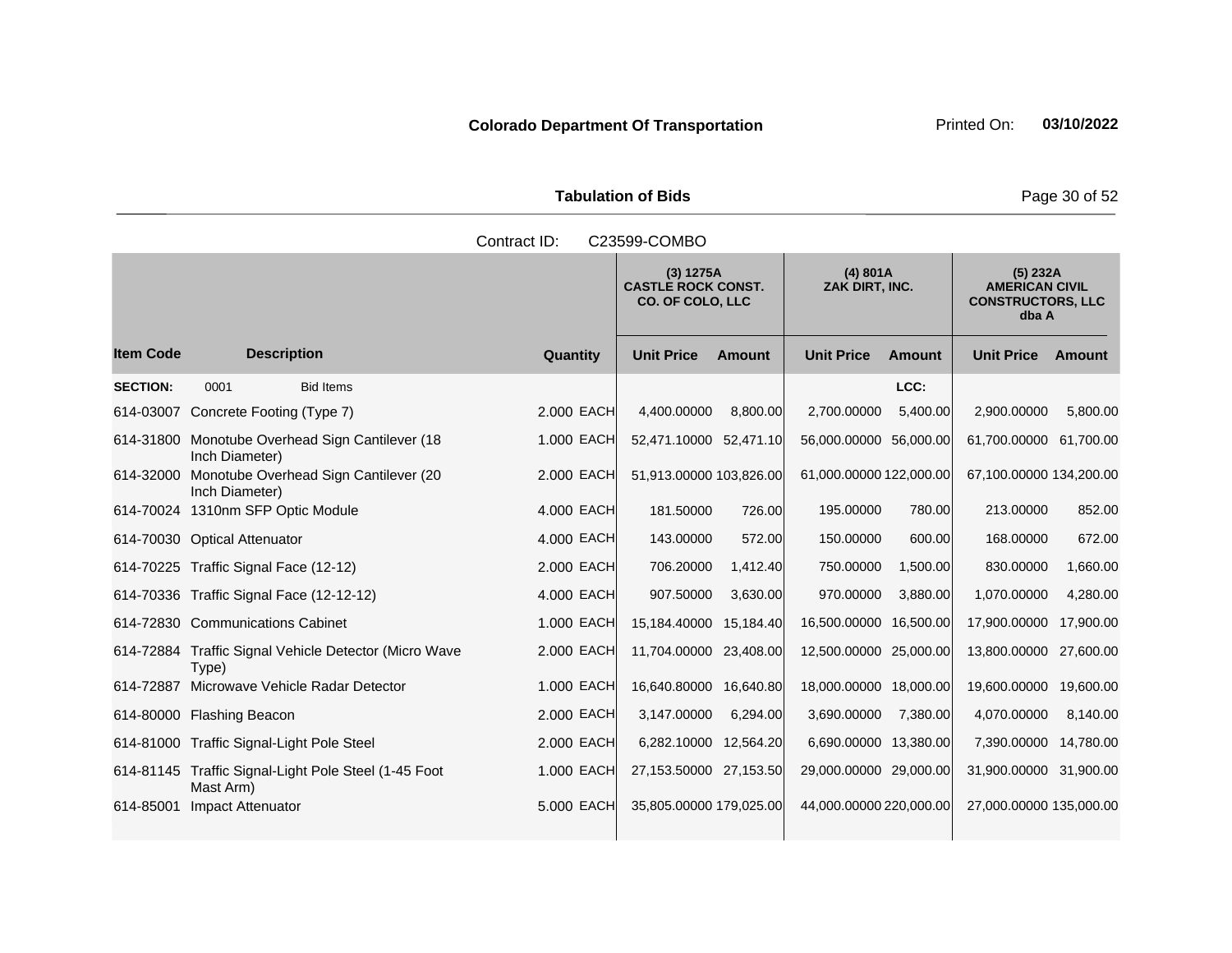Tabulation of Bids **Page 31 of 52** 

|                  | Contract ID:<br>C23599-COMBO                               |                        |                                                                   |               |                                                                         |               |                                                                        |                      |  |  |
|------------------|------------------------------------------------------------|------------------------|-------------------------------------------------------------------|---------------|-------------------------------------------------------------------------|---------------|------------------------------------------------------------------------|----------------------|--|--|
|                  |                                                            |                        | (3) 1275A<br><b>CASTLE ROCK CONST.</b><br><b>CO. OF COLO, LLC</b> |               | (4) 801A<br>ZAK DIRT, INC.                                              |               | (5) 232A<br><b>AMERICAN CIVIL</b><br><b>CONSTRUCTORS, LLC</b><br>dba A |                      |  |  |
| <b>Item Code</b> | <b>Description</b>                                         | Quantity               | <b>Unit Price</b>                                                 | <b>Amount</b> | <b>Unit Price</b>                                                       | <b>Amount</b> | <b>Unit Price</b>                                                      | Amount               |  |  |
| <b>SECTION:</b>  | <b>Bid Items</b><br>0001                                   |                        |                                                                   |               |                                                                         | LCC:          |                                                                        |                      |  |  |
|                  | 614-86007 Serial to IP Converter                           | 1.000 EACH             | 2,795.10000                                                       | 2,795.10      | 3,000.00000                                                             | 3,000.00      | 3,290.00000                                                            | 3,290.00             |  |  |
|                  | 614-86250 Ramp Metering Controller                         | 1,000 EACH             | 7,385.40000                                                       | 7,385.40      | 4,400.00000                                                             | 4,400.00      | 8,680.00000                                                            | 8,680.00             |  |  |
|                  | 614-87010 Fiber Optic Cable (Single Mode) (12 Fiber)       | LF<br>225.000          | 9.35000                                                           | 2,103.75      | 10.00000                                                                | 2,250.00      | 11.00000                                                               | 2,475.00             |  |  |
|                  | 614-87012 Fiber Optic Termination Panel (12 Fiber)         | 1.000 EACH             | 1,788.60000                                                       | 1,788.60      | 2,000.00000                                                             | 2,000.00      | 2,100.00000                                                            | 2,100.00             |  |  |
|                  | 614-87015 Buffer Tube Fan Out Kit                          | 1.000 EACH             | 215.60000                                                         | 215.60        | 230.00000                                                               | 230.00        | 253.00000                                                              | 253.00               |  |  |
|                  | 614-87320 Closed Circuit Television                        | 1.000 EACH             | 7,661.50000                                                       | 7,661.50      | 8,200.00000                                                             | 8,200.00      | 9,010.00000                                                            | 9,010.00             |  |  |
|                  | 614-87350 Test Fiber Optic Cable                           | L S<br>1.000           | 2,200.00000                                                       | 2,200.00      | 2,600.00000                                                             | 2,600.00      | 2,850.00000                                                            | 2,850.00             |  |  |
|                  | 614-87400 Breakaway Tapered ITS Pole Steel (30<br>Feet) xx | 1.000 EACH             | 6,215.00000                                                       | 6,215.00      | 6,700.00000                                                             | 6,700.00      | 7,310.00000                                                            | 7,310.00             |  |  |
|                  | 614-87512 Splice Fiber Optic Cable (12 Strand)             | 1.000 EACH             | 1,430.00000                                                       | 1,430.00      | 1,500.00000                                                             | 1,500.00      | 1,680.00000                                                            | 1,680.00             |  |  |
|                  | 614-87692 Ethernet Switch Type II                          | 1,000 EACH             | 6,789.20000                                                       | 6,789.20      | 7,300.00000                                                             | 7,300.00      | 7,980.00000                                                            | 7,980.00             |  |  |
|                  | 615-00030 Embankment Protector Type 3                      | 5.000 EACH             | 2,255.60000 11,278.00                                             |               | 2,300.00000 11,500.00                                                   |               | 1,120.00000                                                            | 5,600.00             |  |  |
|                  | 615-00050 Embankment Protector Type 5                      | 1,000 EACH             | 4,542.92000                                                       | 4,542.92      | 1,500.00000                                                             | 1,500.00      | 4,510.00000                                                            | 4,510.00             |  |  |
|                  | 618-01137 Prestressed Concrete I (CBT 37.5)                | 2,614.000<br><b>LF</b> | 579.17000 1,513,950.                                              | 38l           | 450.00000 1,176,300.                                                    | 00            |                                                                        | 350.00000 914,900.00 |  |  |
|                  | 620-00005 Field Office (Special)                           | 1.000 EACH             | 484,646.00000 484,646.00                                          |               | 300,000.00000 300,000.00                                                |               | 243,000.00000 243,000.00                                               |                      |  |  |
|                  | 620-00012 Field Laboratory (Class 2)                       | 1.000 EACH             |                                                                   |               | 41,285.20000 41,285.20 125,000.00000 125,000.00 143,000.0000 143,000.00 |               |                                                                        |                      |  |  |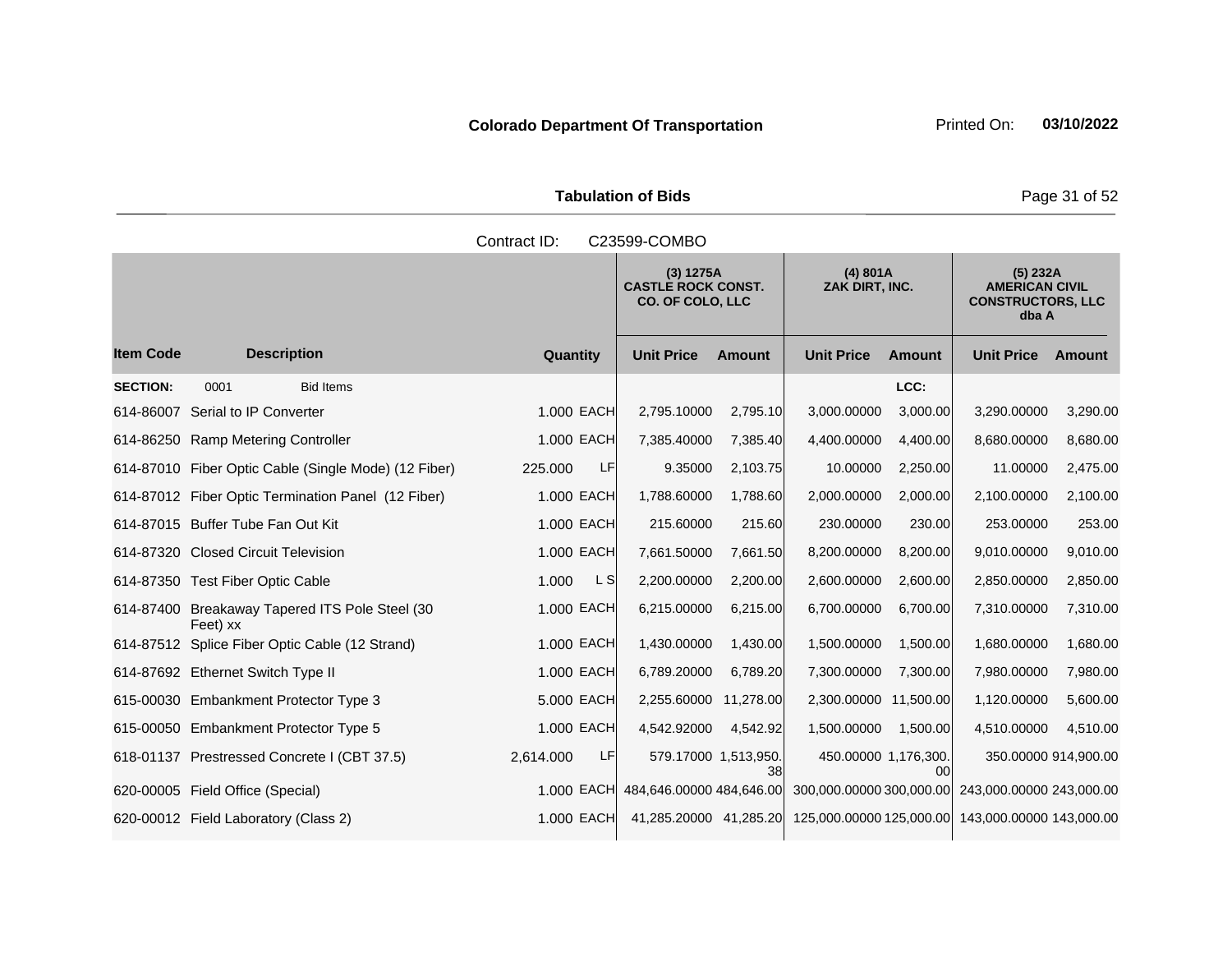Tabulation of Bids **Page 32 of 52** 

|                  |                                                                    | Contract ID: |            | C23599-COMBO                                                      |                             |                                |                     |                                                                        |                     |
|------------------|--------------------------------------------------------------------|--------------|------------|-------------------------------------------------------------------|-----------------------------|--------------------------------|---------------------|------------------------------------------------------------------------|---------------------|
|                  |                                                                    |              |            | (3) 1275A<br><b>CASTLE ROCK CONST.</b><br><b>CO. OF COLO, LLC</b> |                             | (4) 801A<br>ZAK DIRT, INC.     |                     | (5) 232A<br><b>AMERICAN CIVIL</b><br><b>CONSTRUCTORS, LLC</b><br>dba A |                     |
| <b>Item Code</b> | <b>Description</b>                                                 | Quantity     |            | <b>Unit Price</b>                                                 | <b>Amount</b>               | <b>Unit Price</b>              | <b>Amount</b>       | <b>Unit Price</b>                                                      | Amount              |
| <b>SECTION:</b>  | 0001<br><b>Bid Items</b>                                           |              |            |                                                                   |                             |                                | LCC:                |                                                                        |                     |
|                  | 620-00020 Sanitary Facility                                        | 2.000 EACH   |            | 11,000.00000 22,000.00                                            |                             | 13,500.00000 27,000.00         |                     | 36,200.00000 72,400.00                                                 |                     |
|                  | 621-00450 Detour Pavement                                          | 8,810.000    | <b>SY</b>  |                                                                   | 65.67000 578,552.70         |                                | 73.00000 643,130.00 |                                                                        | 77.00000 678,370.00 |
|                  | 624-20301 Detour Drainage Pipe (Class 0)                           | 1.000        | L SI       | 40,183.66000 40,183.66                                            |                             | 35,000.00000 35,000.00         |                     | 11,400.00000 11,400.00                                                 |                     |
|                  | 624-27015 15 Inch Drainage Pipe (Class 7)                          | 137.000      | LF         |                                                                   | 88.31000 12,098.47          | 40.00000                       | 5,480.00            | 105.00000 14,385.00                                                    |                     |
|                  | 624-27024 24 Inch Drainage Pipe (Class 7)                          | 143.000      | LF         |                                                                   | 327.83000 46,879.69         | 445.00000 63,635.00            |                     | 229.00000 32,747.00                                                    |                     |
|                  | 624-29015 15 Inch Drainage Pipe (Class 9)                          | 276.000      | LF         |                                                                   | 111.10000 30,663.60         |                                | 39.00000 10,764.00  |                                                                        | 87.00000 24,012.00  |
|                  | 624-29018 18 Inch Drainage Pipe (Class 9)                          | 163.000      | LF         |                                                                   | 217.63000 35,473.69         | 115.00000 18,745.00            |                     | 127.00000 20,701.00                                                    |                     |
|                  | 624-29024 24 Inch Drainage Pipe (Class 9)                          | 155.000      | LF         |                                                                   | 258.85000 40,121.75         | 145.00000 22,475.00            |                     | 156.00000 24,180.00                                                    |                     |
|                  | 624-49018 18 Inch Equivalent Drainage Pipe Elliptical<br>(Class 9) | 589.000      | LF         |                                                                   | 190.45000 112,175.05        | 170.00000 100.130.00           |                     | 111.00000 65,379.00                                                    |                     |
|                  | 625-00000 Construction Surveying                                   | 1.000        | L SI       | 148,500.00000 148,500.00                                          |                             |                                |                     | 199,000.00000 199,000.00 431,000.00000 431,000.00                      |                     |
|                  | 626-00000 Mobilization                                             | 2.000        | L SI       | 54000                                                             | 1,207,443. 2,414,887.<br>08 | 1,225,000. 2,450,000.<br>00000 | 00                  | 1,047,047. 2,094,094.<br>23000                                         | 46                  |
|                  | 626-01113 Public Information Management (Tier III)                 | 800.000      | <b>DAY</b> |                                                                   | 78.10000 62,480.00          |                                | 60.00000 48,000.00  | 68.00000                                                               | 54,400.00           |
|                  | 627-00008 Modified Epoxy Pavement Marking                          | 324.000      | GAL        |                                                                   | 93.50000 30,294.00          | 175.00000 56,700.00            |                     | 150.00000 48,600.00                                                    |                     |
|                  | 627-00013 Pavement Marking Paint (High Build)                      | 2,510.000    | GAL        |                                                                   | 49.50000 124,245.00         | 120.00000 301,200.00           |                     |                                                                        | 80.00000 200,800.00 |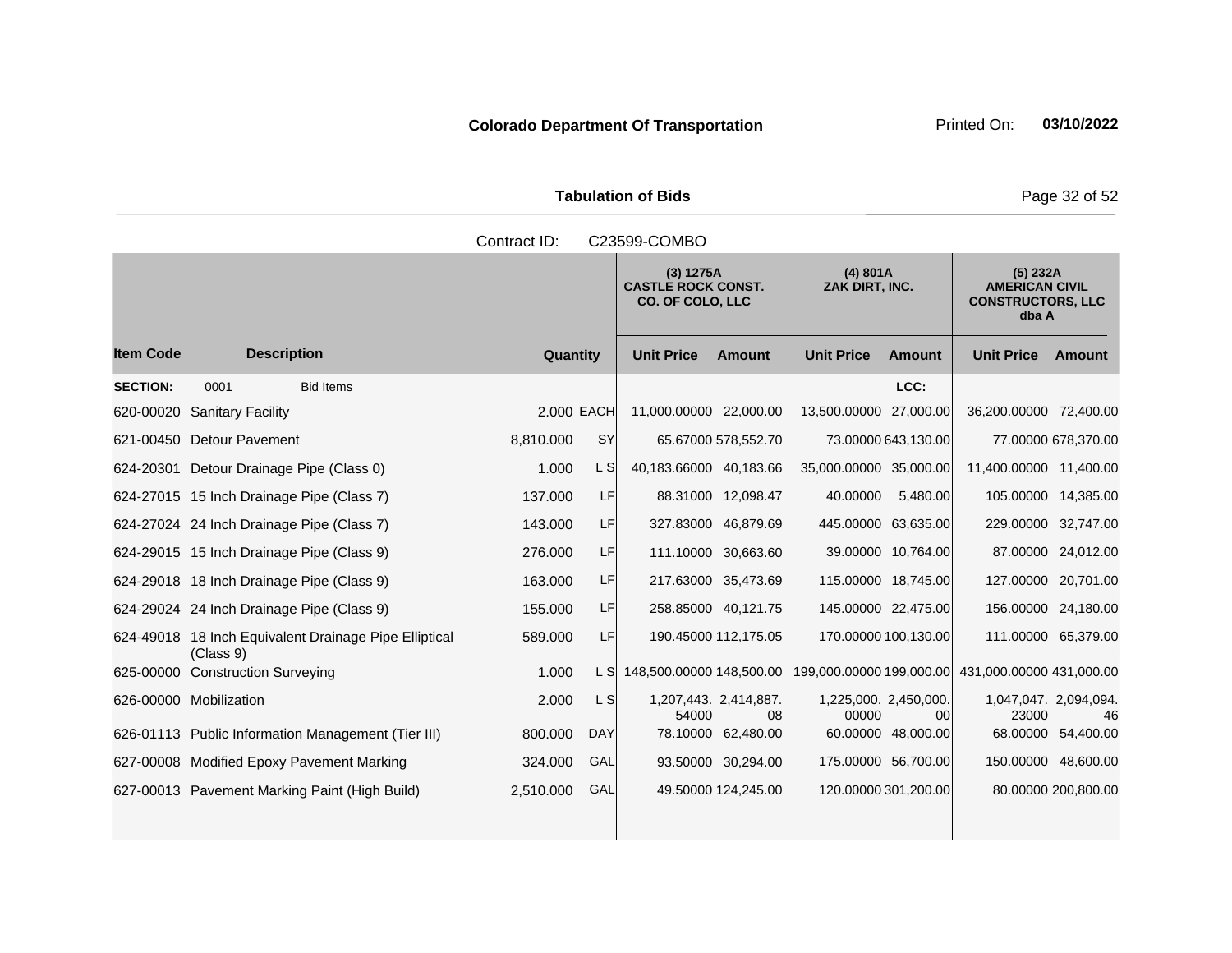Tabulation of Bids **Page 33 of 52** 

|                           |                    |                                                                         | Contract ID:   |                                                            | C23599-COMBO           |                            |                        |                                                                        |                        |                     |
|---------------------------|--------------------|-------------------------------------------------------------------------|----------------|------------------------------------------------------------|------------------------|----------------------------|------------------------|------------------------------------------------------------------------|------------------------|---------------------|
|                           |                    |                                                                         |                | (3) 1275A<br><b>CASTLE ROCK CONST.</b><br>CO. OF COLO, LLC |                        | (4) 801A<br>ZAK DIRT, INC. |                        | (5) 232A<br><b>AMERICAN CIVIL</b><br><b>CONSTRUCTORS, LLC</b><br>dba A |                        |                     |
| <b>Item Code</b>          |                    | <b>Description</b>                                                      | Quantity       |                                                            | <b>Unit Price</b>      | <b>Amount</b>              | <b>Unit Price</b>      | <b>Amount</b>                                                          | <b>Unit Price</b>      | Amount              |
| <b>SECTION:</b>           | 0001               | <b>Bid Items</b>                                                        |                |                                                            |                        |                            |                        | LCC:                                                                   |                        |                     |
|                           | I)(Inlaid)         | 627-01010 Preformed Plastic Pavement Marking (Type                      | 6,008.000      | <b>SF</b>                                                  |                        | 13.20000 79,305.60         |                        | 14.00000 84,112.00                                                     |                        | 21.00000 126,168.00 |
| 627-01011                 | (Contrast)(Inlaid) | <b>Preformed Plastic Pavement Marking</b>                               | 3,004.000      | <b>SF</b>                                                  |                        | 14.30000 42,957.20         |                        | 15.00000 45,060.00                                                     |                        | 23.00000 69,092.00  |
|                           | II) (Inlaid)       | 627-02010 Preformed Plastic Pavement Marking (Type                      | 352.000        | <b>SF</b>                                                  | 13.00000               | 4,576.00                   | 15.00000               | 5,280.00                                                               | 23.00000               | 8,096.00            |
|                           |                    | 627-30410 Preformed Thermoplastic Pavement<br>Marking (Xwalk-Stop Line) | 68.000         | <b>SF</b>                                                  | 22.00000               | 1,496.00                   | 24.00000               | 1,632.00                                                               | 35.00000               | 2,380.00            |
| 630-00000 Flagging        |                    |                                                                         | 2,000.000 HOUR |                                                            |                        | 38.50000 77,000.00         |                        | 40.00000 80,000.00                                                     | 45.00000               | 90,000.00           |
|                           |                    | 630-00007 Traffic Control Inspection                                    | 206.000        | <b>DAY</b>                                                 |                        | 165.00000 33,990.00        |                        | 450.00000 92,700.00                                                    | 192.00000 39,552.00    |                     |
|                           |                    | 630-00012 Traffic Control Management                                    | 516.000        | <b>DAY</b>                                                 | 1,650.00000 851,400.00 |                            | 1,080.00000 557,280.00 |                                                                        | 1,600.00000 825,600.00 |                     |
|                           |                    | 630-00015 Uniformed Traffic Control Coordination                        | 150.000 HOUR   |                                                            | 11.00000               | 1,650.00                   | 40.00000               | 6,000.00                                                               | 13.00000               | 1,950.00            |
| 630-00030 Courtesy Patrol |                    |                                                                         | 722.000        | <b>DAY</b>                                                 | 1,540.00000 1,111,880. | 00                         |                        | 790.00000 570,380.00                                                   | 1,790.00000 1,292,380. | 00                  |
|                           | Development        | 630-00040 Traffic Incident Management Plan                              | 1.000          | L S                                                        | 3,300.00000            | 3,300.00                   | 12,000.00000 12,000.00 |                                                                        | 3,830.00000            | 3,830.00            |
| 630-00041                 | Implementation     | Traffic Incident Management Plan                                        | 24.000         | <b>MON</b>                                                 | 400.00000              | 9,600.00                   | 1,500.00000 36,000.00  |                                                                        | 511.00000              | 12,264.00           |
| 630-80001                 |                    | Flashing Beacon (Portable)                                              | 61.000 EACH    |                                                            | 1,100.00000 67,100.00  |                            | 1,800.00000 109,800.00 |                                                                        | 1,280.00000            | 78,080.00           |
|                           |                    | 630-80335 Barricade (Type 3 M-A) (Temporary)                            | 55.000 EACH    |                                                            | 110.00000              | 6,050.00                   |                        | 235.00000 12,925.00                                                    | 128.00000              | 7,040.00            |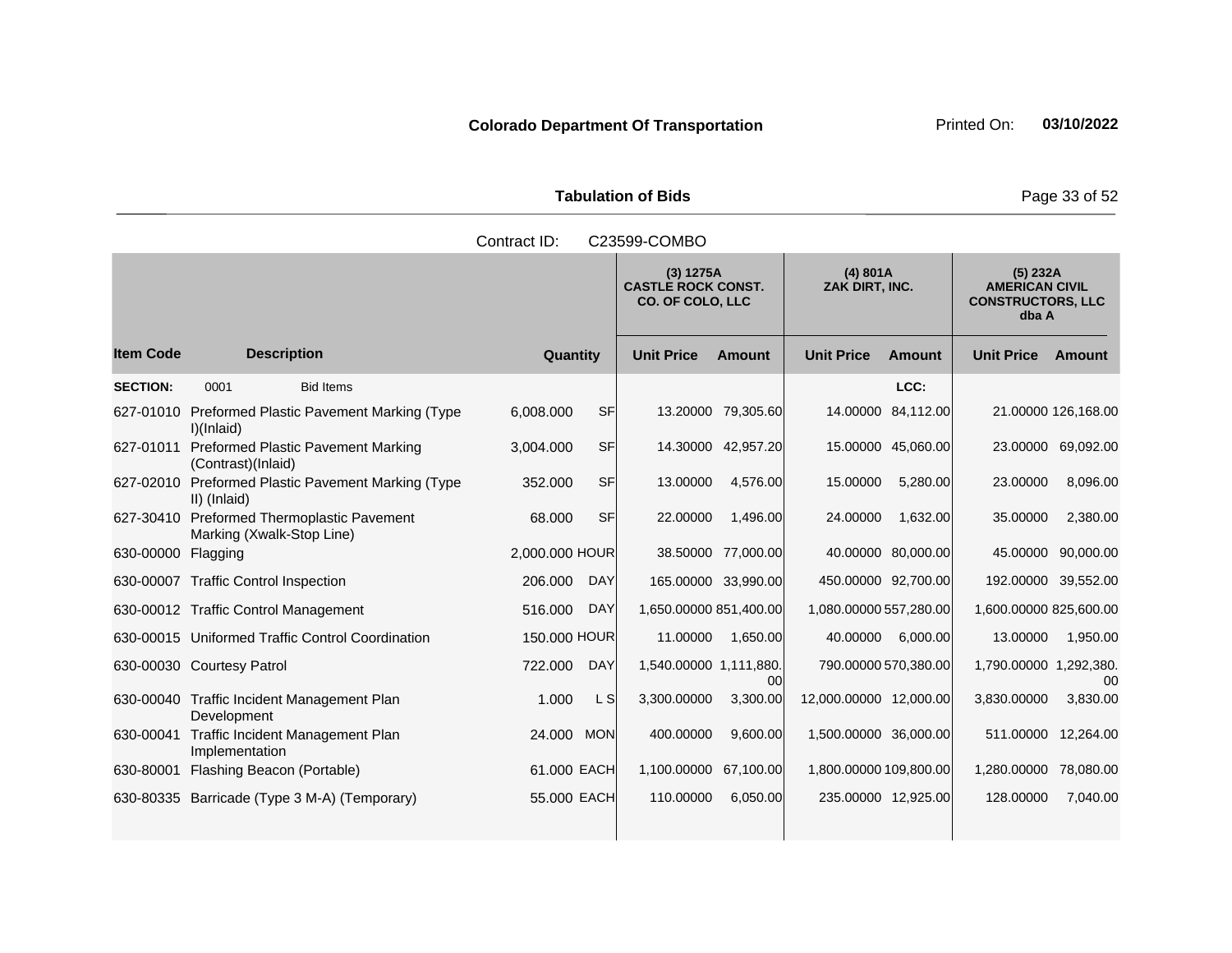Tabulation of Bids **Page 34 of 52** 

|                  |                                                                          | Contract ID:           | C23599-COMBO                                                      |                             |                                                                        |
|------------------|--------------------------------------------------------------------------|------------------------|-------------------------------------------------------------------|-----------------------------|------------------------------------------------------------------------|
|                  |                                                                          |                        | (3) 1275A<br><b>CASTLE ROCK CONST.</b><br><b>CO. OF COLO, LLC</b> | (4) 801A<br>ZAK DIRT, INC.  | (5) 232A<br><b>AMERICAN CIVIL</b><br><b>CONSTRUCTORS, LLC</b><br>dba A |
| <b>Item Code</b> | <b>Description</b>                                                       | Quantity               | <b>Unit Price</b><br><b>Amount</b>                                | <b>Unit Price</b><br>Amount | <b>Unit Price Amount</b>                                               |
| <b>SECTION:</b>  | <b>Bid Items</b><br>0001                                                 |                        |                                                                   | LCC:                        |                                                                        |
|                  | 630-80341 Construction Traffic Sign (Panel Size A)                       | 281.000 EACH           | 110.00000 30,910.00                                               | 52.00000 14,612.00          | 128.00000 35,968.00                                                    |
|                  | 630-80342 Construction Traffic Sign (Panel Size B)                       | 145.000 EACH           | 110.00000 15,950.00                                               | 95.00000 13,775.00          | 128.00000 18,560.00                                                    |
|                  | 630-80343 Construction Traffic Sign (Panel Size C)                       | 72.000 EACH            | 100.00000<br>7,200.00                                             | 160.00000 11,520.00         | 9,216.00<br>128.00000                                                  |
|                  | 630-80344 Construction Traffic Sign (Special)                            | 520.000<br><b>SF</b>   | 155.00000 80,600.00                                               | 35.00000 18,200.00          | 36.00000 18,720.00                                                     |
|                  | 630-80354 Vertical Panel (With Light) (Steady Burn)                      | 250.000 EACH           | 50.00000 12,500.00                                                | 99.00000 24,750.00          | 64.00000 16,000.00                                                     |
|                  | 630-80355 Portable Message Sign Panel                                    | 9.000 EACH             | 10.000.00000 90.000.00                                            | 21,000.00000 189,000.00     | 12,800.00000 115,200.00                                                |
|                  | 630-80358 Advance Warning Flashing or Sequencing<br>Arrow Panel (C Type) | 11.000 EACH            | 4,000.00000 44,000.00                                             | 2,750.00000 30,250.00       | 5,110.00000 56,210.00                                                  |
|                  | 630-80363 Drum Channelizing Device (With Light)<br>(Flashing)            | 80.000 EACH            | 80.00000<br>6,400.00                                              | 110.00000<br>8,800.00       | 102.00000<br>8,160.00                                                  |
|                  | 630-80364 Drum Channelizing Device (With Light)<br>(Steady Burn)         | 350.000 EACH           | 80.00000 28,000.00                                                | 110.00000 38,500.00         | 102.00000 35,700.00                                                    |
|                  | 630-80367 Portable Traffic Speed Monitor                                 | 2,000 EACH             | 4,000.00000<br>8,000.00                                           | 9,400.00000 18,800.00       | 5,110.00000 10,220.00                                                  |
|                  | 630-80370 Barrier (Temporary)                                            | LF.<br>30,800.000      | 43.85000 1,350,580.<br>00                                         | 64.00000 1,971,200.<br>00   | 40.00000 1,232,000.<br>00                                              |
|                  | 630-80372 Concrete Barrier (Temporary) (Furnish and<br>Install)          | <b>LF</b><br>5,630.000 | 71.45000 402,263.50                                               | 71.00000 399,730.00         | 64.00000 360,320.00                                                    |
|                  | 630-80378 Glare Screen (Temporary)                                       | LF<br>22,580.000       | 24.96000 563,596.80                                               | 15.00000 338,700.00         | 25.00000 564,500.00                                                    |
|                  | 630-80380 Traffic Cone                                                   | 300.000 EACH           | 10.00000<br>3,000.00                                              | 14.00000<br>4,200.00        | 3,900.00<br>13.00000                                                   |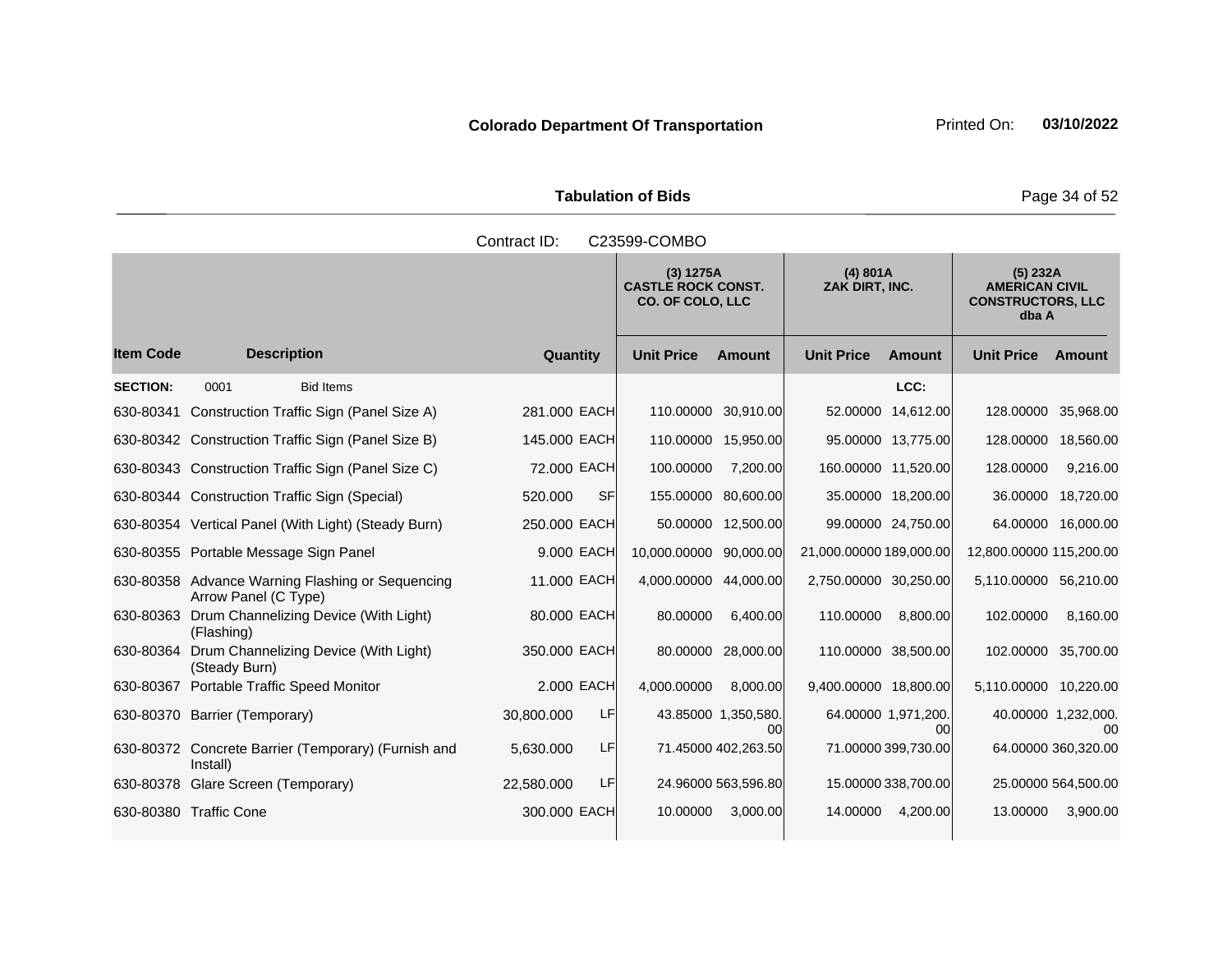Tabulation of Bids **Page 35 of 52** 

|                                             | Contract ID:<br>C23599-COMBO |                                                                   |                             |                                                                        |  |  |  |  |  |  |
|---------------------------------------------|------------------------------|-------------------------------------------------------------------|-----------------------------|------------------------------------------------------------------------|--|--|--|--|--|--|
|                                             |                              | (3) 1275A<br><b>CASTLE ROCK CONST.</b><br><b>CO. OF COLO, LLC</b> | (4) 801A<br>ZAK DIRT, INC.  | (5) 232A<br><b>AMERICAN CIVIL</b><br><b>CONSTRUCTORS, LLC</b><br>dba A |  |  |  |  |  |  |
| <b>Item Code</b><br><b>Description</b>      | <b>Quantity</b>              | <b>Unit Price</b><br><b>Amount</b>                                | <b>Unit Price</b><br>Amount | <b>Unit Price</b><br>Amount                                            |  |  |  |  |  |  |
| <b>SECTION:</b><br>0001<br><b>Bid Items</b> |                              |                                                                   | LCC:                        |                                                                        |  |  |  |  |  |  |
| 630-85010 Impact Attenuator (Temporary)     | 19,000 EACH                  | 8,000.00000 152,000.00                                            | 11,000.00000 209,000.00     | 10,200.00000 193,800.00                                                |  |  |  |  |  |  |
| 630-85041<br>Mobile Attenuator              | <b>DAY</b><br>200.000        | 500.00000 100,000.00                                              | 850.00000 170,000.00        | 638.00000 127,600.00                                                   |  |  |  |  |  |  |
| 632-00000 Night Work Lighting               | L SI<br>1.000                | 10,000.00000 10,000.00                                            |                             | 130,000.00000 130,000.00 190,000.00000 190,000.00                      |  |  |  |  |  |  |
| <b>Section Totals:</b>                      |                              | \$27,627,673.19                                                   | \$28,411,909.78             | \$29,165,415.19                                                        |  |  |  |  |  |  |
| <b>Contract Grand Totals</b>                |                              | \$27,627,673.19                                                   | \$28,411,909.78             | \$29,165,415.19                                                        |  |  |  |  |  |  |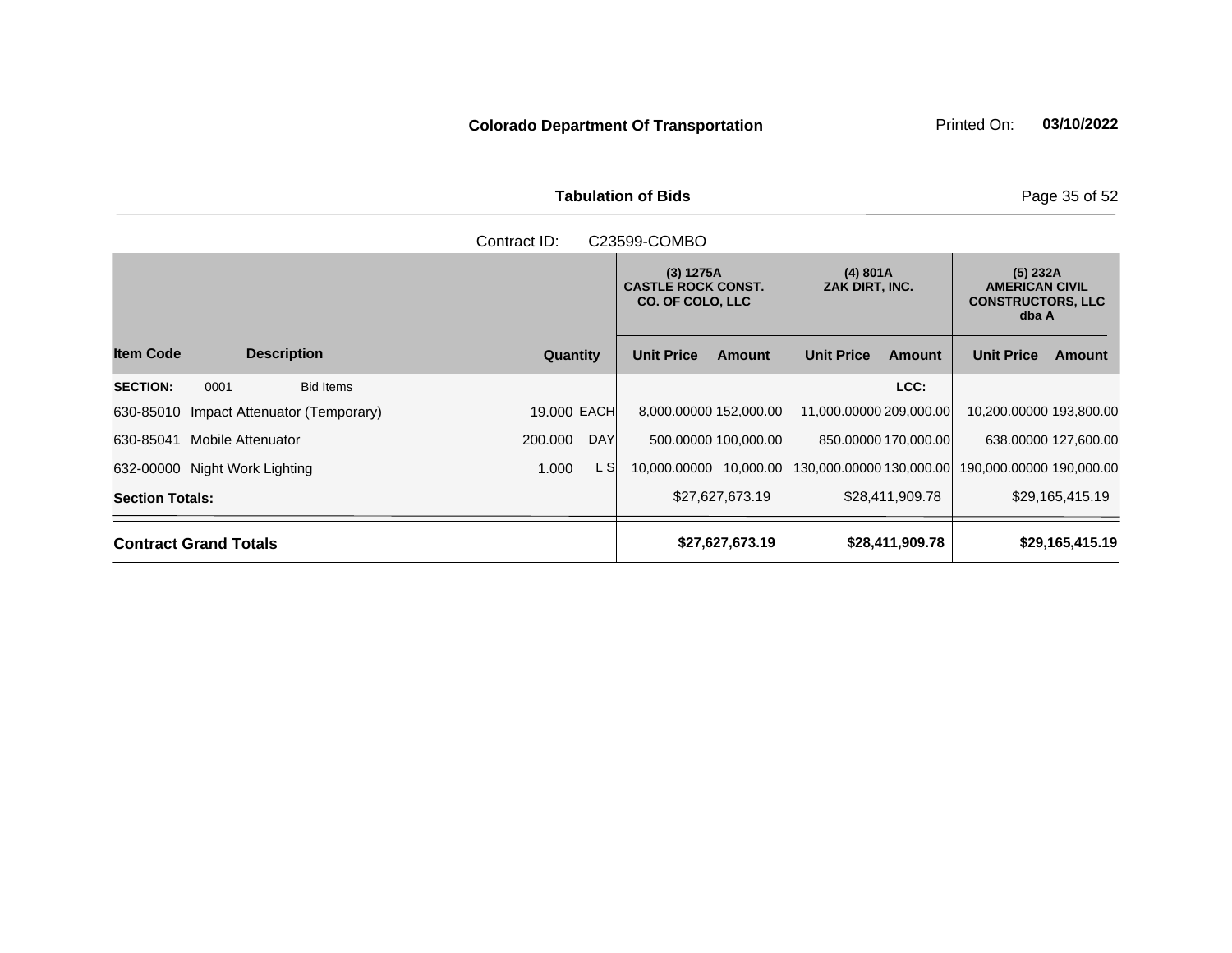Tabulation of Bids **Page 36 of 52** 

|                  |                                                  | Contract ID: |           | C23599-COMBO                                  |                    |                       |                             |                   |                                       |
|------------------|--------------------------------------------------|--------------|-----------|-----------------------------------------------|--------------------|-----------------------|-----------------------------|-------------------|---------------------------------------|
|                  |                                                  |              |           | (6) 870A<br><b>SEMA CONSTRUCTION,</b><br>INC. |                    |                       | (7) 090A<br>IHC Scott, Inc. |                   | (8) 011A<br><b>AMES CONSTRUCTION,</b> |
| <b>Item Code</b> | <b>Description</b>                               | Quantity     |           | <b>Unit Price</b>                             | <b>Amount</b>      | <b>Unit Price</b>     | Amount                      | <b>Unit Price</b> | Amount                                |
| <b>SECTION:</b>  | 0001<br><b>Bid Items</b>                         |              |           |                                               |                    |                       | LCC:                        |                   |                                       |
| 201-00001        | Clearing and Grubbing                            | 1.000 ACRE   |           | 100,000.00000 100,000.00                      |                    | 1,069.86000           | 1,069.86                    | 8,900.00000       | 8,900.00                              |
| 202-00001        | <b>Removal of Structure</b>                      | 1.000 EACH   |           | 2,200.00000                                   | 2,200.00           | 1,944.51000           | 1,944.51                    | 2,000.00000       | 2,000.00                              |
|                  | 202-00019 Removal of Inlet                       | 3.000 EACH   |           | 1,900.00000                                   | 5,700.00           | 1,944.51000           | 5,833.53                    | 900.00000         | 2,700.00                              |
|                  | 202-00023 Removal of Embankment Protector Type 3 | 5,000 EACH   |           | 960.00000                                     | 4,800.00           | 2,117.88000 10,589.40 |                             | 1,500.00000       | 7,500.00                              |
|                  | 202-00024 Removal of Embankment Protector Type 5 | 2.000 EACH   |           | 1,700.00000                                   | 3,400.00           | 2,185.63000           | 4,371.26                    | 1,200.00000       | 2,400.00                              |
|                  | 202-00026 Removal of Slope and Ditch Paving      | 1,252.000    | <b>SY</b> | 20.00000                                      | 25,040.00          |                       | 34.66000 43,394.32          | 17.00000          | 21,284.00                             |
|                  | 202-00027 Removal of Riprap                      | 209.000      | <b>SY</b> |                                               | 59.00000 12,331.00 | 29.28000              | 6,119.52                    | 12.00000          | 2,508.00                              |
|                  | 202-00035 Removal of Pipe                        | 782.000      | LF        |                                               | 40.00000 31,280.00 |                       | 23.09000 18,056.38          | 35.00000          | 27,370.00                             |
|                  | 202-00037 Removal of End Section                 | 2.000 EACH   |           | 130.00000                                     | 260.00             | 232.55000             | 465.10                      | 500.00000         | 1,000.00                              |
|                  | 202-00040 Removal of Electrical Conduit          | 100.000      | LF        | 63.00000                                      | 6,300.00           | 85.52000              | 8,552.00                    | 13.00000          | 1,300.00                              |
|                  | 202-00090 Removal of Delineator                  | 34,000 EACH  |           | 6.00000                                       | 204.00             | 17.23000              | 585.82                      | 14.00000          | 476.00                                |
| 202-00190        | Removal of Concrete Median Cover<br>Material     | 200.000      | <b>SY</b> | 18.00000                                      | 3,600.00           | 12.47000              | 2,494.00                    | 30.00000          | 6,000.00                              |
| 202-00200        | <b>Removal of Sidewalk</b>                       | 131.000      | <b>SY</b> | 28.00000                                      | 3,668.00           | 8.12000               | 1,063.72                    | 28.00000          | 3,668.00                              |
| 202-00201        | <b>Removal of Curb</b>                           | 271.000      | LF        | 8.00000                                       | 2,168.00           | 11.37000              | 3,081.27                    | 9.00000           | 2,439.00                              |
|                  | 202-00202 Removal of Gutter                      | 119.000      | LFI       | 12.00000                                      | 1,428.00           | 11.37000              | 1,353.03                    | 13.00000          | 1,547.00                              |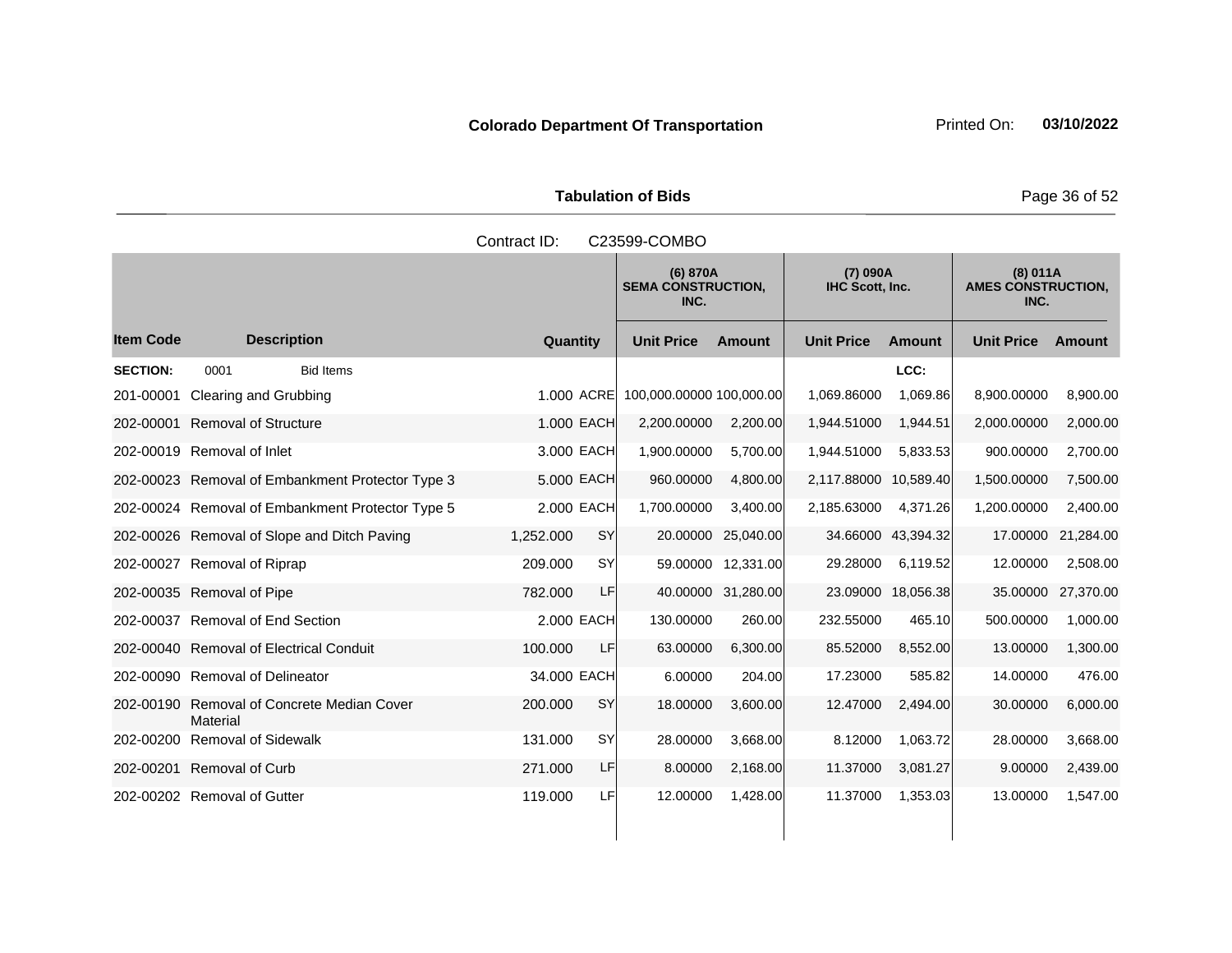Tabulation of Bids **Page 37 of 52** 

|                  |                                                    | Contract ID: |            | C23599-COMBO                                  |                     |                             |                     |                                               |                     |
|------------------|----------------------------------------------------|--------------|------------|-----------------------------------------------|---------------------|-----------------------------|---------------------|-----------------------------------------------|---------------------|
|                  |                                                    |              |            | (6) 870A<br><b>SEMA CONSTRUCTION,</b><br>INC. |                     | (7) 090A<br>IHC Scott, Inc. |                     | (8) 011A<br><b>AMES CONSTRUCTION,</b><br>INC. |                     |
| <b>Item Code</b> | <b>Description</b>                                 | Quantity     |            | <b>Unit Price</b>                             | <b>Amount</b>       | <b>Unit Price</b>           | <b>Amount</b>       | <b>Unit Price</b>                             | Amount              |
| <b>SECTION:</b>  | 0001<br><b>Bid Items</b>                           |              |            |                                               |                     |                             | LCC:                |                                               |                     |
|                  | 202-00203 Removal of Curb and Gutter               | 200,000      | LF         | 10.00000                                      | 2,000.00            | 11.37000                    | 2,274.00            | 11.00000                                      | 2,200.00            |
|                  | 202-00210 Removal of Concrete Pavement             | 38,581.000   | <b>SY</b>  |                                               | 10.00000 385,810.00 |                             | 10.81000 417,060.61 |                                               | 9.00000 347,229.00  |
|                  | 202-00220 Removal of Asphalt Mat                   | 69,358.000   | <b>SY</b>  |                                               | 4.40000 305,175.20  |                             | 8.59000 595,785.22  |                                               | 7.50000 520,185.00  |
|                  | 202-00240 Removal of Asphalt Mat (Planing)         | 14,018.000   | <b>SY</b>  |                                               | 3.40000 47,661.20   |                             | 7.42000 104,013.56  |                                               | 6.00000 84,108.00   |
|                  | 202-00250 Removal of Pavement Marking              | 30,000.000   | <b>SF</b>  |                                               | 2.90000 87,000.00   |                             | 1.14000 34,200.00   |                                               | 1.25000 37,500.00   |
|                  | 202-00400 Removal of Bridge                        |              | 2,000 EACH | 235,000.00000 470,000.00                      |                     | 173,308.30000 346,616.60    |                     | 95,000.00000 190,000.00                       |                     |
|                  | 202-00425 Removal of Bridge Railing                | 29.000       | LF         | 8.50000                                       | 246.50              | 454.93000 13,192.97         |                     | 70.00000                                      | 2,030.00            |
|                  | 202-00503 Removal of Portions of Present Structure | 55.000       | <b>SY</b>  |                                               | 230.00000 12,650.00 | 447.71000 24,624.05         |                     | 300.00000                                     | 16,500.00           |
|                  | 202-00805 Removal of Overhead Sign Structure       |              | 2.000 EACH | 18,300.00000 36,600.00                        |                     | 24,930.38000 49,860.76      |                     | 6,500.00000                                   | 13,000.00           |
|                  | 202-00810 Removal of Ground Sign                   | 32.000 EACH  |            | 180.00000                                     | 5,760.00            | 179.50000                   | 5,744.00            | 140.00000                                     | 4,480.00            |
|                  | 202-00821 Removal of Sign Panel                    |              | 4.000 EACH | 1,700.00000                                   | 6,800.00            | 2,296.33000                 | 9,185.32            | 115.00000                                     | 460.00              |
|                  | 202-00827 Removal of Pull Box                      |              | 1.000 EACH | 360.00000                                     | 360.00              | 491.76000                   | 491.76              | 100.00000                                     | 100.00              |
|                  | 202-00895 Removal of Impact Attenuator             |              | 4.000 EACH | 1,600.00000                                   | 6,400.00            | 2,186.29000                 | 8,745.16            | 1,800.00000                                   | 7,200.00            |
|                  | 202-01000 Removal of Fence                         | 1,886.000    | LF         | 5.00000                                       | 9,430.00            |                             | 7.07000 13,334.02   | 5.50000                                       | 10,373.00           |
|                  | 202-01130 Removal of Guardrail Type 3              | 16,888.000   | LF         | 3.70000                                       | 62,485.60           |                             | 5.07000 85,622.16   | 4.00000                                       | 67,552.00           |
|                  | 202-01170 Removal of Guardrail Type 7              | 6,766.000    | LF         |                                               | 21.00000 142,086.00 |                             | 28.92000 195.672.72 |                                               | 32.00000 216,512.00 |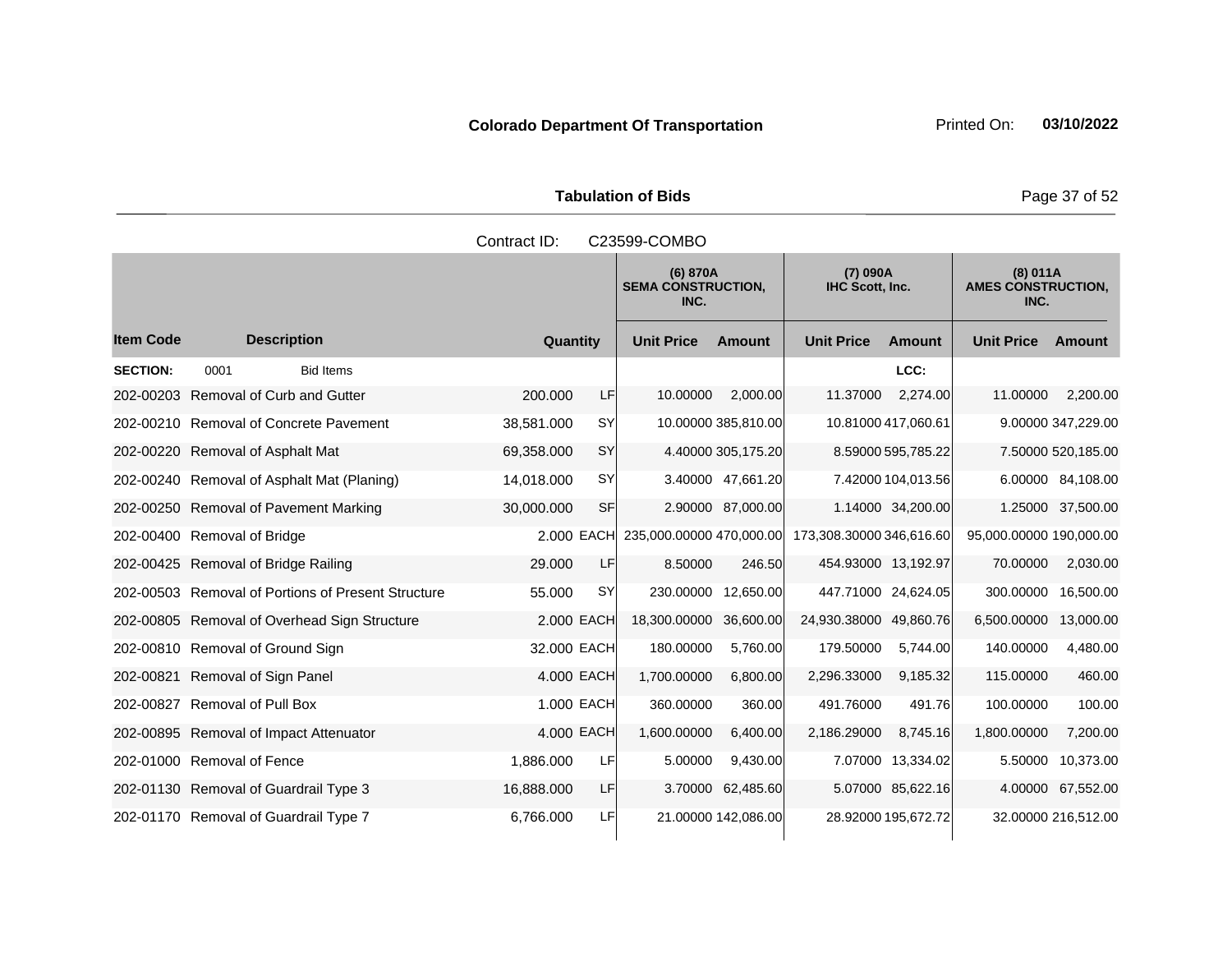Tabulation of Bids **Page 38 of 52** 

|                     |                                                                | Contract ID:            | C23599-COMBO                                  |                                    |                                               |
|---------------------|----------------------------------------------------------------|-------------------------|-----------------------------------------------|------------------------------------|-----------------------------------------------|
|                     |                                                                |                         | (6) 870A<br><b>SEMA CONSTRUCTION,</b><br>INC. | (7) 090A<br>IHC Scott, Inc.        | (8) 011A<br><b>AMES CONSTRUCTION,</b><br>INC. |
| <b>Item Code</b>    | <b>Description</b>                                             | Quantity                | <b>Unit Price</b><br>Amount                   | <b>Unit Price</b><br><b>Amount</b> | <b>Unit Price</b><br>Amount                   |
| <b>SECTION:</b>     | 0001<br><b>Bid Items</b>                                       |                         |                                               | LCC:                               |                                               |
|                     | 202-01300 Removal of End Anchorage                             | 9.000 EACH              | 260.00000<br>2,340.00                         | 350.09000<br>3,150.81              | 300.00000<br>2,700.00                         |
| 202-04001           | <b>Plug Culvert</b>                                            | 1.000 EACH              | 1,800.00000<br>1,800.00                       | 2,249.32000<br>2,249.32            | 4,500.00000<br>4,500.00                       |
|                     | 202-04002 Clean Culvert                                        | 5.000 EACH              | 1,300.00000<br>6,500.00                       | 2,288.48000 11,442.40              | 3,000.00000 15,000.00                         |
|                     | 203-00010 Unclassified Excavation (Complete In Place)          | <b>CY</b><br>33,816.000 | 26.00000 879,216.00                           | 27.22000 920,471.52                | 26.00000 879,216.00                           |
|                     | 203-00050 Unsuitable Material                                  | CY<br>725.000           | 33.00000 23,925.00                            | 75.78000 54,940.50                 | 36.00000 26,100.00                            |
|                     | 203-00062 Embankment Material (Complete In Place)<br>(Special) | 24,521.000<br><b>CY</b> | 34.00000 833,714.00                           | 27.20000 666,971.20                | 36.00000 882,756.00                           |
|                     | 203-01100 Proof Rolling                                        | 750.000 HOUR            | 100.00000 75,000.00                           | 92.24000 69,180.00                 | 156.00000 117,000.00                          |
| 203-01500 Blading   |                                                                | 30.000 HOUR             | 180.00000<br>5,400.00                         | 164.01000<br>4,920.30              | 264.00000<br>7,920.00                         |
| 203-01550 Dozing    |                                                                | 30.000 HOUR             | 180.00000<br>5,400.00                         | 184.10000<br>5,523.00              | 8,130.00<br>271.00000                         |
|                     | 203-01594 Combination Loader                                   | 30.000 HOUR             | 3,600.00<br>120.00000                         | 3,110.40<br>103.68000              | 4,980.00<br>166.00000                         |
| 203-01597 Potholing |                                                                | 750.000 HOUR            | 230.00000 172,500.00                          | 202.84000 152,130.00               | 350.00000 262,500.00                          |
|                     | 206-00000 Structure Excavation                                 | CY<br>3,576.000         | 15.00000 53,640.00                            | 30.11000 107,673.36                | 25.00000 89,400.00                            |
|                     | 206-00060 Structure Backfill (Special) (Flow-Fill)             | CY<br>160,000           | 180.00000 28,800.00                           | 236.68000 37,868.80                | 235.00000<br>37,600.00                        |
|                     | 206-00100 Structure Backfill (Class 1)                         | CY<br>1,678.000         | 87.00000 145,986.00                           | 56.33000 94,521.74                 | 92,290.00<br>55.00000                         |
|                     | 206-00200 Structure Backfill (Class 2)                         | 172.000<br><b>CY</b>    | 62.00000 10,664.00                            | 28.89000<br>4,969.08               | 36.00000<br>6,192.00                          |
|                     |                                                                |                         |                                               |                                    |                                               |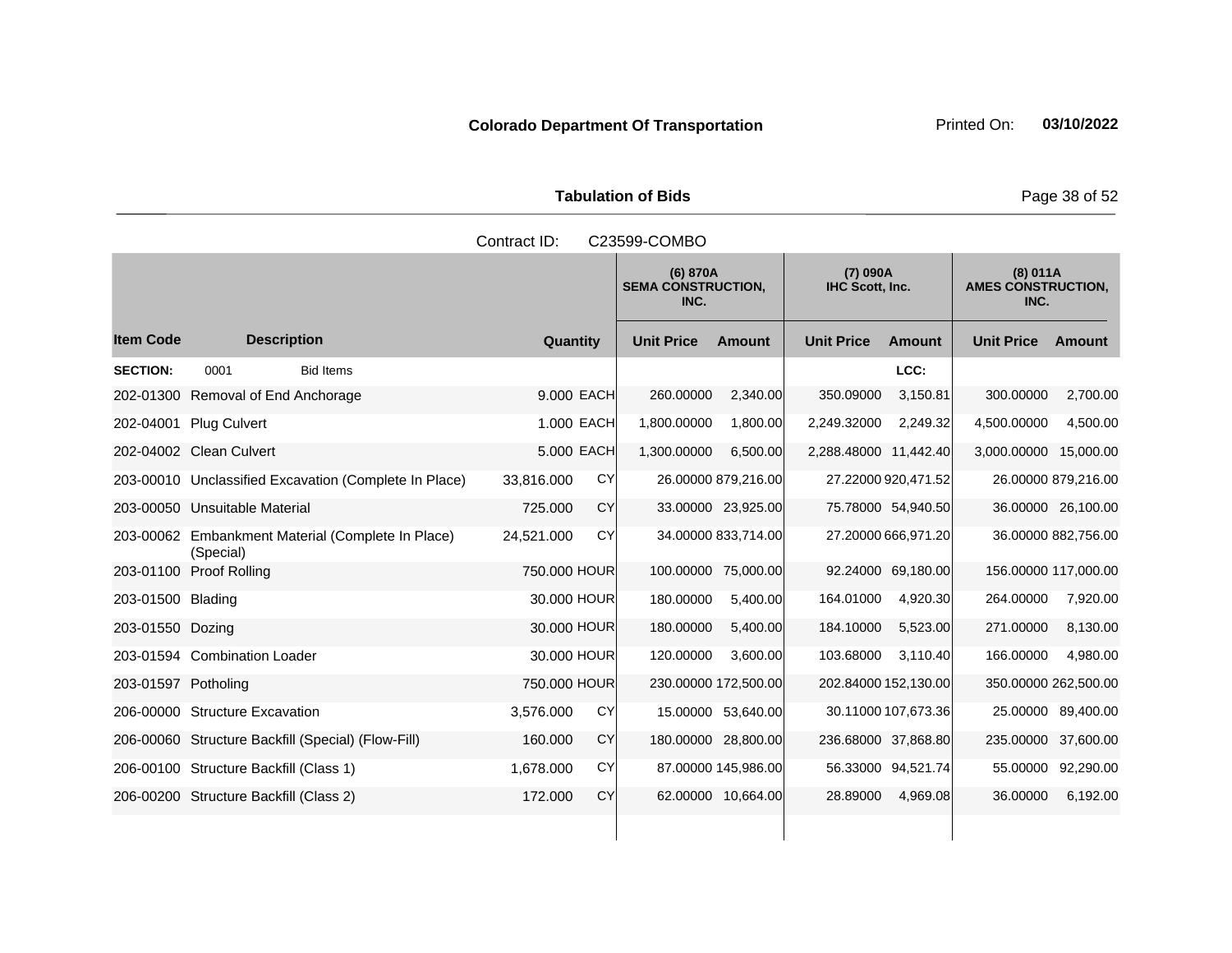Tabulation of Bids **Page 39 of 52** 

|                      |                                                                 | Contract ID: |           | C23599-COMBO                                  |                    |                                    |                    |                                               |                    |
|----------------------|-----------------------------------------------------------------|--------------|-----------|-----------------------------------------------|--------------------|------------------------------------|--------------------|-----------------------------------------------|--------------------|
|                      |                                                                 |              |           | (6) 870A<br><b>SEMA CONSTRUCTION,</b><br>INC. |                    | (7) 090A<br><b>IHC Scott, Inc.</b> |                    | (8) 011A<br><b>AMES CONSTRUCTION,</b><br>INC. |                    |
| <b>Item Code</b>     | <b>Description</b>                                              | Quantity     |           | <b>Unit Price</b>                             | <b>Amount</b>      | <b>Unit Price</b>                  | <b>Amount</b>      | <b>Unit Price</b>                             | Amount             |
| <b>SECTION:</b>      | <b>Bid Items</b><br>0001                                        |              |           |                                               |                    |                                    | LCC:               |                                               |                    |
|                      | 206-00360 Mechanical Reinforcement of Soil                      | 1,641.000    | <b>CY</b> |                                               | 21.00000 34,461.00 |                                    | 40.44000 66,362.04 |                                               | 35.00000 57,435.00 |
|                      | 206-00530 Filter Material (Class C)                             | 117.000      | <b>CY</b> | 82.00000                                      | 9.594.00           | 102.19000 11,956.23                |                    | 110.00000 12,870.00                           |                    |
|                      | 206-01781 Shoring (Area 1)                                      | 1.000        | L SI      | 150,000.00000 150,000.00                      |                    | 17,330.83000 17,330.83             |                    | 46,000.00000                                  | 46,000.00          |
|                      | 206-01782 Shoring (Area 2)                                      | 1.000        | L SI      | 150,000.00000 150,000.00                      |                    | 17,330.83000 17,330.83             |                    | 45,000.00000                                  | 45,000.00          |
|                      | 206-01783 Shoring (Area 3)                                      | 1.000        | L SI      | 150,000.00000 150,000.00                      |                    | 20,219.30000 20,219.30             |                    | 35,000.00000 35,000.00                        |                    |
|                      | 206-01784 Shoring (Area 4)                                      | 1.000        | L SI      | 150,000.00000 150,000.00                      |                    | 17,330.83000 17,330.83             |                    | 46,000.00000                                  | 46,000.00          |
|                      | 206-01785 Shoring (Area 5)                                      | 1.000        | L S       | 150,000.00000 150,000.00                      |                    | 17,330.83000 17,330.83             |                    | 45,000.00000                                  | 45,000.00          |
|                      | 206-01786 Shoring (Area 6)                                      | 1.000        | L SI      | 150,000.00000 150,000.00                      |                    | 23,107.78000 23,107.78             |                    | 35,000.00000                                  | 35,000.00          |
|                      | 207-00700 Topsoil (Onsite)                                      | 4,073.000    | <b>CY</b> |                                               | 13.00000 52,949.00 |                                    | 18.91000 77,020.43 | 17.00000                                      | 69,241.00          |
|                      | 207-00702 Topsoil (Offsite)                                     | 118.000      | <b>CY</b> | 6.50000                                       | 767.00             | 77.72000                           | 9,170.96           | 67.00000                                      | 7,906.00           |
|                      | 207-00704 Subgrade Soil Preparation                             | 25,091.000   | SY        | 0.35000                                       | 8,781.85           |                                    | 1.49000 37,385.59  | 1.30000                                       | 32,618.30          |
|                      | 208-00002 Erosion Log Type 1 (12 Inch)                          | 420.000      | LF        | 5.00000                                       | 2,100.00           | 6.82000                            | 2,864.40           | 13.00000                                      | 5,460.00           |
| 208-00020 Silt Fence |                                                                 | 16,270.000   | LF        |                                               | 1.30000 21,151.00  |                                    | 1.78000 28,960.60  | 5.00000                                       | 81,350.00          |
|                      | 208-00035 Aggregate Bag                                         | 90.000       | LF        | 7.50000                                       | 675.00             | 10.13000                           | 911.70             | 20.00000                                      | 1,800.00           |
|                      | 208-00046 Pre-fabricated Concrete Washout Structure<br>(Type 1) | 5.000 EACH   |           | 8,200.00000 41,000.00                         |                    | 3,610.59000 18,052.95              |                    | 5,000.00000                                   | 25,000.00          |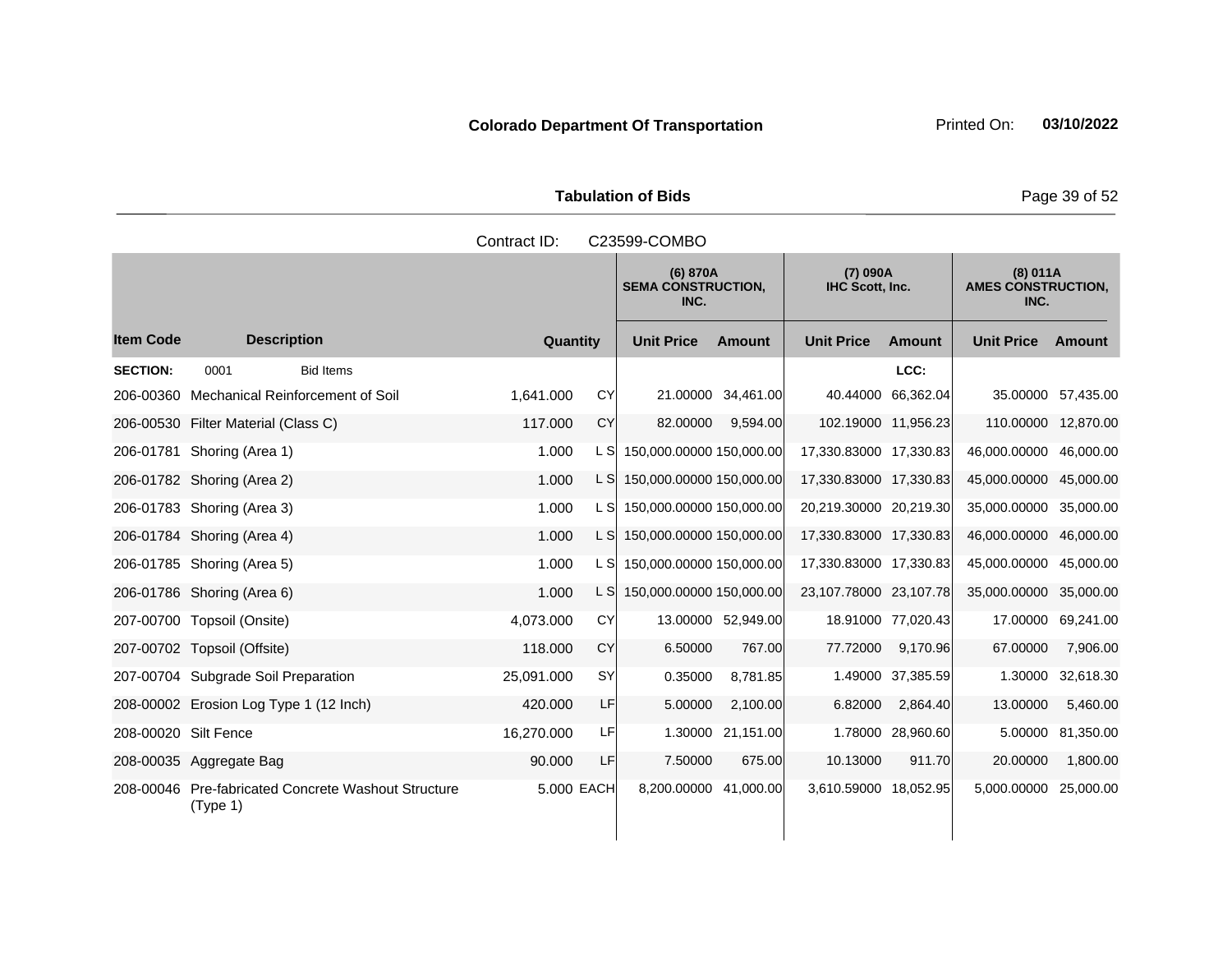Tabulation of Bids **Page 40 of 52** 

|                  | Contract ID:<br>C23599-COMBO                             |             |            |                                               |               |                                    |                    |                                               |               |  |
|------------------|----------------------------------------------------------|-------------|------------|-----------------------------------------------|---------------|------------------------------------|--------------------|-----------------------------------------------|---------------|--|
|                  |                                                          |             |            | (6) 870A<br><b>SEMA CONSTRUCTION,</b><br>INC. |               | (7) 090A<br><b>IHC Scott, Inc.</b> |                    | (8) 011A<br><b>AMES CONSTRUCTION,</b><br>INC. |               |  |
| <b>Item Code</b> | <b>Description</b>                                       | Quantity    |            | <b>Unit Price</b>                             | <b>Amount</b> | <b>Unit Price</b>                  | <b>Amount</b>      | <b>Unit Price</b>                             | <b>Amount</b> |  |
| <b>SECTION:</b>  | 0001<br><b>Bid Items</b>                                 |             |            |                                               |               |                                    | LCC:               |                                               |               |  |
| 208-00051        | Storm Drain Inlet Protection (Type I)                    | 500.000     | LF         | 9.50000                                       | 4,750.00      | 10.13000                           | 5,065.00           | 25.00000                                      | 12,500.00     |  |
|                  | 208-00075 Pre-fabricated Vehicle Tracking Pad            |             | 5,000 EACH | 15,700.00000                                  | 78,500.00     | 14,098.81000 70,494.05             |                    | 3,771.05000                                   | 18,855.25     |  |
|                  | 208-00103 Removal and Disposal of Sediment (Labor)       | 20.000 HOUR |            | 45.00000                                      | 900.00        | 49.75000                           | 995.00             | 68.00000                                      | 1,360.00      |  |
| 208-00105        | Removal and Disposal of Sediment<br>(Equipment)          | 20.000 HOUR |            | 120.00000                                     | 2,400.00      | 103.68000                          | 2,073.60           | 310.00000                                     | 6,200.00      |  |
|                  | 208-00106 Sweeping (Sediment Removal)                    | 20,000 HOUR |            | 160.00000                                     | 3.200.00      | 173.18000                          | 3.463.60           | 257.00000                                     | 5,140.00      |  |
|                  | 208-00207 Erosion Control Management                     | 546.000     | <b>DAY</b> | 47.00000                                      | 25,662.00     | 156.79000 85,607.34                |                    | 400.00000 218,400.00                          |               |  |
|                  | 208-00400 Water Control                                  | 1.000       | L S        | 28,300.00000                                  | 28,300.00     | 106,328.34000 106,328.34           |                    | 45,000.00000 45,000.00                        |               |  |
|                  | 210-00815 Reset Sign Panel                               |             | 1.000 EACH | 1,200.00000                                   | 1,200.00      | 179.50000                          | 179.50             | 150.00000                                     | 150.00        |  |
|                  | 210-01200 Reset End Anchorage                            |             | 2.000 EACH | 1,600.00000                                   | 3,200.00      | 2,121.98000                        | 4,243.96           | 1,700.00000                                   | 3,400.00      |  |
|                  | 210-02900 Relay Riprap                                   | 120.000     | CY         | 57.00000                                      | 6,840.00      | 189.00000 22,680.00                |                    | 75.00000                                      | 9,000.00      |  |
|                  | 210-04020 Modify Inlet                                   |             | 1.000 EACH | 3,600.00000                                   | 3,600.00      | 4,610.34000                        | 4,610.34           | 3,500.00000                                   | 3,500.00      |  |
|                  | 211-03005 Dewatering                                     | 1.000       | L S        | 7,100.00000                                   | 7,100.00      | 50,243.51000 50,243.51             |                    | 45,000.00000                                  | 45,000.00     |  |
|                  | 212-00700 Organic Fertilizer                             | 3,900.000   | LB         | 0.35000                                       | 1,365.00      | 0.62000                            | 2,418.00           | 1.00000                                       | 3,900.00      |  |
| 212-00701        | <b>Compost (Mechanically Applied)</b>                    | 211.000     | CY         | 36.00000                                      | 7,596.00      |                                    | 66.05000 13,936.55 | 80.00000                                      | 16,880.00     |  |
| 212-00702        | <b>Biotic Soil Amendments (Hydraulically</b><br>Applied) | 650,000     | LB         | 1.50000                                       | 975.00        | 1.56000                            | 1,014.00           | 2.00000                                       | 1,300.00      |  |
|                  |                                                          |             |            |                                               |               |                                    |                    |                                               |               |  |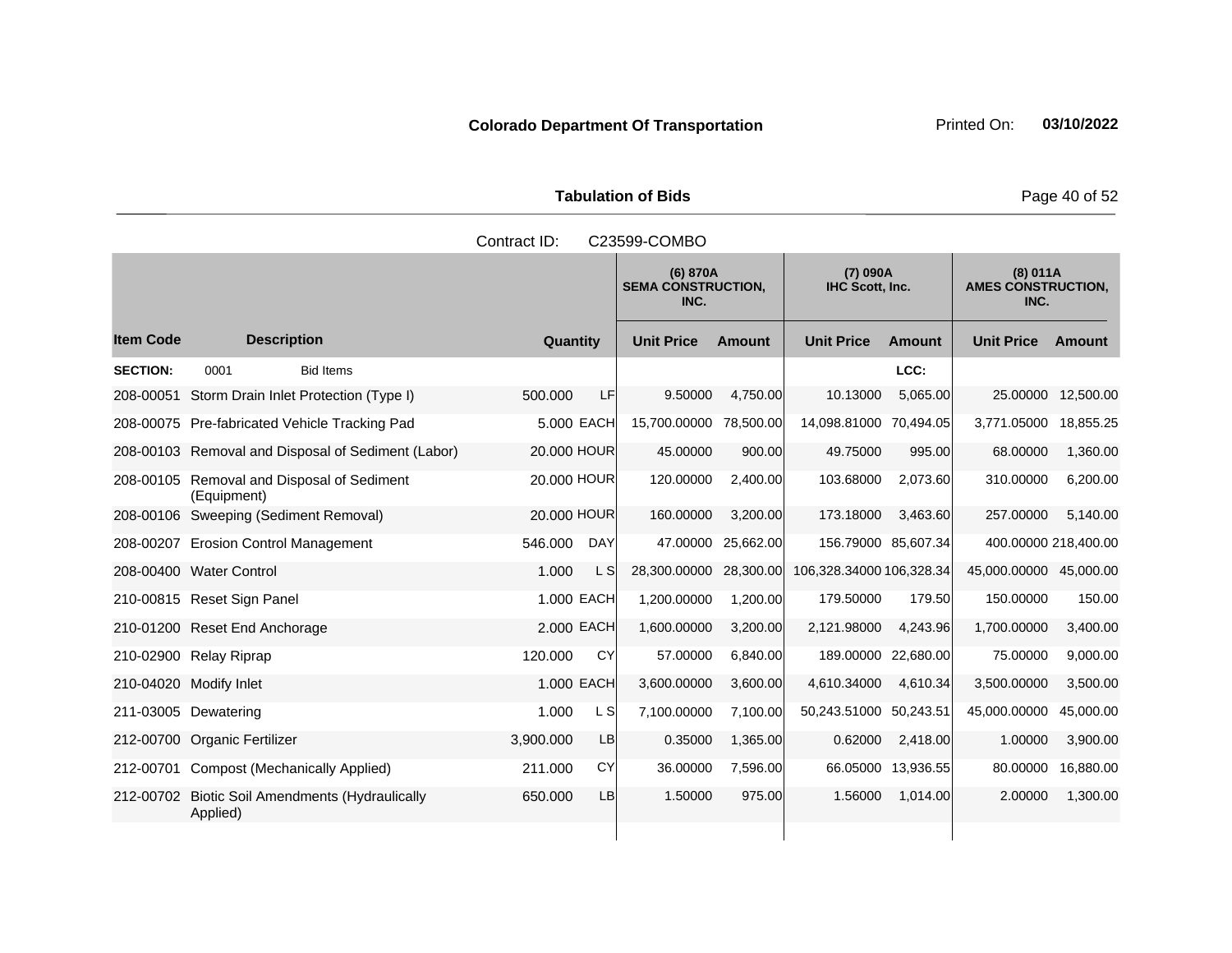Tabulation of Bids **Page 41 of 52** 

|                   |                                                                     | Contract ID:            | C23599-COMBO      |                                                                      |                        |                    |                   |                                       |
|-------------------|---------------------------------------------------------------------|-------------------------|-------------------|----------------------------------------------------------------------|------------------------|--------------------|-------------------|---------------------------------------|
|                   |                                                                     |                         | INC.              | (7) 090A<br>(6) 870A<br><b>SEMA CONSTRUCTION,</b><br>IHC Scott, Inc. |                        |                    |                   | (8) 011A<br><b>AMES CONSTRUCTION,</b> |
| <b>Item Code</b>  | <b>Description</b>                                                  | Quantity                | <b>Unit Price</b> | <b>Amount</b>                                                        | <b>Unit Price</b>      | <b>Amount</b>      | <b>Unit Price</b> | Amount                                |
| <b>SECTION:</b>   | <b>Bid Items</b><br>0001                                            |                         |                   |                                                                      |                        | LCC:               |                   |                                       |
| 212-00703 Humate  |                                                                     | 1.300.000<br>LB         | 0.75000           | 975.00                                                               | 1.09000                | 1,417.00           | 2.00000           | 2,600.00                              |
|                   | 212-00706 Seeding (Native) Drill                                    | 3.250 ACRE              | 490.00000         | 1,592.50                                                             | 572.04000              | 1,859.13           | 660.00000         | 2,145.00                              |
|                   | 212-00707 Seeding (Native) Hydraulic                                | 3.250 ACRE              | 970.00000         | 3,152.50                                                             | 696.85000              | 2,264.76           | 820.00000         | 2,665.00                              |
|                   | 212-00709 Seeding (Wetland) Drill                                   | 0.050 ACRE              | 15,773.60000      | 788.68                                                               | 2,095.76000            | 104.79             | 2,500.00000       | 125.00                                |
|                   | 213-00002 Mulching (Weed Free Hay)                                  | 1.910 ACRE              | 1,000.00000       | 1,910.00                                                             | 665.65000              | 1,271.39           | 800.00000         | 1,528.00                              |
|                   | 213-00012 Spray-on Mulch Blanket                                    | 0.290 ACRE              | 5,257.86000       | 1,524.78                                                             | 4,784.36000            | 1,387.46           | 6,200.00000       | 1,798.00                              |
|                   | 213-00061 Mulch Tackifier                                           | 230.000<br>LB           | 3.40000           | 782.00                                                               | 3.33000                | 765.90             | 4.00000           | 920.00                                |
|                   | 213-00700 Landscape Boulder                                         | 180.000 EACH            | 410.00000         | 73,800.00                                                            | 293.13000 52,763.40    |                    | 540.00000         | 97,200.00                             |
| 216-00101         | Soil Retention Blanket (Straw-Coconut)<br>(Photodegradable Class 1) | <b>SY</b><br>21,975.000 | 2.50000           | 54,937.50                                                            |                        | 2.04000 44,829.00  | 2.50000           | 54,937.50                             |
| 217-00020         | <b>Herbicide Treatment</b>                                          | 40.000 HOUR             | 120.00000         | 4,800.00                                                             | 187.21000              | 7,488.40           | 220.00000         | 8,800.00                              |
|                   | 240-00000 Wildlife Biologist                                        | 250.000 HOUR            | 120.00000         | 30,000.00                                                            |                        | 88.41000 22,102.50 | 130.00000         | 32,500.00                             |
|                   | 240-00010 Removal of Nests                                          | 80.000 HOUR             | 100.00000         | 8,000.00                                                             | 201.33000 16,106.40    |                    | 110.00000         | 8,800.00                              |
| 240-00020 Netting |                                                                     | 300.000<br><b>SY</b>    | 8.00000           | 2,400.00                                                             | 14.51000               | 4,353.00           | 9.00000           | 2,700.00                              |
|                   | 240-00100 Prairie Dog Management                                    | 1.000<br>L S            | 13,600.00000      | 13,600.00                                                            | 20,488.79000 20,488.79 |                    | 15,000.00000      | 15,000.00                             |
|                   | 250-00050 Monitoring Technician                                     | 30.000 HOUR             | 160.00000         | 4,800.00                                                             | 78.01000               | 2,340.30           | 125.00000         | 3,750.00                              |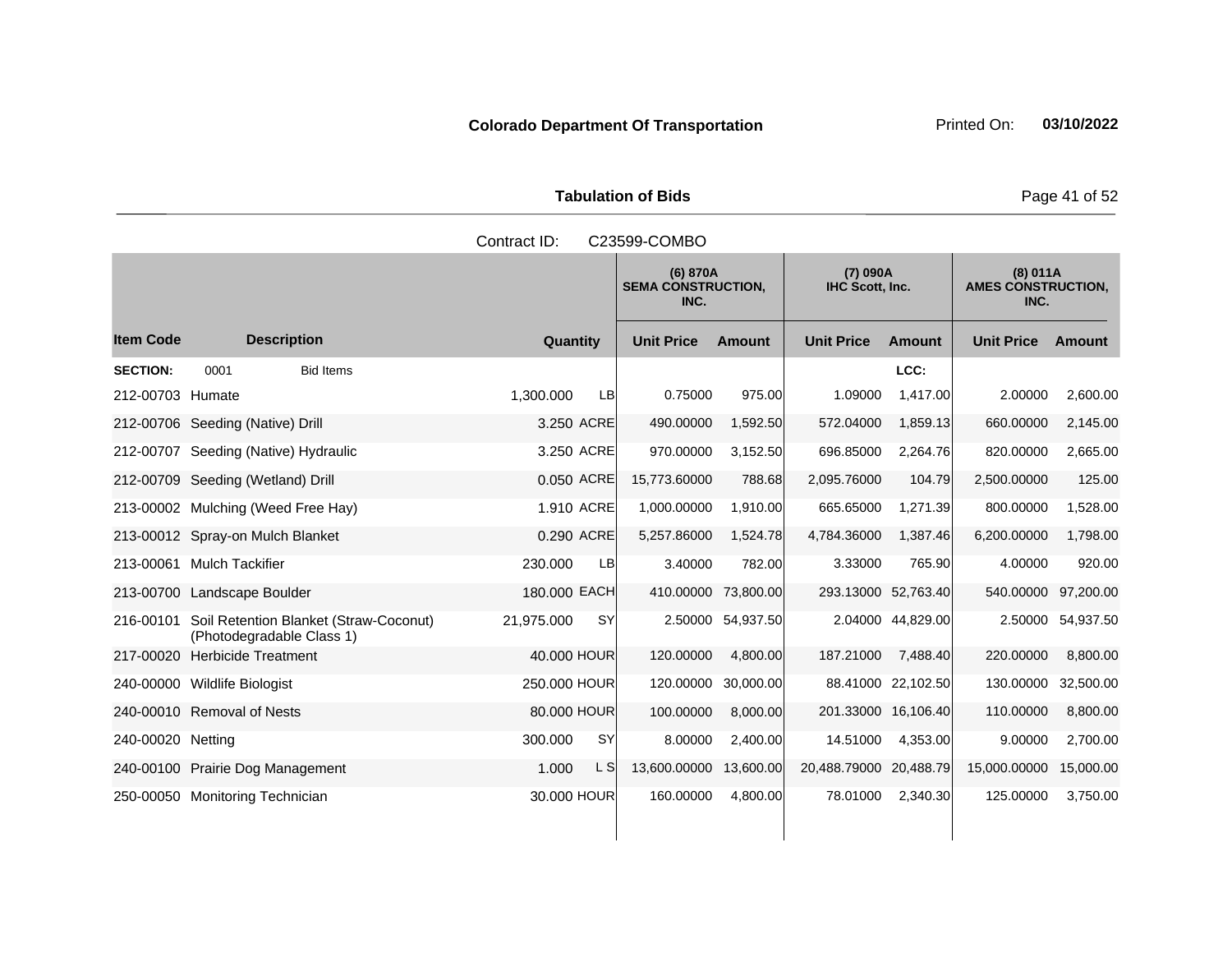Tabulation of Bids **Page 42 of 52** 

|                    |                                                  | Contract ID: |            | C23599-COMBO           |                                                                      |                        |                           |                                               |                           |  |
|--------------------|--------------------------------------------------|--------------|------------|------------------------|----------------------------------------------------------------------|------------------------|---------------------------|-----------------------------------------------|---------------------------|--|
|                    |                                                  |              |            | INC.                   | (7) 090A<br>(6) 870A<br><b>SEMA CONSTRUCTION,</b><br>IHC Scott, Inc. |                        |                           | (8) 011A<br><b>AMES CONSTRUCTION,</b><br>INC. |                           |  |
| <b>Item Code</b>   | <b>Description</b>                               | Quantity     |            | <b>Unit Price</b>      | <b>Amount</b>                                                        | <b>Unit Price</b>      | <b>Amount</b>             | <b>Unit Price</b>                             | Amount                    |  |
| <b>SECTION:</b>    | 0001<br><b>Bid Items</b>                         |              |            |                        |                                                                      |                        | LCC:                      |                                               |                           |  |
|                    | 250-00110 Health and Safety Officer              | 20.000 HOUR  |            | 160.00000              | 3,200.00                                                             | 78.01000               | 1,560.20                  | 130.00000                                     | 2,600.00                  |  |
|                    | 304-06007 Aggregate Base Course (Class 6)        | 16,146.000   | CY         |                        | 49.00000 791,154.00                                                  |                        | 58.79000 949,223.34       |                                               | 56.00000 904,176.00       |  |
|                    | 306-01000 Reconditioning                         | 49,883.000   | SY         |                        | 1.50000 74,824.50                                                    |                        | 3.64000 181,574.12        |                                               | 3.50000 174,590.50        |  |
|                    | 403-00720 Hot Mix Asphalt (Patching) (Asphalt)   | 482.000      | <b>TON</b> | 300.00000 144,600.00   |                                                                      |                        | 339.29000 163,537.78      | 359.00000 173,038.00                          |                           |  |
| 403-09221          | Stone Matrix Asphalt (Fibers) (Asphalt)          | 2,642.000    | <b>TON</b> |                        | 180.00000 475,560.00                                                 |                        | 244.93000 647,105.06      | 194.00000 512,548.00                          |                           |  |
| 403-33841          | Hot Mix Asphalt (Grading S) (100) (PG 64-<br>22) | 2,353.000    | <b>TON</b> |                        | 95.00000 223,535.00                                                  |                        | 130.38000 306,784.14      | 103.00000 242,359.00                          |                           |  |
|                    | 403-40000 HMA Safety Edge                        | 360.000      | LF         | 21.00000               | 7,560.00                                                             |                        | 28.82000 10,375.20        | 23.00000                                      | 8,280.00                  |  |
|                    | 411-10255 Emulsified Asphalt (Slow-Setting)      | 1,248.000    | GAL        | 3.70000                | 4,617.60                                                             | 5.04000                | 6,289.92                  | 4.00000                                       | 4,992.00                  |  |
|                    | 412-00800 Concrete Pavement (8 Inch)             | 40.000       | SY         | 95.00000               | 3,800.00                                                             | 166.67000              | 6,666.80                  | 102.00000                                     | 4,080.00                  |  |
|                    | 412-01050 Concrete Pavement (10-1/2 Inch)        | 68,317.000   | <b>SY</b>  |                        | 77.00000 5,260,409.<br>00                                            |                        | 81.16000 5,544,607.<br>72 |                                               | 89.00000 6,080,213.<br>00 |  |
|                    | 412-02000 Concrete Safety Edge                   | 4,871.000    | LF         | 5.50000                | 26,790.50                                                            |                        | 2.45000 11,933.95         | 6.00000                                       | 29,226.00                 |  |
|                    | 420-00113 Geotextile (Drainage) (Class 2)        | 22,000       | SY         | 68.00000               | 1,496.00                                                             | 7.92000                | 174.24                    | 21.00000                                      | 462.00                    |  |
| 502-00460 Pile Tip |                                                  | 37.000 EACH  |            | 190.00000              | 7,030.00                                                             | 216.64000              | 8,015.68                  | 215.00000                                     | 7,955.00                  |  |
|                    | 502-02012 Static Pile Load Test                  | 1.000 EACH   |            | 10.500.00000 10,500.00 |                                                                      | 21,663.54000 21,663.54 |                           | 25,000.00000                                  | 25,000.00                 |  |
|                    | 502-11274 Steel Piling (HP 12x74)                | 1,258.000    | LF         | 130.00000 163,540.00   |                                                                      |                        | 111.33000 140,053.14      | 114.00000 143,412.00                          |                           |  |
|                    |                                                  |              |            |                        |                                                                      |                        |                           |                                               |                           |  |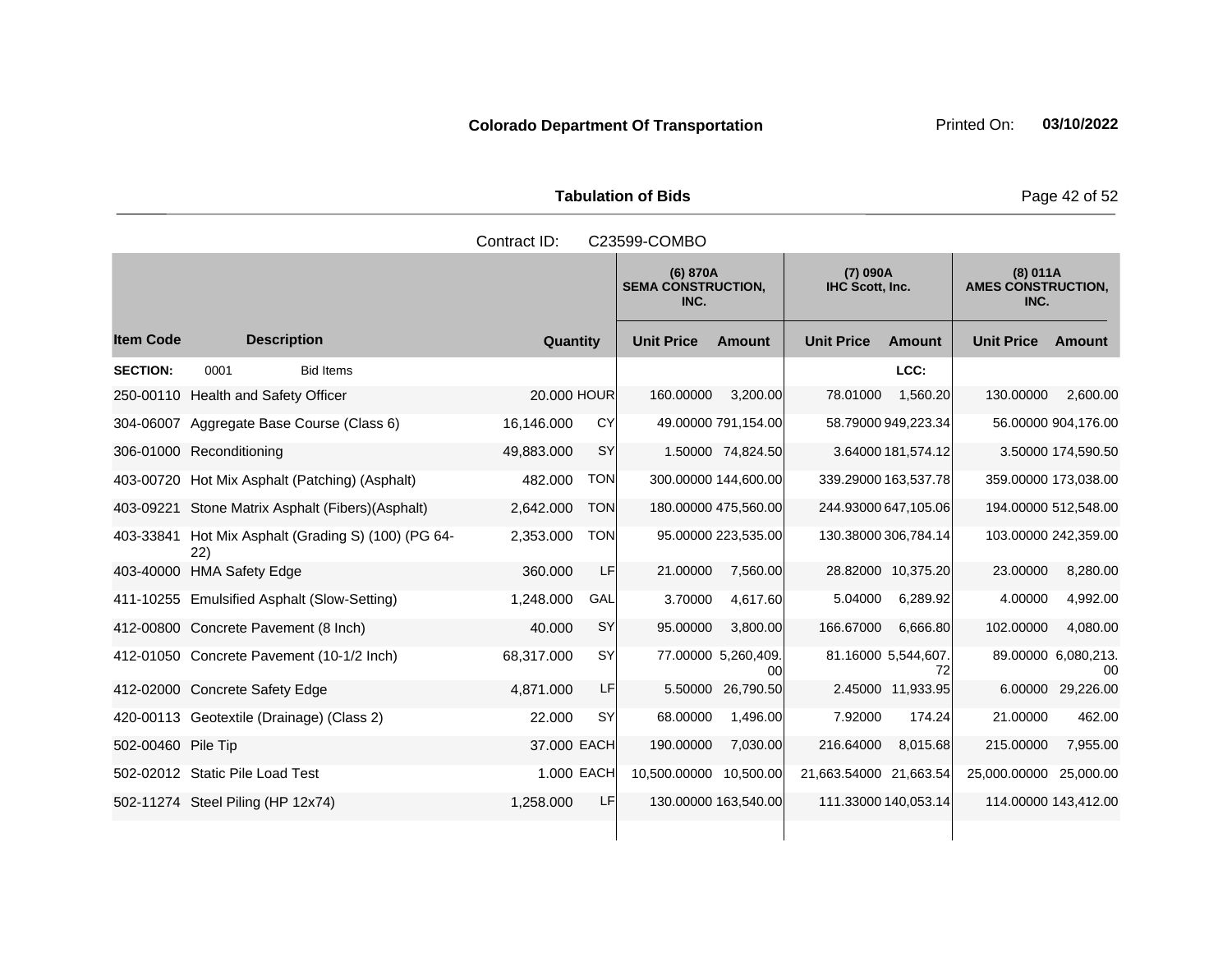Tabulation of Bids **Page 43 of 52** 

|                  |                                                 | Contract ID: |           | C23599-COMBO                                  |                      |                                    |                      |                                               |                    |
|------------------|-------------------------------------------------|--------------|-----------|-----------------------------------------------|----------------------|------------------------------------|----------------------|-----------------------------------------------|--------------------|
|                  |                                                 |              |           | (6) 870A<br><b>SEMA CONSTRUCTION.</b><br>INC. |                      | (7) 090A<br><b>IHC Scott. Inc.</b> |                      | (8) 011A<br><b>AMES CONSTRUCTION,</b><br>INC. |                    |
| <b>Item Code</b> | <b>Description</b>                              | Quantity     |           | <b>Unit Price</b>                             | <b>Amount</b>        | <b>Unit Price</b>                  | <b>Amount</b>        | <b>Unit Price</b>                             | Amount             |
| <b>SECTION:</b>  | <b>Bid Items</b><br>0001                        |              |           |                                               |                      |                                    | LCC:                 |                                               |                    |
| 503-00018        | Drilled Shaft (18 Inch)                         | 16.000       | LF        | 260.00000                                     | 4,160.00             | 357.78000                          | 5,724.48             | 250.00000                                     | 4,000.00           |
|                  | 503-00024 Drilled Shaft (24 Inch)               | 8.000        | LF        | 400.00000                                     | 3,200.00             | 550.21000                          | 4,401.68             | 500.00000                                     | 4,000.00           |
| 503-00030        | Drilled Shaft (30 Inch)                         | 329,000      | LF        |                                               | 310.00000 101,990.00 |                                    | 397.17000 130,668.93 | 400.00000 131,600.00                          |                    |
|                  | 503-00036 Drilled Shaft (36 Inch)               | 19.000       | LF        | 460.00000                                     | 8,740.00             |                                    | 620.05000 11,780.95  | 510.00000                                     | 9,690.00           |
|                  | 503-00042 Drilled Shaft (42 Inch)               | 17.000       | LF        |                                               | 740.00000 12,580.00  | 1,012.04000 17,204.68              |                      | 600.00000                                     | 10,200.00          |
|                  | 503-00048 Drilled Shaft (48 Inch)               | 36.000       | LF        |                                               | 760.00000 27,360.00  | 1,033.42000 37,203.12              |                      | 630.00000                                     | 22,680.00          |
|                  | 503-00310 Crosshole Sonic Logging Testing       | 7.000 EACH   |           | 1,000.00000                                   | 7,000.00             | 5,054.83000 35,383.81              |                      | 6,000.00000                                   | 42,000.00          |
|                  | 506-00409 Soil Riprap (9 Inch)                  | 19.000       | <b>CY</b> | 230.00000                                     | 4,370.00             | 176.74000                          | 3,358.06             | 200.00000                                     | 3,800.00           |
|                  | 507-00000 Concrete Slope and Ditch Paving       | 6.500        | CY        | 670.00000                                     | 4,355.00             | 707.24000                          | 4,597.06             | 1,400.00000                                   | 9,100.00           |
| 507-00100        | Concrete Slope and Ditch Paving<br>(Reinforced) | 208.000      | CY        |                                               | 550.00000 114,400.00 | 1,299.81000 270,360.48             |                      | 800.00000 166,400.00                          |                    |
| 515-00120        | Waterproofing (Membrane)                        | 3,126.000    | SY        |                                               | 18.00000 56,268.00   |                                    | 28.89000 90,310.14   |                                               | 18.00000 56,268.00 |
|                  | 518-01004 Bridge Expansion Device (0-4 Inch)    | 440.000      | LF        |                                               | 230.00000 101,200.00 |                                    | 743.79000 327,267.60 | 440.00000 193,600.00                          |                    |
|                  | 601-03040 Concrete Class D (Bridge)             | 40.000       | <b>CY</b> |                                               | 740.00000 29,600.00  | 2,094.14000 83,765.60              |                      | 990.00000 39,600.00                           |                    |
|                  | 601-04550 Concrete Class G                      | 1,521.000    | CY        | 1,100.00000 1,673,100.                        | 00                   | 1,321.47000 2,009,955.             | 87                   | 975.00000 1,482,975.                          | 00                 |
|                  | 601-40300 Structural Concrete Coating           | 4,097.000    | SY        |                                               | 18.00000 73,746.00   |                                    | 10.31000 42,240.07   | 11.00000                                      | 45,067.00          |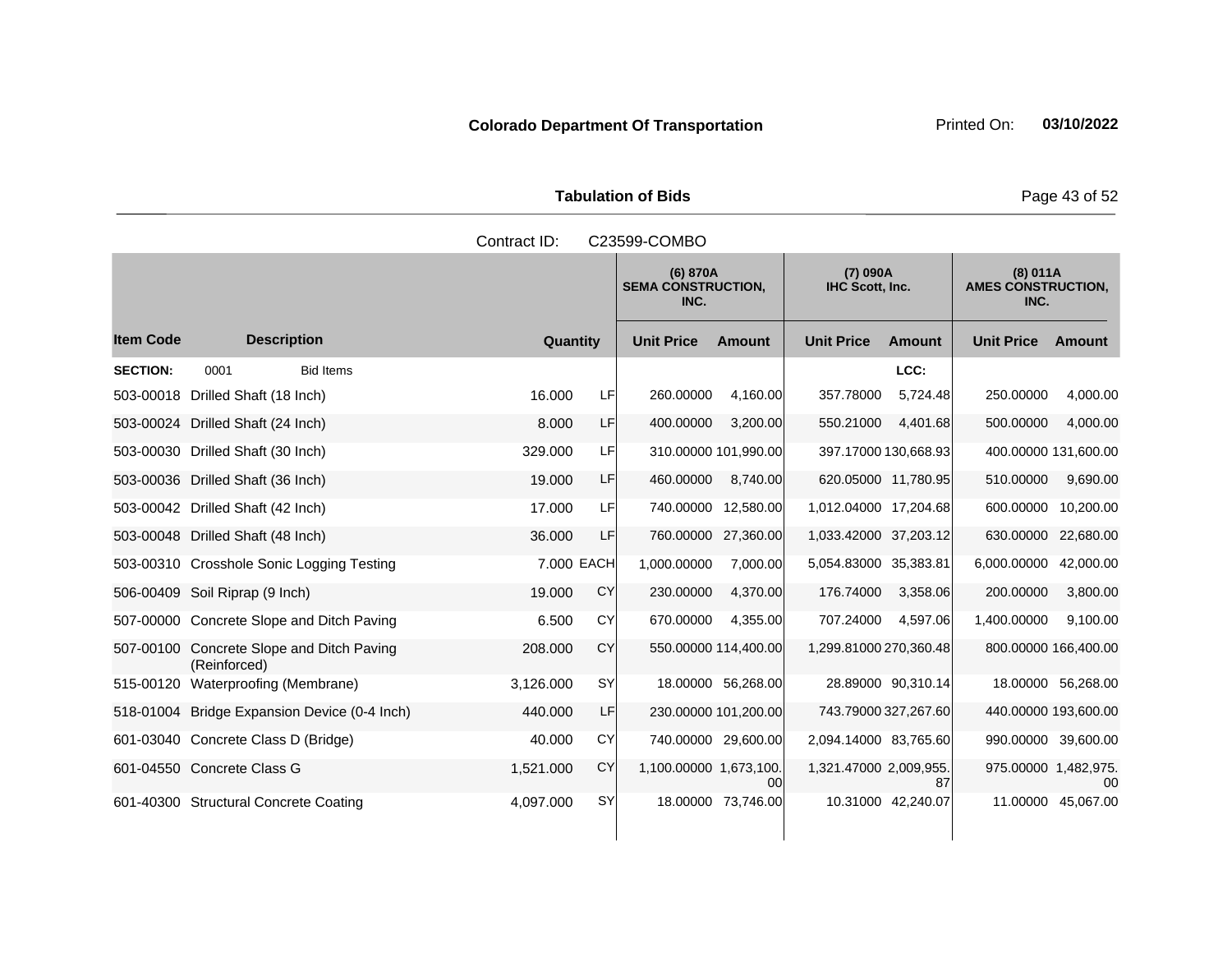Tabulation of Bids **Page 44 of 52** 

|                  |                                                                           | Contract ID: |            | C23599-COMBO                                  |                      |                                    |                     |                                               |                     |
|------------------|---------------------------------------------------------------------------|--------------|------------|-----------------------------------------------|----------------------|------------------------------------|---------------------|-----------------------------------------------|---------------------|
|                  |                                                                           |              |            | (6) 870A<br><b>SEMA CONSTRUCTION,</b><br>INC. |                      | (7) 090A<br><b>IHC Scott, Inc.</b> |                     | (8) 011A<br><b>AMES CONSTRUCTION,</b><br>INC. |                     |
| <b>Item Code</b> | <b>Description</b>                                                        | Quantity     |            | <b>Unit Price</b>                             | <b>Amount</b>        | <b>Unit Price</b>                  | <b>Amount</b>       | <b>Unit Price</b>                             | <b>Amount</b>       |
| <b>SECTION:</b>  | 0001<br><b>Bid Items</b>                                                  |              |            |                                               |                      |                                    | LCC:                |                                               |                     |
| 601-40301        | <b>Structural Concrete Coating</b>                                        | 194.000      | <b>SF</b>  | 2.00000                                       | 388.00               | 2.06000                            | 399.64              | 11.00000                                      | 2,134.00            |
|                  | 602-00020 Reinforcing Steel (Epoxy Coated)                                | 316,162.000  | <b>LB</b>  |                                               | 1.64000 518,505.68   |                                    | 2.17000 686,071.54  |                                               | 1.65000 521,667.30  |
|                  | 603-05018 18 Inch Reinforced Concrete End Section                         |              | 2.000 EACH | 1,300.00000                                   | 2,600.00             | 1,051.18000                        | 2,102.36            | 1,500.00000                                   | 3,000.00            |
|                  | 603-05024 24 Inch Reinforced Concrete End Section                         |              | 2.000 EACH | 1,500.00000                                   | 3,000.00             | 1,223.24000                        | 2,446.48            | 2,700.00000                                   | 5,400.00            |
|                  | 603-05118 23x14 Inch Reinforced Concrete End<br><b>Section Elliptical</b> |              | 1.000 EACH | 1,900.00000                                   | 1,900.00             | 4,814.57000                        | 4,814.57            | 1,800.00000                                   | 1,800.00            |
|                  | 604-26005 Vane Grate Inlet (Double) (5 Foot)                              |              | 1.000 EACH | 7,900.00000                                   | 7,900.00             | 6,178.70000                        | 6.178.70            | 7,986.65000                                   | 7,986.65            |
|                  | 604-30015 Maintenance Hole Slab Base (15 Foot)                            |              | 1.000 EACH | 6,400.00000                                   | 6,400.00             | 13,508.41000 13,508.41             |                     | 8,000.00000                                   | 8,000.00            |
|                  | 606-00302 Guardrail Type 3 (31 Inch Midwest Guardrail<br>System)          | 10,803.000   | LF         |                                               | 35.00000 378,105.00  |                                    | 47.59000 514,114.77 |                                               | 38.00000 410,514.00 |
|                  | 606-00305 Guardrail Type 3 (Special)                                      | 1,584.000    | LF         |                                               | 64.00000 101,376.00  |                                    | 51.87000 82,162.08  |                                               | 42.00000 66,528.00  |
|                  | 606-00350 Guardrail Type 3 (Double) (6-3 Post<br>Spacing)                 | 564.000      | LF         |                                               | 38.00000 21,432.00   |                                    | 87.30000 49,237.20  |                                               | 70.00000 39,480.00  |
|                  | 606-00910 Guardrail Type 9 (Style CA)                                     | 1,414.000    | LF         |                                               | 100.00000 141,400.00 | 136.72000 193,322.08               |                     | 110.00000 155,540.00                          |                     |
|                  | 606-00915 Guardrail Type 9 (Style CG)                                     | 8,760.000    | LF         |                                               | 100.00000 876,000.00 | 118.20000 1,035,432.               | 00                  | 124.00000 1,086,240.                          | 00                  |
|                  | 606-00917 Guardrail Type 9 (Style CG) (Special)                           | 186,000      | LF         |                                               | 330.00000 61,380.00  | 373.71000 69,510.06                |                     | 350.00000                                     | 65,100.00           |
|                  | 606-00931 Guardrail Type 9 (Style CD) (Special)                           | 80,000       | LF         |                                               | 350.00000 28,000.00  | 327.38000 26,190.40                |                     | 372.00000                                     | 29,760.00           |
|                  | 606-00940 Guardrail Type 9 (Style CE)                                     | 521.000      | LF         |                                               | 370.00000 192,770.00 | 114.93000 59,878.53                |                     | 190.00000                                     | 98,990.00           |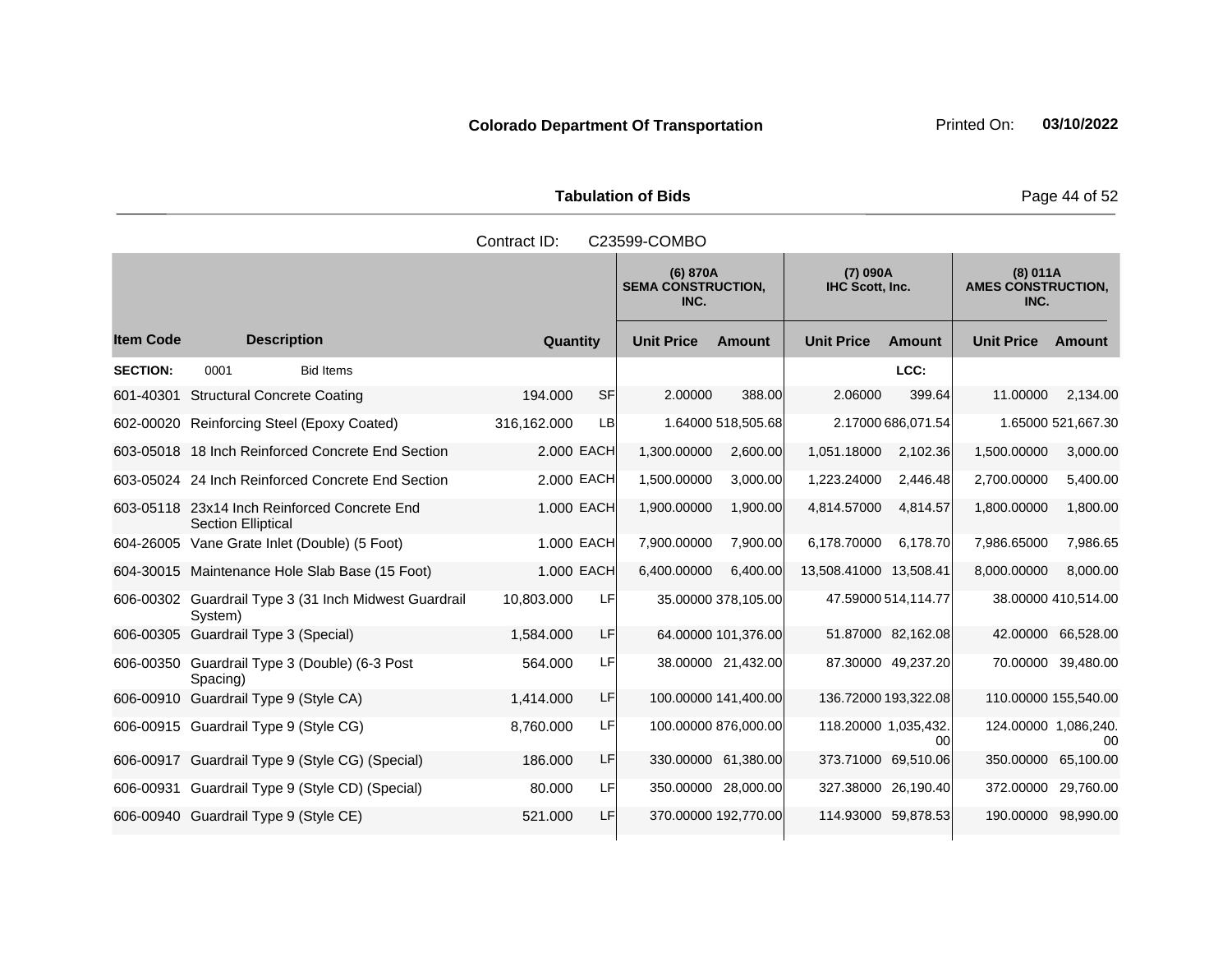Tabulation of Bids **Page 45 of 52** 

|                  | Contract ID:<br>C23599-COMBO                    |                      |                        |                                       |                        |                             |                                               |                      |  |
|------------------|-------------------------------------------------|----------------------|------------------------|---------------------------------------|------------------------|-----------------------------|-----------------------------------------------|----------------------|--|
|                  |                                                 |                      | INC.                   | (6) 870A<br><b>SEMA CONSTRUCTION,</b> |                        | (7) 090A<br>IHC Scott, Inc. | (8) 011A<br><b>AMES CONSTRUCTION,</b><br>INC. |                      |  |
| <b>Item Code</b> | <b>Description</b>                              | Quantity             | <b>Unit Price</b>      | <b>Amount</b>                         | <b>Unit Price</b>      | <b>Amount</b>               | <b>Unit Price</b>                             | <b>Amount</b>        |  |
| <b>SECTION:</b>  | <b>Bid Items</b><br>0001                        |                      |                        |                                       |                        | LCC:                        |                                               |                      |  |
|                  | 606-01340 End Anchorage Type 3D                 | 5.000 EACH           | 1,100.00000            | 5,500.00                              | 1,445.66000            | 7,228.30                    | 1,200.00000                                   | 6,000.00             |  |
|                  | 606-01370 Transition Type 3G                    | 11.000 EACH          | 4,400.00000 48,400.00  |                                       | 5,951.55000 65,467.05  |                             | 4,800.00000 52,800.00                         |                      |  |
|                  | 606-01372 Transition Type GR9-GR3               | 1.000 EACH           | 7,600.00000            | 7,600.00                              | 3,914.57000            | 3,914.57                    | 9,700.00000                                   | 9,700.00             |  |
|                  | 606-01380 Transition Type 3H                    | 9.000 EACH           | 1,600.00000 14,400.00  |                                       | 2,122.91000 19,106.19  |                             | 1,700.00000                                   | 15,300.00            |  |
|                  | 606-01407 Transition Type BR9-GR3               | 4.000 EACH           | 7,700.00000 30,800.00  |                                       | 12,276.00000 49,104.00 |                             | 9,700.00000                                   | 38,800.00            |  |
|                  | 606-01460 Median Terminal                       | 1.000 EACH           | 11,100.00000 11,100.00 |                                       | 15,053.93000 15,053.93 |                             | 12,000.00000                                  | 12,000.00            |  |
|                  | 606-02003 End Anchorage (Nonflared)             | 4.000 EACH           | 3,900.00000 15,600.00  |                                       | 5,322.82000 21,291.28  |                             | 4,200.00000                                   | 16,800.00            |  |
|                  | 606-02005 End Anchorage (Flared)                | 1.000 EACH           | 4,100.00000            | 4,100.00                              | 5,565.74000            | 5,565.74                    | 4,400.00000                                   | 4,400.00             |  |
|                  | 606-10700 Bridge Rail Type 7                    | 29.000<br>LF         |                        | 420.00000 12,180.00                   | 245.52000              | 7,120.08                    | 360.00000                                     | 10,440.00            |  |
|                  | 606-10705 Bridge Rail Type 7 (Special)          | LF<br>15.000         | 400.00000              | 6.000.00                              | 1,083.18000 16,247.70  |                             | 360.00000                                     | 5,400.00             |  |
|                  | 606-10900 Bridge Rail Type 9                    | LF<br>435.000        |                        | 540.00000 234,900.00                  |                        | 459.26000 199,778.10        |                                               | 360.00000 156,600.00 |  |
|                  | 607-11525 Fence (Plastic)                       | 2,390.000<br>LF      |                        | 4.70000 11,233.00                     |                        | 4.59000 10,970.10           |                                               | 5.00000 11,950.00    |  |
|                  | 607-53137 Fence Chain Link (Special) (36 Inch)  | 435.000<br>LF        |                        | 72.00000 31,320.00                    |                        | 98.45000 42,825.75          |                                               | 90.00000 39,150.00   |  |
|                  | 608-00006 Concrete Sidewalk (6 Inch)            | <b>SY</b><br>124.000 | 69.00000               | 8,556.00                              | 76.19000               | 9,447.56                    | 90.00000                                      | 11,160.00            |  |
|                  | 609-21010 Curb and Gutter Type 2 (Section I-B)  | LF<br>100.000        | 34.00000               | 3,400.00                              | 42.52000               | 4,252.00                    | 45.00000                                      | 4,500.00             |  |
|                  | 609-21020 Curb and Gutter Type 2 (Section II-B) | LF<br>140.000        | 38.00000               | 5,320.00                              | 42.67000               | 5,973.80                    | 50.00000                                      | 7,000.00             |  |
|                  |                                                 |                      |                        |                                       |                        |                             |                                               |                      |  |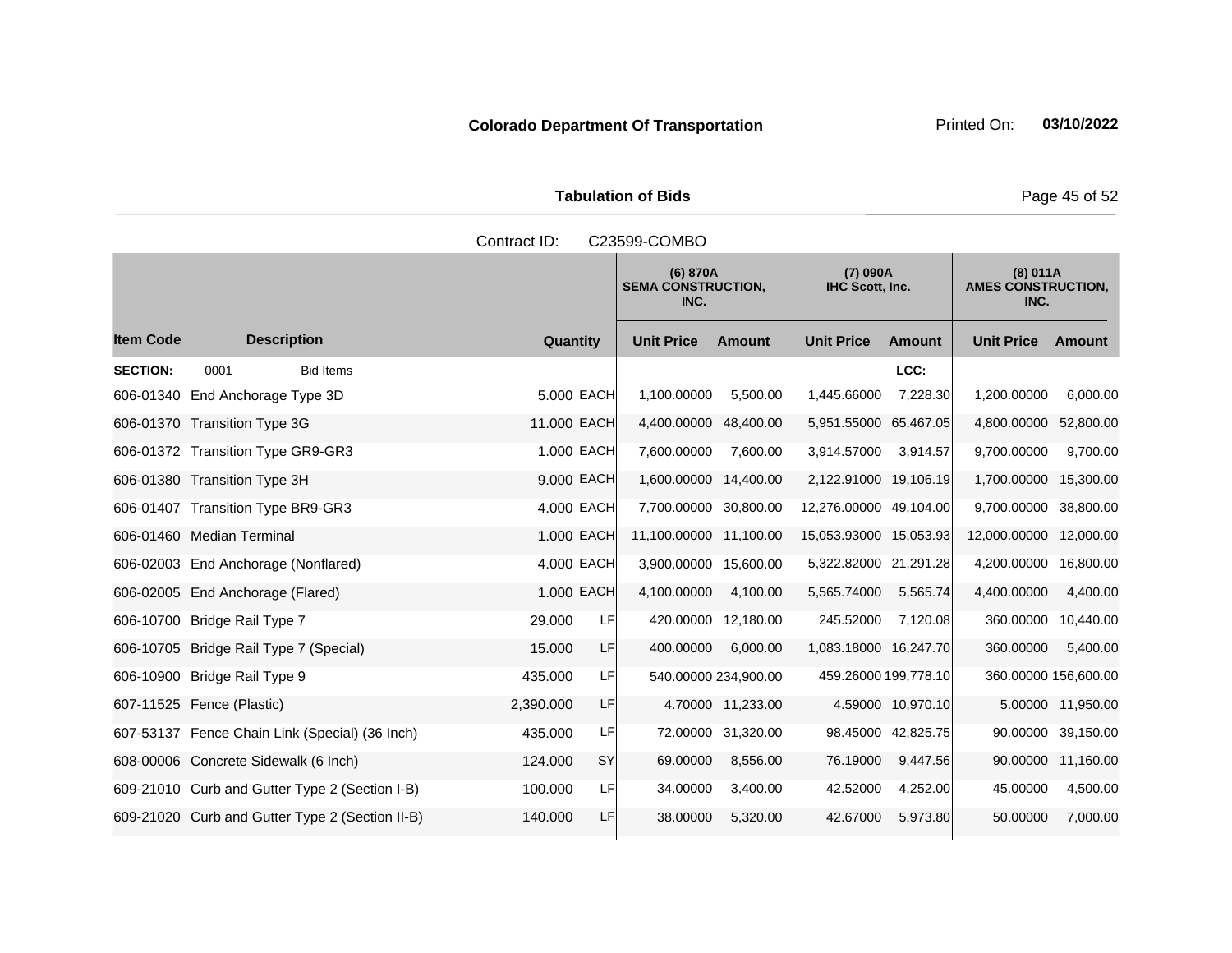Tabulation of Bids **Page 46 of 52** 

|                  | Contract ID:<br>C23599-COMBO                  |              |           |                                               |                    |                             |                    |                                               |                    |
|------------------|-----------------------------------------------|--------------|-----------|-----------------------------------------------|--------------------|-----------------------------|--------------------|-----------------------------------------------|--------------------|
|                  |                                               |              |           | (6) 870A<br><b>SEMA CONSTRUCTION,</b><br>INC. |                    | (7) 090A<br>IHC Scott, Inc. |                    | (8) 011A<br><b>AMES CONSTRUCTION,</b><br>INC. |                    |
| <b>Item Code</b> | <b>Description</b>                            | Quantity     |           | <b>Unit Price</b>                             | <b>Amount</b>      | <b>Unit Price</b>           | <b>Amount</b>      | <b>Unit Price</b>                             | <b>Amount</b>      |
| <b>SECTION:</b>  | 0001<br><b>Bid Items</b>                      |              |           |                                               |                    |                             | LCC:               |                                               |                    |
|                  | 609-60011 Curb Type 6 (Section M)             | 1,250.000    | LFI       |                                               | 9.50000 11,875.00  |                             | 31.69000 39,612.50 | 35.00000                                      | 43,750.00          |
|                  | 610-00030 Median Cover Material (Concrete)    | 1,800.000    | <b>SF</b> |                                               | 11.00000 19,800.00 |                             | 17.63000 31,734.00 |                                               | 13.00000 23,400.00 |
| 612-00001        | Delineator (Type I)                           | 350.000 EACH |           |                                               | 97.00000 33,950.00 |                             | 33.03000 11,560.50 | 26.00000                                      | 9,100.00           |
|                  | 612-00003 Delineator (Type III)               | 5.000 EACH   |           | 100.00000                                     | 500.00             | 40.21000                    | 201.05             | 32.00000                                      | 160.00             |
|                  | 613-00100 1 Inch Electrical Conduit           | 397.000      | LF        |                                               | 35.00000 13,895.00 |                             | 47.04000 18,674.88 | 30.00000                                      | 11,910.00          |
|                  | 613-00200 2 Inch Electrical Conduit           | 175.000      | LF        | 40.00000                                      | 7,000.00           | 54.17000                    | 9,479.75           | 46.00000                                      | 8,050.00           |
|                  | 613-00206 2 Inch Electrical Conduit (Bored)   | 725.000      | LF        | 44.00000                                      | 31,900.00          |                             | 59.87000 43,405.75 | 31.00000                                      | 22,475.00          |
|                  | 613-00400 4 Inch Electrical Conduit           | 200.000      | LF        | 40.00000                                      | 8,000.00           |                             | 54.17000 10.834.00 | 46.00000                                      | 9,200.00           |
|                  | 613-00408 4 Inch Electrical Conduit (Bored)   | 1,600.000    | LF        | 35.00000                                      | 56,000.00          |                             | 47.04000 75,264.00 | 38.00000                                      | 60,800.00          |
|                  | 613-01100 1 Inch Electrical Conduit (Plastic) | 397.000      | LF        | 17.00000                                      | 6,749.00           | 23.66000                    | 9,393.02           | 32.00000                                      | 12,704.00          |
|                  | 613-01200 2 Inch Electrical Conduit (Plastic) | 1,402.000    | LF        | 24.00000                                      | 33,648.00          |                             | 32.79000 45,971.58 | 34.00000                                      | 47,668.00          |
|                  | 613-07001 Type One Pull Box                   | 5.000 EACH   |           | 1,500.00000                                   | 7,500.00           | 2,045.46000 10,227.30       |                    | 1,400.00000                                   | 7,000.00           |
|                  | 613-07003 Type Three Pull Box                 | 12,000 EACH  |           | 2,400.00000                                   | 28,800.00          | 3,335.45000 40,025.40       |                    | 1,800.00000                                   | 21,600.00          |
|                  | 613-07004 Type Four Pull Box                  | 2.000 EACH   |           | 3,500.00000                                   | 7,000.00           | 4,746.61000                 | 9,493.22           | 2,500.00000                                   | 5,000.00           |
| 613-10000 Wiring |                                               | 1.000        | L S       | 26,500.00000                                  | 26,500.00          | 36,062.80000 36,062.80      |                    | 125,000.00000 125,000.00                      |                    |
|                  | 613-13100 Luminare Mounting Support System    | 1.000        | L S       | 19,700.00000                                  | 19,700.00          | 26,857.52000 26,857.52      |                    | 8,700.00000                                   | 8,700.00           |
|                  |                                               |              |           |                                               |                    |                             |                    |                                               |                    |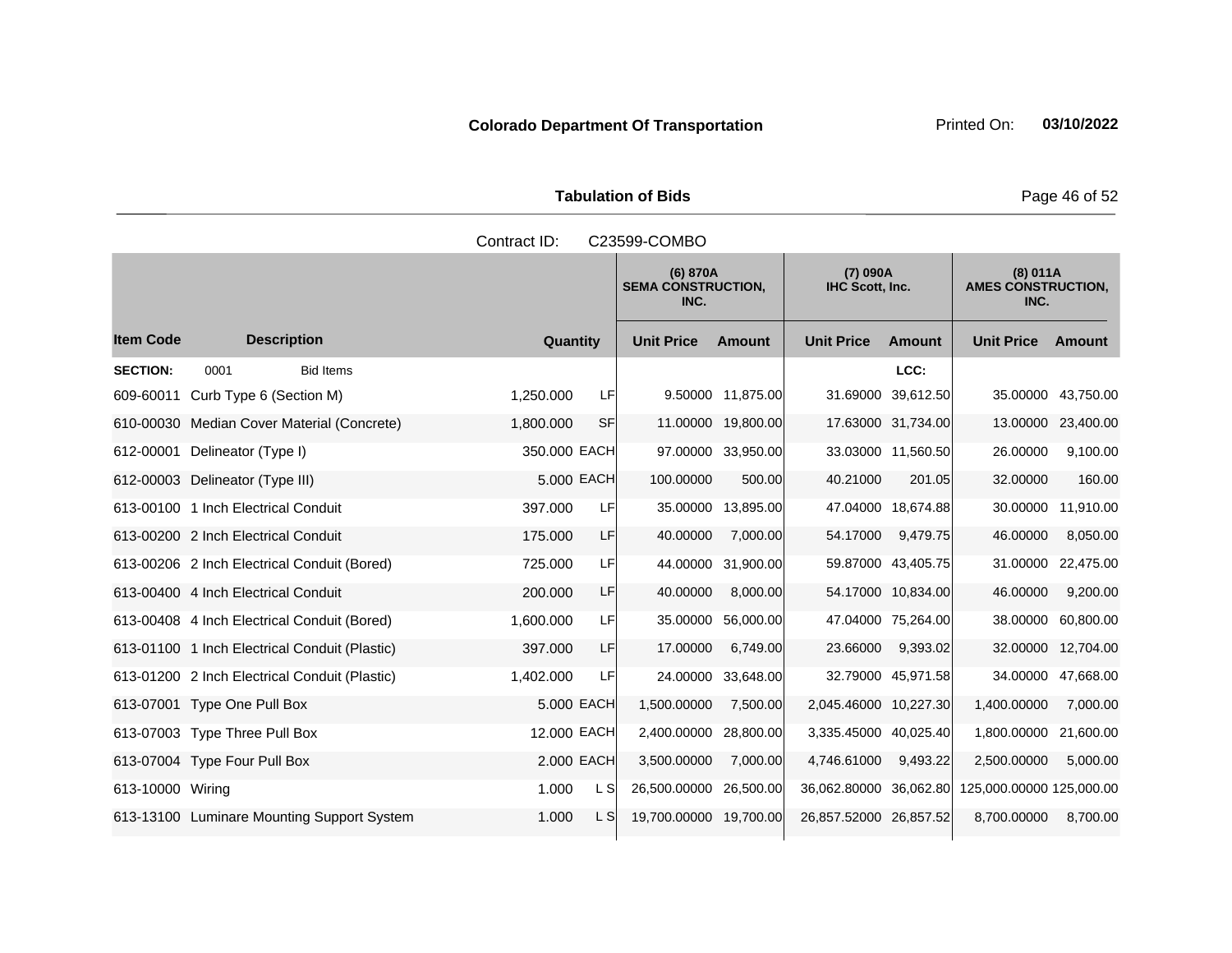Tabulation of Bids **Page 47 of 52** 

|                  |                                                                           | Contract ID: |            | C23599-COMBO                                  |                    |                             |                                               |                         |               |
|------------------|---------------------------------------------------------------------------|--------------|------------|-----------------------------------------------|--------------------|-----------------------------|-----------------------------------------------|-------------------------|---------------|
|                  |                                                                           |              |            | (6) 870A<br><b>SEMA CONSTRUCTION,</b><br>INC. |                    | (7) 090A<br>IHC Scott, Inc. | (8) 011A<br><b>AMES CONSTRUCTION,</b><br>INC. |                         |               |
| <b>Item Code</b> | <b>Description</b>                                                        | Quantity     |            | <b>Unit Price</b>                             | <b>Amount</b>      | <b>Unit Price</b>           | <b>Amount</b>                                 | <b>Unit Price</b>       | <b>Amount</b> |
| <b>SECTION:</b>  | <b>Bid Items</b><br>0001                                                  |              |            |                                               |                    |                             | LCC:                                          |                         |               |
| 613-50100        | <b>Lighting Control Center</b>                                            |              | 1.000 EACH | 13,000.00000 13,000.00                        |                    | 17,675.05000 17,675.05      |                                               | 7,400.00000             | 7,400.00      |
| 614-00011        | Sign Panel (Class I)                                                      | 51.000       | SF         | 48.00000                                      | 2,448.00           | 34.47000                    | 1,757.97                                      | 30.00000                | 1,530.00      |
|                  | 614-00012 Sign Panel (Class II)                                           | 248.000      | SFI        |                                               | 49.00000 12,152.00 | 38.77000                    | 9,614.96                                      | 31.00000                | 7,688.00      |
|                  | 614-00013 Sign Panel (Class III)                                          | 563.000      | SF         | 47.00000                                      | 26,461.00          |                             | 43.08000 24,254.04                            | 34.00000                | 19,142.00     |
|                  | 614-01026 Steel Signpost (W 10x26)                                        | 45.000       | LF         | 130.00000                                     | 5,850.00           | 172.32000                   | 7,754.40                                      | 140.00000               | 6,300.00      |
|                  | 614-01226 Steel Signpost (W 12x26)                                        | 46,000       | LF         | 130.00000                                     | 5,980.00           | 201.04000                   | 9,247.84                                      | 160.00000               | 7,360.00      |
|                  | 614-01502 Steel Sign Support (2-Inch Round) (Post &<br>Socket)            | 20.000       | LF         | 27.00000                                      | 540.00             | 50.26000                    | 1,005.20                                      | 40.00000                | 800.00        |
|                  | 614-01554 Steel Signpost (4 Inch Round) (Slipbase)                        | 36.000       | LF         | 71.00000                                      | 2,556.00           | 93.34000                    | 3,360.24                                      | 74.00000                | 2,664.00      |
|                  | 614-01583 Steel Sign Support (2-1/2 In Round Sch 80)<br>(Post & Slipbase) | 25.000 EACH  |            | 720.00000                                     | 18,000.00          |                             | 718.01000 17,950.25                           | 570.00000               | 14,250.00     |
|                  | 614-03006 Concrete Footing (Type 6)                                       |              | 2.000 EACH | 2,200.00000                                   | 4,400.00           | 5,026.06000 10,052.12       |                                               | 4,000.00000             | 8,000.00      |
|                  | 614-03007 Concrete Footing (Type 7)                                       |              | 2.000 EACH | 2,300.00000                                   | 4,600.00           | 5,744.08000 11,488.16       |                                               | 4,600.00000             | 9,200.00      |
| 614-31800        | Monotube Overhead Sign Cantilever (18<br>Inch Diameter)                   |              | 1.000 EACH | 49,900.00000 49,900.00                        |                    | 67,993.35000 67,993.35      |                                               | 47,000.00000            | 47,000.00     |
| 614-32000        | Monotube Overhead Sign Cantilever (20<br>Inch Diameter)                   |              | 2,000 EACH | 54,300.00000 108,600.00                       |                    | 73,997.17000 147,994.34     |                                               | 51,000.00000 102,000.00 |               |
|                  | 614-70024 1310nm SFP Optic Module                                         | 4.000 EACH   |            | 170.00000                                     | 680.00             | 235.20000                   | 940.80                                        | 160.00000               | 640.00        |
|                  | 614-70030 Optical Attenuator                                              |              | 4.000 EACH | 140.00000                                     | 560.00             | 185.30000                   | 741.20                                        | 125.00000               | 500.00        |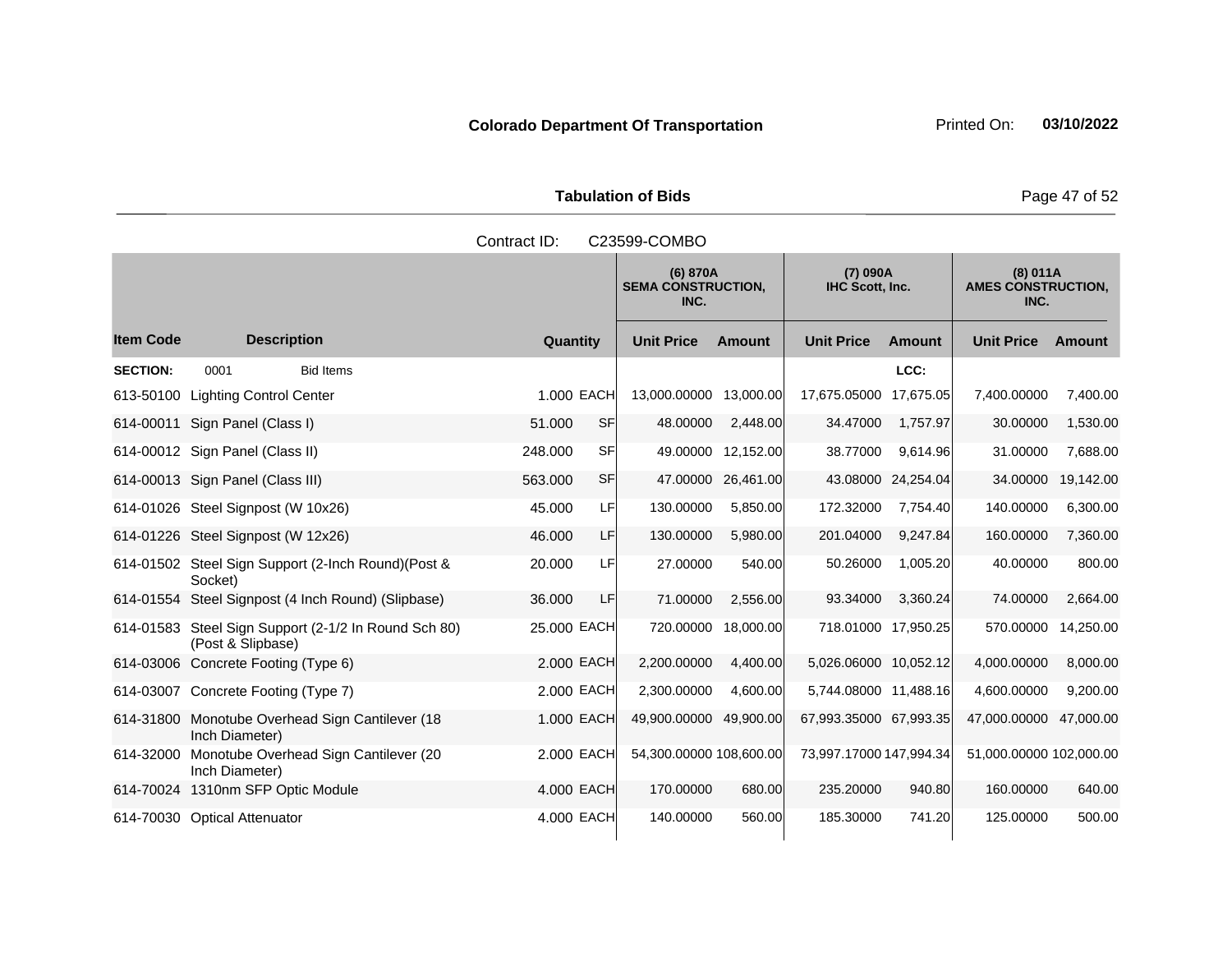Tabulation of Bids **Page 48 of 52** 

|                  |                                                                   | Contract ID:  | C23599-COMBO                                                                 |               |                                               |               |                         |           |
|------------------|-------------------------------------------------------------------|---------------|------------------------------------------------------------------------------|---------------|-----------------------------------------------|---------------|-------------------------|-----------|
|                  |                                                                   |               | (7) 090A<br>(6) 870A<br>IHC Scott, Inc.<br><b>SEMA CONSTRUCTION,</b><br>INC. |               | (8) 011A<br><b>AMES CONSTRUCTION,</b><br>INC. |               |                         |           |
| <b>Item Code</b> | <b>Description</b>                                                | Quantity      | <b>Unit Price</b>                                                            | <b>Amount</b> | <b>Unit Price</b>                             | <b>Amount</b> | <b>Unit Price</b>       | Amount    |
| <b>SECTION:</b>  | <b>Bid Items</b><br>0001                                          |               |                                                                              |               |                                               | LCC:          |                         |           |
|                  | 614-70225 Traffic Signal Face (12-12)                             | 2.000 EACH    | 670.00000                                                                    | 1,340.00      | 915.12000                                     | 1,830.24      | 550.00000               | 1,100.00  |
|                  | 614-70336 Traffic Signal Face (12-12-12)                          | 4.000 EACH    | 860.00000                                                                    | 3,440.00      | 1,175.96000                                   | 4,703.84      | 800.00000               | 3,200.00  |
|                  | 614-72830 Communications Cabinet                                  | 1.000 EACH    | 14,400.00000                                                                 | 14,400.00     | 19,676.32000 19,676.32                        |               | 16,000.00000            | 16,000.00 |
|                  | 614-72884 Traffic Signal Vehicle Detector (Micro Wave<br>Type)    | 2.000 EACH    | 11,100.00000                                                                 | 22,200.00     | 15,166.33000 30,332.66                        |               | 13,000.00000            | 26,000.00 |
|                  | 614-72887 Microwave Vehicle Radar Detector                        | 1.000 EACH    | 15,800.00000 15,800.00                                                       |               | 21,563.56000 21,563.56                        |               | 17,300.00000 17,300.00  |           |
|                  | 614-80000 Flashing Beacon                                         | 2.000 EACH    | 3,300.00000                                                                  | 6.600.00      | 4,485.76000                                   | 8,971.52      | 5,500.00000 11,000.00   |           |
|                  | 614-81000 Traffic Signal-Light Pole Steel                         | 2.000 EACH    | 6,000.00000 12,000.00                                                        |               | 8,140.50000 16,281.00                         |               | 9,800.00000 19,600.00   |           |
|                  | 614-81145 Traffic Signal-Light Pole Steel (1-45 Foot<br>Mast Arm) | 1.000 EACH    | 25,800.00000 25,800.00                                                       |               | 35,186.17000 35,186.17                        |               | 30,000.00000 30,000.00  |           |
| 614-85001        | Impact Attenuator                                                 | 5.000 EACH    | 34,200.00000 171,000.00                                                      |               | 46,512.13000 232,560.65                       |               | 40,000.00000 200,000.00 |           |
|                  | 614-86007 Serial to IP Converter                                  | 1.000 EACH    | 2,700.00000                                                                  | 2,700.00      | 3,621.96000                                   | 3,621.96      | 4,000.00000             | 4,000.00  |
|                  | 614-86250 Ramp Metering Controller                                | 1.000 EACH    | 7,000.00000                                                                  | 7,000.00      | 9,570.19000                                   | 9,570.19      | 8,000.00000             | 8,000.00  |
|                  | 614-87010 Fiber Optic Cable (Single Mode) (12 Fiber)              | 225.000<br>LF | 9.00000                                                                      | 2,025.00      | 12.12000                                      | 2,727.00      | 8.00000                 | 1,800.00  |
|                  | 614-87012 Fiber Optic Termination Panel (12 Fiber)                | 1.000 EACH    | 1,700.00000                                                                  | 1,700.00      | 2,317.71000                                   | 2,317.71      | 1,600.00000             | 1,600.00  |
|                  | 614-87015 Buffer Tube Fan Out Kit                                 | 1.000 EACH    | 210.00000                                                                    | 210.00        | 279.38000                                     | 279.38        | 190.00000               | 190.00    |
|                  | 614-87320 Closed Circuit Television                               | 1.000 EACH    | 7,300.00000                                                                  | 7,300.00      | 9,927.97000                                   | 9,927.97      | 6,000.00000             | 6,000.00  |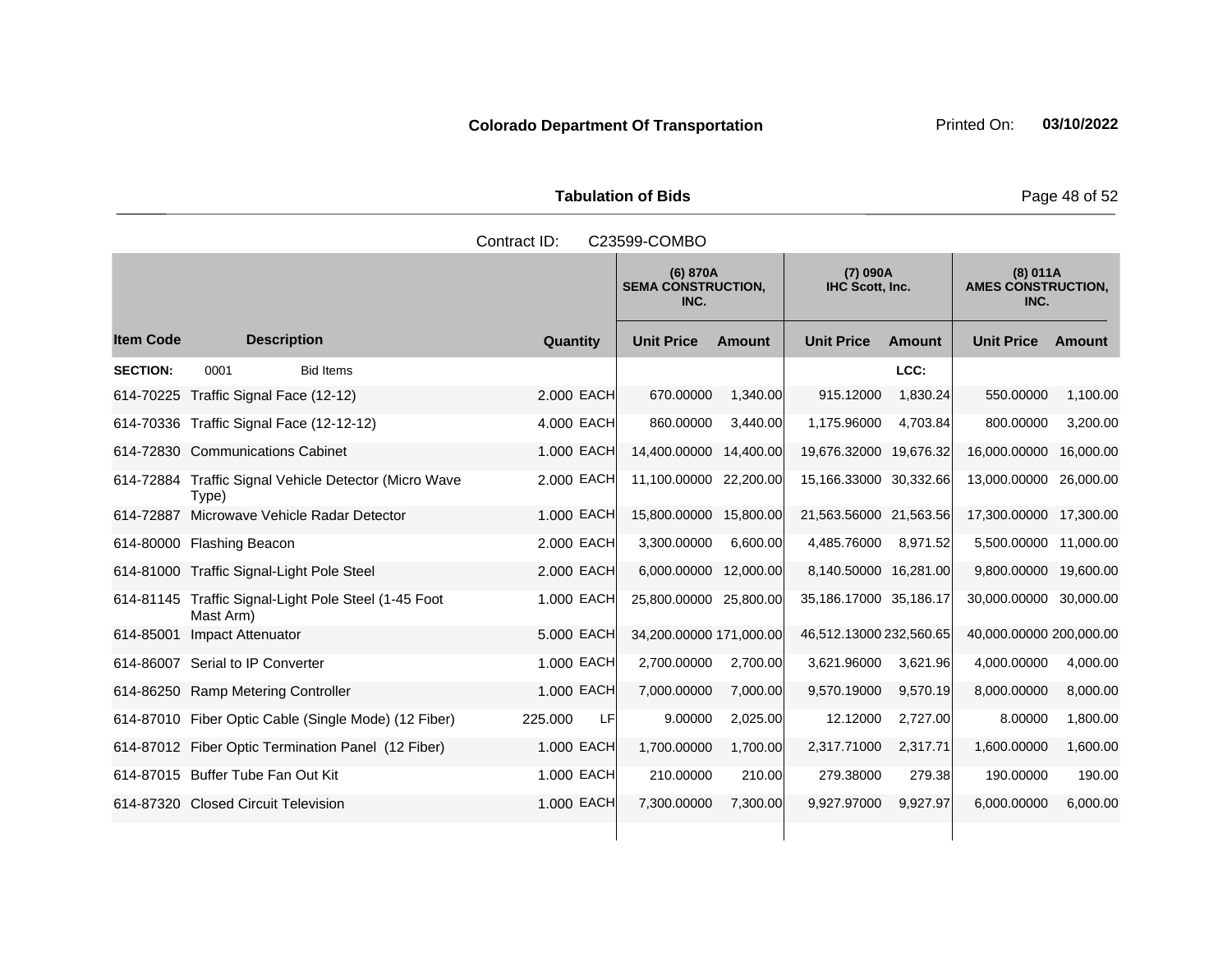Tabulation of Bids **Page 49 of 52** 

|                  |                                                  | Contract ID: |            |                                               | C23599-COMBO         |                             |                     |                                                   |                     |  |  |  |  |  |  |
|------------------|--------------------------------------------------|--------------|------------|-----------------------------------------------|----------------------|-----------------------------|---------------------|---------------------------------------------------|---------------------|--|--|--|--|--|--|
|                  |                                                  |              |            | (6) 870A<br><b>SEMA CONSTRUCTION,</b><br>INC. |                      | (7) 090A<br>IHC Scott, Inc. |                     | (8) 011A<br><b>AMES CONSTRUCTION,</b><br>INC.     |                     |  |  |  |  |  |  |
| <b>Item Code</b> | <b>Description</b>                               | Quantity     |            | <b>Unit Price</b>                             | <b>Amount</b>        | <b>Unit Price</b>           | <b>Amount</b>       | <b>Unit Price</b>                                 | Amount              |  |  |  |  |  |  |
| <b>SECTION:</b>  | 0001<br><b>Bid Items</b>                         |              |            |                                               |                      |                             | LCC:                |                                                   |                     |  |  |  |  |  |  |
|                  | 614-87350 Test Fiber Optic Cable                 | 1.000        | L S        | 2,300.00000                                   | 2,300.00             | 3,135.89000                 | 3,135.89            | 6,000.00000                                       | 6,000.00            |  |  |  |  |  |  |
| 614-87400        | Breakaway Tapered ITS Pole Steel (30<br>Feet) xx |              | 1.000 EACH | 5,900.00000                                   | 5,900.00             | 8,053.55000                 | 8,053.55            | 8,200.00000                                       | 8,200.00            |  |  |  |  |  |  |
|                  | 614-87512 Splice Fiber Optic Cable (12 Strand)   |              | 1.000 EACH | 1,400.00000                                   | 1,400.00             | 1,853.03000                 | 1,853.03            | 1,300.00000                                       | 1,300.00            |  |  |  |  |  |  |
|                  | 614-87692 Ethernet Switch Type II                |              | 1.000 EACH | 6,500.00000                                   | 6,500.00             | 8,797.61000                 | 8,797.61            | 6,400.00000                                       | 6,400.00            |  |  |  |  |  |  |
|                  | 615-00030 Embankment Protector Type 3            |              | 5.000 EACH | 1,000.00000                                   | 5.000.00             | 2,310.42000 11,552.10       |                     | 2.000.00000                                       | 10,000.00           |  |  |  |  |  |  |
|                  | 615-00050 Embankment Protector Type 5            |              | 1.000 EACH | 2,300.00000                                   | 2,300.00             | 6,267.36000                 | 6,267.36            | 1,400.00000                                       | 1,400.00            |  |  |  |  |  |  |
|                  | 618-01137 Prestressed Concrete I (CBT 37.5)      | 2,614.000    | LF         |                                               | 380.00000 993,320.00 | 563.26000 1,472,361.        | 64                  | 406.00000 1,061,284.                              | 00                  |  |  |  |  |  |  |
|                  | 620-00005 Field Office (Special)                 |              | 1.000 EACH | 440,500.00000 440,500.00                      |                      |                             |                     | 252,368.70000 252,368.70 260,000.00000 260,000.00 |                     |  |  |  |  |  |  |
|                  | 620-00012 Field Laboratory (Class 2)             |              | 1.000 EACH | 82,600.00000 82,600.00                        |                      |                             |                     | 83,472.98000 83,472.98 125,000.00000 125,000.00   |                     |  |  |  |  |  |  |
|                  | 620-00020 Sanitary Facility                      |              | 2.000 EACH | 6,500.00000 13,000.00                         |                      | 11,884.29000 23,768.58      |                     | 4,500.00000                                       | 9,000.00            |  |  |  |  |  |  |
|                  | 621-00450 Detour Pavement                        | 8,810.000    | <b>SY</b>  |                                               | 55.00000 484,550.00  |                             | 74.53000 656,609.30 |                                                   | 58.00000 510,980.00 |  |  |  |  |  |  |
|                  | 624-20301 Detour Drainage Pipe (Class 0)         | 1.000        | L S        | 21,500.00000 21,500.00                        |                      |                             |                     | 70,925.98000 70,925.98 131,000.00000 131,000.00   |                     |  |  |  |  |  |  |
|                  | 624-27015 15 Inch Drainage Pipe (Class 7)        | 137.000      | LF         | 49.00000                                      | 6,713.00             |                             | 89.11000 12,208.07  |                                                   | 85.00000 11,645.00  |  |  |  |  |  |  |
|                  | 624-27024 24 Inch Drainage Pipe (Class 7)        | 143.000      | LF         | 140.00000                                     | 20,020.00            | 415.84000 59,465.12         |                     | 637.00000 91,091.00                               |                     |  |  |  |  |  |  |
|                  | 624-29015 15 Inch Drainage Pipe (Class 9)        | 276.000      | LF         |                                               | 39.00000 10,764.00   |                             | 88.10000 24,315.60  |                                                   | 85.00000 23,460.00  |  |  |  |  |  |  |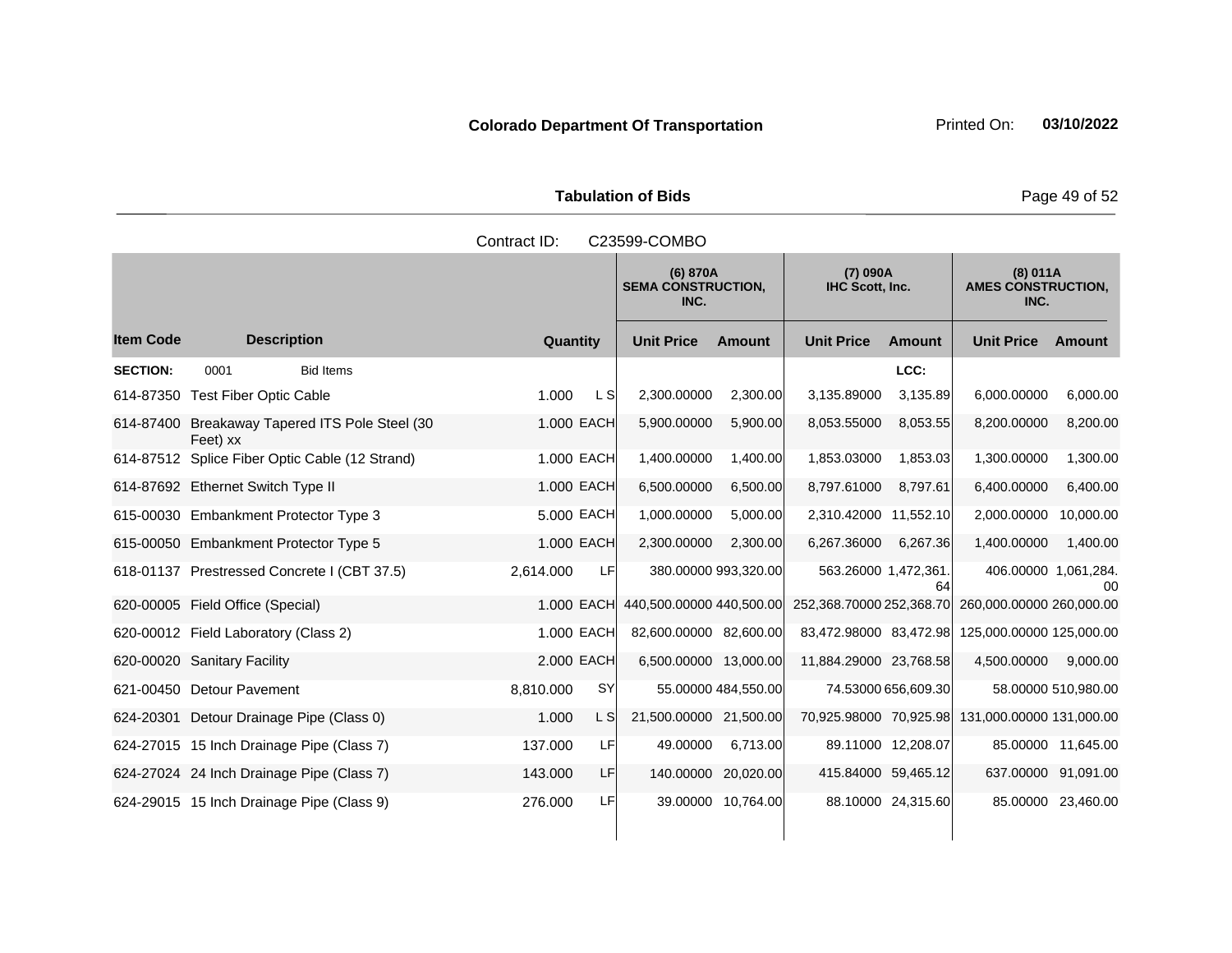Tabulation of Bids **Page 50 of 52** 

|                  |                                                                    | Contract ID:   |            | C23599-COMBO                                                                 |                             |                          |                     |                                               |                     |
|------------------|--------------------------------------------------------------------|----------------|------------|------------------------------------------------------------------------------|-----------------------------|--------------------------|---------------------|-----------------------------------------------|---------------------|
|                  |                                                                    |                |            | (7) 090A<br>(6) 870A<br>IHC Scott, Inc.<br><b>SEMA CONSTRUCTION,</b><br>INC. |                             |                          |                     | (8) 011A<br><b>AMES CONSTRUCTION,</b><br>INC. |                     |
| <b>Item Code</b> | <b>Description</b>                                                 | Quantity       |            | <b>Unit Price</b>                                                            | <b>Amount</b>               | <b>Unit Price</b>        | <b>Amount</b>       | <b>Unit Price</b>                             | Amount              |
| <b>SECTION:</b>  | 0001<br><b>Bid Items</b>                                           |                |            |                                                                              |                             |                          | LCC:                |                                               |                     |
|                  | 624-29018 18 Inch Drainage Pipe (Class 9)                          | 163.000        | LF         |                                                                              | 120.00000 19,560.00         | 327.40000                | 53,366.20           | 230.00000 37,490.00                           |                     |
|                  | 624-29024 24 Inch Drainage Pipe (Class 9)                          | 155.000        | LFI        |                                                                              | 170.00000 26,350.00         | 242.30000 37,556.50      |                     | 270.00000 41,850.00                           |                     |
|                  | 624-49018 18 Inch Equivalent Drainage Pipe Elliptical<br>(Class 9) | 589.000        | LF         |                                                                              | 140.00000 82,460.00         | 212.46000 125,138.94     |                     | 170.00000 100,130.00                          |                     |
|                  | 625-00000 Construction Surveying                                   | 1.000          | L SI       | 750,000.00000 750,000.00                                                     |                             | 399,481.86000 399,481.86 |                     | 243,000.00000 243,000.00                      |                     |
|                  | 626-00000 Mobilization                                             | 2.000          | L S        | 00000                                                                        | 1,500,000. 3,000,000.<br>00 | 480,979.54000 961,959.08 |                     | 1,390,000. 2,780,000.<br>00000                | 00                  |
|                  | 626-01113 Public Information Management (Tier III)                 | 800.000        | <b>DAY</b> |                                                                              | 58.00000 46,400.00          |                          | 56.55000 45,240.00  |                                               | 60.00000 48,000.00  |
|                  | 627-00008 Modified Epoxy Pavement Marking                          | 324.000        | GAL        |                                                                              | 91.00000 29,484.00          | 121.46000 39,353.04      |                     | 110.00000 35,640.00                           |                     |
|                  | 627-00013 Pavement Marking Paint (High Build)                      | 2,510.000      | GAL        |                                                                              | 48.00000 120,480.00         | 146.28000 367,162.80     |                     |                                               | 60.00000 150,600.00 |
|                  | 627-01010 Preformed Plastic Pavement Marking (Type<br>I)(Inlaid)   | 6,008.000      | <b>SF</b>  |                                                                              | 13.00000 78,104.00          |                          | 17.15000 103,037.20 |                                               | 15.00000 90,120.00  |
| 627-01011        | <b>Preformed Plastic Pavement Marking</b><br>(Contrast)(Inlaid)    | 3,004.000      | <b>SF</b>  |                                                                              | 14.00000 42,056.00          |                          | 18.58000 55,814.32  | 16.00000                                      | 48,064.00           |
| 627-02010        | Preformed Plastic Pavement Marking (Type<br>II) (Inlaid)           | 352.000        | <b>SF</b>  | 14.00000                                                                     | 4,928.00                    | 18.58000                 | 6,540.16            | 16.00000                                      | 5,632.00            |
| 627-30410        | Preformed Thermoplastic Pavement<br>Marking (Xwalk-Stop Line)      | 68.000         | <b>SF</b>  | 21.00000                                                                     | 1,428.00                    | 28.58000                 | 1,943.44            | 25.00000                                      | 1,700.00            |
| 630-00000        | Flagging                                                           | 2,000.000 HOUR |            |                                                                              | 78.00000 156,000.00         |                          | 35.87000 71,740.00  | 39.00000                                      | 78,000.00           |
|                  | 630-00007 Traffic Control Inspection                               | 206.000        | <b>DAY</b> |                                                                              | 940.00000 193,640.00        | 153.73000 31,668.38      |                     | 170.00000                                     | 35,020.00           |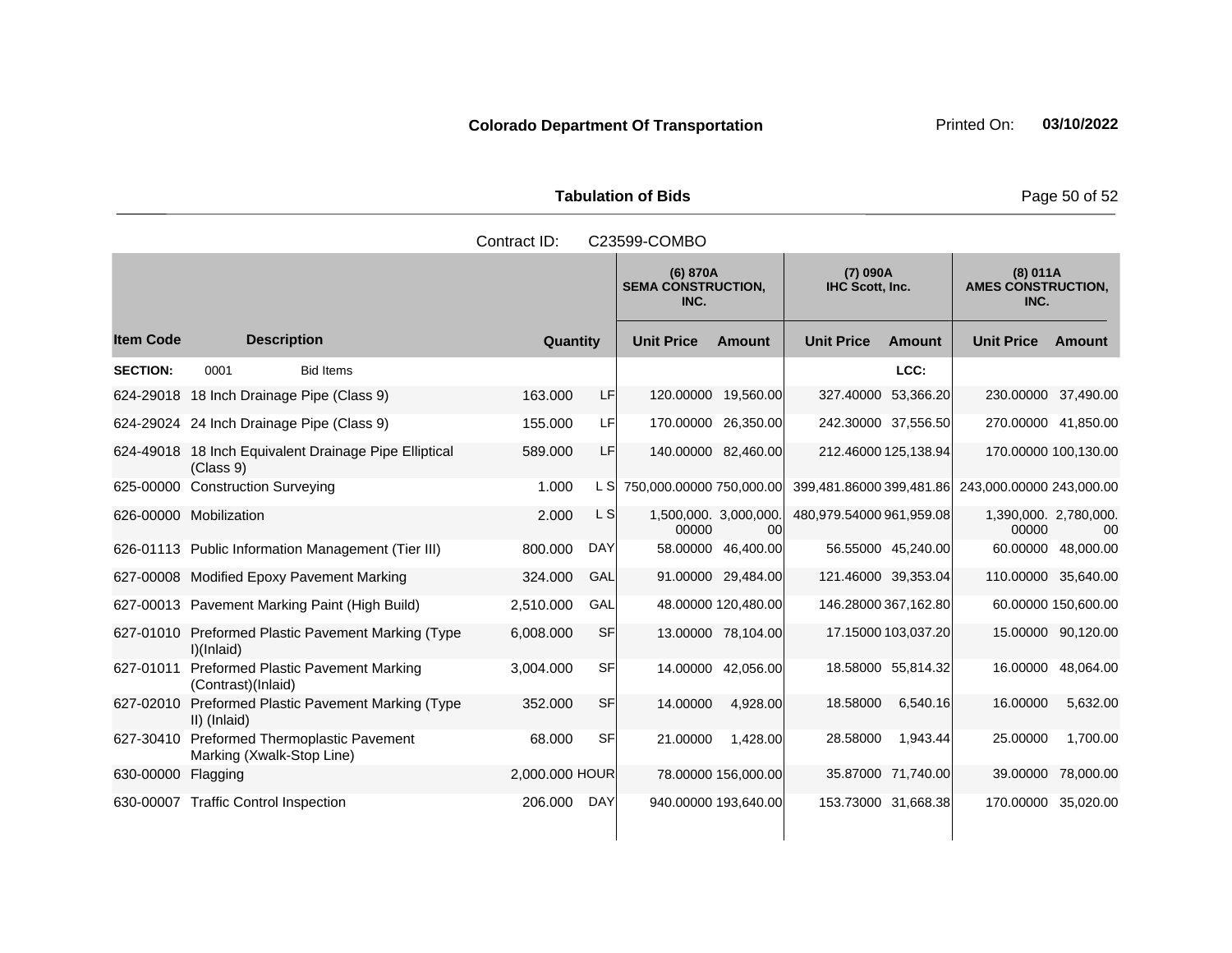Tabulation of Bids **Page 51 of 52** 

|                  |                                                                          | Contract ID: |            | C23599-COMBO                                  |               |                             |                    |                                               |               |
|------------------|--------------------------------------------------------------------------|--------------|------------|-----------------------------------------------|---------------|-----------------------------|--------------------|-----------------------------------------------|---------------|
|                  |                                                                          |              |            | (6) 870A<br><b>SEMA CONSTRUCTION,</b><br>INC. |               | (7) 090A<br>IHC Scott, Inc. |                    | (8) 011A<br><b>AMES CONSTRUCTION,</b><br>INC. |               |
| <b>Item Code</b> | <b>Description</b>                                                       | Quantity     |            | <b>Unit Price</b>                             | <b>Amount</b> | <b>Unit Price</b>           | <b>Amount</b>      | <b>Unit Price</b>                             | <b>Amount</b> |
| <b>SECTION:</b>  | 0001<br><b>Bid Items</b>                                                 |              |            |                                               |               |                             | LCC:               |                                               |               |
|                  | 630-00012 Traffic Control Management                                     | 516,000      | <b>DAY</b> | 1,300.00000 670,800.00                        |               | 1,984.15000 1,023,821.      | 40                 | 1,770.00000 913,320.00                        |               |
|                  | 630-00015 Uniformed Traffic Control Coordination                         | 150,000 HOUR |            | 10.00000                                      | 1,500.00      | 14.36000                    | 2,154.00           | 35.00000                                      | 5,250.00      |
|                  | 630-00030 Courtesy Patrol                                                | 722,000      | <b>DAY</b> | 1,300.00000 938,600.00                        |               | 1,434.79000 1,035,918.      | 38                 | 1,510.00000 1,090,220.                        | 00            |
|                  | 630-00040 Traffic Incident Management Plan<br>Development                | 1.000        | L Sl       | 10,400.00000 10,400.00                        |               | 4,307.70000                 | 4,307.70           | 3,400.00000                                   | 3,400.00      |
| 630-00041        | Traffic Incident Management Plan<br>Implementation                       | 24.000       | <b>MON</b> | 1,000.00000 24,000.00                         |               | 409.94000                   | 9,838.56           | 500.00000                                     | 12,000.00     |
| 630-80001        | Flashing Beacon (Portable)                                               | 61.000 EACH  |            | 10.00000                                      | 610.00        | 1,024.85000 62,515.85       |                    | 1,100.00000                                   | 67,100.00     |
|                  | 630-80335 Barricade (Type 3 M-A) (Temporary)                             | 55.000 EACH  |            | 10.00000                                      | 550.00        | 102.48000                   | 5,636.40           | 110.00000                                     | 6,050.00      |
|                  | 630-80341 Construction Traffic Sign (Panel Size A)                       | 281.000 EACH |            | 10.00000                                      | 2,810.00      | 102.48000 28,796.88         |                    | 110.00000                                     | 30,910.00     |
|                  | 630-80342 Construction Traffic Sign (Panel Size B)                       | 145.000 EACH |            | 10.00000                                      | 1,450.00      | 102.48000 14,859.60         |                    | 110.00000                                     | 15,950.00     |
|                  | 630-80343 Construction Traffic Sign (Panel Size C)                       | 72.000 EACH  |            | 10.00000                                      | 720.00        | 102.48000                   | 7,378.56           | 110.00000                                     | 7,920.00      |
|                  | 630-80344 Construction Traffic Sign (Special)                            | 520.000      | <b>SF</b>  | 24.00000                                      | 12,480.00     |                             | 30.75000 15,990.00 | 32.00000                                      | 16,640.00     |
|                  | 630-80354 Vertical Panel (With Light) (Steady Burn)                      | 250.000 EACH |            | 10.00000                                      | 2,500.00      |                             | 51.24000 12,810.00 | 60.00000                                      | 15,000.00     |
|                  | 630-80355 Portable Message Sign Panel                                    | 9.000 EACH   |            | 5,200.00000                                   | 46,800.00     | 10,248.48000 92,236.32      |                    | 11,200.00000 100,800.00                       |               |
|                  | 630-80358 Advance Warning Flashing or Sequencing<br>Arrow Panel (C Type) | 11.000 EACH  |            | 520.00000                                     | 5,720.00      | 4,099.39000 45,093.29       |                    | 4,500.00000 49,500.00                         |               |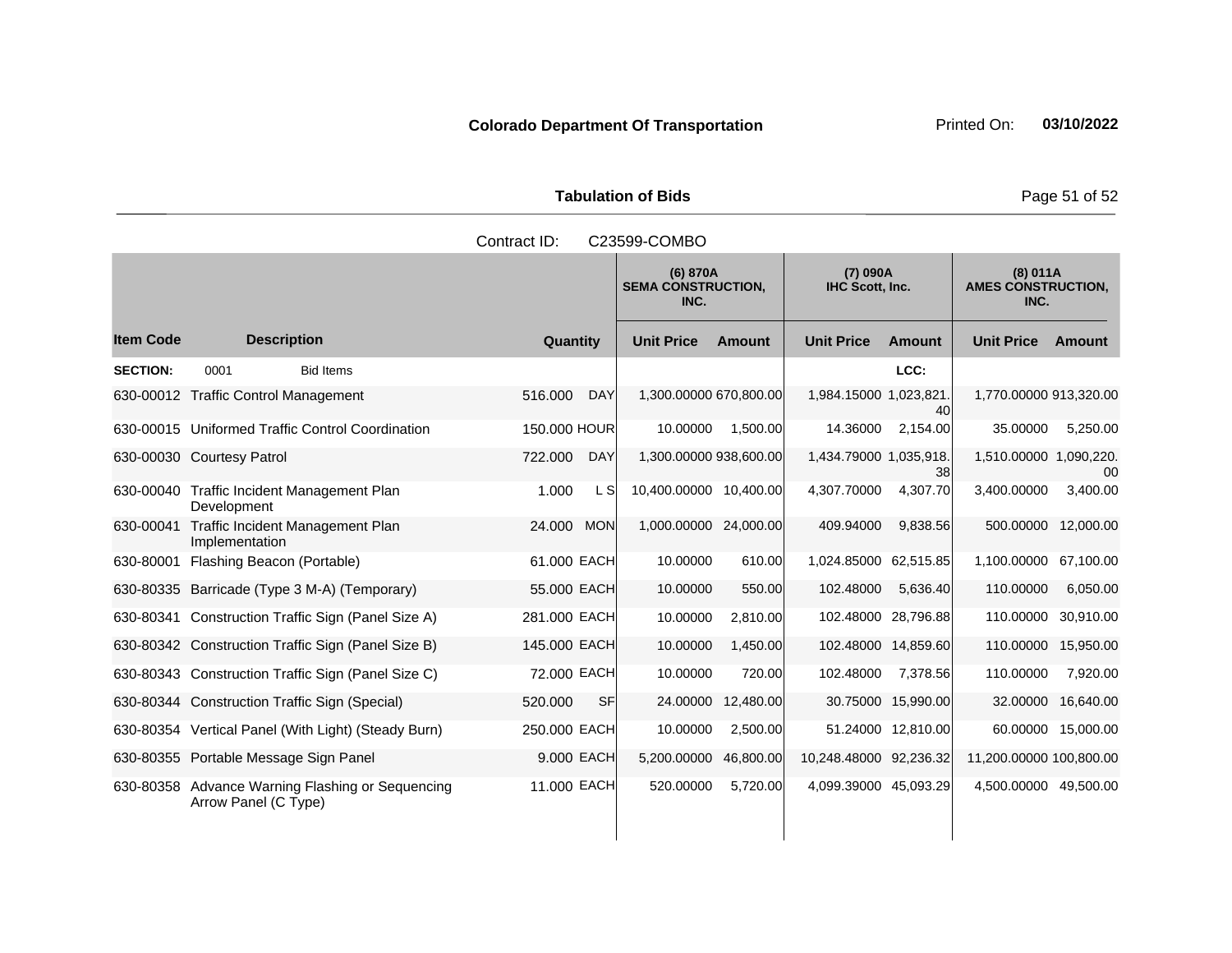Tabulation of Bids **Page 52 of 52** 

|                        |                               |                                                     | Contract ID: |            | C23599-COMBO                                                                        |                                |                        |                           |                                               |                           |  |
|------------------------|-------------------------------|-----------------------------------------------------|--------------|------------|-------------------------------------------------------------------------------------|--------------------------------|------------------------|---------------------------|-----------------------------------------------|---------------------------|--|
|                        |                               |                                                     |              |            | (7) 090A<br>(6) 870A<br><b>SEMA CONSTRUCTION,</b><br><b>IHC Scott, Inc.</b><br>INC. |                                |                        |                           | (8) 011A<br><b>AMES CONSTRUCTION,</b><br>INC. |                           |  |
| <b>Item Code</b>       |                               | <b>Description</b>                                  | Quantity     |            | <b>Unit Price</b>                                                                   | <b>Amount</b>                  | <b>Unit Price</b>      | Amount                    | <b>Unit Price</b>                             | Amount                    |  |
| <b>SECTION:</b>        | 0001                          | <b>Bid Items</b>                                    |              |            |                                                                                     |                                |                        | LCC:                      |                                               |                           |  |
| 630-80363              | (Flashing)                    | Drum Channelizing Device (With Light)               | 80.000 EACH  |            | 10.00000                                                                            | 800.00                         | 81.99000               | 6,559.20                  | 90.00000                                      | 7,200.00                  |  |
| 630-80364              | (Steady Burn)                 | Drum Channelizing Device (With Light)               | 350.000 EACH |            | 10.00000                                                                            | 3,500.00                       |                        | 81.99000 28,696.50        | 90.00000                                      | 31,500.00                 |  |
| 630-80367              |                               | <b>Portable Traffic Speed Monitor</b>               |              | 2.000 EACH | 6,200.00000 12,400.00                                                               |                                | 4,099.39000            | 8,198.78                  | 4,500.00000                                   | 9,000.00                  |  |
|                        | 630-80370 Barrier (Temporary) |                                                     | 30,800.000   | LF         |                                                                                     | 73.00000 2,248,400.<br>$00 \,$ |                        | 61.64000 1,898,512.<br>00 |                                               | 64.00000 1,971,200.<br>00 |  |
|                        | Install)                      | 630-80372 Concrete Barrier (Temporary) (Furnish and | 5,630.000    | LF         |                                                                                     | 71.00000 399,730.00            |                        | 71.15000 400,574.50       |                                               | 72.00000 405,360.00       |  |
| 630-80378              | Glare Screen (Temporary)      |                                                     | 22,580.000   | LF         |                                                                                     | 18.00000 406,440.00            |                        | 19.58000 442,116.40       |                                               | 23.00000 519,340.00       |  |
|                        | 630-80380 Traffic Cone        |                                                     | 300.000 EACH |            | 1.10000                                                                             | 330.00                         | 10.25000               | 3,075.00                  | 12.00000                                      | 3,600.00                  |  |
|                        |                               | 630-85010 Impact Attenuator (Temporary)             | 19.000 EACH  |            | 7,800.00000 148,200.00                                                              |                                | 8,198.78000 155,776.82 |                           | 8,900.00000 169,100.00                        |                           |  |
| 630-85041              | <b>Mobile Attenuator</b>      |                                                     | 200.000      | <b>DAY</b> |                                                                                     | 520.00000 104,000.00           |                        | 512.42000 102,484.00      |                                               | 550.00000 110,000.00      |  |
|                        | 632-00000 Night Work Lighting |                                                     | 1.000        | L SI       | 150,000.00000 150,000.00                                                            |                                | 32,655.86000 32,655.86 |                           | 75,000.00000 75,000.00                        |                           |  |
| <b>Section Totals:</b> |                               |                                                     |              |            |                                                                                     | \$30,395,765.59                |                        | \$30,960,592.49           |                                               | \$31,240,737.50           |  |
|                        | <b>Contract Grand Totals</b>  |                                                     |              |            |                                                                                     | \$30,395,765.59                |                        | \$30,960,592.49           |                                               | \$31,240,737.50           |  |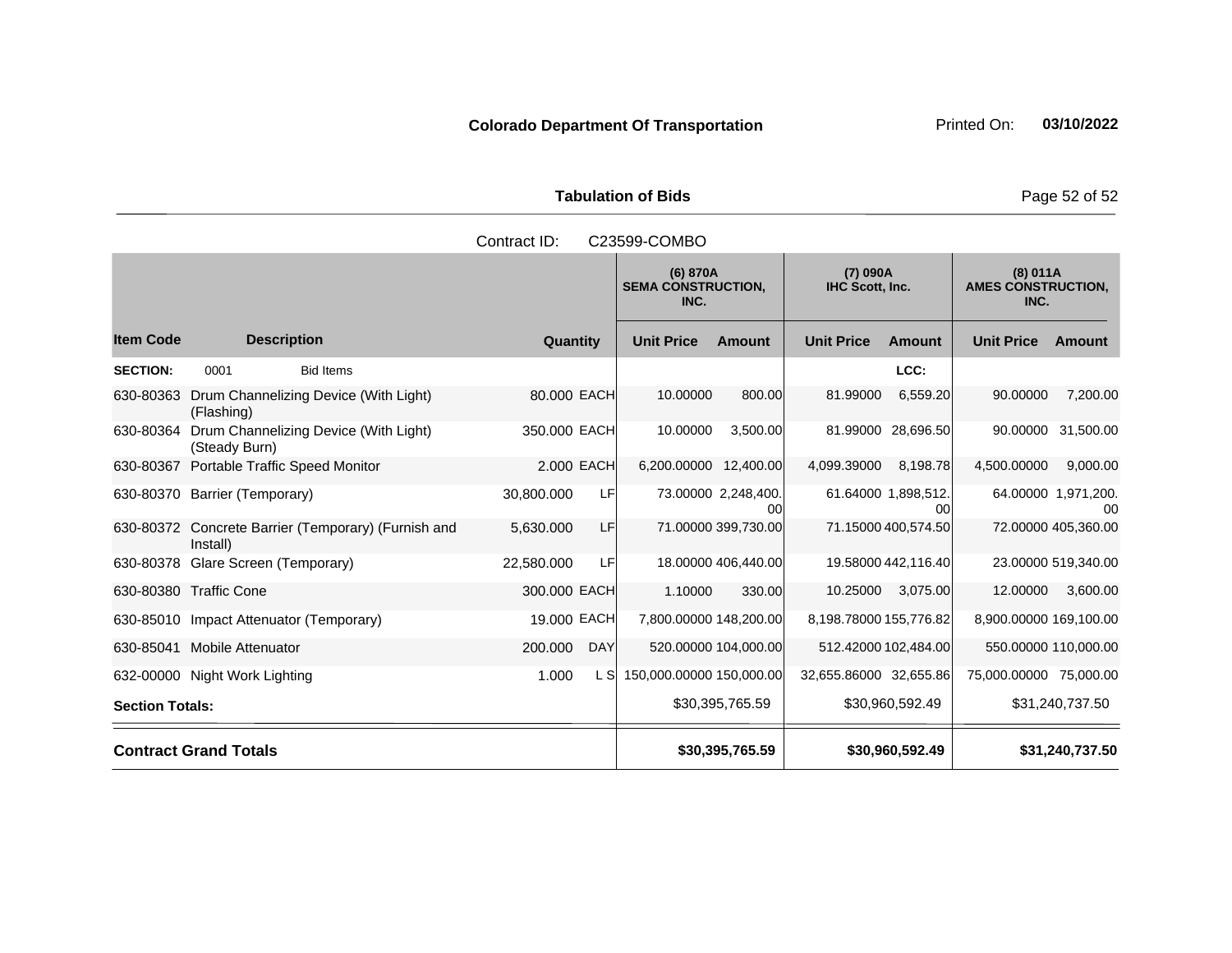**Low Bid Item Analysis Page 1 of 22** 

| Line            | Item/<br>Description                                | Quantity                                             | Estimated<br>Price | <b>Bid Price/</b><br><b>Units</b> | Estimated<br>Amount | <b>Bid Amount</b> | <b>Bid Est</b><br>% | Overrun $(+)$<br>Underrun (-) |
|-----------------|-----------------------------------------------------|------------------------------------------------------|--------------------|-----------------------------------|---------------------|-------------------|---------------------|-------------------------------|
| <b>SECTION:</b> | 0001                                                | <b>Bid Items</b>                                     |                    |                                   |                     |                   |                     |                               |
| 0005            | 201-00001<br>Clearing and Grubbing                  | 1.000                                                | 8,000.00000        | 20,000.00000<br><b>ACRE</b>       | 8,000.00            | 20,000.00         | 250.00%             | 12,000.00                     |
| 0010            | 202-00001<br><b>Removal of Structure</b>            | 1.000                                                | 75,000.00000       | 2,500.00000<br><b>EACH</b>        | 75,000.00           | 2,500.00          | 3.33%               | $-72,500.00$                  |
| 0015            | 202-00019<br>Removal of Inlet                       | 3.000                                                | 1,200.00000        | 1,800.00000<br><b>EACH</b>        | 3,600.00            | 5,400.00          | 150.00%             | 1,800.00                      |
| 0020            | 202-00023<br>Removal of Embankment Protector Type 3 | 5.000                                                | 1,000.00000        | 850,00000<br><b>EACH</b>          | 5,000.00            | 4,250.00          | 85.00%              | $-750.00$                     |
| 0025            | 202-00024<br>Removal of Embankment Protector Type 5 | 2.000                                                | 500.00000          | 1,050.00000<br><b>EACH</b>        | 1,000.00            | 2,100.00          | 210.00%             | 1,100.00                      |
| 0030            | 202-00026<br>Removal of Slope and Ditch Paving      | 1,252.000                                            | 25.00000           | 27.00000<br><b>SY</b>             | 31,300.00           | 33,804.00         | 108.00%             | 2,504.00                      |
| 0035            | 202-00027<br>Removal of Riprap                      | 209.000                                              | 40.00000           | 15,00000<br><b>SY</b>             | 8,360.00            | 3.135.00          | 37.50%              | $-5,225.00$                   |
| 0040            | 202-00035<br>Removal of Pipe                        | 782.000                                              | 29.00000           | 28.00000<br>LF                    | 22,678.00           | 21,896.00         | 96.55%              | $-782.00$                     |
| 0045            | 202-00037<br><b>Removal of End Section</b>          | 2.000                                                | 500.00000          | 600.00000<br><b>EACH</b>          | 1,000.00            | 1,200.00          | 120.00%             | 200.00                        |
| 0050            | 202-00040<br><b>Removal of Electrical Conduit</b>   | 100.000                                              | 16.00000           | 12.00000<br>LF                    | 1,600.00            | 1,200.00          | 75.00%              | $-400.00$                     |
| 0055            | 202-00090<br><b>Removal of Delineator</b>           | 34.000                                               | 10.00000           | 20.00000<br><b>EACH</b>           | 340.00              | 680.00            | 200.00%             | 340.00                        |
| 0060            | 202-00190                                           | 200,000<br>Removal of Concrete Median Cover Material | 15.00000           | 14.00000<br>SY                    | 3,000.00            | 2,800.00          | 93.33%              | $-200.00$                     |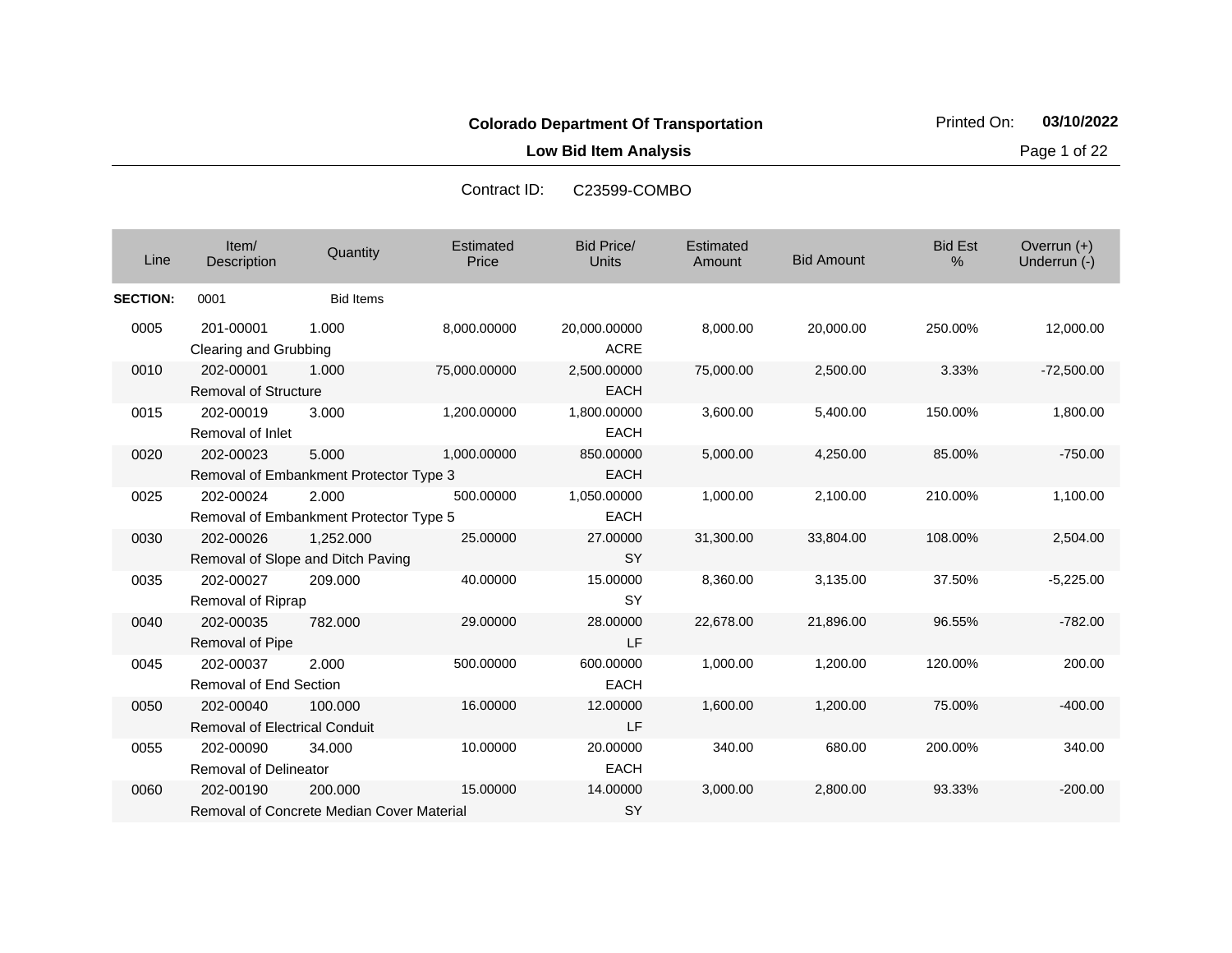**Low Bid Item Analysis Page 2 of 22** 

| Line            | Item/<br>Description                             | Quantity                                                  | Estimated<br>Price | <b>Bid Price/</b><br><b>Units</b> | Estimated<br>Amount | <b>Bid Amount</b> | <b>Bid Est</b><br>% | Overrun (+)<br>Underrun (-) |
|-----------------|--------------------------------------------------|-----------------------------------------------------------|--------------------|-----------------------------------|---------------------|-------------------|---------------------|-----------------------------|
| <b>SECTION:</b> | 0001                                             | <b>Bid Items</b>                                          |                    |                                   |                     |                   |                     |                             |
| 0065            | 202-00200<br><b>Removal of Sidewalk</b>          | 131.000                                                   | 30.00000           | 11.00000<br><b>SY</b>             | 3,930.00            | 1,441.00          | 36.67%              | $-2,489.00$                 |
| 0070            | 202-00201<br><b>Removal of Curb</b>              | 271.000                                                   | 11.00000           | 6.50000<br>LF                     | 2,981.00            | 1,761.50          | 59.09%              | $-1,219.50$                 |
| 0075            | 202-00202<br><b>Removal of Gutter</b>            | 119,000                                                   | 16.00000           | 7.00000<br>LF                     | 1,904.00            | 833.00            | 43.75%              | $-1,071.00$                 |
| 0080            | 202-00203<br>Removal of Curb and Gutter          | 200,000                                                   | 13.00000           | 7.00000<br>LF                     | 2,600.00            | 1,400.00          | 53.85%              | $-1,200.00$                 |
| 0085            | 202-00210<br><b>Removal of Concrete Pavement</b> | 38,581.000                                                | 21.00000           | 7.00000<br><b>SY</b>              | 810,201.00          | 270,067.00        | 33.33%              | $-540, 134.00$              |
| 0090            | 202-00220<br>Removal of Asphalt Mat              | 69,358.000                                                | 11.00000           | 4.50000<br><b>SY</b>              | 762,938.00          | 312,111.00        | 40.91%              | -450,827.00                 |
| 0095            | 202-00240                                        | 14,018.000<br>Removal of Asphalt Mat (Planing)            | 7.50000            | 3.50000<br><b>SY</b>              | 105,135.00          | 49,063.00         | 46.67%              | $-56,072.00$                |
| 0100            | 202-00250<br>Removal of Pavement Marking         | 30,000.000                                                | 1.00000            | 1.50000<br><b>SF</b>              | 30,000.00           | 45,000.00         | 150.00%             | 15,000.00                   |
| 0105            | 202-00400<br>Removal of Bridge                   | 2.000                                                     | 120,000.00000      | 100,000.00000<br><b>EACH</b>      | 240,000.00          | 200,000.00        | 83.33%              | $-40,000.00$                |
| 0110            | 202-00425<br>Removal of Bridge Railing           | 29.000                                                    | 40.00000           | 125.00000<br>LF                   | 1,160.00            | 3,625.00          | 312.50%             | 2,465.00                    |
| 0115            | 202-00503                                        | 55.000<br><b>Removal of Portions of Present Structure</b> | 800.00000          | 230.00000<br><b>SY</b>            | 44,000.00           | 12,650.00         | 28.75%              | $-31,350.00$                |
| 0120            | 202-00805                                        | 2.000<br>Removal of Overhead Sign Structure               | 7,000.00000        | 7,500.00000<br><b>EACH</b>        | 14,000.00           | 15,000.00         | 107.14%             | 1,000.00                    |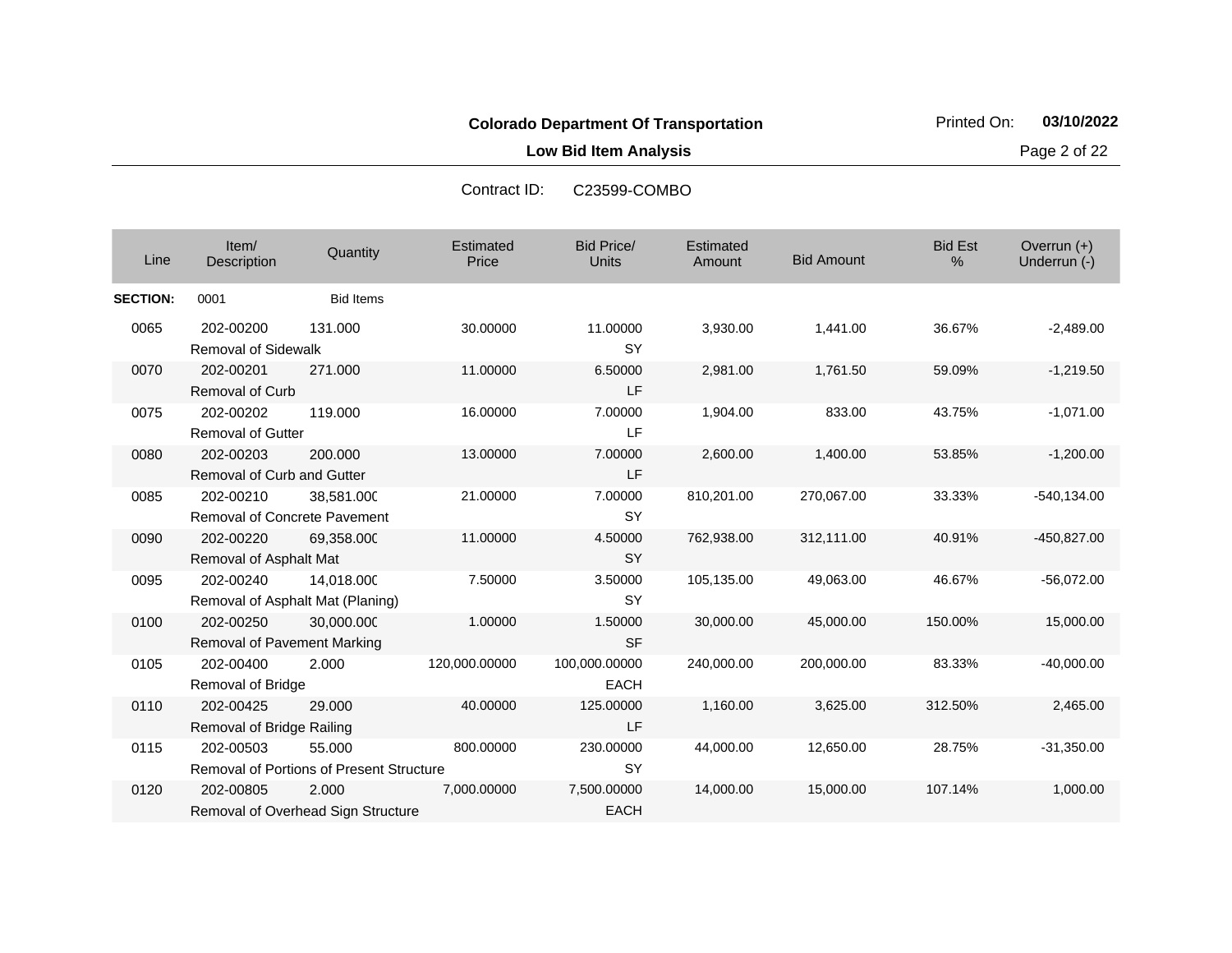**Low Bid Item Analysis Page 3 of 22** 

| Line            | Item/<br>Description                      | Quantity                                                  | Estimated<br>Price | <b>Bid Price/</b><br><b>Units</b> | Estimated<br>Amount | <b>Bid Amount</b> | <b>Bid Est</b><br>% | Overrun (+)<br>Underrun (-) |
|-----------------|-------------------------------------------|-----------------------------------------------------------|--------------------|-----------------------------------|---------------------|-------------------|---------------------|-----------------------------|
| <b>SECTION:</b> | 0001                                      | <b>Bid Items</b>                                          |                    |                                   |                     |                   |                     |                             |
| 0125            | 202-00810<br>Removal of Ground Sign       | 32.000                                                    | 120.00000          | 100.00000<br><b>EACH</b>          | 3,840.00            | 3,200.00          | 83.33%              | $-640.00$                   |
| 0130            | 202-00821<br>Removal of Sign Panel        | 4.000                                                     | 80.00000           | 600.00000<br><b>EACH</b>          | 320.00              | 2,400.00          | 750.00%             | 2,080.00                    |
| 0135            | 202-00827<br><b>Removal of Pull Box</b>   | 1.000                                                     | 465.00000          | 100.00000<br><b>EACH</b>          | 465.00              | 100.00            | 21.51%              | $-365.00$                   |
| 0140            | 202-00895<br>Removal of Impact Attenuator | 4.000                                                     | 1,800.00000        | 1,800.00000<br><b>EACH</b>        | 7,200.00            | 7,200.00          | 100.00%             | 0.00                        |
| 0145            | 202-01000<br><b>Removal of Fence</b>      | 1,886.000                                                 | 1.50000            | 6.00000<br>LF                     | 2,829.00            | 11,316.00         | 400.00%             | 8,487.00                    |
| 0150            | 202-01130<br>Removal of Guardrail Type 3  | 16,888.000                                                | 6.00000            | 4.00000<br>LF                     | 101,328.00          | 67,552.00         | 66.67%              | $-33,776.00$                |
| 0155            | 202-01170<br>Removal of Guardrail Type 7  | 6,766.000                                                 | 18.00000           | 13.00000<br>LF                    | 121,788.00          | 87,958.00         | 72.22%              | $-33,830.00$                |
| 0160            | 202-01300<br>Removal of End Anchorage     | 9.000                                                     | 340.00000          | 300.00000<br><b>EACH</b>          | 3,060.00            | 2,700.00          | 88.24%              | $-360.00$                   |
| 0165            | 202-04001<br>Plug Culvert                 | 1.000                                                     | 3,820.00000        | 2,500.00000<br><b>EACH</b>        | 3,820.00            | 2,500.00          | 65.45%              | $-1,320.00$                 |
| 0170            | 202-04002<br><b>Clean Culvert</b>         | 5.000                                                     | 1,700.00000        | 2,000.00000<br><b>EACH</b>        | 8,500.00            | 10,000.00         | 117.65%             | 1,500.00                    |
| 0175            | 203-00010                                 | 33,816.000<br>Unclassified Excavation (Complete In Place) | 30.00000           | 18.00000<br><b>CY</b>             | 1,014,480.00        | 608,688.00        | 60.00%              | -405,792.00                 |
| 0180            | 203-00050<br>Unsuitable Material          | 725.000                                                   | 100.00000          | 22.00000<br><b>CY</b>             | 72,500.00           | 15,950.00         | 22.00%              | $-56,550.00$                |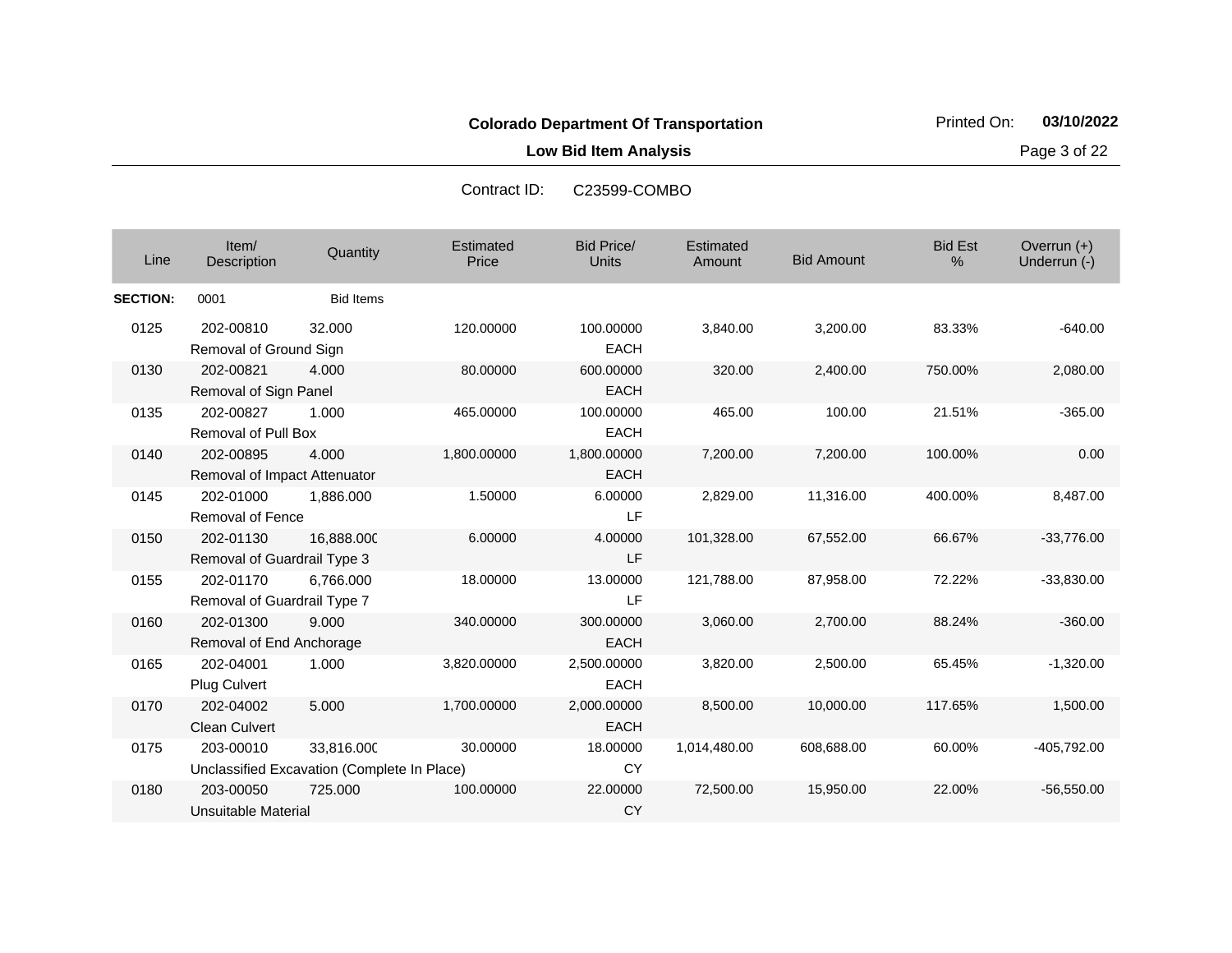**Low Bid Item Analysis Page 4 of 22** 

| Line            | Item/<br>Description                      | Quantity                                              | Estimated<br>Price | <b>Bid Price/</b><br><b>Units</b> | Estimated<br>Amount | <b>Bid Amount</b> | <b>Bid Est</b><br>% | Overrun (+)<br>Underrun (-) |
|-----------------|-------------------------------------------|-------------------------------------------------------|--------------------|-----------------------------------|---------------------|-------------------|---------------------|-----------------------------|
| <b>SECTION:</b> | 0001                                      | <b>Bid Items</b>                                      |                    |                                   |                     |                   |                     |                             |
| 0185            | 203-00062<br>(Special)                    | 24,521.000<br>Embankment Material (Complete In Place) | 24.00000           | 19.75000<br><b>CY</b>             | 588,504.00          | 484,289.75        | 82.29%              | $-104,214.25$               |
| 0190            | 203-01100<br>Proof Rolling                | 750.000                                               | 140.00000          | 110.00000<br><b>HOUR</b>          | 105,000.00          | 82,500.00         | 78.57%              | $-22,500.00$                |
| 0195            | 203-01500<br><b>Blading</b>               | 30.000                                                | 150.00000          | 130.00000<br><b>HOUR</b>          | 4,500.00            | 3,900.00          | 86.67%              | $-600.00$                   |
| 0200            | 203-01550<br>Dozing                       | 30.000                                                | 160.00000          | 135.00000<br><b>HOUR</b>          | 4,800.00            | 4,050.00          | 84.38%              | $-750.00$                   |
| 0205            | 203-01594<br><b>Combination Loader</b>    | 30.000                                                | 150.00000          | 100.00000<br><b>HOUR</b>          | 4,500.00            | 3,000.00          | 66.67%              | $-1,500.00$                 |
| 0210            | 203-01597<br>Potholing                    | 750.000                                               | 280.00000          | 185.00000<br><b>HOUR</b>          | 210,000.00          | 138,750.00        | 66.07%              | $-71,250.00$                |
| 0215            | 206-00000<br><b>Structure Excavation</b>  | 3,576.000                                             | 22.00000           | 27.00000<br><b>CY</b>             | 78,672.00           | 96,552.00         | 122.73%             | 17,880.00                   |
| 0220            | 206-00060                                 | 160.000<br>Structure Backfill (Special) (Flow-Fill)   | 180.00000          | 150.00000<br><b>CY</b>            | 28,800.00           | 24,000.00         | 83.33%              | $-4,800.00$                 |
| 0225            | 206-00100<br>Structure Backfill (Class 1) | 1.678.000                                             | 44.00000           | 43.00000<br><b>CY</b>             | 73,832.00           | 72,154.00         | 97.73%              | $-1,678.00$                 |
| 0230            | 206-00200<br>Structure Backfill (Class 2) | 172.000                                               | 40.00000           | 43.00000<br><b>CY</b>             | 6,880.00            | 7,396.00          | 107.50%             | 516.00                      |
| 0235            | 206-00360                                 | 1,641.000<br>Mechanical Reinforcement of Soil         | 22.00000           | 20.00000<br><b>CY</b>             | 36,102.00           | 32,820.00         | 90.91%              | $-3,282.00$                 |
| 0240            | 206-00530<br>Filter Material (Class C)    | 117.000                                               | 125.00000          | 75.00000<br><b>CY</b>             | 14,625.00           | 8,775.00          | 60.00%              | $-5,850.00$                 |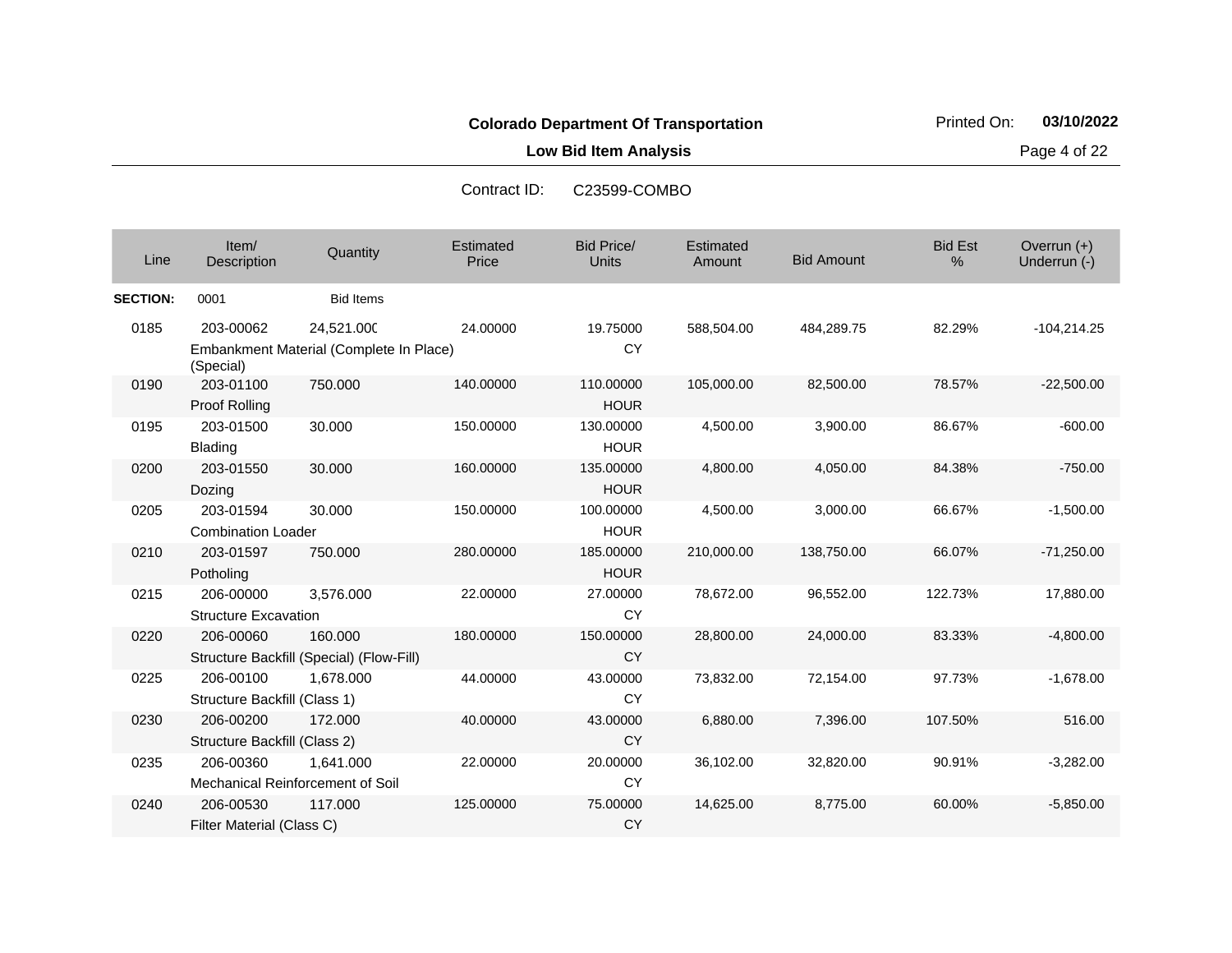**Low Bid Item Analysis Page 5 of 22** 

| Line            | Item/<br>Description                      | Quantity         | Estimated<br>Price | <b>Bid Price/</b><br><b>Units</b> | Estimated<br>Amount | <b>Bid Amount</b> | <b>Bid Est</b><br>% | Overrun $(+)$<br>Underrun (-) |
|-----------------|-------------------------------------------|------------------|--------------------|-----------------------------------|---------------------|-------------------|---------------------|-------------------------------|
| <b>SECTION:</b> | 0001                                      | <b>Bid Items</b> |                    |                                   |                     |                   |                     |                               |
| 0245            | 206-01781<br>Shoring (Area 1)             | 1.000            | 44,000.00000       | 6,000.00000<br>L S                | 44,000.00           | 6,000.00          | 13.64%              | $-38,000.00$                  |
| 0250            | 206-01782<br>Shoring (Area 2)             | 1.000            | 40,000.00000       | 5,000.00000<br>L S                | 40,000.00           | 5,000.00          | 12.50%              | $-35,000.00$                  |
| 0255            | 206-01783<br>Shoring (Area 3)             | 1.000            | 16,000.00000       | 5,000.00000<br>L S                | 16,000.00           | 5,000.00          | 31.25%              | $-11,000.00$                  |
| 0260            | 206-01784<br>Shoring (Area 4)             | 1.000            | 18,000.00000       | 4,000.00000<br>L S                | 18,000.00           | 4,000.00          | 22.22%              | $-14,000.00$                  |
| 0265            | 206-01785<br>Shoring (Area 5)             | 1.000            | 18,000.00000       | 4,000.00000<br>L S                | 18,000.00           | 4,000.00          | 22.22%              | $-14,000.00$                  |
| 0270            | 206-01786<br>Shoring (Area 6)             | 1.000            | 42,000.00000       | 4,000.00000<br><b>LS</b>          | 42,000.00           | 4,000.00          | 9.52%               | $-38,000.00$                  |
| 0275            | 207-00700<br>Topsoil (Onsite)             | 4,073.000        | 15.00000           | 11.00000<br><b>CY</b>             | 61,095.00           | 44,803.00         | 73.33%              | $-16,292.00$                  |
| 0280            | 207-00702<br>Topsoil (Offsite)            | 118.000          | 50.00000           | 55.00000<br><b>CY</b>             | 5,900.00            | 6,490.00          | 110.00%             | 590.00                        |
| 0285            | 207-00704<br>Subgrade Soil Preparation    | 25,091.000       | 2.00000            | 2.50000<br><b>SY</b>              | 50,182.00           | 62,727.50         | 125.00%             | 12,545.50                     |
| 0290            | 208-00002<br>Erosion Log Type 1 (12 Inch) | 420.000          | 6.00000            | 5.00000<br>LF                     | 2,520.00            | 2,100.00          | 83.33%              | $-420.00$                     |
| 0295            | 208-00020<br>Silt Fence                   | 16,270.000       | 2.25000            | 1.25000<br>LF                     | 36,607.50           | 20,337.50         | 55.56%              | $-16,270.00$                  |
| 0300            | 208-00035<br>Aggregate Bag                | 90.000           | 9.00000            | 7.25000<br>LF                     | 810.00              | 652.50            | 80.56%              | $-157.50$                     |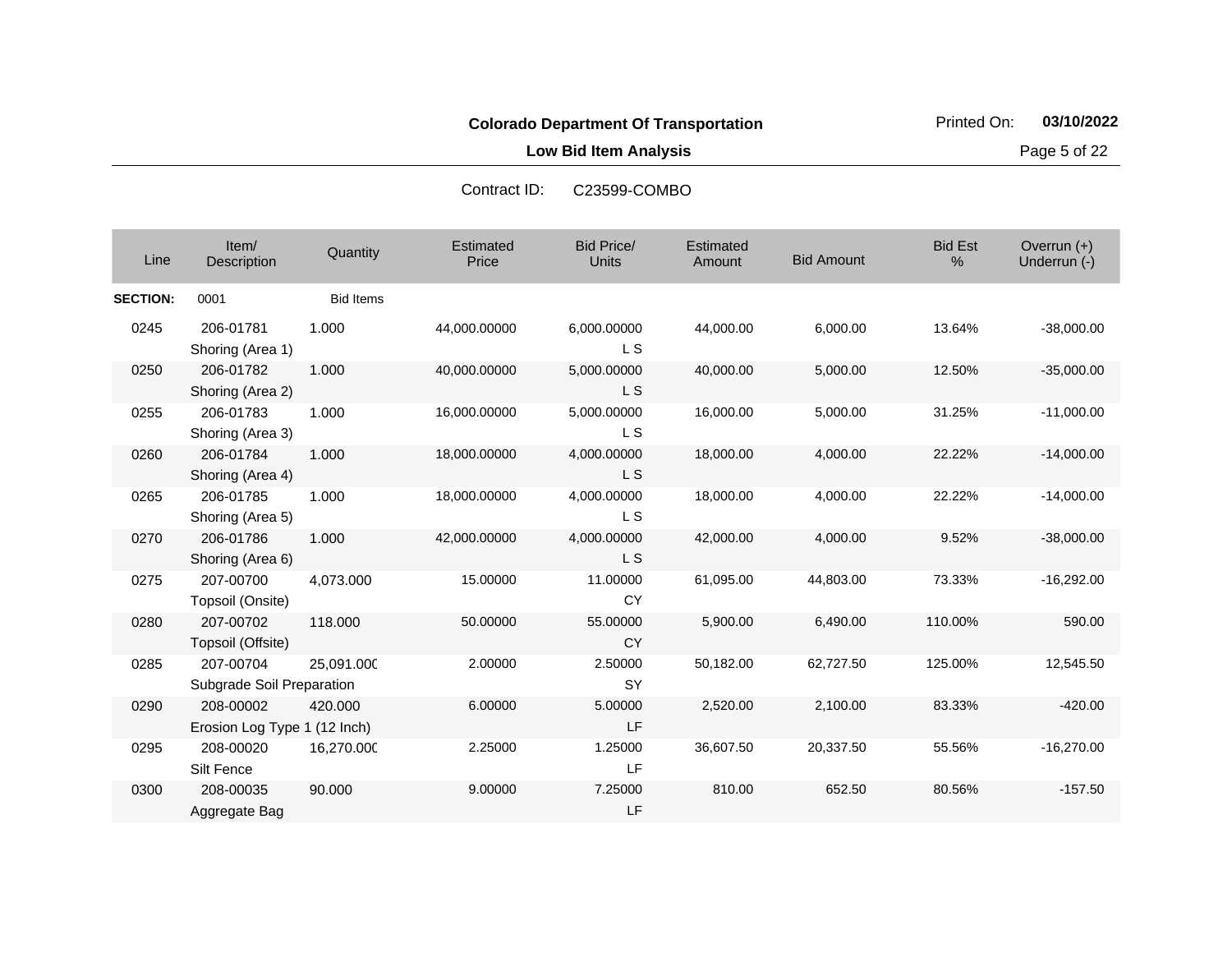**Low Bid Item Analysis Page 6 of 22** 

| Line            | Item/<br>Description                               | Quantity                                               | Estimated<br>Price | <b>Bid Price/</b><br><b>Units</b> | Estimated<br>Amount | <b>Bid Amount</b> | <b>Bid Est</b><br>% | Overrun (+)<br>Underrun (-) |
|-----------------|----------------------------------------------------|--------------------------------------------------------|--------------------|-----------------------------------|---------------------|-------------------|---------------------|-----------------------------|
| <b>SECTION:</b> | 0001                                               | <b>Bid Items</b>                                       |                    |                                   |                     |                   |                     |                             |
| 0305            | 208-00046<br>(Type 1)                              | 5.000<br>Pre-fabricated Concrete Washout Structure     | 3,000.00000        | 1,100.00000<br><b>EACH</b>        | 15,000.00           | 5,500.00          | 36.67%              | $-9,500.00$                 |
| 0310            | 208-00051<br>Storm Drain Inlet Protection (Type I) | 500.000                                                | 19.00000           | 10.00000<br>LF                    | 9,500.00            | 5,000.00          | 52.63%              | $-4,500.00$                 |
| 0315            | 208-00075<br>Pre-fabricated Vehicle Tracking Pad   | 5.000                                                  | 4,600.00000        | 2,700.00000<br><b>EACH</b>        | 23,000.00           | 13,500.00         | 58.70%              | $-9,500.00$                 |
| 0320            | 208-00103                                          | 20.000<br>Removal and Disposal of Sediment (Labor)     | 60.00000           | 60.00000<br><b>HOUR</b>           | 1,200.00            | 1,200.00          | 100.00%             | 0.00                        |
| 0325            | 208-00105                                          | 20.000<br>Removal and Disposal of Sediment (Equipment) | 140.00000          | 100.00000<br><b>HOUR</b>          | 2,800.00            | 2,000.00          | 71.43%              | $-800.00$                   |
| 0330            | 208-00106<br>Sweeping (Sediment Removal)           | 20,000                                                 | 150.00000          | 100.00000<br><b>HOUR</b>          | 3,000.00            | 2,000.00          | 66.67%              | $-1,000.00$                 |
| 0335            | 208-00207<br><b>Erosion Control Management</b>     | 546.000                                                | 250.00000          | 10.00000<br><b>DAY</b>            | 136,500.00          | 5,460.00          | 4.00%               | $-131,040.00$               |
| 0340            | 208-00400<br><b>Water Control</b>                  | 1.000                                                  | 30,000.00000       | 1,000.00000<br><b>LS</b>          | 30,000.00           | 1,000.00          | 3.33%               | $-29,000.00$                |
| 0345            | 210-00815<br>Reset Sign Panel                      | 1.000                                                  | 250.00000          | 200.00000<br><b>EACH</b>          | 250.00              | 200.00            | 80.00%              | $-50.00$                    |
| 0350            | 210-01200<br>Reset End Anchorage                   | 2.000                                                  | 2,000.00000        | 1,650.00000<br><b>EACH</b>        | 4,000.00            | 3,300.00          | 82.50%              | $-700.00$                   |
| 0355            | 210-02900<br>Relay Riprap                          | 120.000                                                | 48.00000           | 35.00000<br>CY                    | 5,760.00            | 4,200.00          | 72.92%              | $-1,560.00$                 |
| 0360            | 210-04020<br>Modify Inlet                          | 1.000                                                  | 3,500.00000        | 2,500.00000<br><b>EACH</b>        | 3,500.00            | 2,500.00          | 71.43%              | $-1,000.00$                 |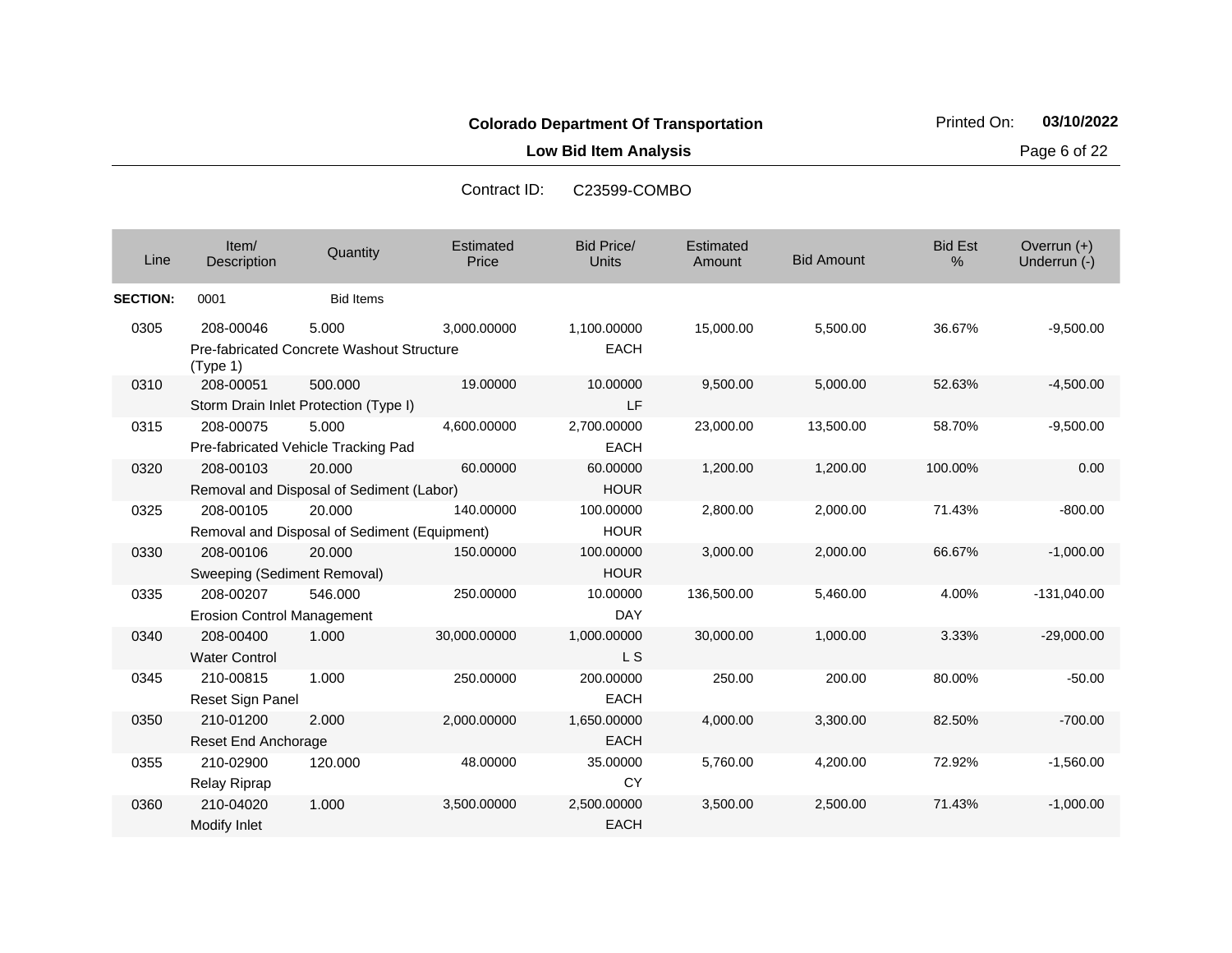**Low Bid Item Analysis Page 7 of 22** 

| Line            | Item/<br>Description                                        | Quantity         | Estimated<br>Price | Bid Price/<br>Units         | <b>Estimated</b><br>Amount | <b>Bid Amount</b> | <b>Bid Est</b><br>% | Overrun (+)<br>Underrun (-) |
|-----------------|-------------------------------------------------------------|------------------|--------------------|-----------------------------|----------------------------|-------------------|---------------------|-----------------------------|
| <b>SECTION:</b> | 0001                                                        | <b>Bid Items</b> |                    |                             |                            |                   |                     |                             |
| 0365            | 211-03005<br>Dewatering                                     | 1.000            | 10,000.00000       | 1,000.00000<br>L S          | 10,000.00                  | 1,000.00          | 10.00%              | $-9,000.00$                 |
| 0370            | 212-00700<br>Organic Fertilizer                             | 3,900.000        | 3.00000            | 0.35000<br>LB               | 11,700.00                  | 1,365.00          | 11.67%              | $-10,335.00$                |
| 0375            | 212-00701<br><b>Compost (Mechanically Applied)</b>          | 211.000          | 50.00000           | 39.00000<br><b>CY</b>       | 10,550.00                  | 8,229.00          | 78.00%              | $-2,321.00$                 |
| 0380            | 212-00702<br>Biotic Soil Amendments (Hydraulically Applied) | 650,000          | 1.00000            | 1.50000<br><b>LB</b>        | 650.00                     | 975.00            | 150.00%             | 325.00                      |
| 0385            | 212-00703<br>Humate                                         | 1,300.000        | 3.60000            | 0.75000<br>LB               | 4,680.00                   | 975.00            | 20.83%              | $-3,705.00$                 |
| 0390            | 212-00706<br>Seeding (Native) Drill                         | 3.250            | 2,000.00000        | 500.00000<br><b>ACRE</b>    | 6,500.00                   | 1,625.00          | 25.00%              | $-4,875.00$                 |
| 0395            | 212-00707<br>Seeding (Native) Hydraulic                     | 3.250            | 2,000.00000        | 1,000.00000<br><b>ACRE</b>  | 6,500.00                   | 3,250.00          | 50.00%              | $-3,250.00$                 |
| 0400            | 212-00709<br>Seeding (Wetland) Drill                        | 0.050            | 5,000.00000        | 15,500.00000<br><b>ACRE</b> | 250.00                     | 775.00            | 310.00%             | 525.00                      |
| 0405            | 213-00002<br>Mulching (Weed Free Hay)                       | 1.910            | 4,000.00000        | 1,100.00000<br><b>ACRE</b>  | 7,640.00                   | 2,101.00          | 27.50%              | $-5,539.00$                 |
| 0410            | 213-00012<br>Spray-on Mulch Blanket                         | 0.290            | 4,000.00000        | 5,500.00000<br><b>ACRE</b>  | 1,160.00                   | 1,595.00          | 137.50%             | 435.00                      |
| 0415            | 213-00061<br><b>Mulch Tackifier</b>                         | 230.000          | 5.00000            | 3.50000<br>LB               | 1,150.00                   | 805.00            | 70.00%              | $-345.00$                   |
| 0420            | 213-00700<br>Landscape Boulder                              | 180.000          | 300.00000          | 195.00000<br><b>EACH</b>    | 54,000.00                  | 35,100.00         | 65.00%              | $-18,900.00$                |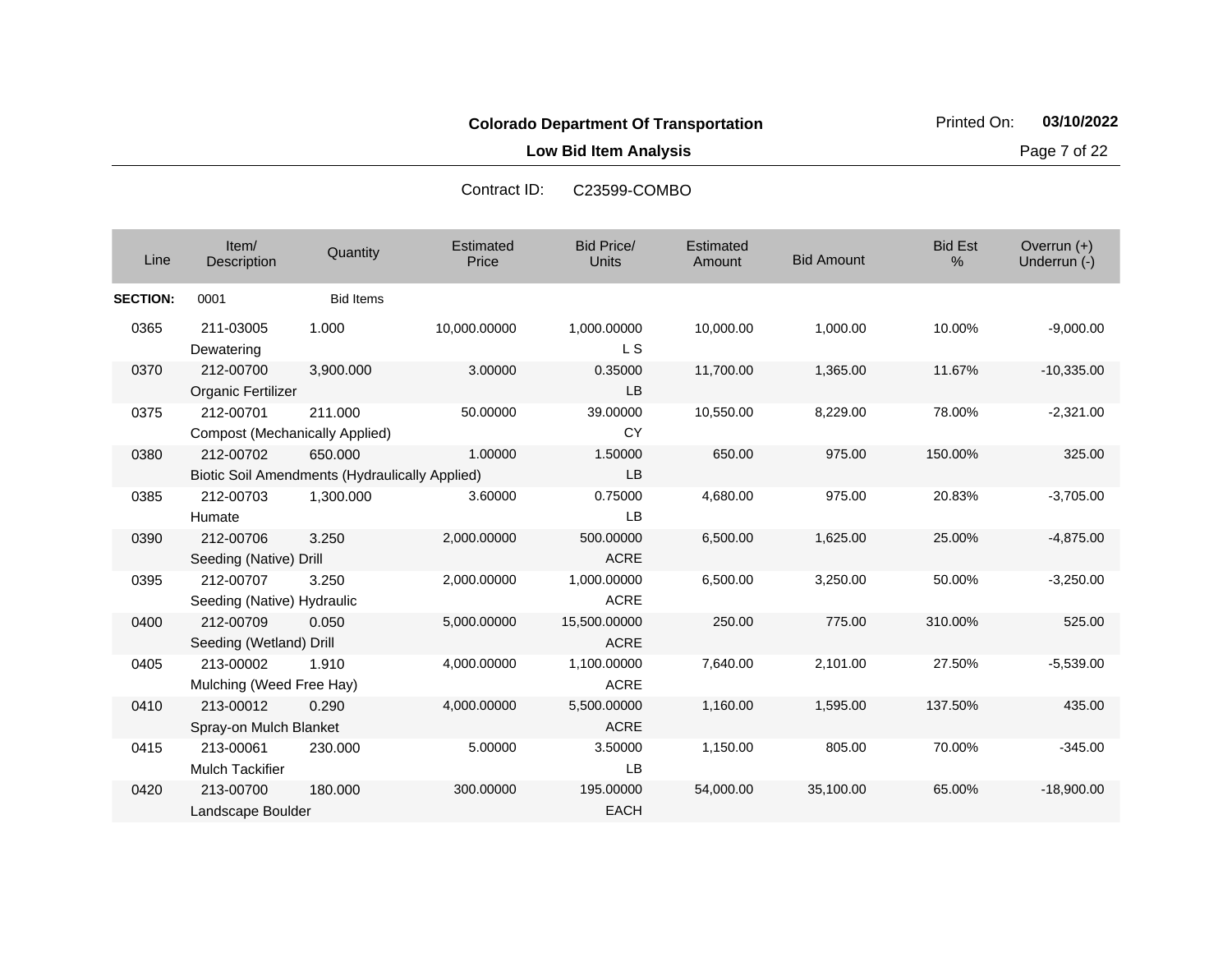**Low Bid Item Analysis Page 8 of 22** 

| Line            | Item/<br>Description                         | Quantity                                             | Estimated<br>Price | <b>Bid Price/</b><br><b>Units</b> | Estimated<br>Amount | <b>Bid Amount</b> | <b>Bid Est</b><br>% | Overrun $(+)$<br>Underrun (-) |
|-----------------|----------------------------------------------|------------------------------------------------------|--------------------|-----------------------------------|---------------------|-------------------|---------------------|-------------------------------|
| <b>SECTION:</b> | 0001                                         | <b>Bid Items</b>                                     |                    |                                   |                     |                   |                     |                               |
| 0425            | 216-00101<br>(Photodegradable Class 1)       | 21,975.000<br>Soil Retention Blanket (Straw-Coconut) | 3.20000            | 2.50000<br><b>SY</b>              | 70,320.00           | 54,937.50         | 78.13%              | $-15,382.50$                  |
| 0430            | 217-00020<br><b>Herbicide Treatment</b>      | 40.000                                               | 180.00000          | 185.00000<br><b>HOUR</b>          | 7,200.00            | 7,400.00          | 102.78%             | 200.00                        |
| 0435            | 240-00000<br>Wildlife Biologist              | 250.000                                              | 160.00000          | 120.00000<br><b>HOUR</b>          | 40,000.00           | 30,000.00         | 75.00%              | $-10,000.00$                  |
| 0440            | 240-00010<br><b>Removal of Nests</b>         | 80.000                                               | 120.00000          | 100.00000<br><b>HOUR</b>          | 9,600.00            | 8,000.00          | 83.33%              | $-1,600.00$                   |
| 0445            | 240-00020<br><b>Netting</b>                  | 300.000                                              | 32.00000           | 10.00000<br><b>SY</b>             | 9,600.00            | 3,000.00          | 31.25%              | $-6,600.00$                   |
| 0450            | 240-00100<br>Prairie Dog Management          | 1.000                                                | 10,000.00000       | 15,000.00000<br>L S               | 10,000.00           | 15,000.00         | 150.00%             | 5,000.00                      |
| 0455            | 250-00050<br>Monitoring Technician           | 30.000                                               | 140.00000          | 115.00000<br><b>HOUR</b>          | 4,200.00            | 3,450.00          | 82.14%              | $-750.00$                     |
| 0460            | 250-00110<br>Health and Safety Officer       | 20.000                                               | 160.00000          | 125.00000<br><b>HOUR</b>          | 3,200.00            | 2,500.00          | 78.13%              | $-700.00$                     |
| 0465            | 304-06007<br>Aggregate Base Course (Class 6) | 16,146.000                                           | 60.00000           | 41.00000<br><b>CY</b>             | 968,760.00          | 661,986.00        | 68.33%              | $-306,774.00$                 |
| 0470            | 306-01000<br>Reconditioning                  | 49,883.000                                           | 1.40000            | 2.20000<br><b>SY</b>              | 69,836.20           | 109,742.60        | 157.14%             | 39,906.40                     |
| 0475            | 403-00720                                    | 482.000<br>Hot Mix Asphalt (Patching) (Asphalt)      | 220.00000          | 250.00000<br><b>TON</b>           | 106,040.00          | 120,500.00        | 113.64%             | 14,460.00                     |
| 0480            | 403-09221                                    | 2,642.000<br>Stone Matrix Asphalt (Fibers)(Asphalt)  | 140.00000          | 185.00000<br><b>TON</b>           | 369,880.00          | 488,770.00        | 132.14%             | 118,890.00                    |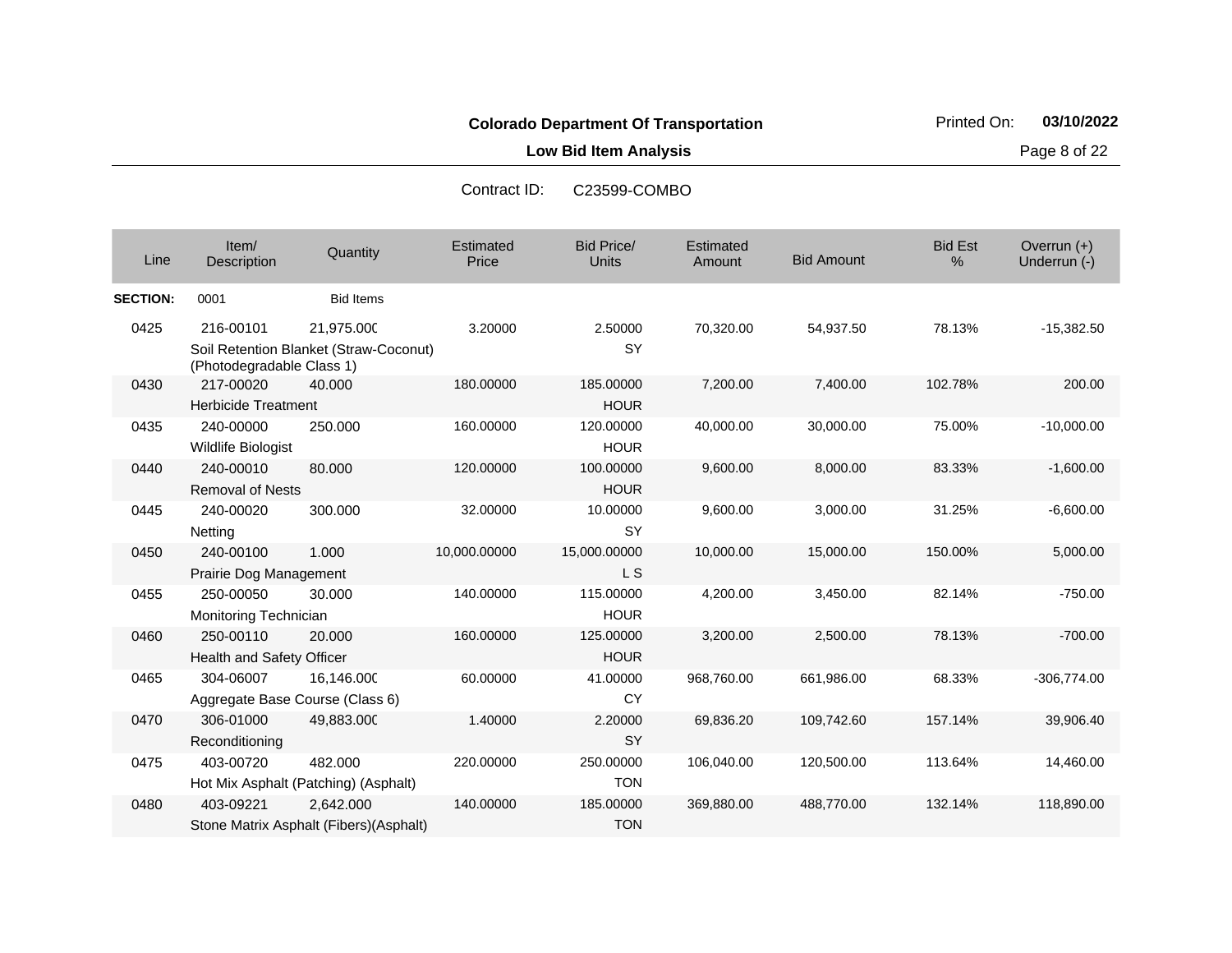**Low Bid Item Analysis Page 9 of 22** 

| Line            | Item/<br>Description                         | Quantity                                                  | Estimated<br>Price | <b>Bid Price/</b><br><b>Units</b> | Estimated<br>Amount | <b>Bid Amount</b> | <b>Bid Est</b><br>% | Overrun $(+)$<br>Underrun (-) |
|-----------------|----------------------------------------------|-----------------------------------------------------------|--------------------|-----------------------------------|---------------------|-------------------|---------------------|-------------------------------|
| <b>SECTION:</b> | 0001                                         | <b>Bid Items</b>                                          |                    |                                   |                     |                   |                     |                               |
| 0485            | 403-33841                                    | 2,353.000<br>Hot Mix Asphalt (Grading S) (100) (PG 64-22) | 110.00000          | 100.00000<br><b>TON</b>           | 258,830.00          | 235,300.00        | 90.91%              | $-23,530.00$                  |
| 0490            | 403-40000<br><b>HMA Safety Edge</b>          | 360,000                                                   | 2.50000            | 20.00000<br><b>LF</b>             | 900.00              | 7,200.00          | 800.00%             | 6,300.00                      |
| 0495            | 411-10255                                    | 1.248.000<br><b>Emulsified Asphalt (Slow-Setting)</b>     | 6.00000            | 3.75000<br>GAL                    | 7,488.00            | 4,680.00          | 62.50%              | $-2,808.00$                   |
| 0500            | 412-00800<br>Concrete Pavement (8 Inch)      | 40.000                                                    | 45.00000           | 90.00000<br><b>SY</b>             | 1,800.00            | 3,600.00          | 200.00%             | 1,800.00                      |
| 0505            | 412-01050                                    | 68,317.000<br>Concrete Pavement (10-1/2 Inch)             | 90.00000           | 78.00000<br><b>SY</b>             | 6,148,530.00        | 5,328,726.00      | 86.67%              | $-819,804.00$                 |
| 0510            | 412-02000<br><b>Concrete Safety Edge</b>     | 4.871.000                                                 | 6.00000            | 4.00000<br><b>LF</b>              | 29,226.00           | 19,484.00         | 66.67%              | $-9,742.00$                   |
| 0515            | 420-00113<br>Geotextile (Drainage) (Class 2) | 22,000                                                    | 20.00000           | 44.00000<br><b>SY</b>             | 440.00              | 968.00            | 220.00%             | 528.00                        |
| 0520            | 502-00460<br>Pile Tip                        | 37,000                                                    | 200.00000          | 300.00000<br><b>EACH</b>          | 7,400.00            | 11,100.00         | 150.00%             | 3,700.00                      |
| 0525            | 502-02012<br><b>Static Pile Load Test</b>    | 1.000                                                     | 10,000.00000       | 12,000.00000<br><b>EACH</b>       | 10,000.00           | 12,000.00         | 120.00%             | 2,000.00                      |
| 0530            | 502-11274<br>Steel Piling (HP 12x74)         | 1,258.000                                                 | 86.00000           | 200.00000<br>LF                   | 108,188.00          | 251,600.00        | 232.56%             | 143,412.00                    |
| 0535            | 503-00018<br>Drilled Shaft (18 Inch)         | 16.000                                                    | 320.00000          | 210.00000<br>LF                   | 5,120.00            | 3,360.00          | 65.63%              | $-1,760.00$                   |
| 0540            | 503-00024<br>Drilled Shaft (24 Inch)         | 8.000                                                     | 350.00000          | 410.00000<br>LF                   | 2,800.00            | 3,280.00          | 117.14%             | 480.00                        |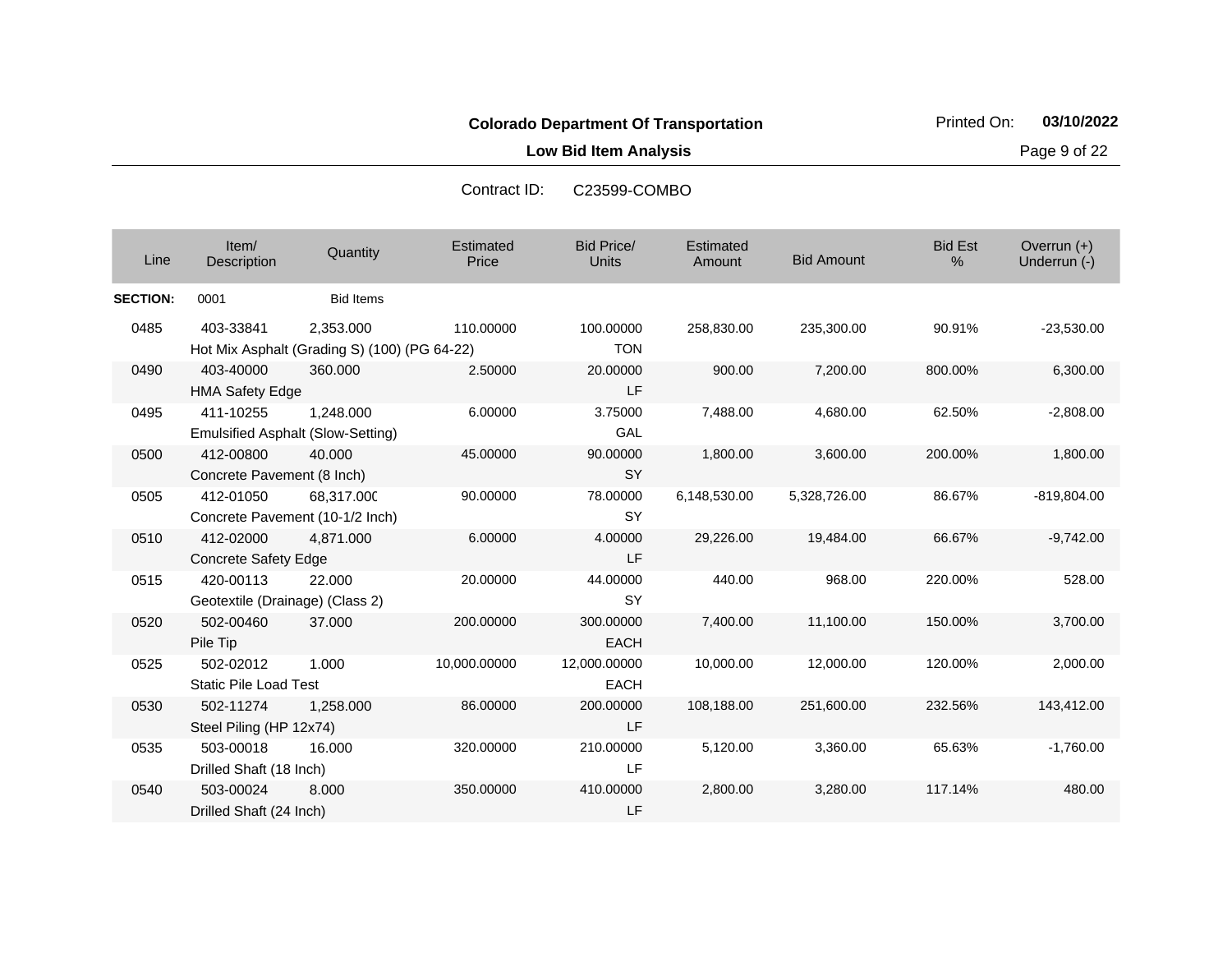**Low Bid Item Analysis Page 10 of 22** 

| Line            | Item/<br>Description                                | Quantity                                                | Estimated<br>Price | <b>Bid Price/</b><br>Units | Estimated<br>Amount | <b>Bid Amount</b> | <b>Bid Est</b><br>% | Overrun (+)<br>Underrun (-) |
|-----------------|-----------------------------------------------------|---------------------------------------------------------|--------------------|----------------------------|---------------------|-------------------|---------------------|-----------------------------|
| <b>SECTION:</b> | 0001                                                | <b>Bid Items</b>                                        |                    |                            |                     |                   |                     |                             |
| 0545            | 503-00030<br>Drilled Shaft (30 Inch)                | 329.000                                                 | 420.00000          | 350.00000<br>LF.           | 138,180.00          | 115,150.00        | 83.33%              | $-23,030.00$                |
| 0550            | 503-00036<br>Drilled Shaft (36 Inch)                | 19,000                                                  | 580.00000          | 465.00000<br>LF            | 11,020.00           | 8,835.00          | 80.17%              | $-2,185.00$                 |
| 0555            | 503-00042<br>Drilled Shaft (42 Inch)                | 17.000                                                  | 600.00000          | 550.00000<br><b>LF</b>     | 10,200.00           | 9,350.00          | 91.67%              | $-850.00$                   |
| 0560            | 503-00048<br>Drilled Shaft (48 Inch)                | 36,000                                                  | 880.00000          | 600.00000<br>LF            | 31,680.00           | 21,600.00         | 68.18%              | $-10,080.00$                |
| 0565            | 503-00310<br><b>Crosshole Sonic Logging Testing</b> | 7.000                                                   | 2,800.00000        | 2,500.00000<br><b>EACH</b> | 19,600.00           | 17,500.00         | 89.29%              | $-2,100.00$                 |
| 0570            | 506-00409<br>Soil Riprap (9 Inch)                   | 19.000                                                  | 160.00000          | 160.00000<br><b>CY</b>     | 3,040.00            | 3,040.00          | 100.00%             | 0.00                        |
| 0575            | 507-00000                                           | 6.500<br>Concrete Slope and Ditch Paving                | 1,200.00000        | 1,900.00000<br><b>CY</b>   | 7,800.00            | 12,350.00         | 158.33%             | 4,550.00                    |
| 0580            | 507-00100                                           | 208,000<br>Concrete Slope and Ditch Paving (Reinforced) | 800.00000          | 660.00000<br><b>CY</b>     | 166,400.00          | 137,280.00        | 82.50%              | $-29,120.00$                |
| 0585            | 515-00120<br>Waterproofing (Membrane)               | 3.126.000                                               | 22.00000           | 19.00000<br><b>SY</b>      | 68,772.00           | 59,394.00         | 86.36%              | $-9,378.00$                 |
| 0590            | 518-01004                                           | 440.000<br>Bridge Expansion Device (0-4 Inch)           | 380.00000          | 350.00000<br><b>LF</b>     | 167,200.00          | 154,000.00        | 92.11%              | $-13,200.00$                |
| 0595            | 601-03040<br>Concrete Class D (Bridge)              | 40.000                                                  | 1,200.00000        | 820.00000<br><b>CY</b>     | 48,000.00           | 32,800.00         | 68.33%              | $-15,200.00$                |
| 0600            | 601-04550<br>Concrete Class G                       | 1,521.000                                               | 1,200.00000        | 1,030.00000<br><b>CY</b>   | 1,825,200.00        | 1,566,630.00      | 85.83%              | $-258,570.00$               |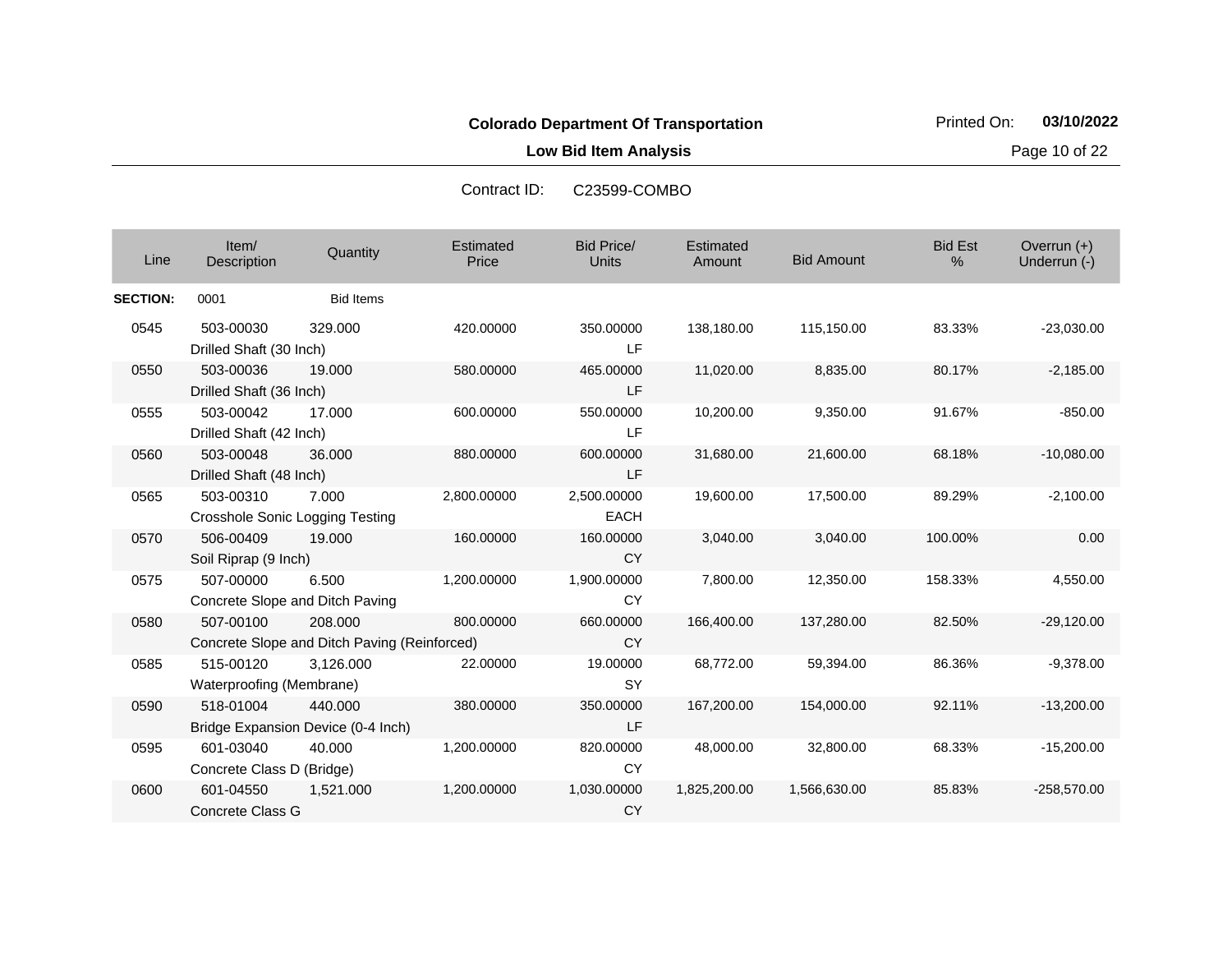**Low Bid Item Analysis Page 11 of 22** 

| Line            | Item/<br>Description                            | Quantity                                                  | Estimated<br>Price | <b>Bid Price/</b><br><b>Units</b> | Estimated<br>Amount | <b>Bid Amount</b> | <b>Bid Est</b><br>$\%$ | Overrun $(+)$<br>Underrun (-) |
|-----------------|-------------------------------------------------|-----------------------------------------------------------|--------------------|-----------------------------------|---------------------|-------------------|------------------------|-------------------------------|
| <b>SECTION:</b> | 0001                                            | <b>Bid Items</b>                                          |                    |                                   |                     |                   |                        |                               |
| 0605            | 601-40300<br><b>Structural Concrete Coating</b> | 4,097.000                                                 | 19.00000           | 10.00000<br><b>SY</b>             | 77,843.00           | 40,970.00         | 52.63%                 | $-36,873.00$                  |
| 0610            | 601-40301<br><b>Structural Concrete Coating</b> | 194.000                                                   | 12.00000           | 1.10000<br><b>SF</b>              | 2,328.00            | 213.40            | 9.17%                  | $-2,114.60$                   |
| 0615            | 602-00020                                       | 316,162.00<br>Reinforcing Steel (Epoxy Coated)            | 1.60000            | 1.35000<br>LB                     | 505,859.20          | 426,818.70        | 84.38%                 | $-79,040.50$                  |
| 0620            | 603-05018                                       | 2.000<br>18 Inch Reinforced Concrete End Section          | 1,400.00000        | 1,900.00000<br><b>EACH</b>        | 2,800.00            | 3,800.00          | 135.71%                | 1,000.00                      |
| 0625            | 603-05024                                       | 2.000<br>24 Inch Reinforced Concrete End Section          | 1,600.00000        | 2,100.00000<br><b>EACH</b>        | 3,200.00            | 4,200.00          | 131.25%                | 1,000.00                      |
| 0630            | 603-05118<br>Elliptical                         | 1.000<br>23x14 Inch Reinforced Concrete End Section       | 4,000.00000        | 2,250.00000<br><b>EACH</b>        | 4,000.00            | 2,250.00          | 56.25%                 | $-1,750.00$                   |
| 0635            | 604-26005                                       | 1.000<br>Vane Grate Inlet (Double) (5 Foot)               | 9,000.00000        | 3,900.00000<br><b>EACH</b>        | 9,000.00            | 3,900.00          | 43.33%                 | $-5,100.00$                   |
| 0640            | 604-30015                                       | 1.000<br>Maintenance Hole Slab Base (15 Foot)             | 9,000.00000        | 9,100.00000<br><b>EACH</b>        | 9,000.00            | 9,100.00          | 101.11%                | 100.00                        |
| 0645            | 606-00302<br>System)                            | 10.803.000<br>Guardrail Type 3 (31 Inch Midwest Guardrail | 40.00000           | 37.50000<br><b>LF</b>             | 432,120.00          | 405,112.50        | 93.75%                 | $-27,007.50$                  |
| 0650            | 606-00305<br>Guardrail Type 3 (Special)         | 1,584.000                                                 | 52.00000           | 41.00000<br>LF                    | 82,368.00           | 64,944.00         | 78.85%                 | $-17,424.00$                  |
| 0655            | 606-00350                                       | 564.000<br>Guardrail Type 3 (Double) (6-3 Post Spacing)   | 58.00000           | 69.00000<br>LF                    | 32,712.00           | 38,916.00         | 118.97%                | 6,204.00                      |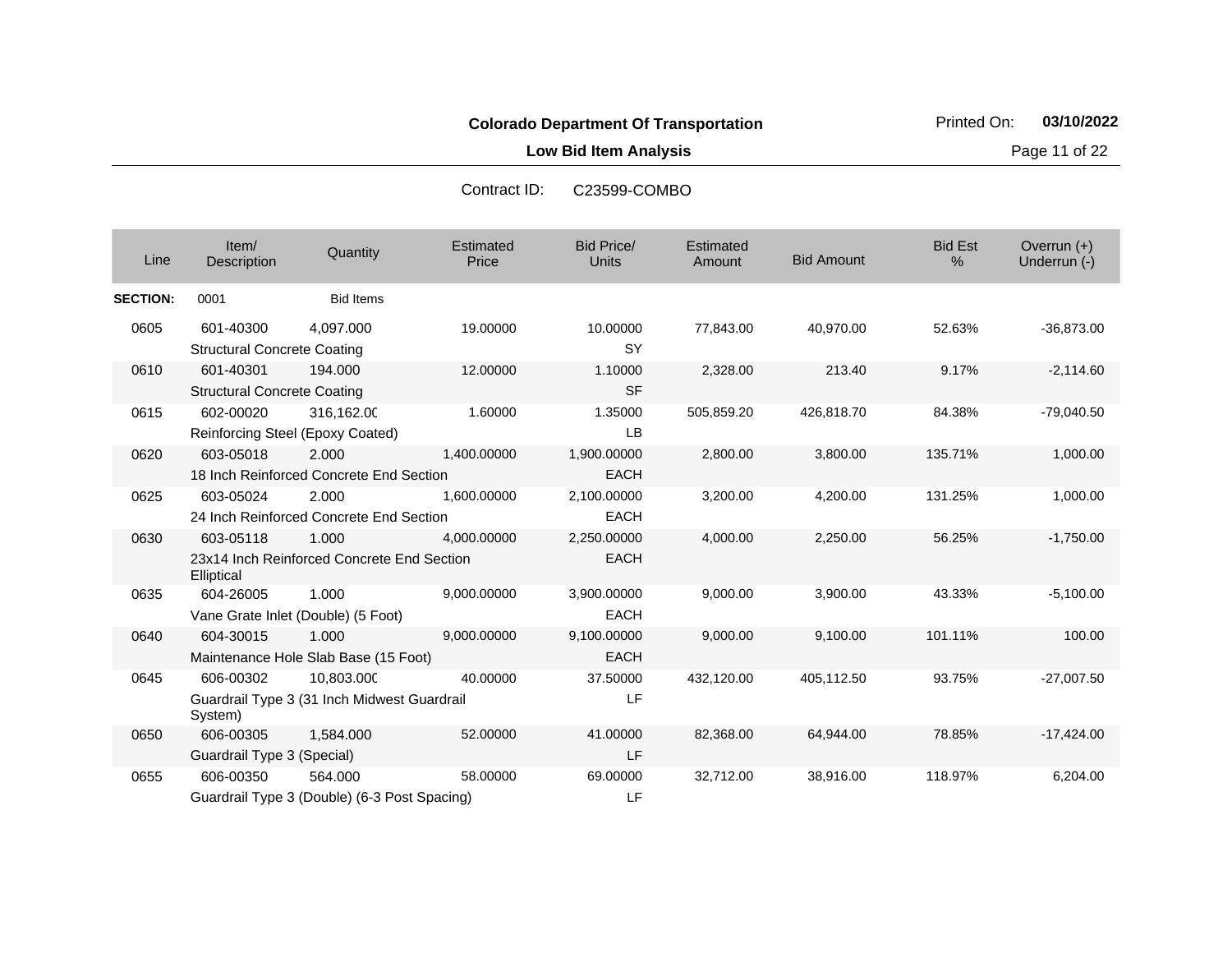**Low Bid Item Analysis Page 12 of 22** 

| Line            | Item/<br>Description                        | Quantity                                         | Estimated<br>Price | <b>Bid Price/</b><br>Units  | Estimated<br>Amount | <b>Bid Amount</b> | <b>Bid Est</b><br>% | Overrun $(+)$<br>Underrun (-) |
|-----------------|---------------------------------------------|--------------------------------------------------|--------------------|-----------------------------|---------------------|-------------------|---------------------|-------------------------------|
| <b>SECTION:</b> | 0001                                        | <b>Bid Items</b>                                 |                    |                             |                     |                   |                     |                               |
| 0660            | 606-00910<br>Guardrail Type 9 (Style CA)    | 1,414.000                                        | 140.00000          | 90.00000<br>LF              | 197,960.00          | 127,260.00        | 64.29%              | $-70,700.00$                  |
| 0665            | 606-00915<br>Guardrail Type 9 (Style CG)    | 8,760.000                                        | 155.00000          | 96.00000<br>LF              | 1,357,800.00        | 840,960.00        | 61.94%              | -516,840.00                   |
| 0670            | 606-00917                                   | 186.000<br>Guardrail Type 9 (Style CG) (Special) | 150.00000          | 235.00000<br>LF             | 27,900.00           | 43,710.00         | 156.67%             | 15,810.00                     |
| 0675            | 606-00931                                   | 80.000<br>Guardrail Type 9 (Style CD) (Special)  | 175.00000          | 370.00000<br>LF             | 14,000.00           | 29,600.00         | 211.43%             | 15,600.00                     |
| 0680            | 606-00940<br>Guardrail Type 9 (Style CE)    | 521.000                                          | 170.00000          | 180.00000<br>LF             | 88,570.00           | 93,780.00         | 105.88%             | 5,210.00                      |
| 0685            | 606-01340<br>End Anchorage Type 3D          | 5.000                                            | 1,800.00000        | 1,100.00000<br><b>EACH</b>  | 9,000.00            | 5,500.00          | 61.11%              | $-3,500.00$                   |
| 0690            | 606-01370<br><b>Transition Type 3G</b>      | 11.000                                           | 3,200.00000        | 4,500.00000<br><b>EACH</b>  | 35,200.00           | 49,500.00         | 140.63%             | 14,300.00                     |
| 0695            | 606-01372<br><b>Transition Type GR9-GR3</b> | 1.000                                            | 5,000.00000        | 5,900.00000<br><b>EACH</b>  | 5,000.00            | 5,900.00          | 118.00%             | 900.00                        |
| 0700            | 606-01380<br><b>Transition Type 3H</b>      | 9.000                                            | 1,800.00000        | 1,600.00000<br><b>EACH</b>  | 16,200.00           | 14,400.00         | 88.89%              | $-1,800.00$                   |
| 0705            | 606-01407<br><b>Transition Type BR9-GR3</b> | 4.000                                            | 2,400.00000        | 6,000.00000<br><b>EACH</b>  | 9,600.00            | 24,000.00         | 250.00%             | 14,400.00                     |
| 0710            | 606-01460<br><b>Median Terminal</b>         | 1.000                                            | 12,000.00000       | 11,000.00000<br><b>EACH</b> | 12,000.00           | 11,000.00         | 91.67%              | $-1,000.00$                   |
| 0715            | 606-02003<br>End Anchorage (Nonflared)      | 4.000                                            | 3,600.00000        | 4,000.00000<br><b>EACH</b>  | 14,400.00           | 16,000.00         | 111.11%             | 1,600.00                      |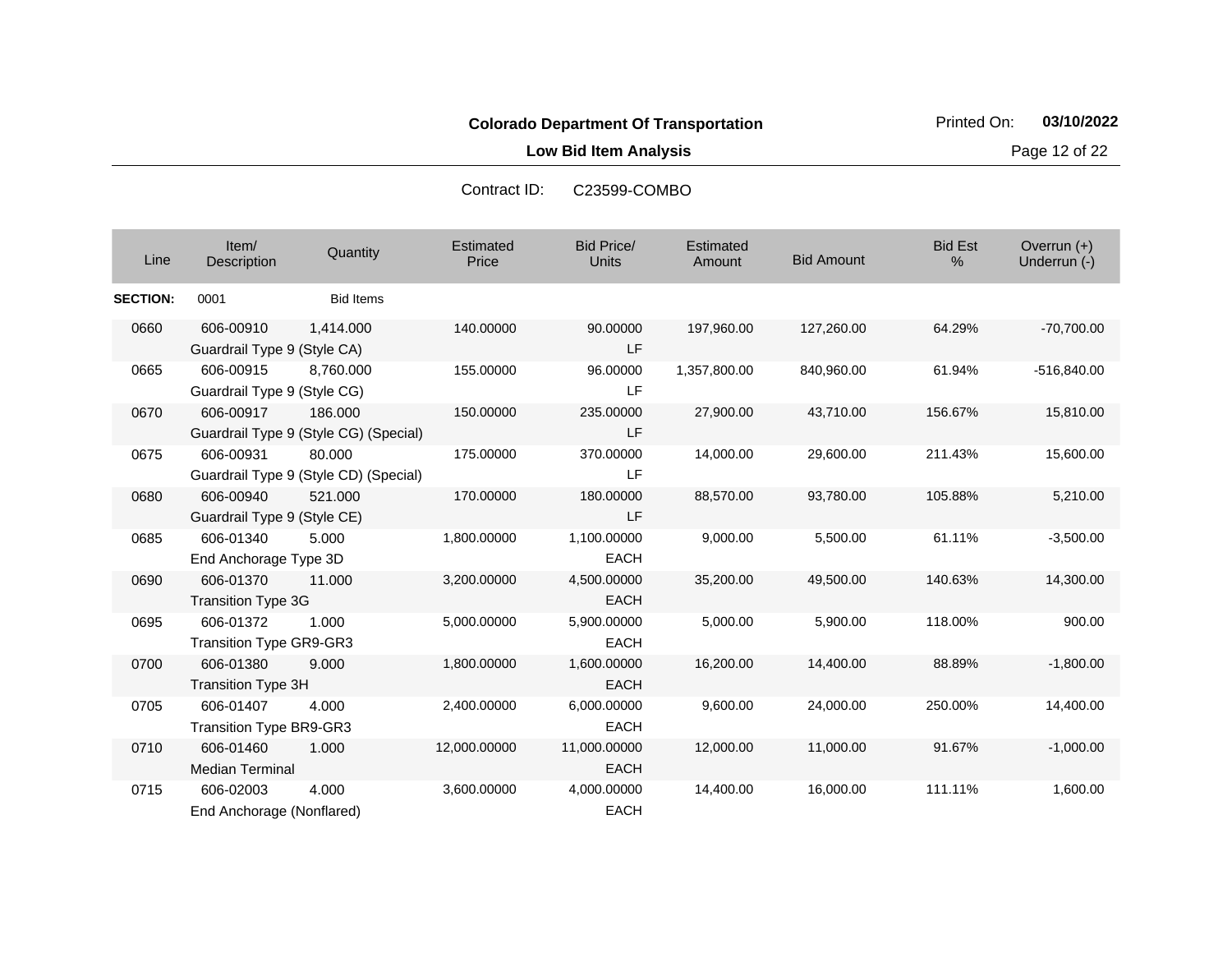**Low Bid Item Analysis Page 13 of 22** 

| Line            | Item/<br>Description                          | Quantity                                         | Estimated<br>Price | <b>Bid Price/</b><br>Units | Estimated<br>Amount | <b>Bid Amount</b> | <b>Bid Est</b><br>% | Overrun (+)<br>Underrun (-) |
|-----------------|-----------------------------------------------|--------------------------------------------------|--------------------|----------------------------|---------------------|-------------------|---------------------|-----------------------------|
| <b>SECTION:</b> | 0001                                          | <b>Bid Items</b>                                 |                    |                            |                     |                   |                     |                             |
| 0720            | 606-02005<br>End Anchorage (Flared)           | 1.000                                            | 3,600.00000        | 4,200.00000<br><b>EACH</b> | 3,600.00            | 4,200.00          | 116.67%             | 600.00                      |
| 0725            | 606-10700<br>Bridge Rail Type 7               | 29,000                                           | 240.00000          | 200.00000<br><b>LF</b>     | 6,960.00            | 5,800.00          | 83.33%              | $-1,160.00$                 |
| 0730            | 606-10705<br>Bridge Rail Type 7 (Special)     | 15.000                                           | 150.00000          | 250.00000<br><b>LF</b>     | 2,250.00            | 3,750.00          | 166.67%             | 1,500.00                    |
| 0735            | 606-10900<br>Bridge Rail Type 9               | 435.000                                          | 420.00000          | 370.00000<br>LF            | 182,700.00          | 160,950.00        | 88.10%              | $-21,750.00$                |
| 0740            | 607-11525<br>Fence (Plastic)                  | 2,390.000                                        | 6.00000            | 5.00000<br><b>LF</b>       | 14,340.00           | 11,950.00         | 83.33%              | $-2,390.00$                 |
| 0745            | 607-53137                                     | 435,000<br>Fence Chain Link (Special) (36 Inch)  | 44.00000           | 80.00000<br><b>LF</b>      | 19,140.00           | 34,800.00         | 181.82%             | 15,660.00                   |
| 0750            | 608-00006<br>Concrete Sidewalk (6 Inch)       | 124.000                                          | 70.00000           | 70.00000<br><b>SY</b>      | 8,680.00            | 8,680.00          | 100.00%             | 0.00                        |
| 0755            | 609-21010                                     | 100.000<br>Curb and Gutter Type 2 (Section I-B)  | 30.00000           | 28.00000<br>LF             | 3,000.00            | 2,800.00          | 93.33%              | $-200.00$                   |
| 0760            | 609-21020                                     | 140.000<br>Curb and Gutter Type 2 (Section II-B) | 35.00000           | 28.00000<br><b>LF</b>      | 4,900.00            | 3,920.00          | 80.00%              | $-980.00$                   |
| 0765            | 609-60011<br>Curb Type 6 (Section M)          | 1.250.000                                        | 16.00000           | 53.00000<br>LF             | 20,000.00           | 66,250.00         | 331.25%             | 46,250.00                   |
| 0770            | 610-00030<br>Median Cover Material (Concrete) | 1,800.000                                        | 13.00000           | 10.00000<br><b>SF</b>      | 23,400.00           | 18,000.00         | 76.92%              | $-5,400.00$                 |
| 0775            | 612-00001<br>Delineator (Type I)              | 350.000                                          | 28.00000           | 33.00000<br><b>EACH</b>    | 9,800.00            | 11,550.00         | 117.86%             | 1,750.00                    |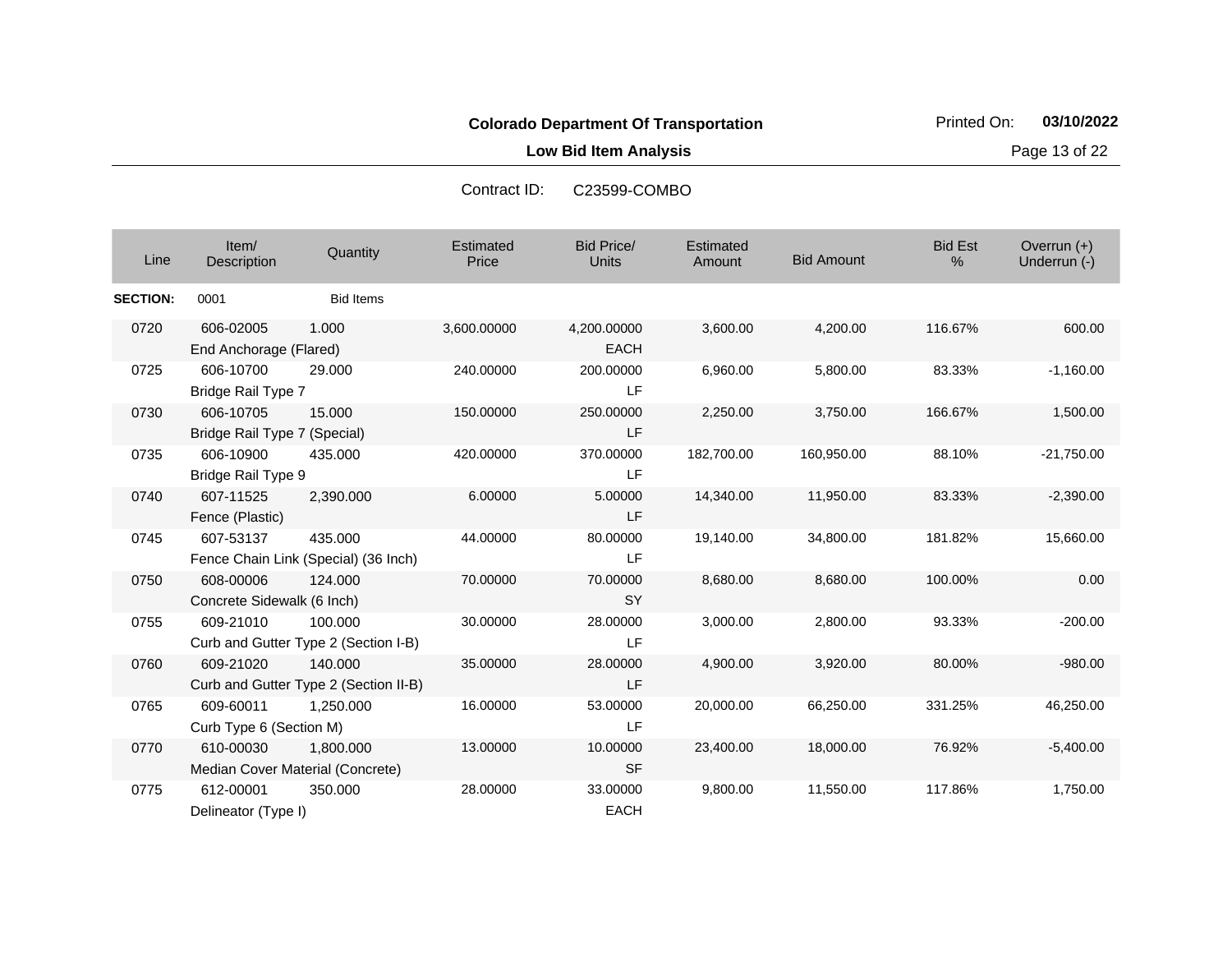**Low Bid Item Analysis Page 14 of 22** 

| Line            | Item/<br>Description                             | Quantity         | Estimated<br>Price | <b>Bid Price/</b><br><b>Units</b> | Estimated<br>Amount | <b>Bid Amount</b> | <b>Bid Est</b><br>% | Overrun (+)<br>Underrun (-) |
|-----------------|--------------------------------------------------|------------------|--------------------|-----------------------------------|---------------------|-------------------|---------------------|-----------------------------|
| <b>SECTION:</b> | 0001                                             | <b>Bid Items</b> |                    |                                   |                     |                   |                     |                             |
| 0780            | 612-00003<br>Delineator (Type III)               | 5.000            | 50.00000           | 38.00000<br><b>EACH</b>           | 250.00              | 190.00            | 76.00%              | $-60.00$                    |
| 0785            | 613-00100<br>1 Inch Electrical Conduit           | 397.000          | 22.00000           | 30.00000<br>LF                    | 8,734.00            | 11,910.00         | 136.36%             | 3,176.00                    |
| 0790            | 613-00200<br>2 Inch Electrical Conduit           | 175,000          | 24.00000           | 46.00000<br>LF                    | 4,200.00            | 8,050.00          | 191.67%             | 3,850.00                    |
| 0795            | 613-00206<br>2 Inch Electrical Conduit (Bored)   | 725.000          | 24.00000           | 31.00000<br>LF                    | 17,400.00           | 22,475.00         | 129.17%             | 5,075.00                    |
| 0800            | 613-00400<br>4 Inch Electrical Conduit           | 200.000          | 40.00000           | 46.00000<br>LF                    | 8,000.00            | 9,200.00          | 115.00%             | 1,200.00                    |
| 0805            | 613-00408<br>4 Inch Electrical Conduit (Bored)   | 1,600.000        | 15.00000           | 38.00000<br>LF                    | 24,000.00           | 60,800.00         | 253.33%             | 36,800.00                   |
| 0810            | 613-01100<br>1 Inch Electrical Conduit (Plastic) | 397.000          | 15.00000           | 30.00000<br>LF                    | 5,955.00            | 11,910.00         | 200.00%             | 5,955.00                    |
| 0815            | 613-01200<br>2 Inch Electrical Conduit (Plastic) | 1,402.000        | 6.00000            | 33.50000<br>LF                    | 8,412.00            | 46,967.00         | 558.33%             | 38,555.00                   |
| 0820            | 613-07001<br><b>Type One Pull Box</b>            | 5.000            | 800.00000          | 1,400.00000<br><b>EACH</b>        | 4,000.00            | 7,000.00          | 175.00%             | 3,000.00                    |
| 0825            | 613-07003<br><b>Type Three Pull Box</b>          | 12.000           | 2,000.00000        | 1,700.00000<br><b>EACH</b>        | 24,000.00           | 20,400.00         | 85.00%              | $-3,600.00$                 |
| 0830            | 613-07004<br>Type Four Pull Box                  | 2.000            | 1,800.00000        | 2,550.00000<br><b>EACH</b>        | 3,600.00            | 5,100.00          | 141.67%             | 1,500.00                    |
| 0835            | 613-10000<br>Wiring                              | 1.000            | 30,000.00000       | 130,000.00000<br>L S              | 30,000.00           | 130,000.00        | 433.33%             | 100.000.00                  |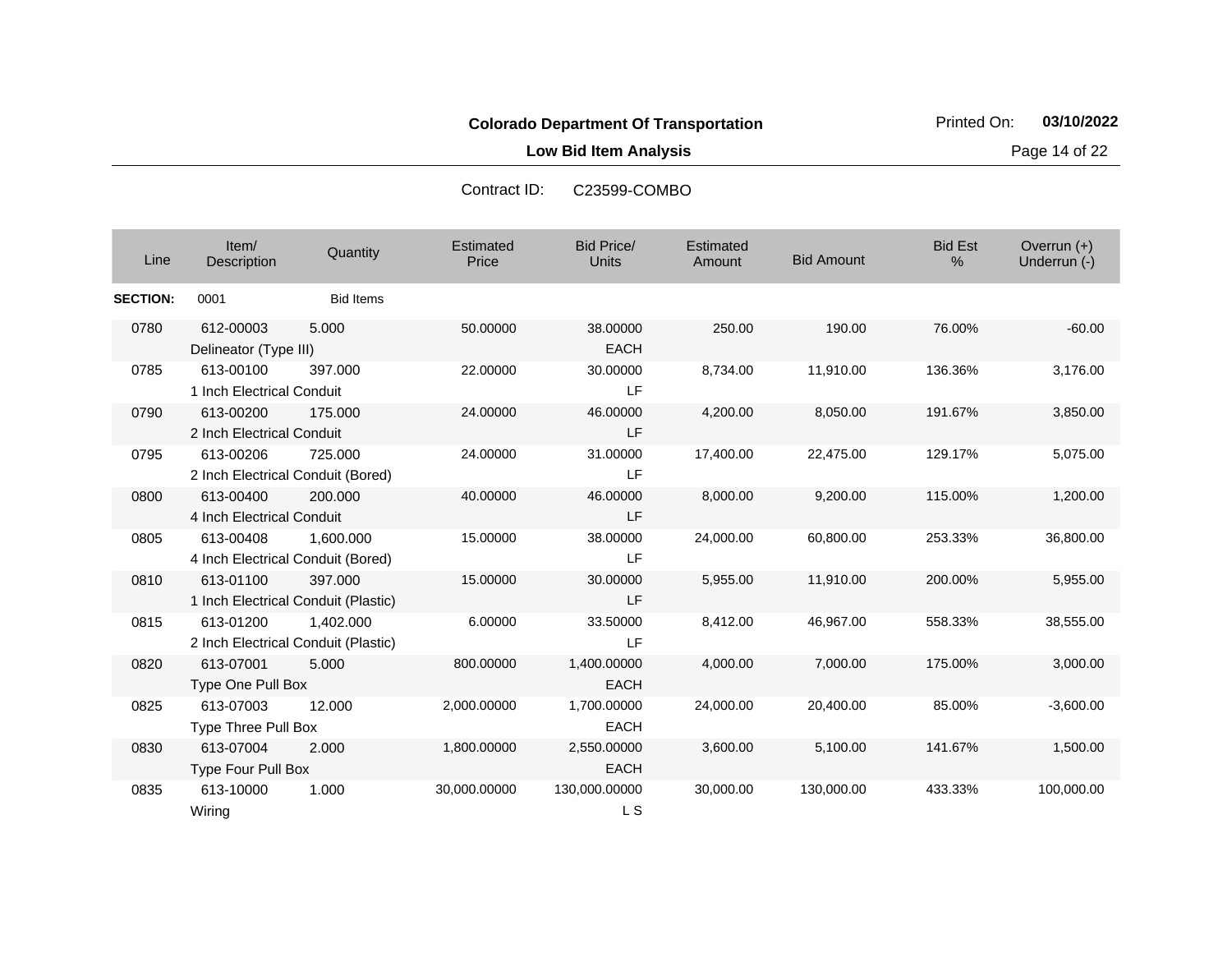**Low Bid Item Analysis Page 15 of 22** 

| Line            | Item/<br>Description                        | Quantity                                             | Estimated<br>Price | <b>Bid Price/</b><br><b>Units</b> | Estimated<br>Amount | <b>Bid Amount</b> | <b>Bid Est</b><br>% | Overrun $(+)$<br>Underrun (-) |
|-----------------|---------------------------------------------|------------------------------------------------------|--------------------|-----------------------------------|---------------------|-------------------|---------------------|-------------------------------|
| <b>SECTION:</b> | 0001                                        | <b>Bid Items</b>                                     |                    |                                   |                     |                   |                     |                               |
| 0840            | 613-13100                                   | 1.000<br>Luminare Mounting Support System            | 50,000.00000       | 8,500.00000<br>L <sub>S</sub>     | 50,000.00           | 8,500.00          | 17.00%              | $-41,500.00$                  |
| 0845            | 613-50100<br><b>Lighting Control Center</b> | 1.000                                                | 9,000.00000        | 7,300.00000<br><b>EACH</b>        | 9,000.00            | 7,300.00          | 81.11%              | $-1,700.00$                   |
| 0850            | 614-00011<br>Sign Panel (Class I)           | 51.000                                               | 34.00000           | 31.00000<br><b>SF</b>             | 1,734.00            | 1,581.00          | 91.18%              | $-153.00$                     |
| 0855            | 614-00012<br>Sign Panel (Class II)          | 248,000                                              | 36.00000           | 33.00000<br><b>SF</b>             | 8,928.00            | 8,184.00          | 91.67%              | $-744.00$                     |
| 0860            | 614-00013<br>Sign Panel (Class III)         | 563.000                                              | 38.00000           | 34.00000<br><b>SF</b>             | 21,394.00           | 19,142.00         | 89.47%              | $-2,252.00$                   |
| 0865            | 614-01026<br>Steel Signpost (W 10x26)       | 45.000                                               | 150.00000          | 80.00000<br>LF                    | 6,750.00            | 3,600.00          | 53.33%              | $-3,150.00$                   |
| 0870            | 614-01226<br>Steel Signpost (W 12x26)       | 46,000                                               | 160.00000          | 90.00000<br>LF                    | 7,360.00            | 4,140.00          | 56.25%              | $-3,220.00$                   |
| 0875            | 614-01502<br>Socket)                        | 20,000<br>Steel Sign Support (2-Inch Round) (Post &  | 30.00000           | 40.00000<br>LF                    | 600.00              | 800.00            | 133.33%             | 200.00                        |
| 0880            | 614-01554                                   | 36,000<br>Steel Signpost (4 Inch Round) (Slipbase)   | 60.00000           | 83.00000<br><b>LF</b>             | 2,160.00            | 2,988.00          | 138.33%             | 828.00                        |
| 0885            | 614-01583<br>(Post & Slipbase)              | 25.000<br>Steel Sign Support (2-1/2 In Round Sch 80) | 600.00000          | 400.00000<br><b>EACH</b>          | 15,000.00           | 10,000.00         | 66.67%              | $-5,000.00$                   |
| 0890            | 614-03006<br>Concrete Footing (Type 6)      | 2.000                                                | 4,500.00000        | 2,300.00000<br><b>EACH</b>        | 9,000.00            | 4,600.00          | 51.11%              | $-4.400.00$                   |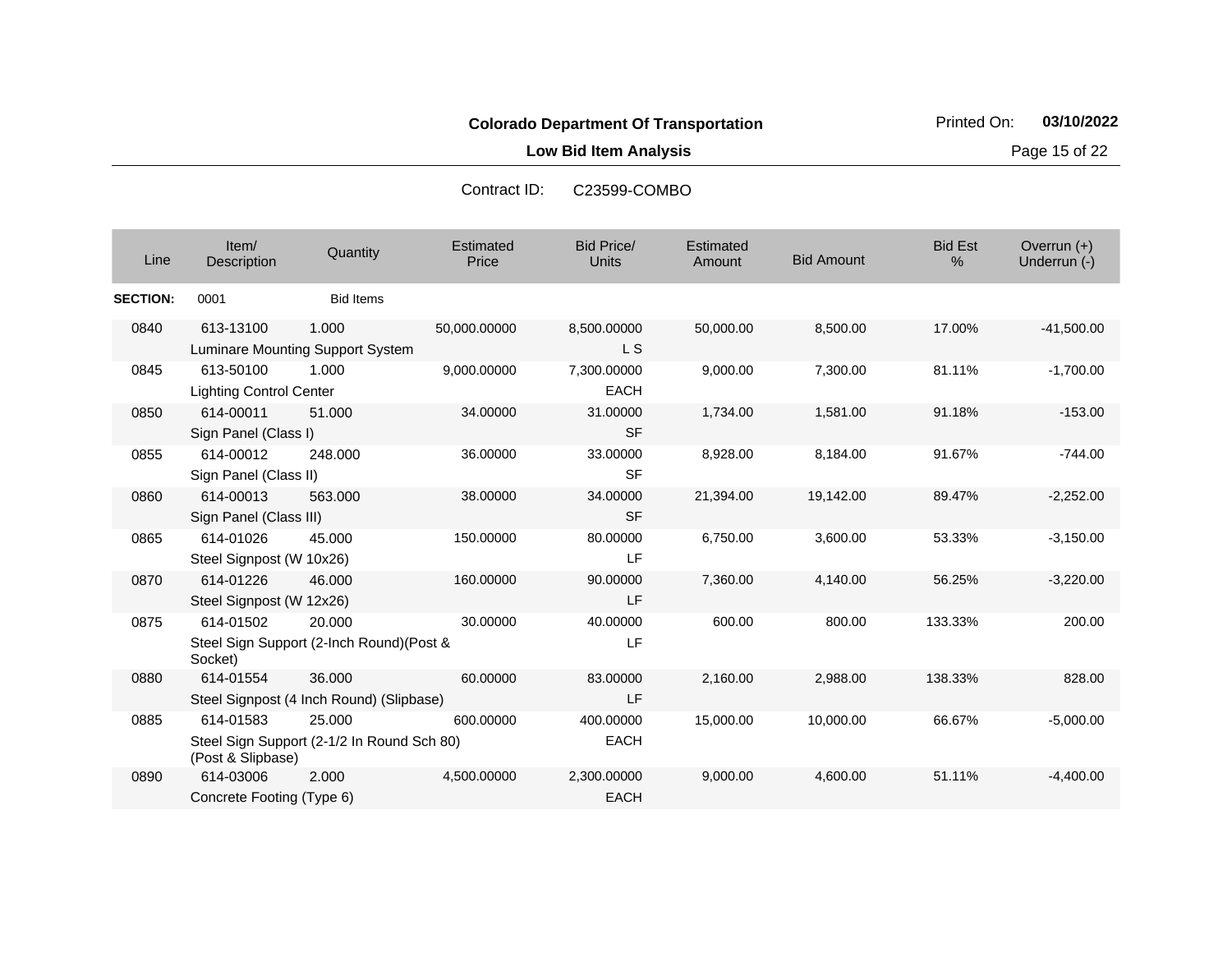**Low Bid Item Analysis Page 16 of 22** 

| Line            | Item/<br>Description                                                 | Quantity         | Estimated<br>Price | <b>Bid Price/</b><br><b>Units</b> | <b>Estimated</b><br>Amount | <b>Bid Amount</b> | <b>Bid Est</b><br>% | Overrun (+)<br>Underrun (-) |
|-----------------|----------------------------------------------------------------------|------------------|--------------------|-----------------------------------|----------------------------|-------------------|---------------------|-----------------------------|
| <b>SECTION:</b> | 0001                                                                 | <b>Bid Items</b> |                    |                                   |                            |                   |                     |                             |
| 0895            | 614-03007<br>Concrete Footing (Type 7)                               | 2.000            | 4.500.00000        | 3,300.00000<br><b>EACH</b>        | 9,000.00                   | 6.600.00          | 73.33%              | $-2,400.00$                 |
| 0900            | 614-31800<br>Monotube Overhead Sign Cantilever (18 Inch<br>Diameter) | 1.000            | 30,000.00000       | 47,000.00000<br><b>EACH</b>       | 30,000.00                  | 47,000.00         | 156.67%             | 17,000.00                   |
| 0905            | 614-32000<br>Monotube Overhead Sign Cantilever (20 Inch<br>Diameter) | 2.000            | 40.000.00000       | 51,000.00000<br><b>EACH</b>       | 80,000.00                  | 102,000.00        | 127.50%             | 22,000.00                   |
| 0910            | 614-70024<br>1310nm SFP Optic Module                                 | 4.000            | 500.00000          | 160.00000<br><b>EACH</b>          | 2,000.00                   | 640.00            | 32.00%              | $-1,360.00$                 |
| 0915            | 614-70030<br><b>Optical Attenuator</b>                               | 4.000            | 500.00000          | 125.00000<br><b>EACH</b>          | 2,000.00                   | 500.00            | 25.00%              | $-1,500.00$                 |
| 0920            | 614-70225<br>Traffic Signal Face (12-12)                             | 2.000            | 750.00000          | 550.00000<br><b>EACH</b>          | 1,500.00                   | 1,100.00          | 73.33%              | $-400.00$                   |
| 0925            | 614-70336<br>Traffic Signal Face (12-12-12)                          | 4.000            | 1,000.00000        | 750.00000<br><b>EACH</b>          | 4,000.00                   | 3,000.00          | 75.00%              | $-1,000.00$                 |
| 0930            | 614-72830<br><b>Communications Cabinet</b>                           | 1.000            | 16,000.00000       | 16,000.00000<br><b>EACH</b>       | 16,000.00                  | 16,000.00         | 100.00%             | 0.00                        |
| 0935            | 614-72884<br>Traffic Signal Vehicle Detector (Micro Wave<br>Type)    | 2.000            | 12,000.00000       | 17,300.00000<br><b>EACH</b>       | 24,000.00                  | 34,600.00         | 144.17%             | 10,600.00                   |
| 0940            | 614-72887<br>Microwave Vehicle Radar Detector                        | 1.000            | 8,000.00000        | 12,800.00000<br><b>EACH</b>       | 8,000.00                   | 12,800.00         | 160.00%             | 4,800.00                    |
| 0945            | 614-80000<br>Flashing Beacon                                         | 2.000            | 3,400.00000        | 5,500.00000<br><b>EACH</b>        | 6,800.00                   | 11,000.00         | 161.76%             | 4,200.00                    |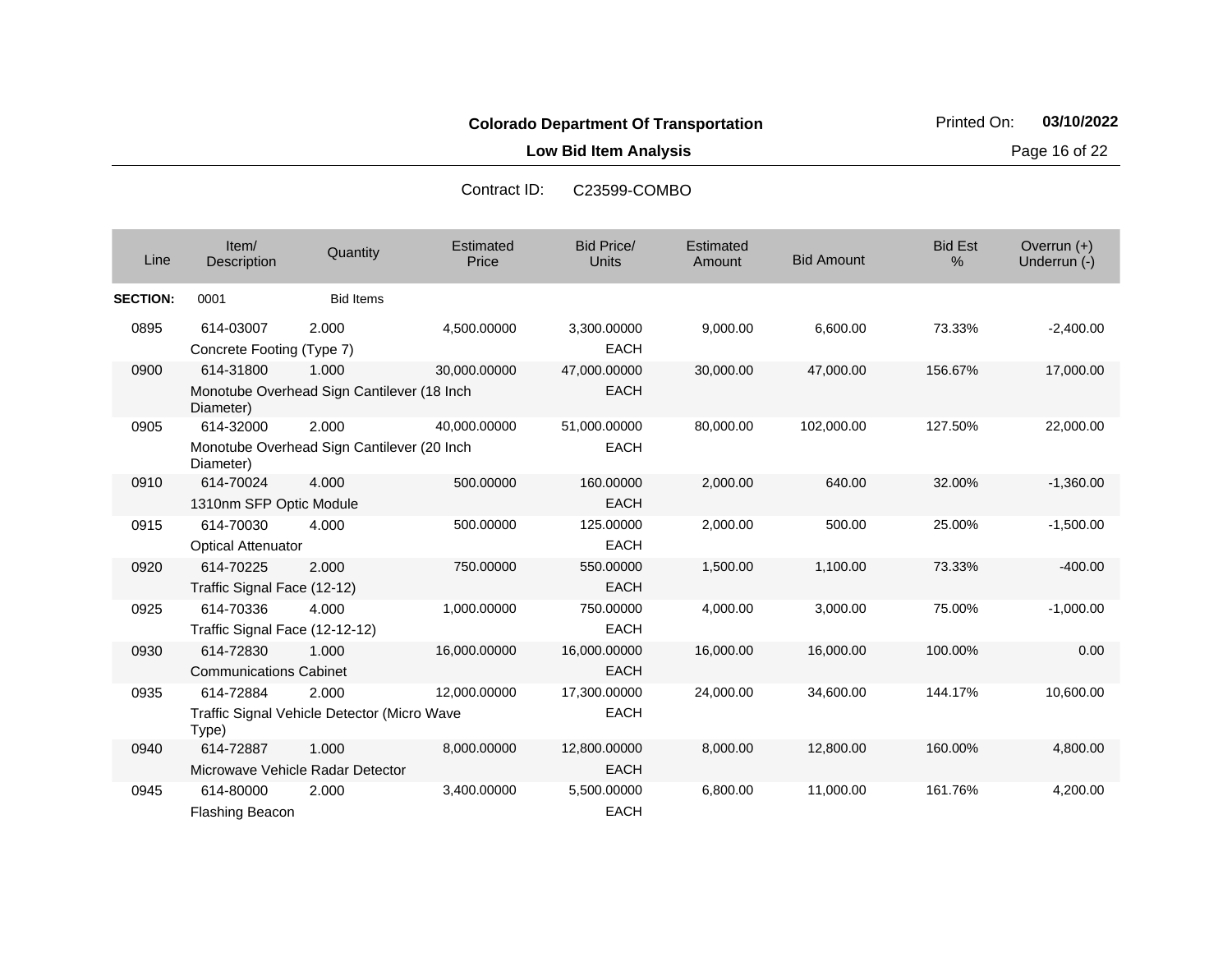**Low Bid Item Analysis Page 17 of 22** 

| Line            | Item/<br>Description                                | Quantity                                                 | Estimated<br>Price | <b>Bid Price/</b><br><b>Units</b> | Estimated<br>Amount | <b>Bid Amount</b> | <b>Bid Est</b><br>% | Overrun $(+)$<br>Underrun (-) |
|-----------------|-----------------------------------------------------|----------------------------------------------------------|--------------------|-----------------------------------|---------------------|-------------------|---------------------|-------------------------------|
| <b>SECTION:</b> | 0001                                                | <b>Bid Items</b>                                         |                    |                                   |                     |                   |                     |                               |
| 0950            | 614-81000<br><b>Traffic Signal-Light Pole Steel</b> | 2.000                                                    | 12,000.00000       | 7,000.00000<br><b>EACH</b>        | 24,000.00           | 14,000.00         | 58.33%              | $-10,000.00$                  |
| 0955            | 614-81145<br>Arm)                                   | 1.000<br>Traffic Signal-Light Pole Steel (1-45 Foot Mast | 22,000.00000       | 30,000.00000<br><b>EACH</b>       | 22,000.00           | 30,000.00         | 136.36%             | 8,000.00                      |
| 0960            | 614-85001<br>Impact Attenuator                      | 5.000                                                    | 22,000.00000       | 39,000.00000<br><b>EACH</b>       | 110,000.00          | 195,000.00        | 177.27%             | 85,000.00                     |
| 0965            | 614-86007<br>Serial to IP Converter                 | 1.000                                                    | 1,500.00000        | 3,900.00000<br><b>EACH</b>        | 1,500.00            | 3,900.00          | 260.00%             | 2,400.00                      |
| 0970            | 614-86250<br>Ramp Metering Controller               | 1.000                                                    | 12,000.00000       | 7,900.00000<br><b>EACH</b>        | 12,000.00           | 7,900.00          | 65.83%              | $-4,100.00$                   |
| 0975            | 614-87010                                           | 225.000<br>Fiber Optic Cable (Single Mode) (12 Fiber)    | 20.00000           | 8.00000<br>LF                     | 4,500.00            | 1,800.00          | 40.00%              | $-2,700.00$                   |
| 0980            | 614-87012                                           | 1.000<br>Fiber Optic Termination Panel (12 Fiber)        | 1,400.00000        | 1,600.00000<br><b>EACH</b>        | 1,400.00            | 1,600.00          | 114.29%             | 200.00                        |
| 0985            | 614-87015<br><b>Buffer Tube Fan Out Kit</b>         | 1.000                                                    | 200.00000          | 190.00000<br><b>EACH</b>          | 200.00              | 190.00            | 95.00%              | $-10.00$                      |
| 0990            | 614-87320<br><b>Closed Circuit Television</b>       | 1.000                                                    | 8,000.00000        | 5,900.00000<br><b>EACH</b>        | 8,000.00            | 5,900.00          | 73.75%              | $-2,100.00$                   |
| 0995            | 614-87350<br><b>Test Fiber Optic Cable</b>          | 1.000                                                    | 5,000.00000        | 6,100.00000<br>L S                | 5,000.00            | 6,100.00          | 122.00%             | 1,100.00                      |
| 1000            | 614-87400                                           | 1.000<br>Breakaway Tapered ITS Pole Steel (30 Feet) xx   | 8,000.00000        | 8,300.00000<br><b>EACH</b>        | 8,000.00            | 8,300.00          | 103.75%             | 300.00                        |
| 1005            | 614-87512                                           | 1.000<br>Splice Fiber Optic Cable (12 Strand)            | 2,600.00000        | 1,250.00000<br><b>EACH</b>        | 2,600.00            | 1,250.00          | 48.08%              | $-1,350.00$                   |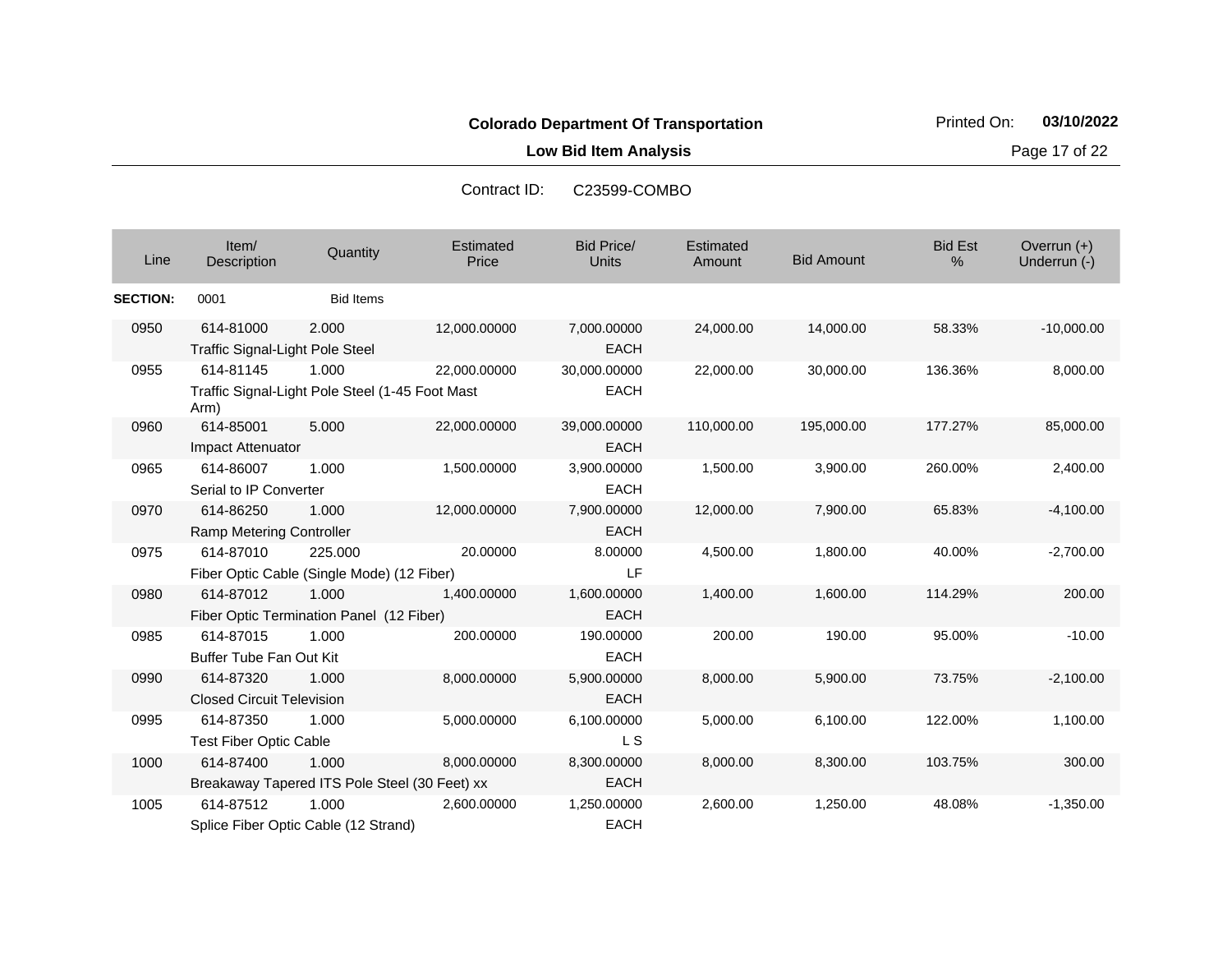**Low Bid Item Analysis Page 18 of 22** 

| Line            | Item/<br>Description                            | Quantity                                       | Estimated<br>Price | <b>Bid Price/</b><br>Units   | Estimated<br>Amount | <b>Bid Amount</b> | <b>Bid Est</b><br>% | Overrun (+)<br>Underrun (-) |
|-----------------|-------------------------------------------------|------------------------------------------------|--------------------|------------------------------|---------------------|-------------------|---------------------|-----------------------------|
| <b>SECTION:</b> | 0001                                            | <b>Bid Items</b>                               |                    |                              |                     |                   |                     |                             |
| 1010            | 614-87692<br>Ethernet Switch Type II            | 1.000                                          | 8,000.00000        | 6,400.00000<br><b>EACH</b>   | 8,000.00            | 6,400.00          | 80.00%              | $-1,600.00$                 |
| 1015            | 615-00030<br><b>Embankment Protector Type 3</b> | 5.000                                          | 2,400.00000        | 2,200.00000<br><b>EACH</b>   | 12,000.00           | 11,000.00         | 91.67%              | $-1,000.00$                 |
| 1020            | 615-00050<br><b>Embankment Protector Type 5</b> | 1.000                                          | 2,800.00000        | 1,400.00000<br><b>EACH</b>   | 2,800.00            | 1,400.00          | 50.00%              | $-1,400.00$                 |
| 1025            | 618-01137                                       | 2.614.000<br>Prestressed Concrete I (CBT 37.5) | 320.00000          | 395.00000<br>LF              | 836,480.00          | 1,032,530.00      | 123.44%             | 196,050.00                  |
| 1030            | 620-00005<br>Field Office (Special)             | 1.000                                          | 250,000.00000      | 433,500.00000<br><b>EACH</b> | 250,000.00          | 433,500.00        | 173.40%             | 183,500.00                  |
| 1035            | 620-00012<br>Field Laboratory (Class 2)         | 1.000                                          | 120,000.00000      | 80,000.00000<br><b>EACH</b>  | 120,000.00          | 80,000.00         | 66.67%              | $-40,000.00$                |
| 1040            | 620-00020<br><b>Sanitary Facility</b>           | 2.000                                          | 5,000.00000        | 7,000.00000<br><b>EACH</b>   | 10,000.00           | 14,000.00         | 140.00%             | 4,000.00                    |
| 1045            | 621-00450<br>Detour Pavement                    | 8,810.000                                      | 62.00000           | 58.00000<br><b>SY</b>        | 546,220.00          | 510,980.00        | 93.55%              | $-35,240.00$                |
| 1050            | 624-20301<br>Detour Drainage Pipe (Class 0)     | 1.000                                          | 20,000.00000       | 7,500.00000<br>L S           | 20,000.00           | 7,500.00          | 37.50%              | $-12,500.00$                |
| 1055            | 624-27015<br>15 Inch Drainage Pipe (Class 7)    | 137.000                                        | 75.00000           | 60.00000<br>LF.              | 10,275.00           | 8,220.00          | 80.00%              | $-2,055.00$                 |
| 1060            | 624-27024<br>24 Inch Drainage Pipe (Class 7)    | 143.000                                        | 95.00000           | 105.00000<br>LF              | 13,585.00           | 15,015.00         | 110.53%             | 1,430.00                    |
| 1065            | 624-29015<br>15 Inch Drainage Pipe (Class 9)    | 276,000                                        | 160.00000          | 59.00000<br>LF               | 44,160.00           | 16,284.00         | 36.88%              | $-27,876.00$                |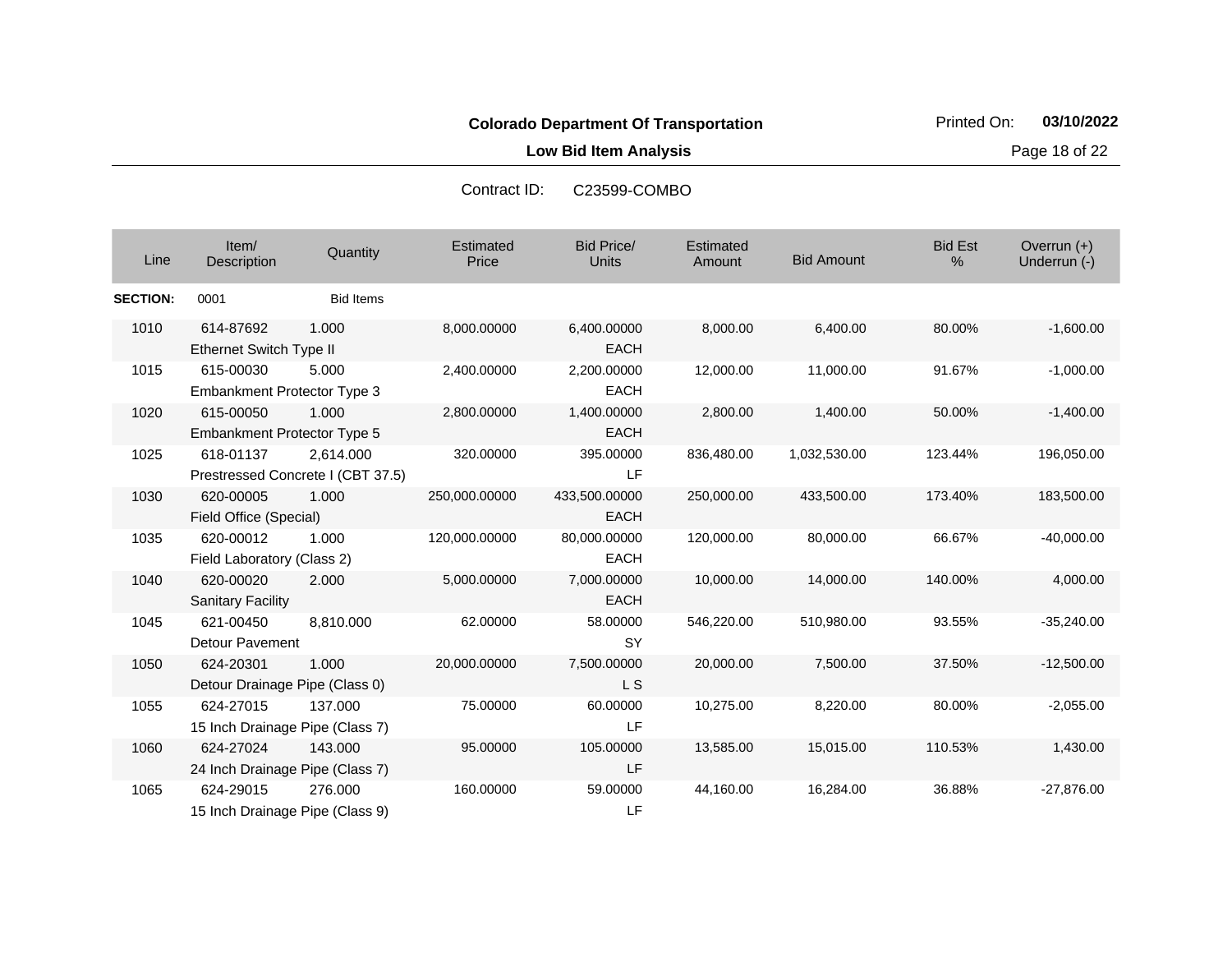**Low Bid Item Analysis Page 19 of 22** 

| Line            | Item/<br>Description                         | Quantity                                                | Estimated<br>Price | Bid Price/<br><b>Units</b>   | Estimated<br>Amount | <b>Bid Amount</b> | <b>Bid Est</b><br>% | Overrun $(+)$<br>Underrun (-) |
|-----------------|----------------------------------------------|---------------------------------------------------------|--------------------|------------------------------|---------------------|-------------------|---------------------|-------------------------------|
| <b>SECTION:</b> | 0001                                         | <b>Bid Items</b>                                        |                    |                              |                     |                   |                     |                               |
| 1070            | 624-29018<br>18 Inch Drainage Pipe (Class 9) | 163.000                                                 | 160.00000          | 79.00000<br>LF               | 26,080.00           | 12,877.00         | 49.38%              | $-13,203.00$                  |
| 1075            | 624-29024<br>24 Inch Drainage Pipe (Class 9) | 155.000                                                 | 220.00000          | 105.00000<br>LF              | 34,100.00           | 16,275.00         | 47.73%              | $-17,825.00$                  |
| 1080            | 624-49018<br>(Class 9)                       | 589.000<br>18 Inch Equivalent Drainage Pipe Elliptical  | 90.00000           | 64.00000<br>LF               | 53,010.00           | 37,696.00         | 71.11%              | $-15,314.00$                  |
| 1085            | 625-00000<br><b>Construction Surveying</b>   | 1.000                                                   | 192,000.00000      | 188,000.00000<br><b>LS</b>   | 192,000.00          | 188,000.00        | 97.92%              | $-4,000.00$                   |
| 1090            | 626-00000<br>Mobilization                    | 2.000                                                   | 1,000,000.00000    | 1,150,000.00000<br><b>LS</b> | 2,000,000.00        | 2,300,000.00      | 115.00%             | 300,000.00                    |
| 1095            | 626-01113                                    | 800.000<br>Public Information Management (Tier III)     | 120.00000          | 125.00000<br><b>DAY</b>      | 96,000.00           | 100,000.00        | 104.17%             | 4,000.00                      |
| 1100            | 627-00008                                    | 324,000<br>Modified Epoxy Pavement Marking              | 70.00000           | 150.00000<br>GAL             | 22,680.00           | 48,600.00         | 214.29%             | 25,920.00                     |
| 1105            | 627-00013                                    | 2,510.000<br>Pavement Marking Paint (High Build)        | 125.00000          | 80.00000<br>GAL              | 313,750.00          | 200,800.00        | 64.00%              | $-112,950.00$                 |
| 1110            | 627-01010<br>I)(Inlaid)                      | 6,008.000<br>Preformed Plastic Pavement Marking (Type   | 12.00000           | 19.00000<br><b>SF</b>        | 72,096.00           | 114,152.00        | 158.33%             | 42,056.00                     |
| 1115            | 627-01011<br>(Contrast)(Inlaid)              | 3,004.000<br>Preformed Plastic Pavement Marking         | 12.00000           | 18.50000<br><b>SF</b>        | 36,048.00           | 55,574.00         | 154.17%             | 19,526.00                     |
| 1120            | 627-02010<br>(Inlaid)                        | 352.000<br>Preformed Plastic Pavement Marking (Type II) | 22,00000           | 25.00000<br><b>SF</b>        | 7,744.00            | 8,800.00          | 113.64%             | 1,056.00                      |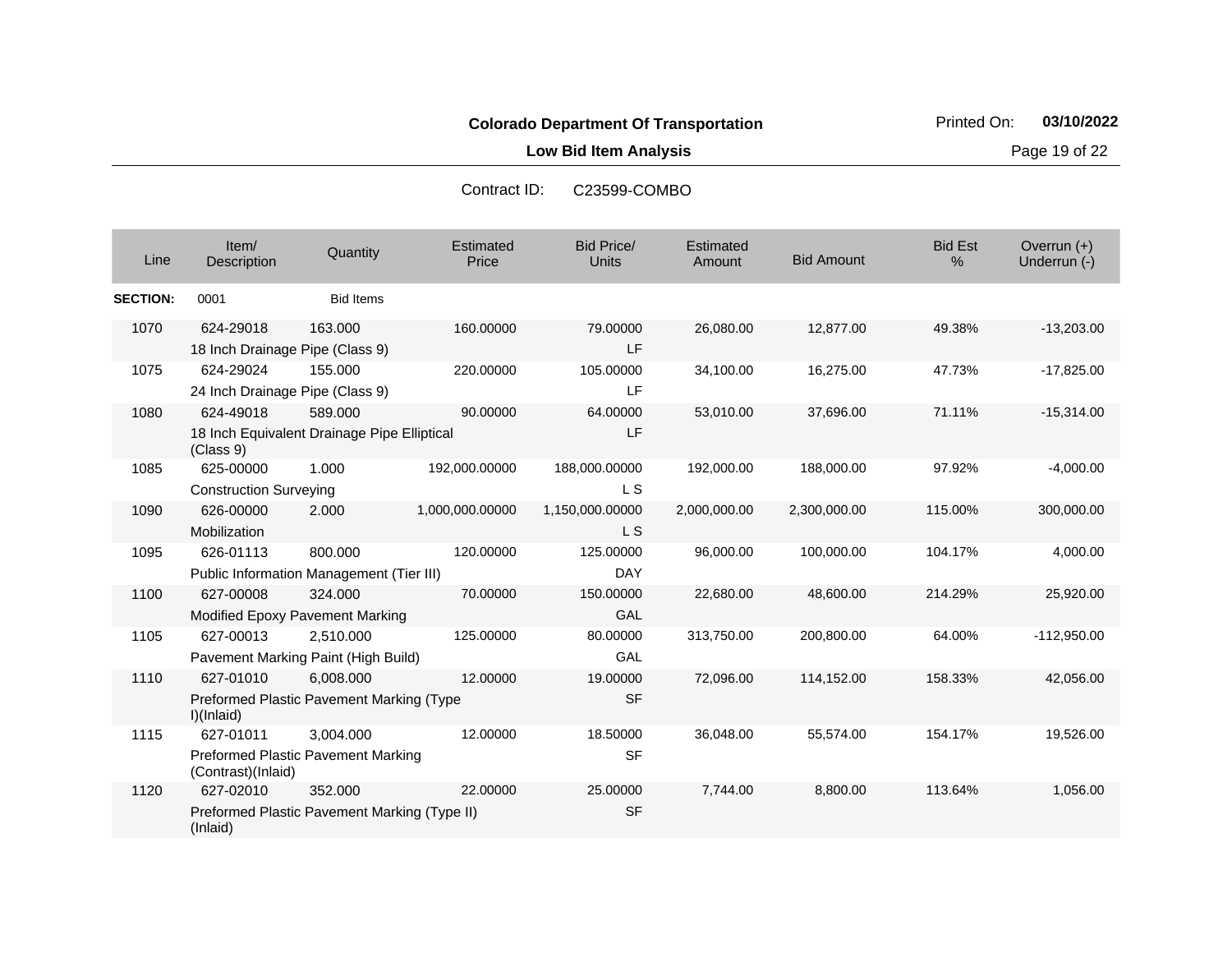**Low Bid Item Analysis Page 20 of 22** 

| Line            | Item/<br>Description                                            | Quantity                                              | <b>Estimated</b><br>Price | <b>Bid Price/</b><br><b>Units</b> | Estimated<br>Amount | <b>Bid Amount</b> | <b>Bid Est</b><br>% | Overrun $(+)$<br>Underrun (-) |
|-----------------|-----------------------------------------------------------------|-------------------------------------------------------|---------------------------|-----------------------------------|---------------------|-------------------|---------------------|-------------------------------|
| <b>SECTION:</b> | 0001                                                            | <b>Bid Items</b>                                      |                           |                                   |                     |                   |                     |                               |
| 1125            | 627-30410                                                       | 68.000<br>Preformed Thermoplastic Pavement Marking    | 44.00000                  | 18.00000<br><b>SF</b>             | 2,992.00            | 1,224.00          | 40.91%              | $-1,768.00$                   |
|                 | (Xwalk-Stop Line)                                               |                                                       |                           |                                   |                     |                   |                     |                               |
| 1130            | 630-00000<br>Flagging                                           | 2,000.000                                             | 30.00000                  | 39.00000<br><b>HOUR</b>           | 60,000.00           | 78,000.00         | 130.00%             | 18,000.00                     |
| 1135            | 630-00007<br><b>Traffic Control Inspection</b>                  | 206.000                                               | 400.00000                 | 170.00000<br><b>DAY</b>           | 82,400.00           | 35,020.00         | 42.50%              | $-47,380.00$                  |
| 1140            | 630-00012<br><b>Traffic Control Management</b>                  | 516.000                                               | 1,200.00000               | 1,600.00000<br><b>DAY</b>         | 619,200.00          | 825,600.00        | 133.33%             | 206,400.00                    |
| 1145            | 630-00015                                                       | 150.000<br>Uniformed Traffic Control Coordination     | 35.00000                  | 11.00000<br><b>HOUR</b>           | 5,250.00            | 1,650.00          | 31.43%              | $-3,600.00$                   |
| 1150            | 630-00030<br><b>Courtesy Patrol</b>                             | 722.000                                               | 870.00000                 | 1,490.00000<br><b>DAY</b>         | 628,140.00          | 1,075,780.00      | 171.26%             | 447,640.00                    |
| 1155            | 630-00040                                                       | 1.000<br>Traffic Incident Management Plan Development | 4,000.00000               | 3,300.00000<br>L S                | 4,000.00            | 3,300.00          | 82.50%              | $-700.00$                     |
| 1160            | 630-00041<br>Traffic Incident Management Plan<br>Implementation | 24.000                                                | 800.00000                 | 450.00000<br><b>MON</b>           | 19,200.00           | 10,800.00         | 56.25%              | $-8,400.00$                   |
| 1165            | 630-80001<br>Flashing Beacon (Portable)                         | 61.000                                                | 1,000.00000               | 1,050.00000<br><b>EACH</b>        | 61,000.00           | 64,050.00         | 105.00%             | 3,050.00                      |
| 1170            | 630-80335                                                       | 55.000<br>Barricade (Type 3 M-A) (Temporary)          | 150.00000                 | 110.00000<br><b>EACH</b>          | 8,250.00            | 6,050.00          | 73.33%              | $-2,200.00$                   |
| 1175            | 630-80341                                                       | 281.000<br>Construction Traffic Sign (Panel Size A)   | 50.00000                  | 110.00000<br><b>EACH</b>          | 14,050.00           | 30,910.00         | 220.00%             | 16,860.00                     |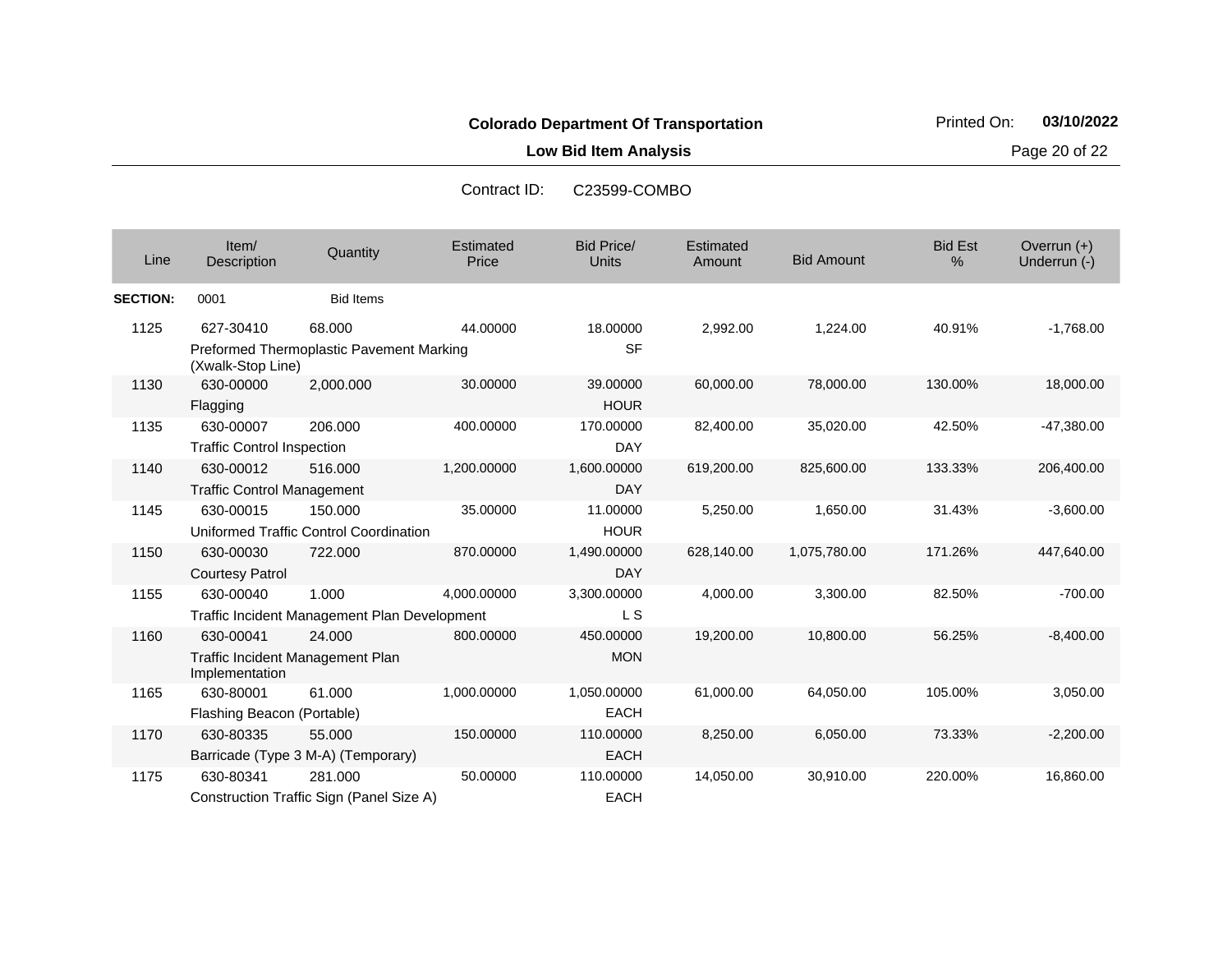**Low Bid Item Analysis Page 21 of 22** 

| Line            | Item/<br>Description                        | Quantity                                                 | Estimated<br>Price | <b>Bid Price/</b><br><b>Units</b> | Estimated<br>Amount | <b>Bid Amount</b> | <b>Bid Est</b><br>% | Overrun $(+)$<br>Underrun (-) |
|-----------------|---------------------------------------------|----------------------------------------------------------|--------------------|-----------------------------------|---------------------|-------------------|---------------------|-------------------------------|
| <b>SECTION:</b> | 0001                                        | <b>Bid Items</b>                                         |                    |                                   |                     |                   |                     |                               |
| 1180            | 630-80342                                   | 145.000<br>Construction Traffic Sign (Panel Size B)      | 70.00000           | 110.00000<br><b>EACH</b>          | 10,150.00           | 15,950.00         | 157.14%             | 5,800.00                      |
| 1185            | 630-80343                                   | 72.000<br>Construction Traffic Sign (Panel Size C)       | 90.00000           | 110.00000<br><b>EACH</b>          | 6,480.00            | 7,920.00          | 122.22%             | 1,440.00                      |
| 1190            | 630-80344                                   | 520,000<br>Construction Traffic Sign (Special)           | 30.00000           | 28.00000<br><b>SF</b>             | 15,600.00           | 14,560.00         | 93.33%              | $-1,040.00$                   |
| 1195            | 630-80354                                   | 250,000<br>Vertical Panel (With Light) (Steady Burn)     | 40.00000           | 55.00000<br><b>EACH</b>           | 10,000.00           | 13,750.00         | 137.50%             | 3,750.00                      |
| 1200            | 630-80355<br>Portable Message Sign Panel    | 9.000                                                    | 5,500.00000        | 11,000.00000<br><b>EACH</b>       | 49,500.00           | 99,000.00         | 200.00%             | 49,500.00                     |
| 1205            | 630-80358<br>Panel (C Type)                 | 11.000<br>Advance Warning Flashing or Sequencing Arrow   | 1,600.00000        | 4,200.00000<br><b>EACH</b>        | 17,600.00           | 46,200.00         | 262.50%             | 28,600.00                     |
| 1210            | 630-80363<br>(Flashing)                     | 80.000<br>Drum Channelizing Device (With Light)          | 40.00000           | 85.00000<br><b>EACH</b>           | 3,200.00            | 6,800.00          | 212.50%             | 3,600.00                      |
| 1215            | 630-80364<br>Burn)                          | 350.000<br>Drum Channelizing Device (With Light) (Steady | 40.00000           | 85.00000<br><b>EACH</b>           | 14,000.00           | 29,750.00         | 212.50%             | 15,750.00                     |
| 1220            | 630-80367<br>Portable Traffic Speed Monitor | 2.000                                                    | 6,000.00000        | 4,200.00000<br><b>EACH</b>        | 12,000.00           | 8,400.00          | 70.00%              | $-3,600.00$                   |
| 1225            | 630-80370<br>Barrier (Temporary)            | 30,800.000                                               | 43.00000           | 25.00000<br>LF                    | 1,324,400.00        | 770,000.00        | 58.14%              | $-554,400.00$                 |
| 1230            | 630-80372<br>Install)                       | 5.630.000<br>Concrete Barrier (Temporary) (Furnish and   | 40.00000           | 50.00000<br>LF                    | 225,200.00          | 281,500.00        | 125.00%             | 56,300.00                     |